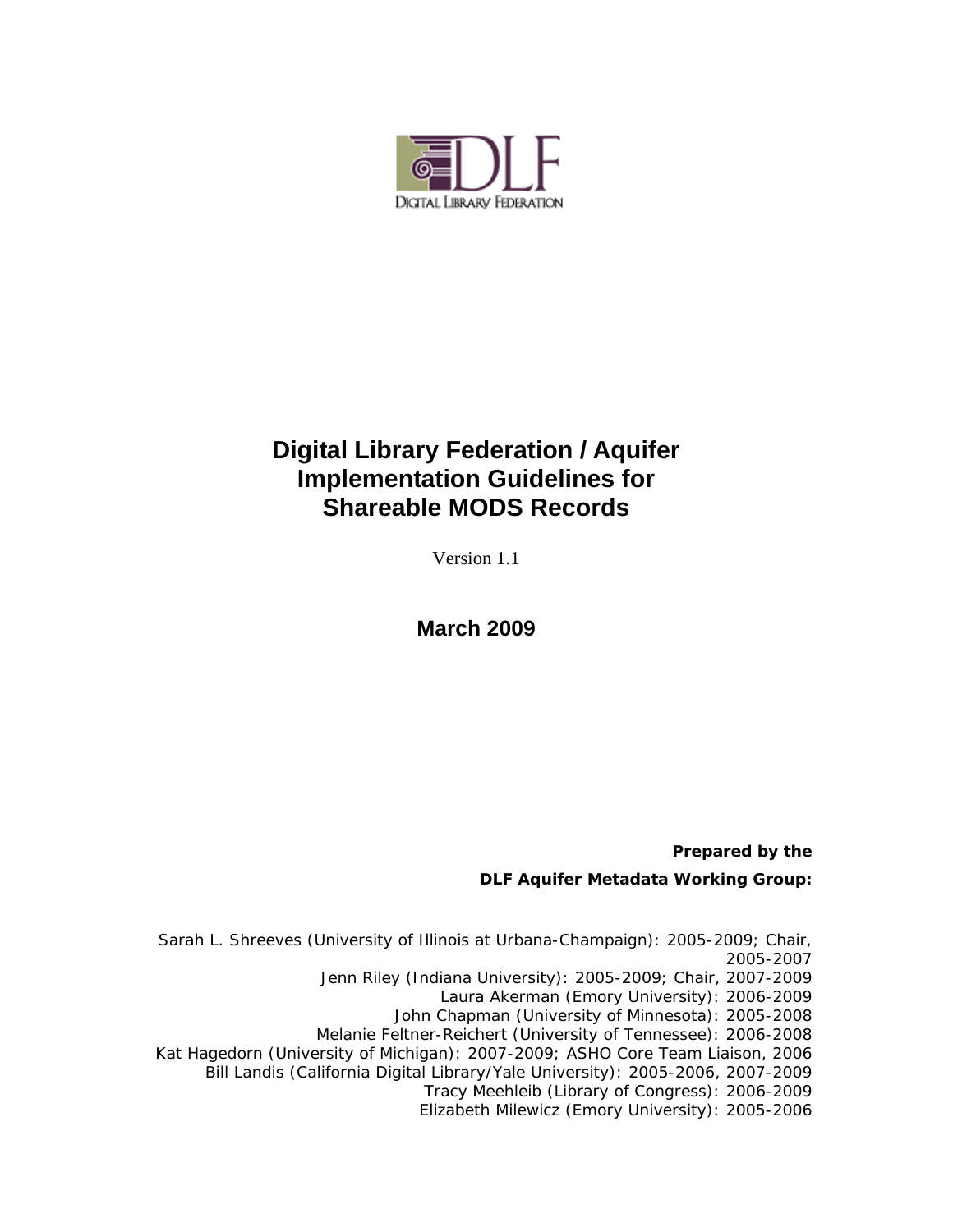David Reynolds (Johns Hopkins University): 2005-2009 Gary Shawver (New York University): 2005-2008

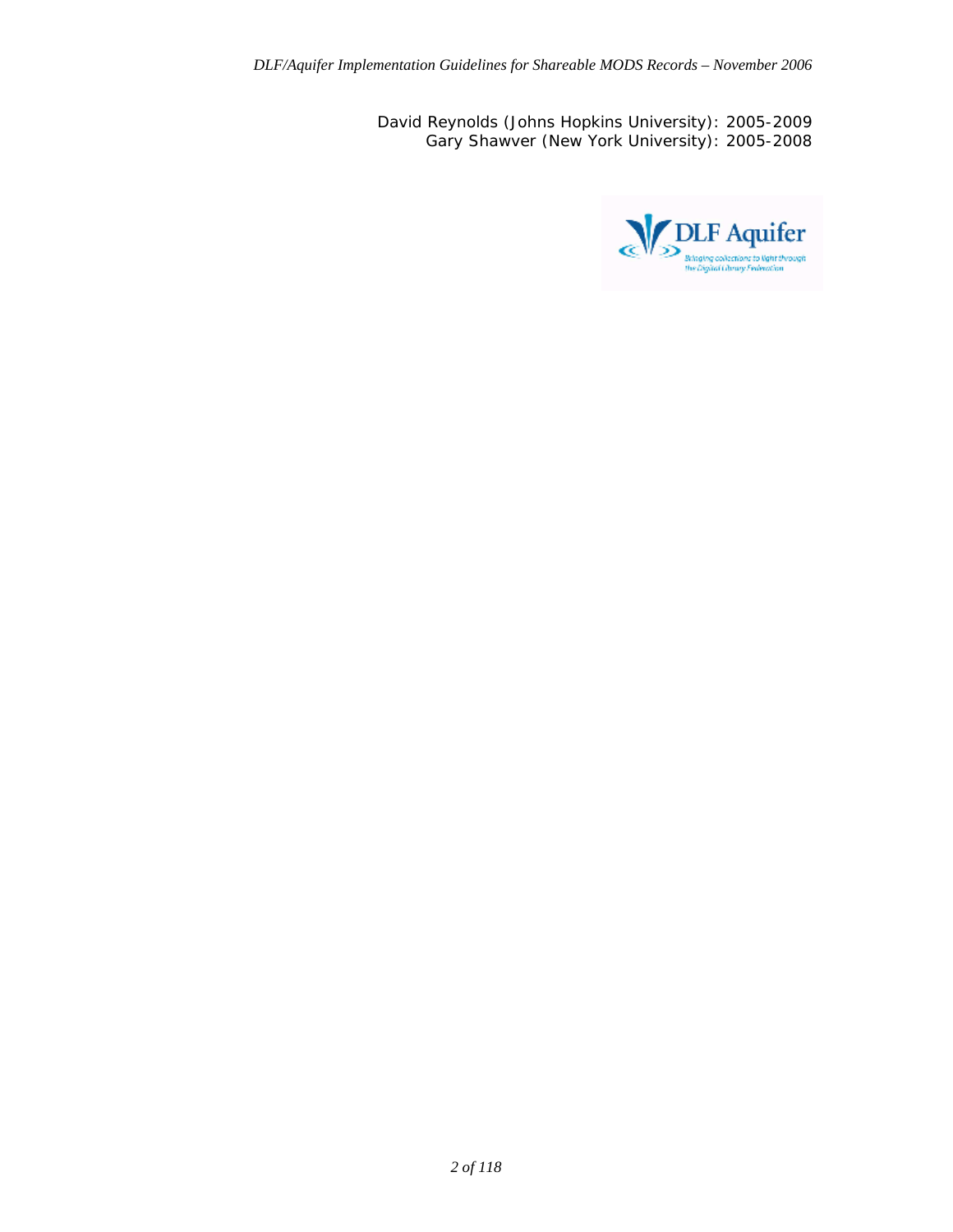## Changes made:

Small copy edit changes (fixing page references) made December 3, 2006.

Small copy edit changes (fixing typos) made August 28, 2007.

Updates based on lessons learned from Mellon-funded *American Social History Online* project made March 2009.

Added examples for <nonSort> and fixed typos October 2, 2014.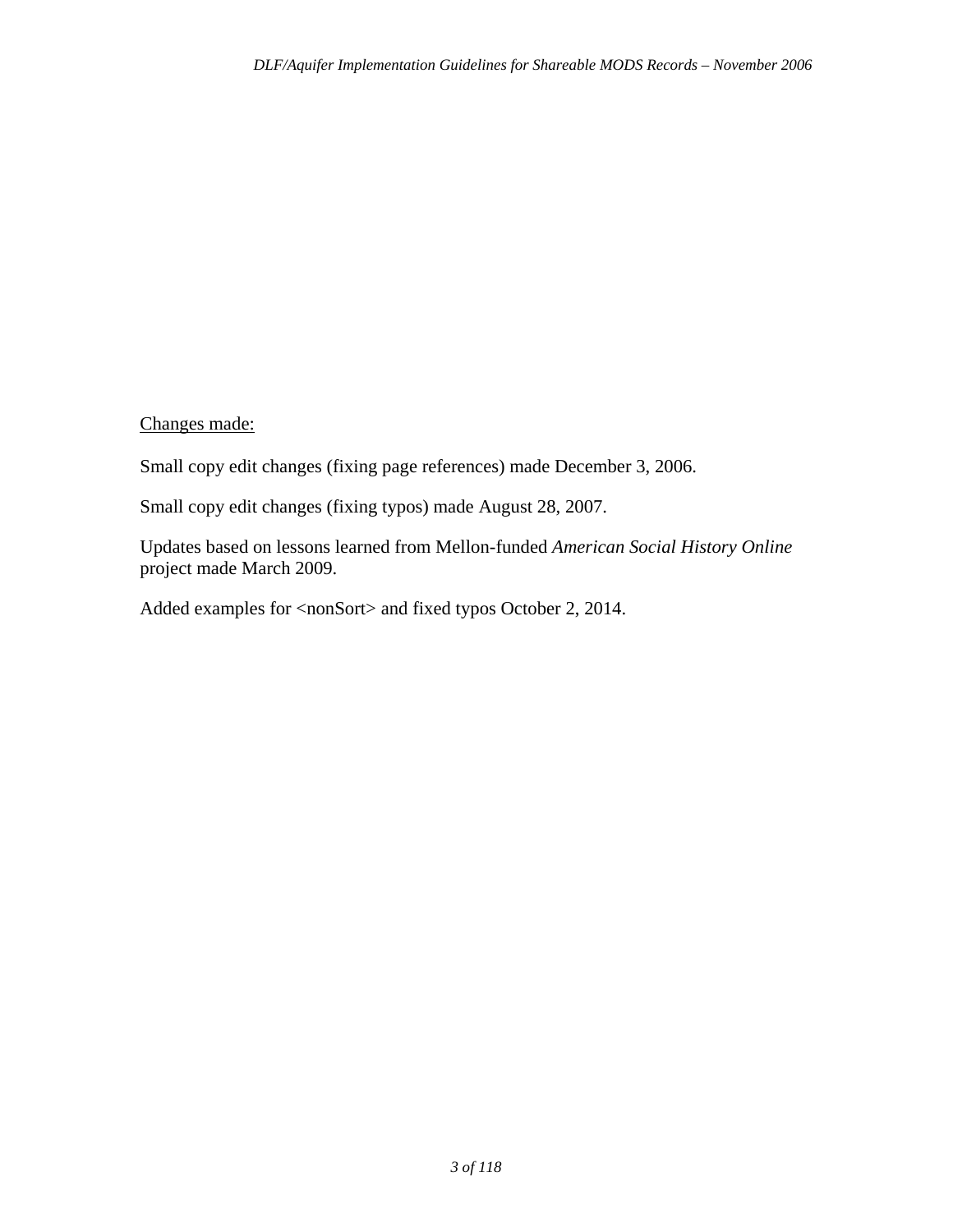# **Table of Contents**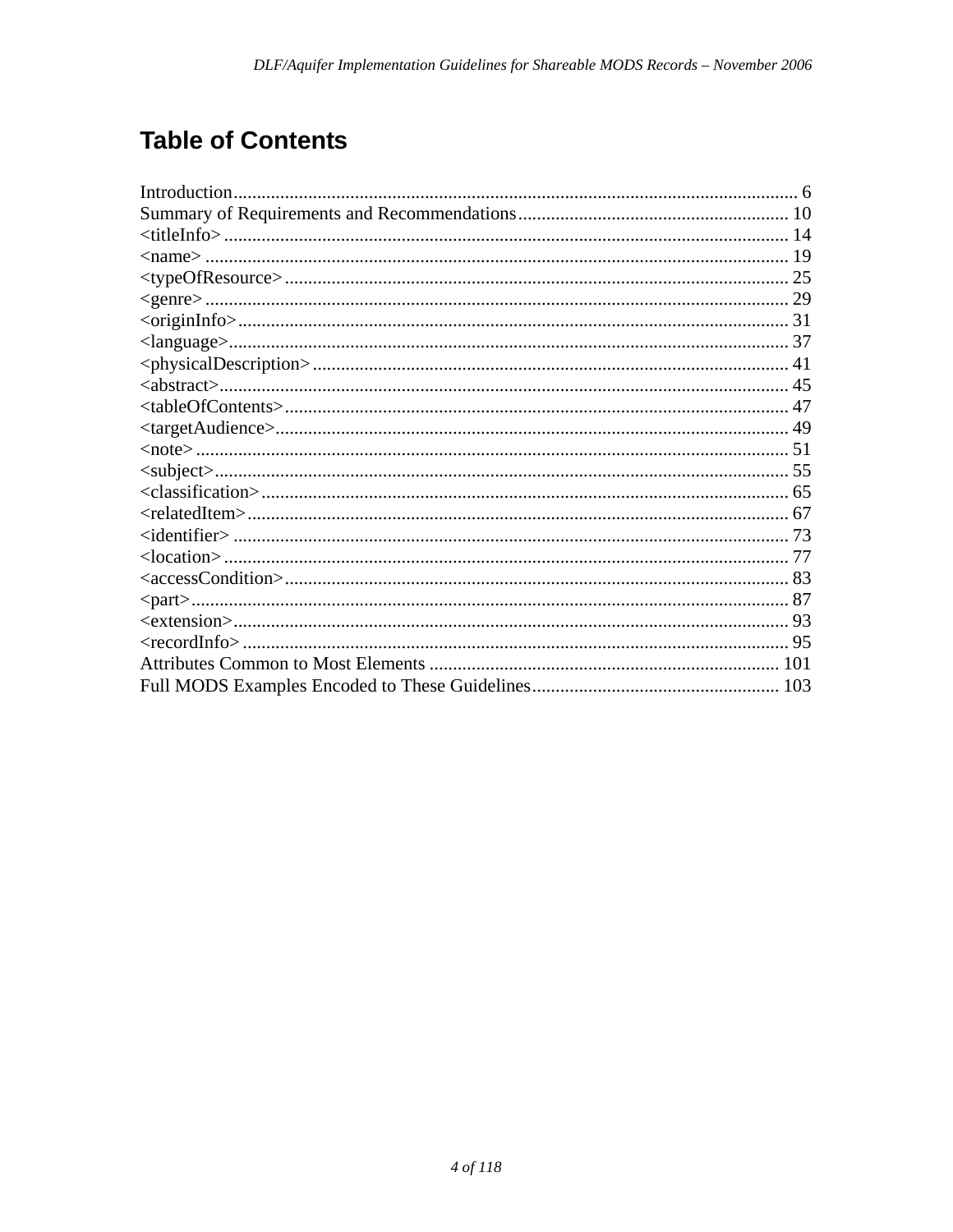*This page intentionally left blank.*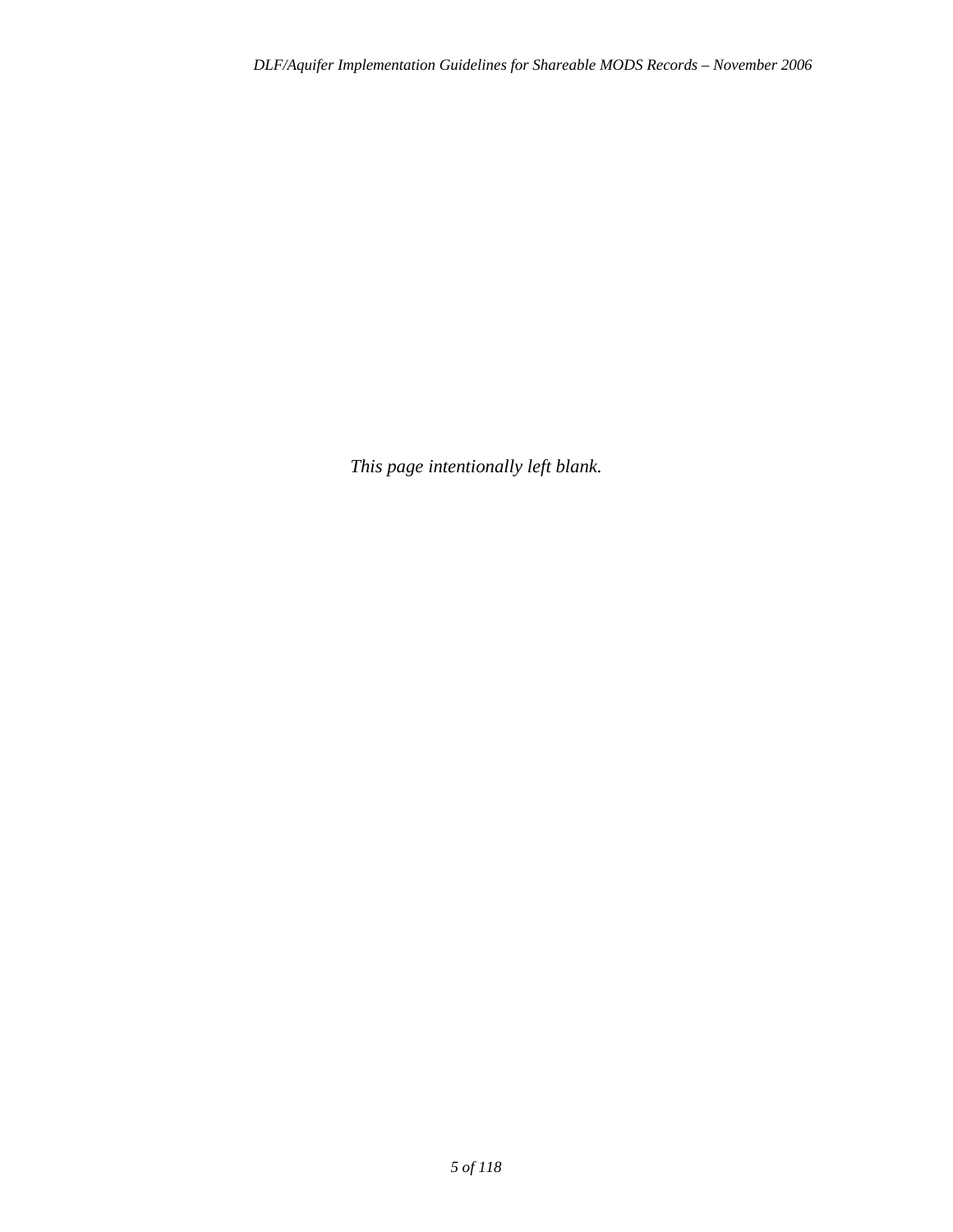# <span id="page-5-0"></span>**Digital Library Federation / Aquifer Implementation Guidelines for Shareable MODS Records**

# **Introduction**

The primary goal of the Digital Library Federation's Aquifer Initiative is to enable distributed content to be used effectively by libraries and scholars for teaching, learning, and research. The provision of rich, shareable metadata for this distributed content is an important step towards this goal.

To this end, the Metadata Working Group of the DLF Aquifer Initiative has developed a set of implementation guidelines of the Metadata Object Description Schema<sup>[1](#page-5-1)</sup> (MODS) specifically for use in describing digital cultural heritage and humanities-based scholarly resources that are to be shared within the Aquifer Initiative and beyond.

The authors of the implementation guidelines are aware that the requirements and recommendations set forth here are not currently met by most current and potential Aquifer participants. However, we developed these as a set of guidelines for creating rich, shareable metadata that is coherent and consistent, and, thus, useful to aggregators and end users. We do not intend these guidelines to dictate local metadata practices, but we do hope that these guidelines will help Aquifer participants share metadata among themselves and with other institutions.

The joint DLF and NSDL *Best Practices for Shareable Metadata*[2](#page-5-2) document provides overall guidance on interoperability of metadata. We recommend that metadata authors be familiar with these best practices in addition to the implementation guidelines presented here.

Other guiding principles and conditions t hat have informed the DLF MODS Implementation Guidelines are:

- They are currently based on the MODS Schema version 3.2.
- The resources to be described are digital (either born digital or digitized from analog originals) cultural heritage and humanities-based materials in keeping with the Aquifer collection focus on American life and culture.
- Keeping in mind the needs of end users and aggregators, these guidelines seek to provide as simple a structure as possible for presenting metadata. They recommend that metadata about content and digital and analog carriers all appear in the main record. The guidelines try to make clear how an aggregator might use the metadata in services for end users and make recommendations for the inclusion or exclusion of information based on that use.
- The guidelines are specifically meant for metadata that will be shared with others (whether through the Open Archives Initiative Protocol for Metadata Harvesting

<span id="page-5-1"></span><sup>1</sup> http://www.loc.gov/standards/mods/

<span id="page-5-2"></span><sup>2</sup> http://oai-best.comm.nsdl.org/cgi-bin/wiki.pl?PublicTOC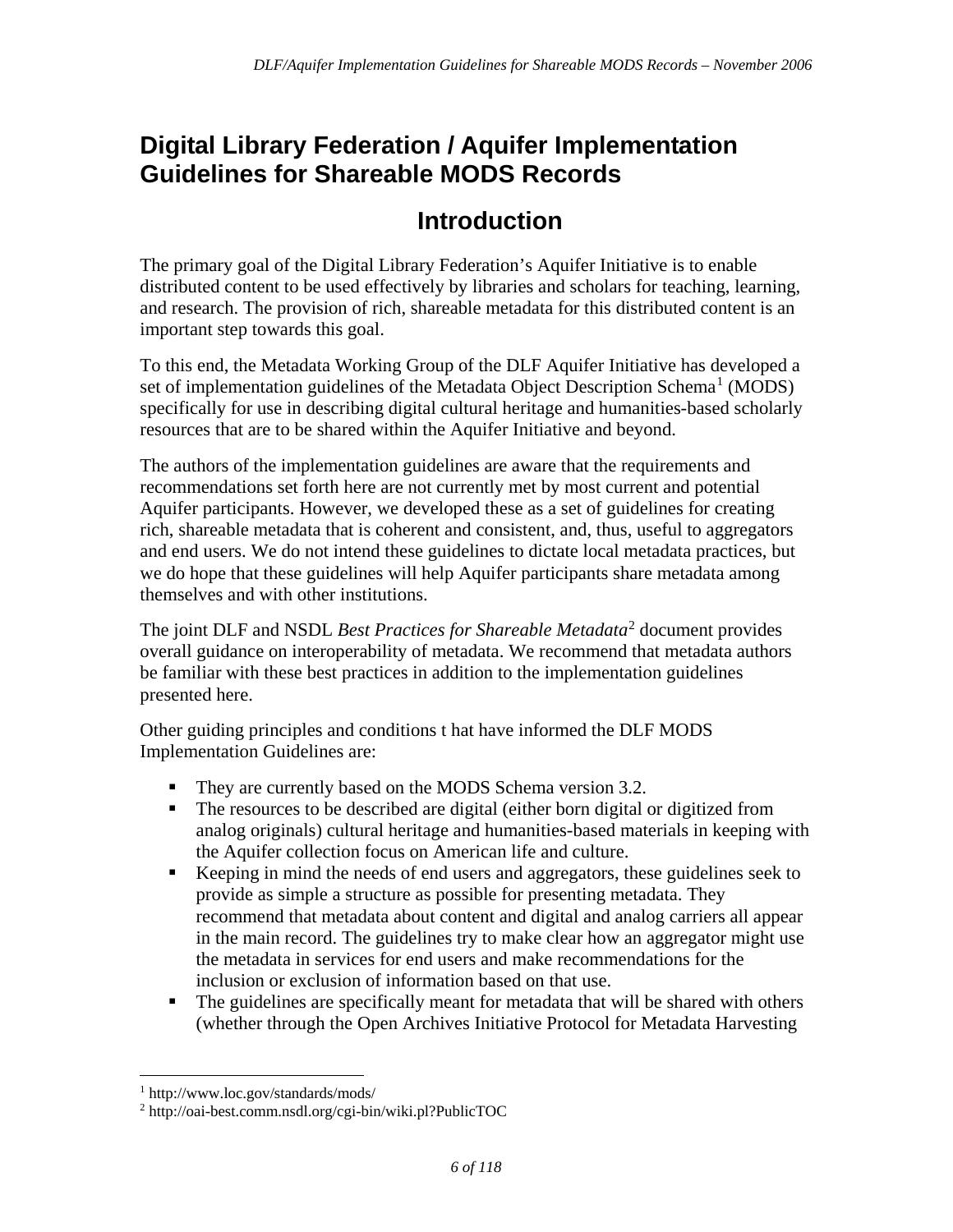(OAI-PMH) or some other means), and, as such, is focused on how to derive metadata that will make sense and be useful outside of its local context.

Because the first phase of the Aquifer Initiative is focused on using the OAI PMH to aggregate metadata, suggested mappings from MODS to simple Dublin Core have been provided. However, this is only to assist participants in meeting the simple Dublin Core requirement of the OAI protocol, and is not a recommendation to provide simple Dublin Core as the primary metadata format.

Included in these guidelines are a general overview of requirements and recommendations, advice concerning the attributes common to all MODS elements, discussions of each element in the MODS 3.2 Schema, and eight full examples of MODS records that meet these guidelines. Each element discussion includes:

- A list of the element's attributes and subelements, where applicable;
- A summary of the guidelines requirements;
- $\blacksquare$  The element definition from the MODS User Guidelines<sup>[3](#page-6-0)</sup>;
- A discussion of use, including requirements and recommendations, for the element, subelements, and attributes (except those that are common to all MODS elements);
- A discussion of how elements may be used by aggregators;
- Example(s) of the elements that illustrate, at minimum, usage required by the guidelines;
- Suggested mappings to simple Dublin Core<sup>[4](#page-6-1)</sup>; and
- Reference to further discussion, if any, in the *DLF/NSDL Best Practices for Shareable Metadata* document.

These guidelines follow the language of  $RFC2119<sup>5</sup>$  $RFC2119<sup>5</sup>$  $RFC2119<sup>5</sup>$  in expressing requirements and recommendations for MODS encoding practices. These are as follows:

- " "REQUIRED" designates an item that is an absolute requirement of the guidelines.
- **•** "REQUIRED IF APPLICABLE" designates an item that is an absolute requirement of the guidelines if it is applicable to the resource being described.
- **•** "RECOMMENDED" designates an item that an implementer may ignore, but only if she has fully weighed the implications of doing so.
- "RECOMMENDED IF APPLICABLE" designates an item that is applicable to the resource being described and an implementer may ignore, but only if he has fully weighed the implications of doing so.
- "OPTIONAL" designates an item that an implementer may use at his own discretion.
- "NOT RECOMMENDED" designates an item that an implementer may use, but only after she has fully weighed the implications of doing so. This item is discouraged.

<span id="page-6-0"></span><sup>3</sup> Se[e http://www.loc.gov/standards/mods/v3/mods-userguide.html.](http://www.loc.gov/standards/mods/v3/mods-userguide.html)

<span id="page-6-1"></span><sup>4</sup> The starting point for Dublin Core mappings is the Library of Congress' *MODS to Dublin Core Metadata Element Set Mapping Version 3.0 (June 7, 2005)* available at [http://www.loc.gov/standards/mods/mods](http://www.loc.gov/standards/mods/mods-dcsimple.html/)[dcsimple.html/.](http://www.loc.gov/standards/mods/mods-dcsimple.html/)

<span id="page-6-2"></span><sup>5</sup> Se[e http://www.faqs.org/rfcs/rfc2119.html.](http://www.faqs.org/rfcs/rfc2119.html)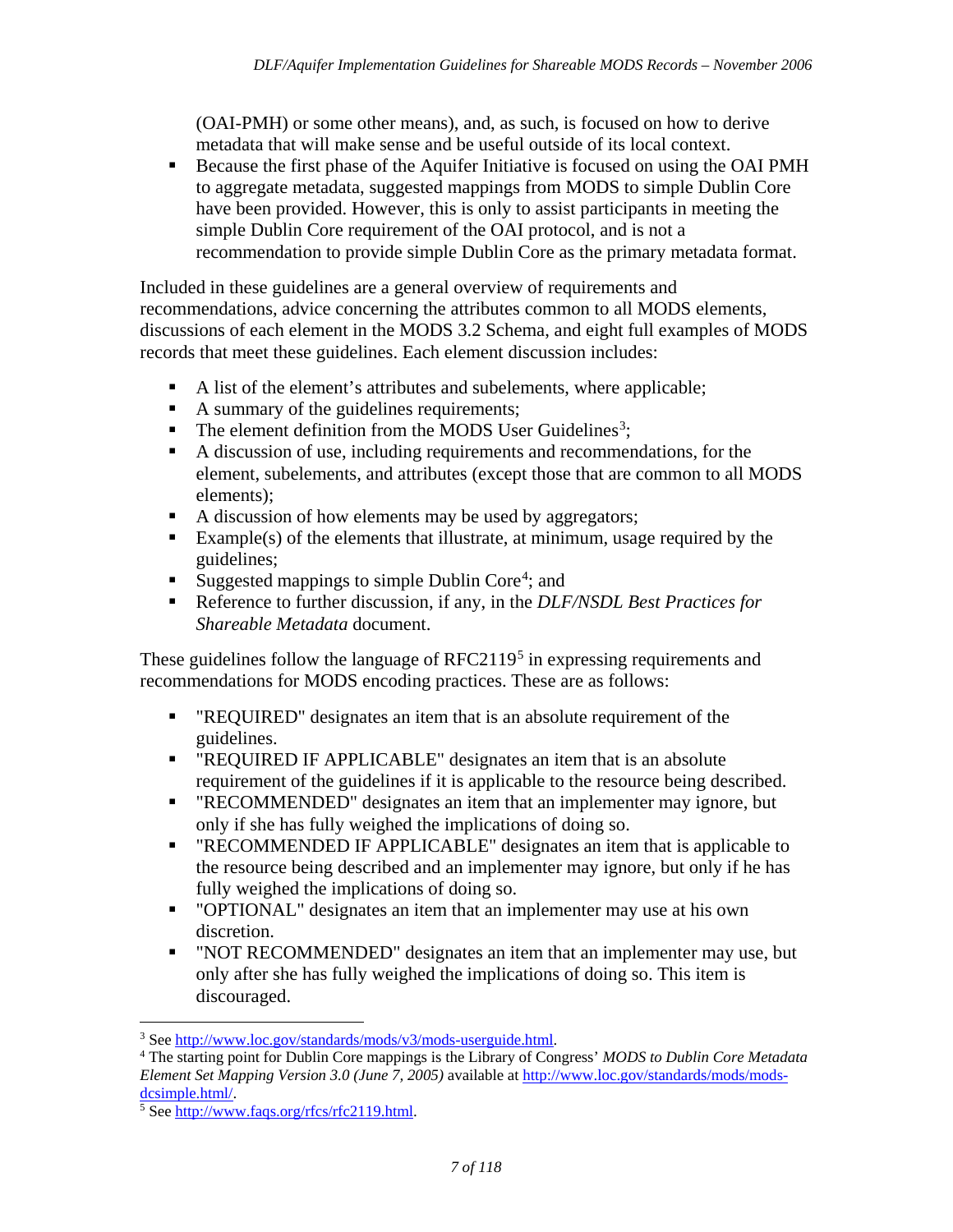Note that a requirement or recommendation for a subelement or attribute should be taken within the context of its parent element. For example, <roleTerm> is required only if its parent element <role> (itself a subelement of <name>) is used.

The current and former members of the Aquifer Metadata Working Group are:

- Sarah L. Shreeves (University of Illinois at Urbana-Champaign): 2005-2009; Chair, 2005-2007
- Jenn Riley (Indiana University): 2005-2009; Chair, 2007-2009
- **Laura Akerman (Emory University): 2006-2009**
- John Chapman (University of Minnesota): 2005-2008
- Melanie Feltner-Reichert (University of Tennessee): 2006-2008
- Kat Hagedorn (University of Michigan): 2007-2009; ASHO Core Team Liaison, 2006
- Bill Landis (California Digital Library/Yale University): 2005-2006, 2007-2009
- Tracy Meehleib (Library of Congress): 2006-2009
- **Elizabeth Milewicz (Emory University): 2005-2006**
- David Reynolds (Johns Hopkins University): 2005-2009
- Gary Shawver (New York University): 2005-2008

The Aquifer Metadata Working Group would like to thank the many individuals and groups who commented on the January 2006 draft of the Implementation Guidelines. These guidelines are much improved because of the many comments and questions we received.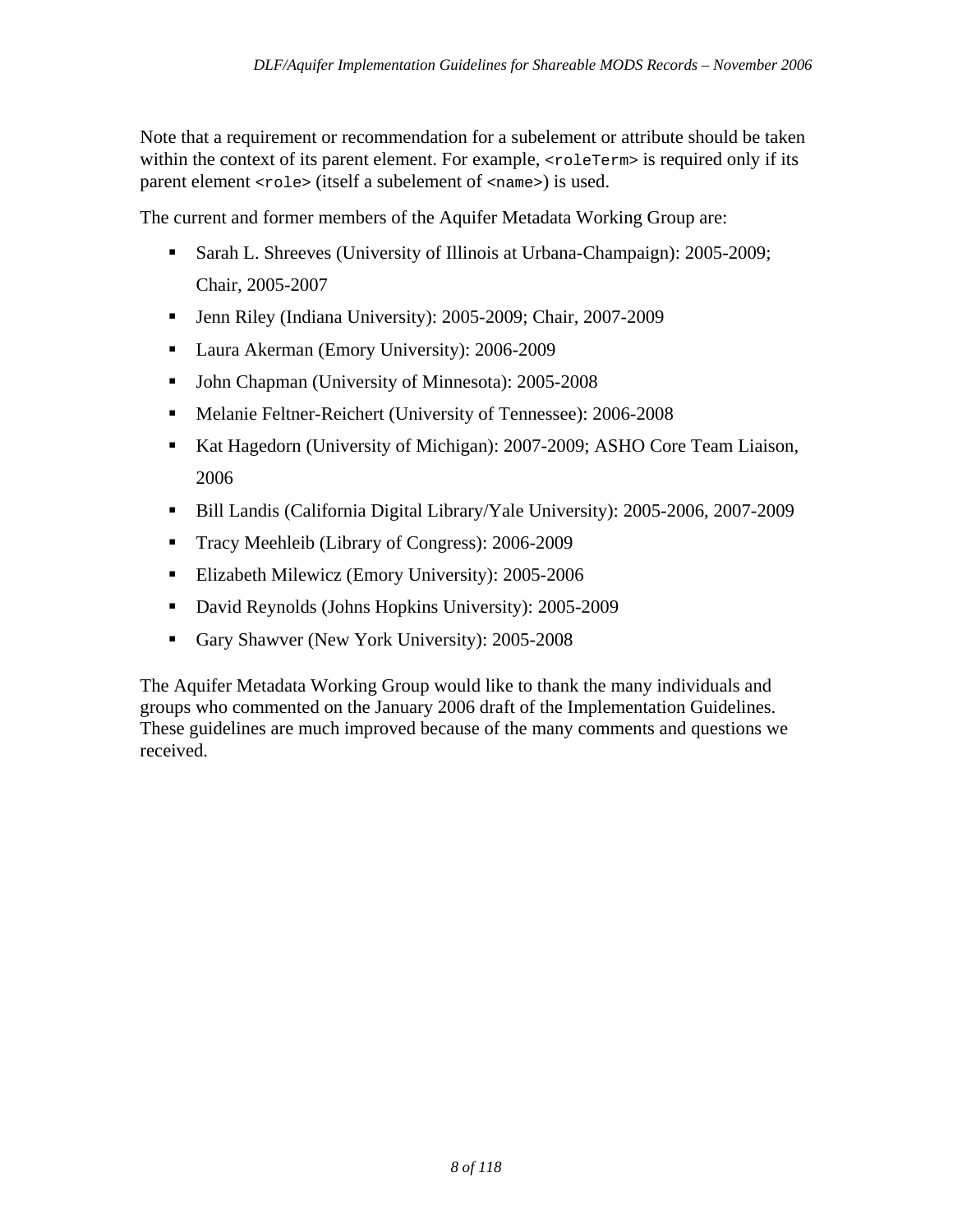*This page intentionally left blank*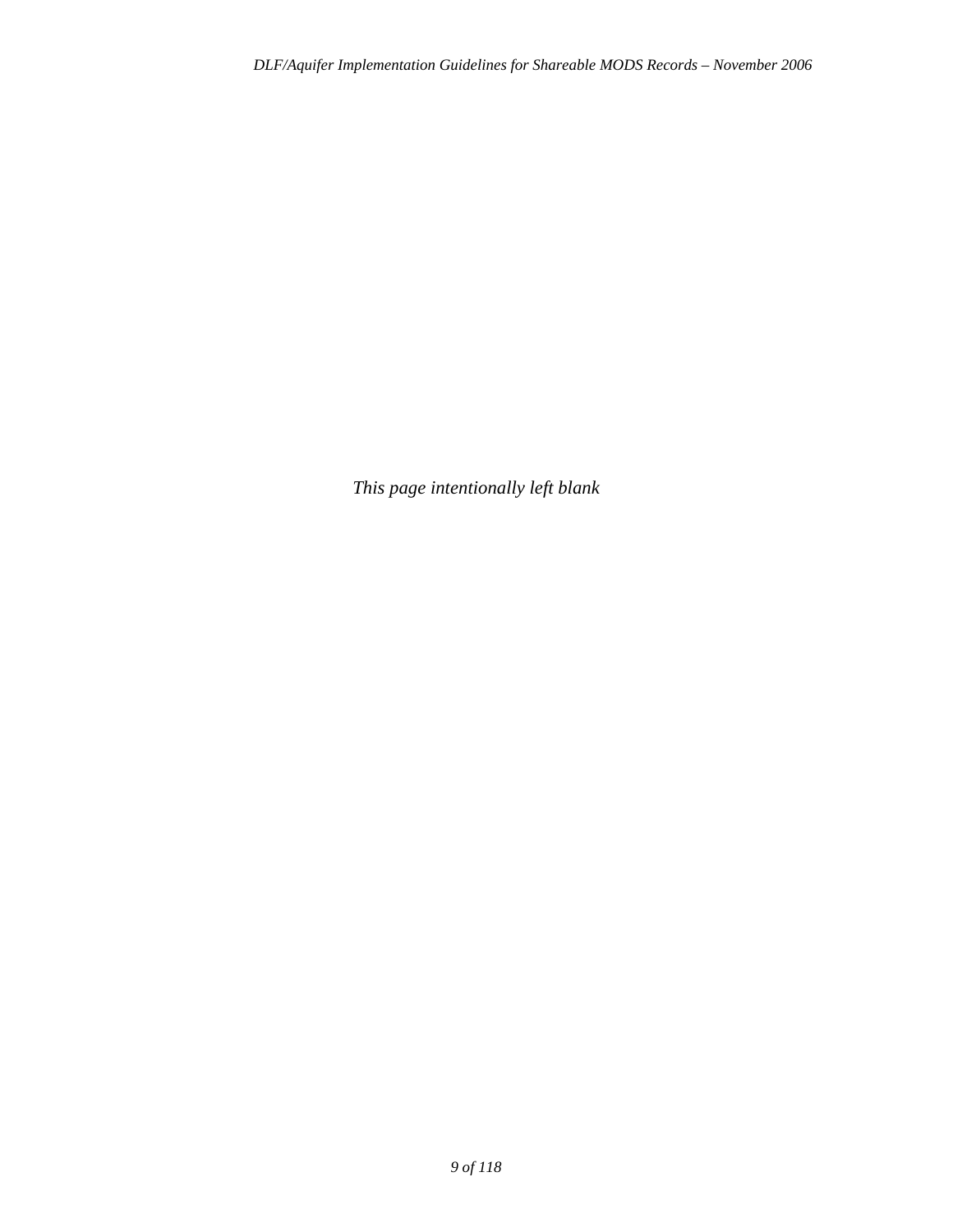# **Summary of Requirements and Recommendations**

<span id="page-9-0"></span>

| Element                                         | Element<br>Requirement<br>Level | Subelement(s)/Attributes<br>required if element used                                                                                                                                                                                                                               | Subelement(s)/Attributes<br>recommended or<br>recommended if applicable                                                                                    | Repeat<br>-able | Content<br>Controlled                                                   |
|-------------------------------------------------|---------------------------------|------------------------------------------------------------------------------------------------------------------------------------------------------------------------------------------------------------------------------------------------------------------------------------|------------------------------------------------------------------------------------------------------------------------------------------------------------|-----------------|-------------------------------------------------------------------------|
| <titleinfo><br/>(page 14)</titleinfo>           | Required                        | - <title></title>                                                                                                                                                                                                                                                                  | - type attribute<br>- authority attribute<br>- <subtitle><br/>- <partname><br/>- <partnumber><br/>- <nonsort></nonsort></partnumber></partname></subtitle> | Yes             | Recommended<br>authority<br>attribute limits<br>content                 |
| $<$ name $>$<br>(page 19)                       | Required if<br>applicable       | - <namepart></namepart>                                                                                                                                                                                                                                                            | - type attribute<br>- authority attribute<br>- <role><roleterm></roleterm></role>                                                                          | Yes             | Recommended<br>authority<br>attribute limits<br>content                 |
| <type0fresource><br/>(page 25)</type0fresource> | Required                        | None                                                                                                                                                                                                                                                                               | - Collection attribute<br>- manuscript attribute                                                                                                           | Yes             | Yes                                                                     |
| <genre><br/>(page 29)</genre>                   | Recommended                     | - authority attribute                                                                                                                                                                                                                                                              | N/A                                                                                                                                                        | Yes             | Recommended<br>authority<br>attribute limits<br>content                 |
| <origininfo><br/>(page 31)</origininfo>         | Required                        | - <placeterm> and<br/>type attribute when <place><br/>used<br/>- authority attribute when<br/><placeterm type="code"><br/>used<br/>- At least one date<br/>subelement<br/>- At least one date<br/>subelement must have<br/>attribute keyDate="yes"</placeterm></place></placeterm> | - <publisher><br/>- encoding attribute for date<br/>- point attribute for date<br/>- qualifier attribute for date<br/>- <edition></edition></publisher>    | Yes             | Recommended<br>authority and<br>encoding<br>attribute limits<br>content |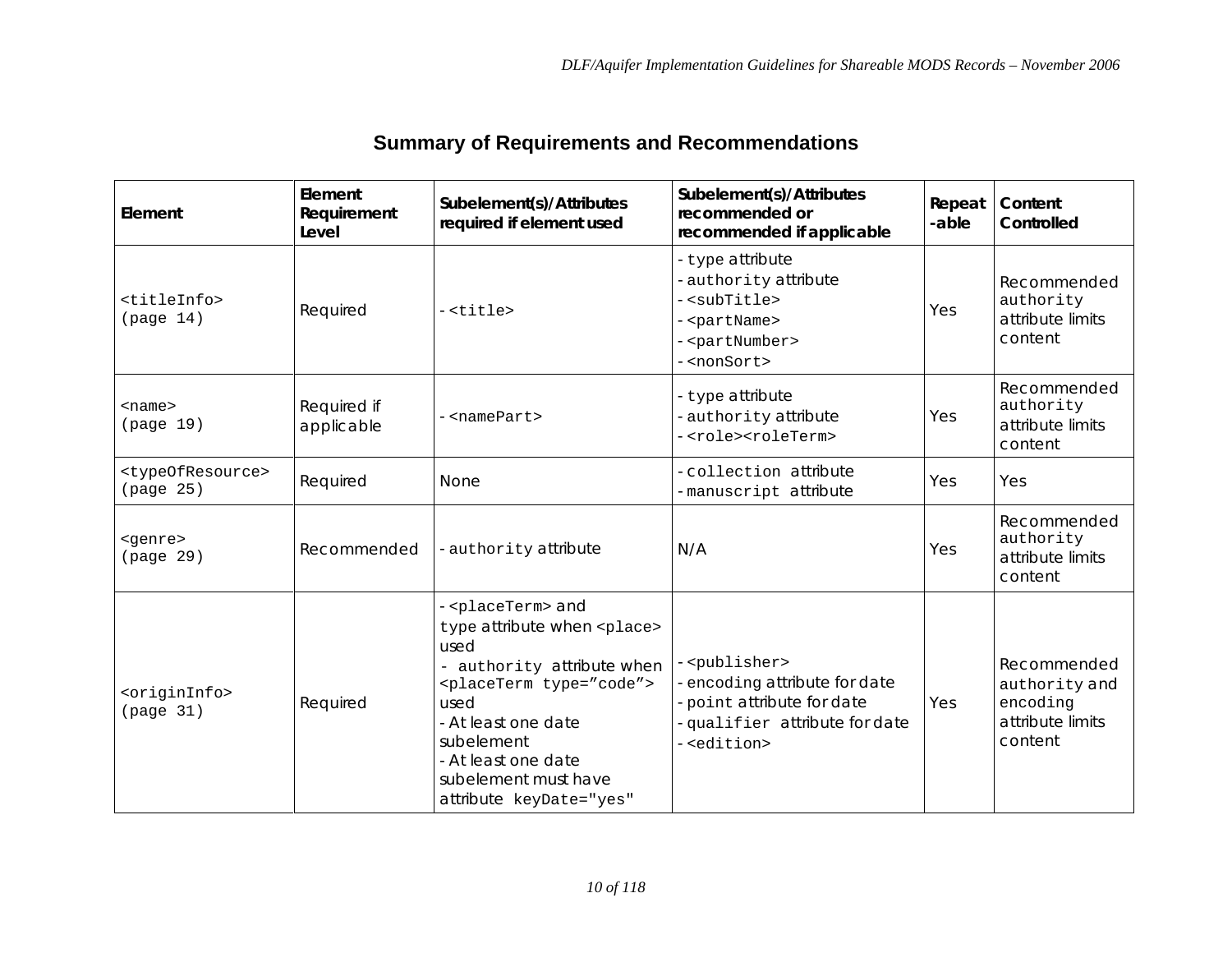| Element                                                  | Element<br>Requirement<br>Level                       | Subelement(s)/Attributes<br>required if element used                                                     | Subelement(s)/Attributes<br>recommended or<br>recommended if applicable                                                                                                                                                                                                                                                                           | Repeat<br>-able | Content<br>Controlled                                   |
|----------------------------------------------------------|-------------------------------------------------------|----------------------------------------------------------------------------------------------------------|---------------------------------------------------------------------------------------------------------------------------------------------------------------------------------------------------------------------------------------------------------------------------------------------------------------------------------------------------|-----------------|---------------------------------------------------------|
| <language><br/>(page 37</language>                       | Required, if<br>language is<br>primary to<br>resource | - <languageterm><br/>- each type attribute<br/>- authority attribute when<br/>type="code"</languageterm> | N/A                                                                                                                                                                                                                                                                                                                                               | Yes             | Required<br>authority<br>attribute limits<br>content    |
| <physical<br>Description&gt;<br/>(page 41)</physical<br> | Required                                              | - <digitalorigin><br/>- <internetmediatype></internetmediatype></digitalorigin>                          | - <form> and authority<br/>attribute<br/>- <extent><br/>- <note></note></extent></form>                                                                                                                                                                                                                                                           | <b>No</b>       | Yes (see<br>guidelines)                                 |
| <abstract><br/>(page 45)</abstract>                      | Recommended                                           | N/A                                                                                                      | N/A                                                                                                                                                                                                                                                                                                                                               | Yes             | <b>No</b>                                               |
| <tableofcontents><br/>(page 47)</tableofcontents>        | Recommended<br>if applicable                          | none                                                                                                     | - xlink attribute                                                                                                                                                                                                                                                                                                                                 | Yes             | <b>No</b>                                               |
| <targetaudience><br/>(page 49)</targetaudience>          | Recommended<br>if applicable                          | none                                                                                                     | - authority attribute                                                                                                                                                                                                                                                                                                                             | Yes             | Recommended<br>authority<br>attribute limits<br>content |
| <note><br/>(page 51)</note>                              | Recommended<br>if applicable                          | none                                                                                                     | none                                                                                                                                                                                                                                                                                                                                              | Yes             | <b>No</b>                                               |
| <subject><br/>(page 55)</subject>                        | Required if<br>applicable                             | At least one subelement is<br>required as <subject> is a<br/>wrapper element.</subject>                  | - authority attribute<br>- <topic><br/>- <geographic><br/>- <temporal> with encoding,<br/>point attributes<br/>- <titleinfo><br/><math> &lt;</math>name<math>&gt;</math><br/>- <hierarchicalgeographic><br/>- <geographiccode> with<br/>authority attribute</geographiccode></hierarchicalgeographic></titleinfo></temporal></geographic></topic> | Yes             | Recommended<br>authority<br>attribute limits<br>content |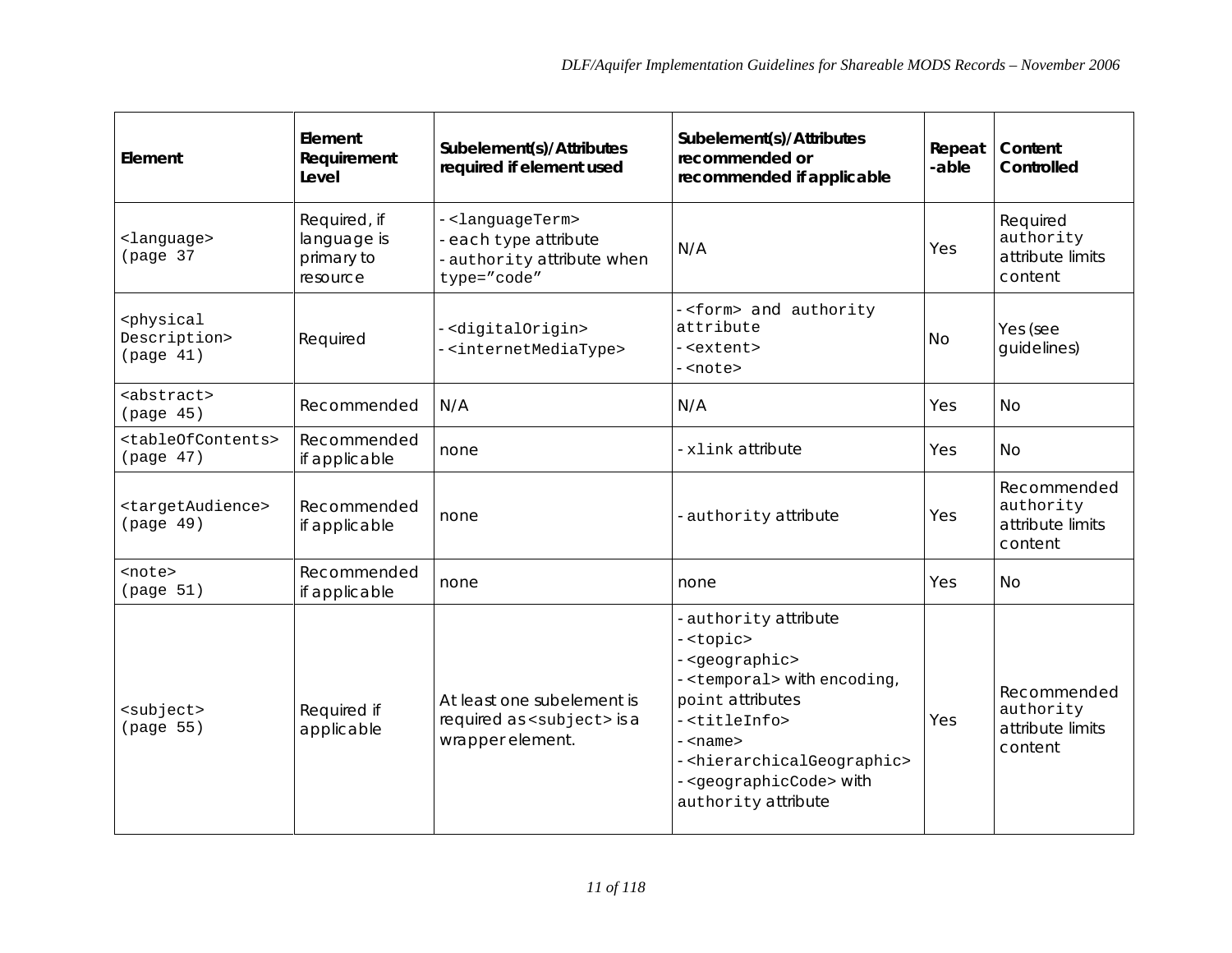| Element                                           | Requirement<br>Level                             | Subelement(s)/Attributes<br>required if element used                                                                      | Subelement(s)/Attributes<br>recommended /<br>recommended if applicable                                                                                                                                                                                        | Repeat<br>-able | Content<br>Controlled                                                       |
|---------------------------------------------------|--------------------------------------------------|---------------------------------------------------------------------------------------------------------------------------|---------------------------------------------------------------------------------------------------------------------------------------------------------------------------------------------------------------------------------------------------------------|-----------------|-----------------------------------------------------------------------------|
| <classification><br/>(page 65)</classification>   | Optional                                         | - authority attribute                                                                                                     | - edition attribute                                                                                                                                                                                                                                           | Yes             | Required<br>authority<br>attribute limits<br>content                        |
| <relateditem><br/>(page 67)</relateditem>         | Recommended<br>if applicable                     | type attribute                                                                                                            | - xlink attribute                                                                                                                                                                                                                                             | Yes             | In some cases<br>(see guidelines)                                           |
| <identifier><br/>(page 73)</identifier>           | Recommended                                      | - type attribute                                                                                                          | - invalid attribute                                                                                                                                                                                                                                           | Yes             | Required type<br>attribute limits<br>content                                |
| <location><br/>(page 77)</location>               | Required                                         | $-<$ url><br>- one and only one instance<br>of <location> <url><br/>contains usage="primary<br/>display"</url></location> | - authority attribute with<br><physicallocation><br/>subelement<br/>- access attribute with <ur1><br/>subelement</ur1></physicallocation>                                                                                                                     | Yes             | Recommended<br>authority<br>attribute limits<br>content                     |
| <accesscondition><br/>(page 83)</accesscondition> | Required                                         | - At least one attribute<br>type="use and<br>reproduction"                                                                | None                                                                                                                                                                                                                                                          | Yes             | No                                                                          |
| <part><br/>(page 87)</part>                       | Recommended<br>if applicable<br>(see guidelines) | none                                                                                                                      | - <detail> with type attribute<br/>- <extent> with unit attribute<br/>- <start>, <end>, <total>,<br/><list> subelements<br/>- <date> with encoding,<br/>point, qualifier attributes<br/>- <text></text></date></list></total></end></start></extent></detail> | Yes             | <b>No</b>                                                                   |
| <extension><br/>(page 93)</extension>             | Optional                                         | N/A                                                                                                                       | N/A                                                                                                                                                                                                                                                           | N/A             | N/A                                                                         |
| <recordinfo><br/>(page 95)</recordinfo>           | Required                                         | - <languageofcataloging><br/><languageterm><br/>authority attribute</languageterm></languageofcataloging>                 | - <recordcontentsource> with<br/>authority attribute<br/>- <recordorigin></recordorigin></recordcontentsource>                                                                                                                                                | No.             | Required<br>authority<br>attribute limits<br>content in some<br>subelements |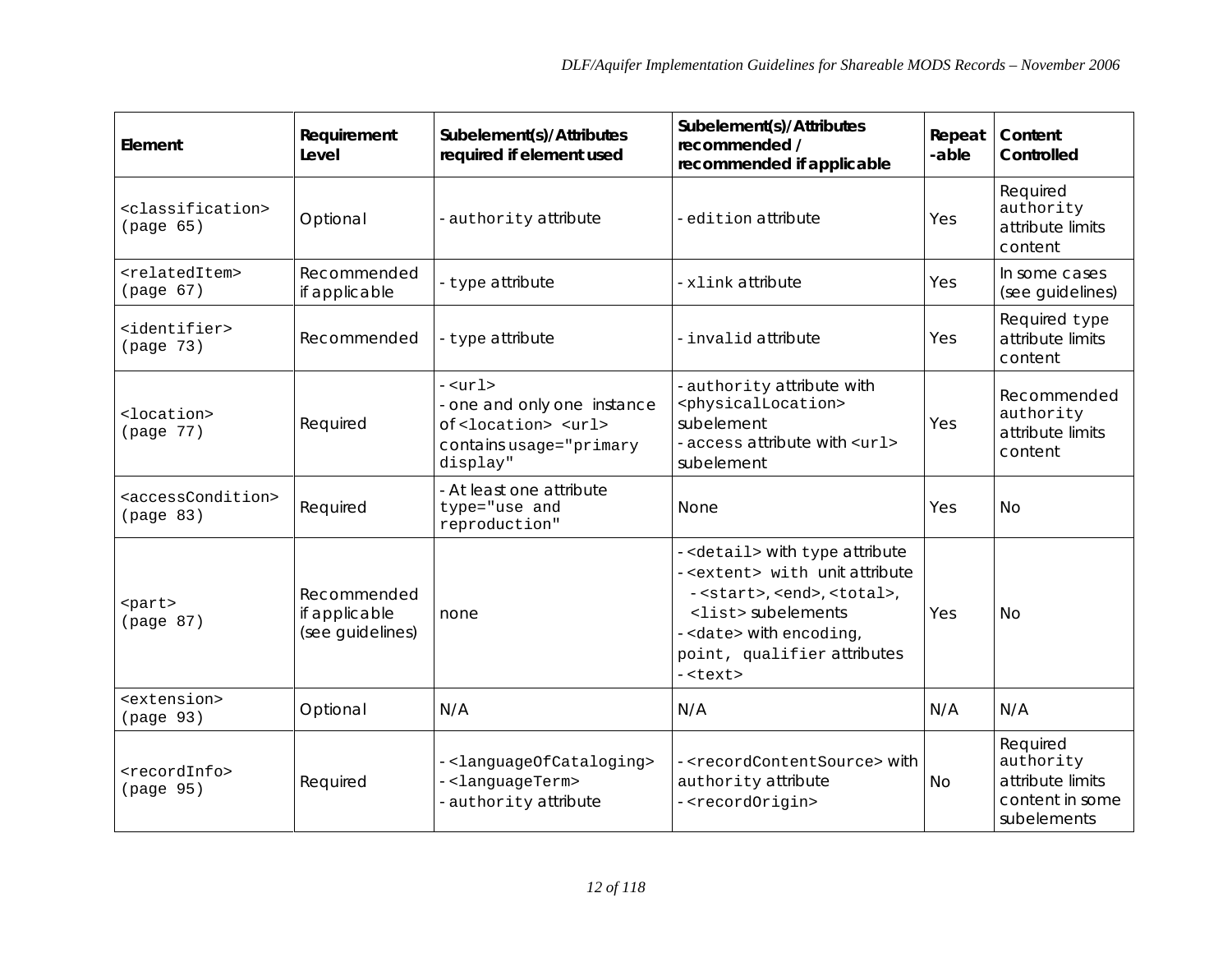*This page intentionally left blank.*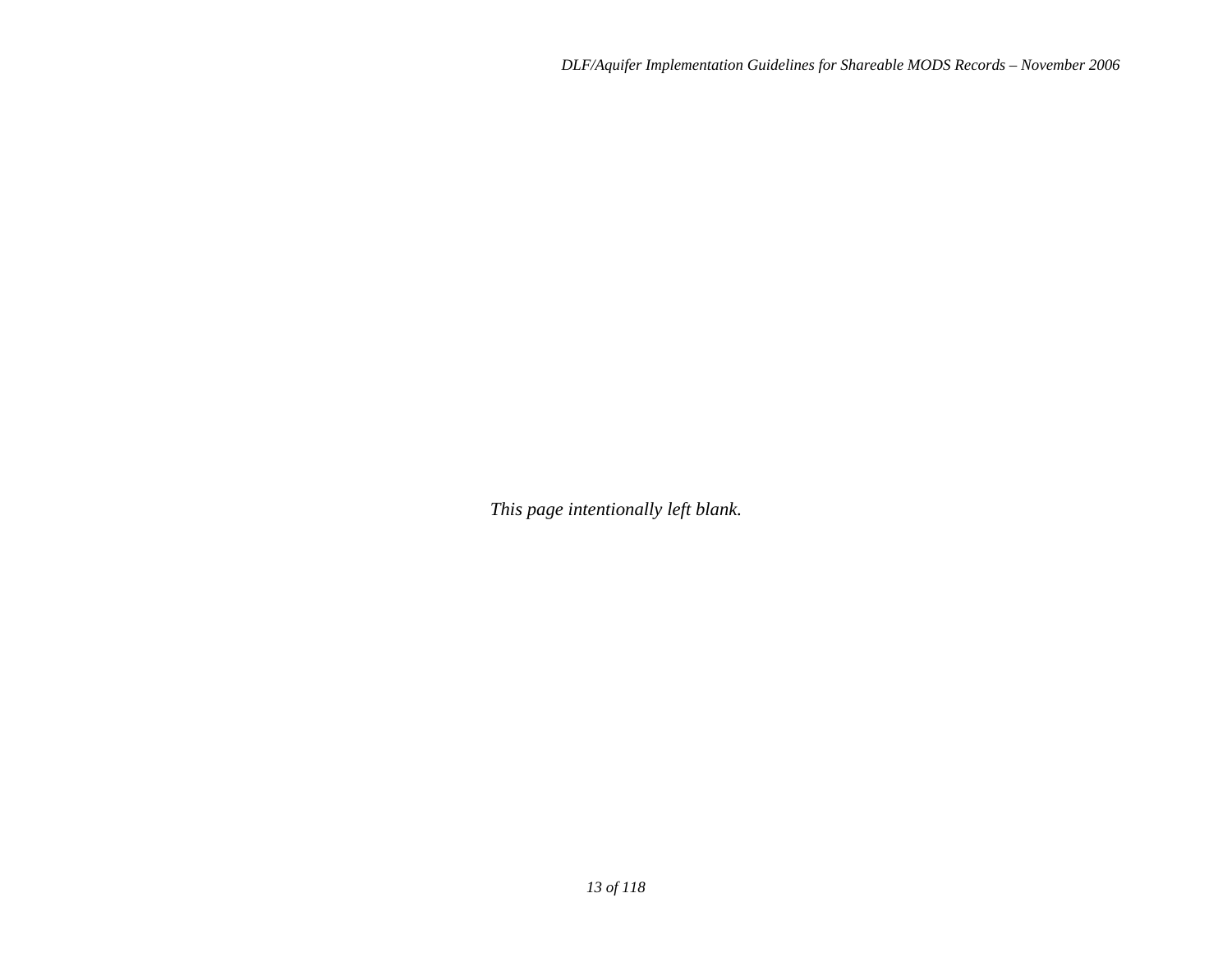# <span id="page-13-1"></span><span id="page-13-0"></span>**<titleInfo>**

| <b>MODS</b> Element     | <b>Attributes</b>                 | <b>Subelements</b>                                                                                                        |
|-------------------------|-----------------------------------|---------------------------------------------------------------------------------------------------------------------------|
| <titleinfo></titleinfo> | type<br>authority<br>displayLabel | <title><br/><subtitle><br/><partnumber><br/><partname><br/><nonsort></nonsort></partname></partnumber></subtitle></title> |

# **SUMMARY OF REQUIREMENTS**

The *DLF/Aquifer Implementation Guidelines for Shareable MODS Records* require the use in all records of at least one <titleInfo> element with one <title> subelement. Other subelements of <titleInfo> are recommended when they apply. This element is repeatable.

# **DEFINITION FROM** *MODS USER GUIDELINES*

A word, phrase, character, or group of characters, normally appearing in a resource, that names it or the work contained in it.

# **DISCUSSION OF USE**

Titles are an extremely important access point for digital library resources, and are frequently used in brief record displays to assist end users in deciding whether to investigate a resource further. As such, at least one <titleInfo><title> element is required by these guidelines. Additional <titleInfo> elements should be used to indicate other titles for the resource. Do not include punctuation intended to delineate parts of titles separated into subelements of <titleInfo>.

Choice and format of titles should be governed by a content standard such as the *Anglo-American Cataloging Rules, 2nd edition* (AACR2), *Cataloguing Cultural Objects* (CCO), or *Describing Archives: A Content Standard* (DACS). Details such as capitalization, choosing among the forms of titles presented on an item, and use of abbreviations should be determined based on the rules in a content standard. One standard should be chosen and used consistently for all records in an OAI set.

When no title appears on the item being described, a title should be supplied. The guidelines recommend against the use of brackets or other punctuation to indicate the title has been supplied rather than appearing on the item; the *displayLabel* attribute, however, may be used to indicate that the title is supplied. In supplying a title, consider expectations of end users for naming of resources. Follow the rules of the chosen content standard for the construction of the supplied title.

Repeat this element as necessary.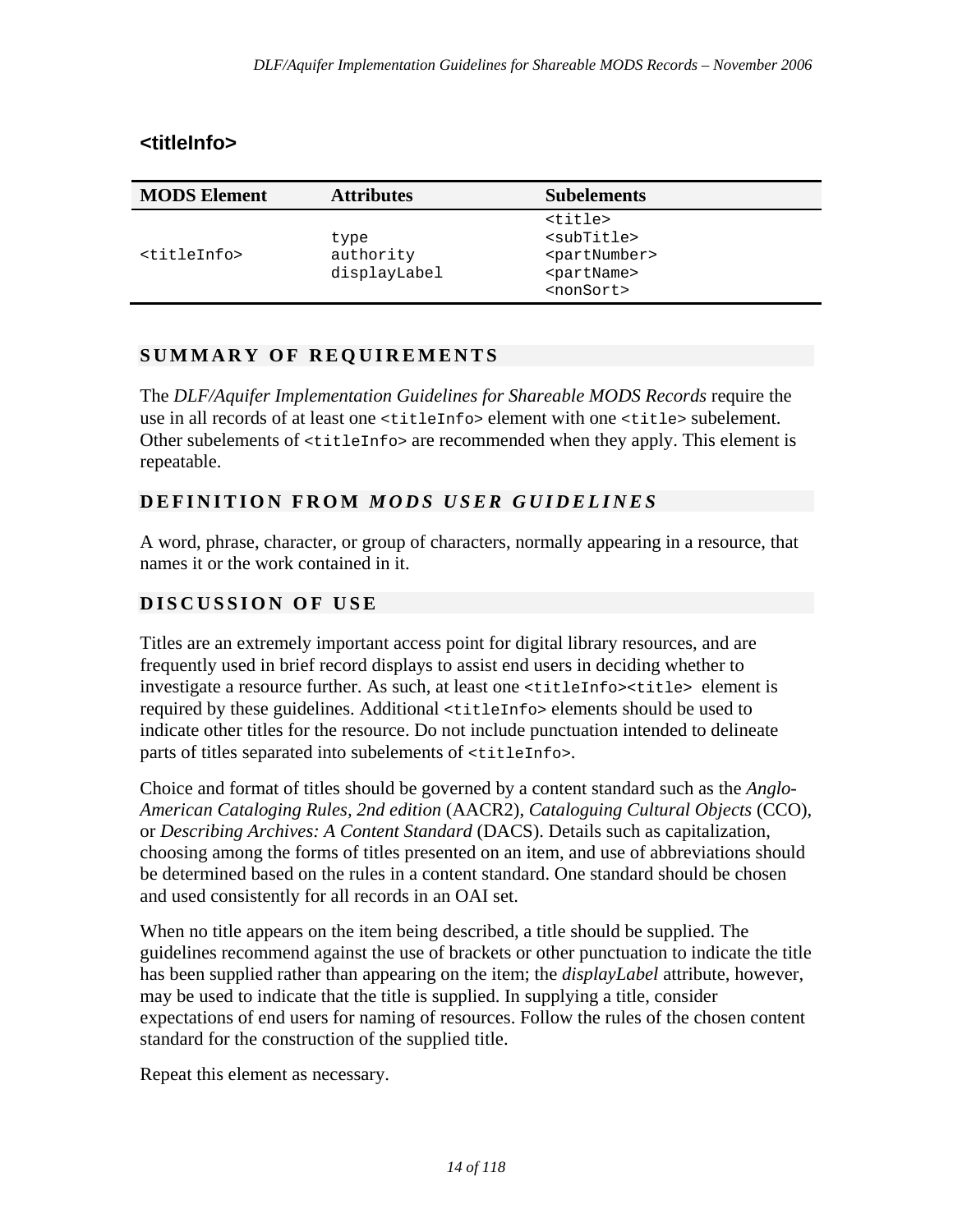# **Attributes:**

All attributes are applied to the  $\leq$ titleInfo $\geq$ element; none are used on any subelements.

# **type [RECOMMENDED IF APPLICABLE]**

For the primary title of the resource, do not use the type attribute. For all additional titles, the guidelines recommend using this attribute to indicate the type of the title being recorded. Allowed values are:

```
abbreviated
translated
alternative
uniform
```
## **authority [RECOMMENDED IF APPLICABLE]**

The authority attribute is used to indicate that the title given is controlled by a record in an authority file. The guidelines recommend the use of authoritative titles and the authority attribute whenever the type attribute is set to "uniform" and/or "abbreviated". Values for "uniform" should be taken from the *Source Codes for Name and Title Authority Files[6](#page-14-0)* maintained by the Library of Congress. Values for "abbreviated" should be taken from the code list for MARC field 210 in the *MARC Code Lists for Relators, Sources, Description Conventions[7](#page-14-1)*, also maintained by the Library of Congress. The authority attribute should not be used with titles having a type attribute of "translated" or "alternative" since these title types would not be represented in an authority file.

## **displayLabel [OPTIONAL]**

The displayLabel attribute may be used whenever appropriate to indicate the preferred labeling when displayed by a metadata aggregator. Appropriate cases include titles other than the primary title or subtitle. Include the text preferred and capitalization, but do not include delimiters such as colons. Metadata aggregators may choose to ignore this attribute.

### **Sub-elements:**

 $\overline{a}$ 

## **<title> [REQUIRED]**

The  $\text{critless}$  element contains the core title of the resource. At least one <titleInfo><title> is required by these guidelines. This element includes all parts of a title not covered by other sub-elements of <titleInfo>.

## **<subTitle> [RECOMMENDED IF APPLICABLE]**

The <subTitle> element is used to record a part of a title deemed secondary to the core portion. The guidelines recommend the use of this element when a subtitle is present,

<span id="page-14-0"></span><sup>6</sup> <http://www.loc.gov/marc/sourcecode/authorityfile/authorityfilesource.html>

<span id="page-14-1"></span><sup>7</sup> [http://www.loc.gov/marc/relators/relaothr.html#rela210b](http://www.loc.gov/marc/relators/relaothr.html%23rela210b)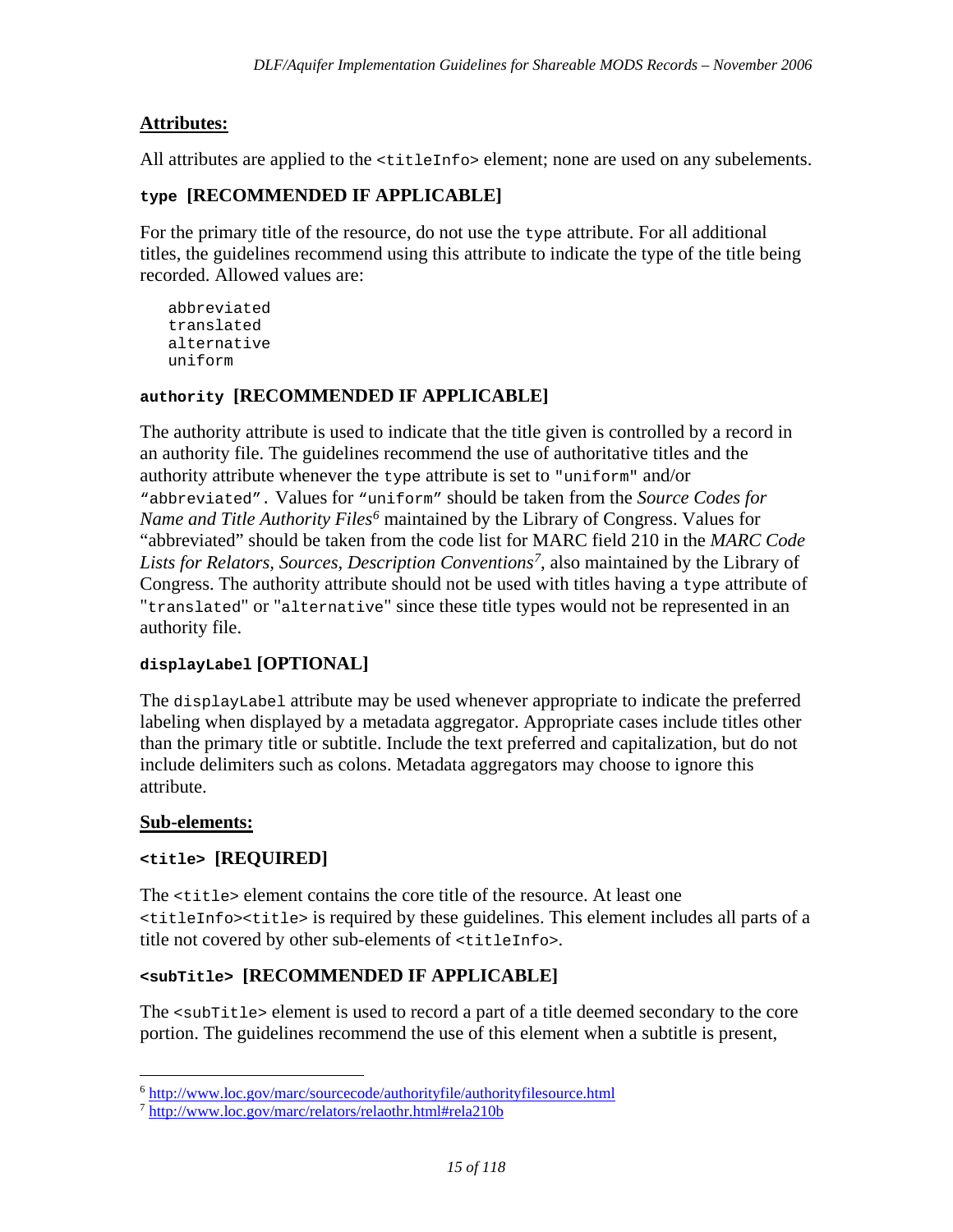rather than including the subtitle in the text of the <title> element. When using the <subTitle> element, do not include punctuation at the end of the <title> element intended to delineate the title from the subtitle.

### **<partNumber> [RECOMMENDED IF APPLICABLE]**

The  $\epsilon$  partNumber> element is used for a part or section number of a title.  $\epsilon$  partNumber> may describe the section of the digital object (for example, an episode number or an audio or video clip). <partNumber> may follow <title> or <subTitle> as appropriate. The guidelines recommend the use of this subelement when a part number is present, rather than including the part number in the text of the  $\le$ title> element. When using the <partNumber> element, do not include punctuation at the end of the preceding element intended to delineate the part number from previous parts of the title.

Multiple parts of an item should appear in separate MODS records or <relatedItem> elements.

#### **<partName> [RECOMMENDED IF APPLICABLE]**

The  $\epsilon$  partName> element is used for a part or section name of a title. Use  $\epsilon$  partName> to describe the section or division titles of the digital object (for example, a chapter title, episode name, or an audio or video clip). Multiple <partName> elements may be nested in a single <titleInfo> to describe a single part with multiple hierarchical levels (see the Bible example below); multiple parts, however, should be separated into multiple <titleInfo> elements. The guidelines recommend the use of this subelement when a part name is present, rather than including the part name in the text of the  $\langle$ title> element. When using the  $\epsilon_{partName}$  element, do not include punctuation at the end of the preceding element intended to delineate the part name from previous parts of the title.

Multiple parts of an item should appear in separate MODS records or <relatedItem> elements.

### **<nonSort> [RECOMMENDED IF APPLICABLE]**

The <nonSort> element contains characters, including initial articles, punctuation, and spaces that appear at the beginning of a title that should be ignored for indexing of titles. It should precede the <title> element when used. The guidelines strongly recommend the use of this element when non-sorting characters are present, rather than including them in the text of the  $\leq$ title> element.

If a space is intended between the <nonSort> string and the remainder of the <title>, it should be explicitly included in the <nonSort> string, to distinguish it from cases where a space is not intended.

### **EXAMPLES O F <titleInfo> USE**

```
<titleInfo>
      <nonSort>The </nonSort>
      <title>Olympics</title>
```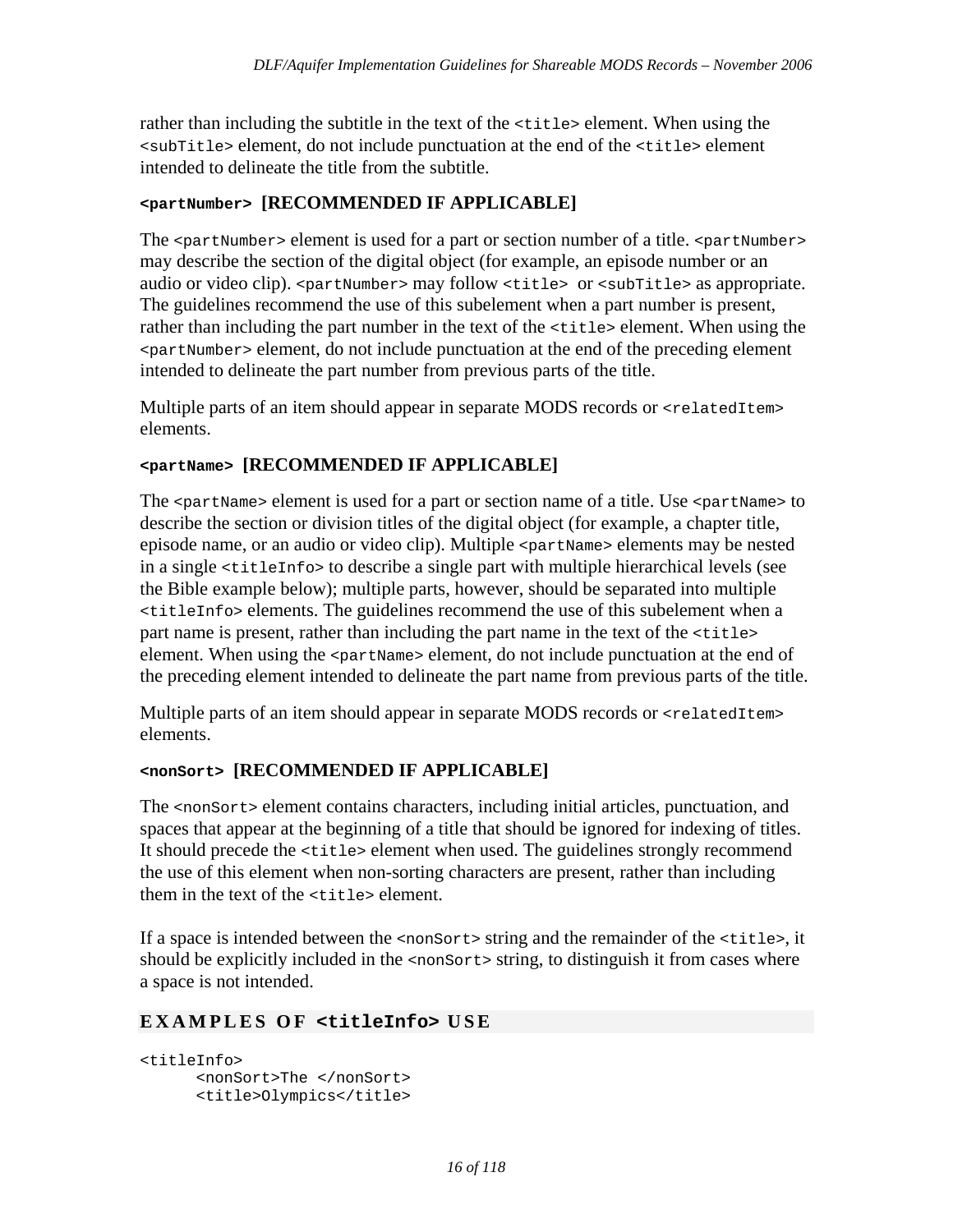```
<subTitle>a history</subTitle>
      <partNumber>Part 1</partNumber>
      <partName>Ancient</partName>
</titleInfo>
<titleInfo displayLabel="Supplied title">
      <title>Genealogical information concerning several early families 
      of Upper Indiana Presbyterian Church</title>
</titleInfo>
<titleInfo>
      <title>Life Mask of Stephen A. Douglas</title>
</titleInfo>
<titleInfo type="uniform" authority="naf">
      <title>Bible</title>
      <partName>O.T.</partName>
      <partName>Exodus</partName>
</titleInfo>
<titleInfo>
      <nonSort>The </nonSort>
      <title>Trial</title>
</titleInfo>
<titleInfo>
      <nonSort>L'</nonSort>
      <title>Enfant</title>
</titleInfo>
```
## **USE BY AGGREGATORS**

<titleInfo> is the primary descriptive element used for identification and display for many digital objects. Most aggregators index <titleInfo> and will use it in a brief display.

## **MAPPING TO DUBLIN CORE**

The *MODS to Dublin Core Metadata Element Set Mapping Version 3.0 (June 7, 2005)* recommends mapping the  $\langle\text{titleInfo}\rangle$  element and all subelements to the  $\langle\text{dc:title}\rangle$ element in simple Dublin Core. Since prescribed punctuation separating elements of the title is not included in MODS records prepared according to these guidelines, they would need to be inserted at the point of transformation.

MODS examples above expressed in Dublin Core:

```
<dc:title>The Olympics: a history. Part 1: Ancient</title>
<dc:title>Genealogical information concerning several early 
families of Upper Indiana Presbyterian Church</title>
<dc:title>Life Mask of Stephen A. Douglas</title>
<dc:title>Bible. O.T. Exodus</title>
```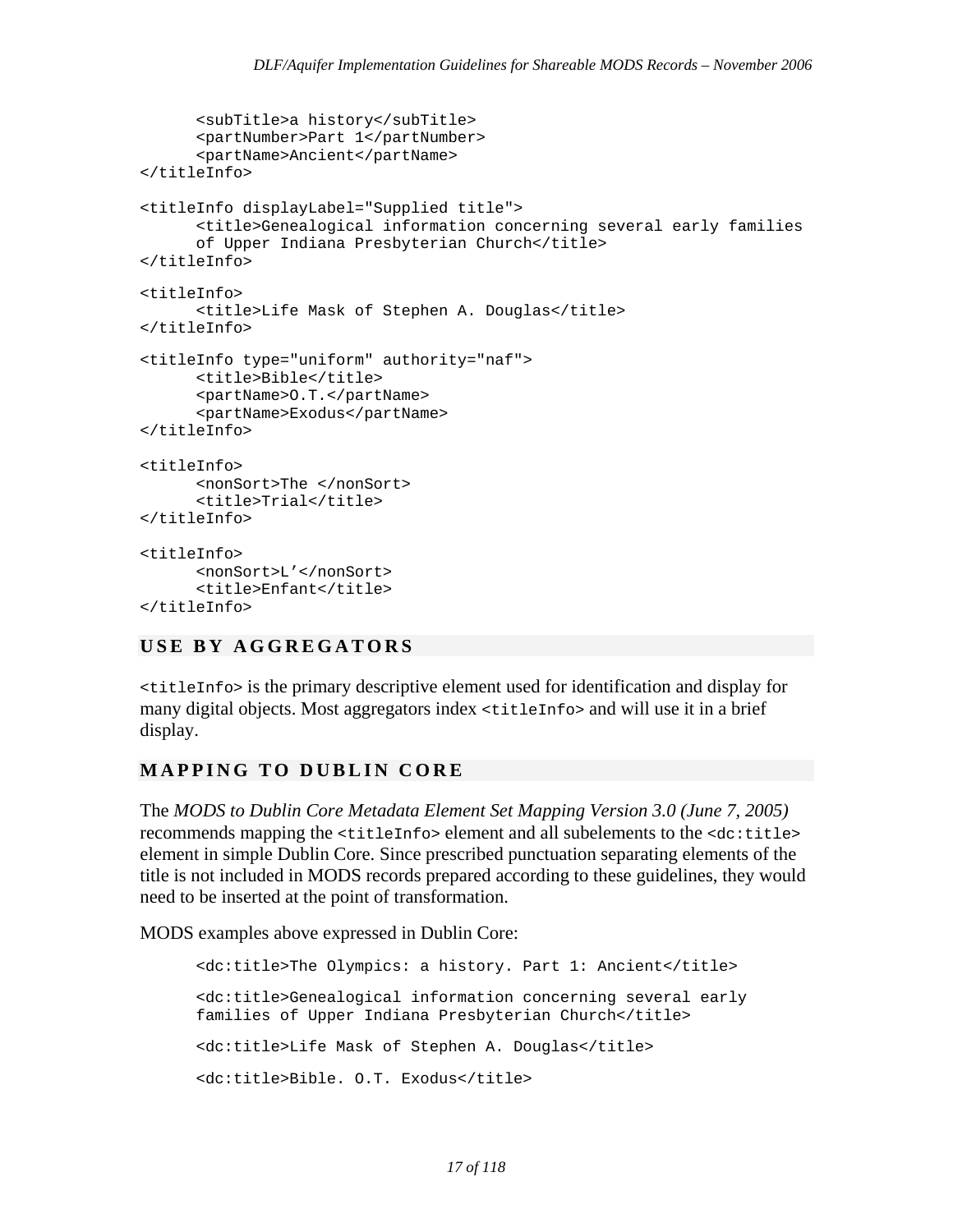# **RELATIONSHIP TO DLF/ NSDL BEST PRACTICES FOR SHAREABLE METADATA**

The Title Practices section in the DLF/NSDL *Best Practices for Shareable Metadata* discusses the use of titles.<sup>[8](#page-17-0)</sup> These guidelines are more prescriptive than the DLF/NSDL *Best Practices*, requiring at least one title be present in every record.

<span id="page-17-0"></span><sup>8</sup> http://oai-best.comm.nsdl.org/cgi-bin/wiki.pl?TitlePractices  $\overline{a}$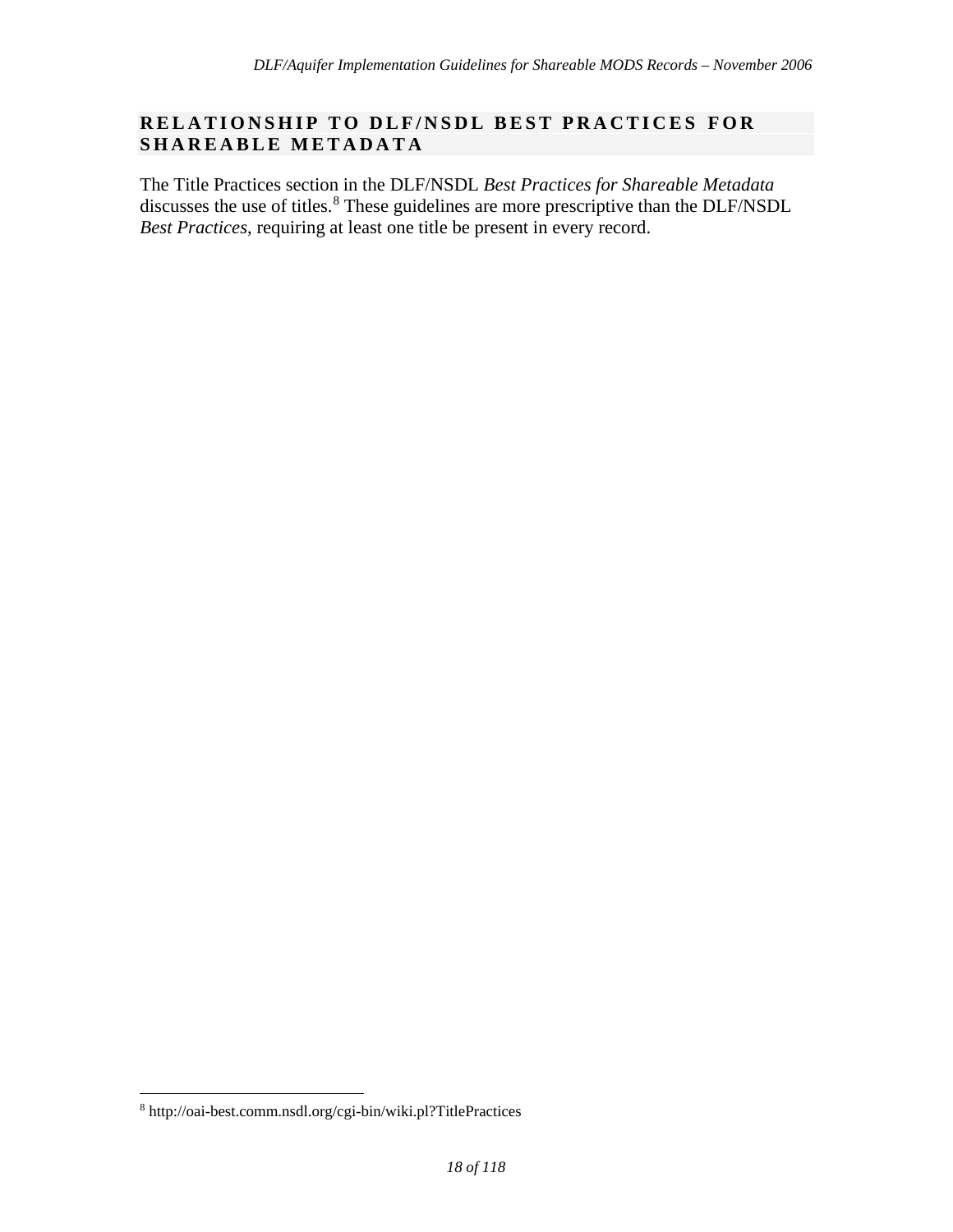#### <span id="page-18-1"></span><span id="page-18-0"></span>**<name>**

| <b>MODS Element</b> | <b>Attributes</b> | <b>Subelements</b>                                                                                                                                         |
|---------------------|-------------------|------------------------------------------------------------------------------------------------------------------------------------------------------------|
| <name></name>       | type<br>authority | $<$ name $Part$<br><displayform><br/><affiliation><br/><role><br/><roleterm><br/><description></description></roleterm></role></affiliation></displayform> |

### **SUMMARY OF REQUIREMENTS**

The *DLF/Aquifer Implementation Guidelines for Shareable MODS Records* requires the use of at least one <name> element to describe the creator of the intellectual content of the resource, if available. The guidelines recommend the use of the type attribute with all <name> elements whenever possible for greater control and interoperability. In addition, they require the use of  $\langle$ namePart> as a subelement of  $\langle$ name>. This element is repeatable.

### **DEFINITION FROM** *MODS USER GUIDELINES*

The name of a person, organization, or event (conference, meeting, etc.) associated in some way with the resource.

### **DISCUSSION OF USE**

Include as many  $\langle$ -name> elements for contributors as are readily available.<sup>[9](#page-18-2)</sup> For textual materials, include the names of all known authors, translators, and/or editors. For images, include the name of the creator of the original intellectual content (photographer, painter, architect, etc.) and the name of anyone capturing that content in a new medium (for a photograph of a building, include both the architect and the photographer). If the creator is unknown or anonymous, do *not* include "unknown," "anonymous," or a similar indication in the MODS records for aggregation.

In addition to describing creators,  $\langle$  -name  $\rangle$  is used as a subelement of  $\langle$  subject  $\rangle$ . For names used as subjects, see the  $\epsilon$  subject is section of the guidelines (see page [55\)](#page-54-0).

Repeat this element as necessary.

#### **Attributes:**

 $\overline{a}$ 

#### **type [RECOMMENDED]**

The type attribute can take the following values:

<span id="page-18-2"></span><sup>9</sup> Do not be constrained by the *Anglo-American Cataloging Rules*, 2nd edition (AACR2) practice of limiting authors or contributors to three or fewer names.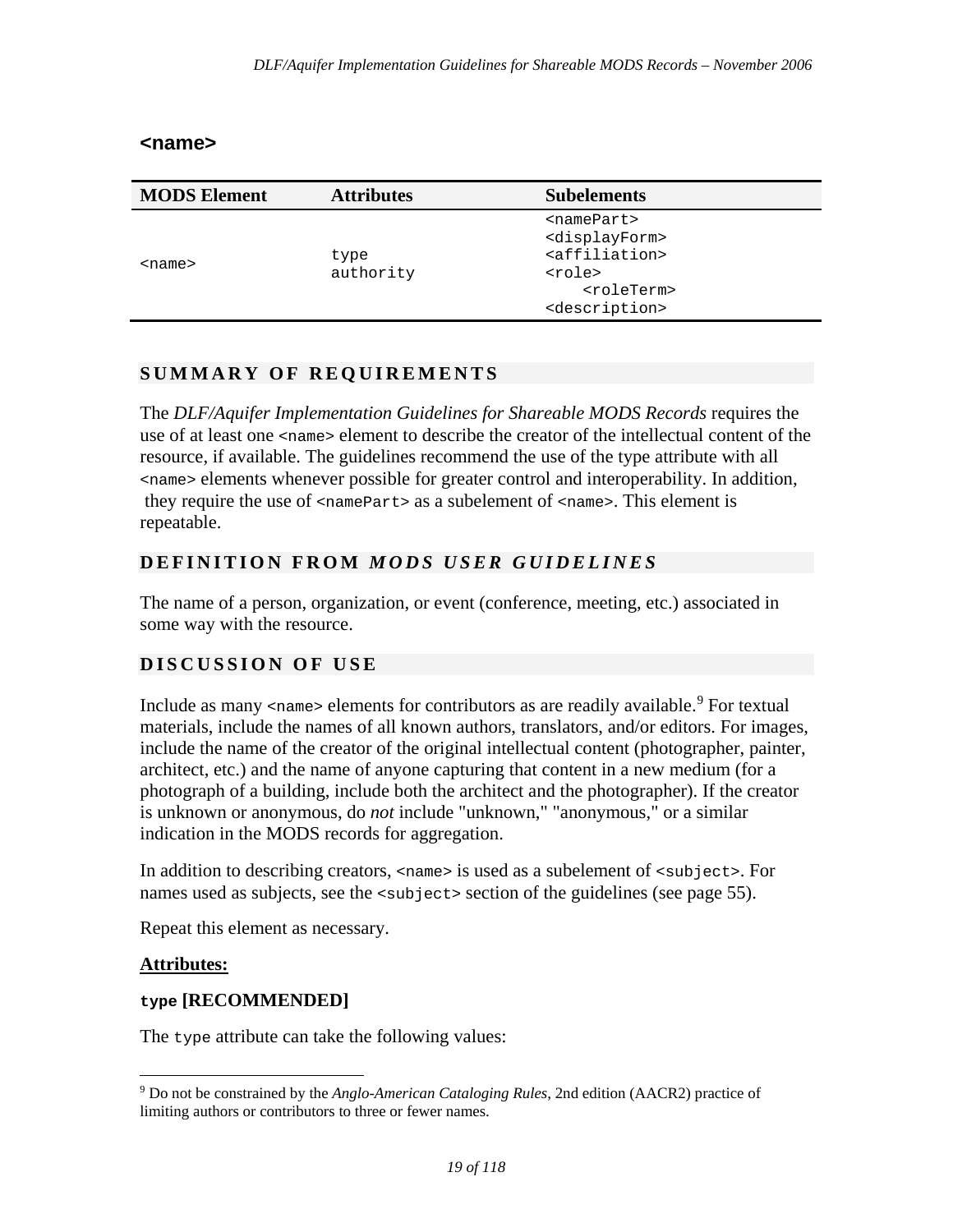```
personal
corporate
conference
```
### **authority [RECOMMENDED]**

Use the form of a name taken from the authority file most appropriate to the resource and intended audience. The value for the authority attribute should come from the *Source Codes for Name and Title Authority Files*[10](#page-19-0) maintained by the Library of Congress. Use the value local if a locally-developed name authority file is in use. If there is no name authority file in use, the **authority** attribute should not be used.

#### **Subelements:**

#### **<namePart> [REQUIRED]**

The name itself is always wrapped in a  $\epsilon$ namePart> element. MODS allows for either breaking up parts of the name (given and family, for example) in different <namePart> elements or enclosing the entire name in one element. Use of the former method affords more control in sorting and display and should be used if the data is readily available. Either method is acceptable in these guidelines. $11$ 

#### **Attribute of <namePart>**

#### **type [RECOMMENDED IF APPLICABLE]**

When breaking a  $\epsilon$  -name element into constituent  $\epsilon$  -name Part elements, the type attribute should be used whenever applicable. This attribute takes the following values:

date family given termsOfAddress

#### **<displayForm> [OPTIONAL]**

The <displayForm> element makes it possible to display personal names in direct order rather than reversed. The element may be used if desired.

#### **<affiliation> [OPTIONAL]**

This subelement contains the name, address, etc. of an organization with which the <name> entity was associated when the resource was created. If the information is readily available, it may be included.

### **<role> [RECOMMENDED]**

<sup>&</sup>lt;sup>10</sup> <http://www.loc.gov/marc/sourcecode/authorityfile/authorityfilesource.html>

<span id="page-19-1"></span><span id="page-19-0"></span> $11$  For greater interoperability, name elements should appear in the same order as those of their authorized form. If not authority is used, last name or family name should appear first, followed by a comma, followed by first or given names.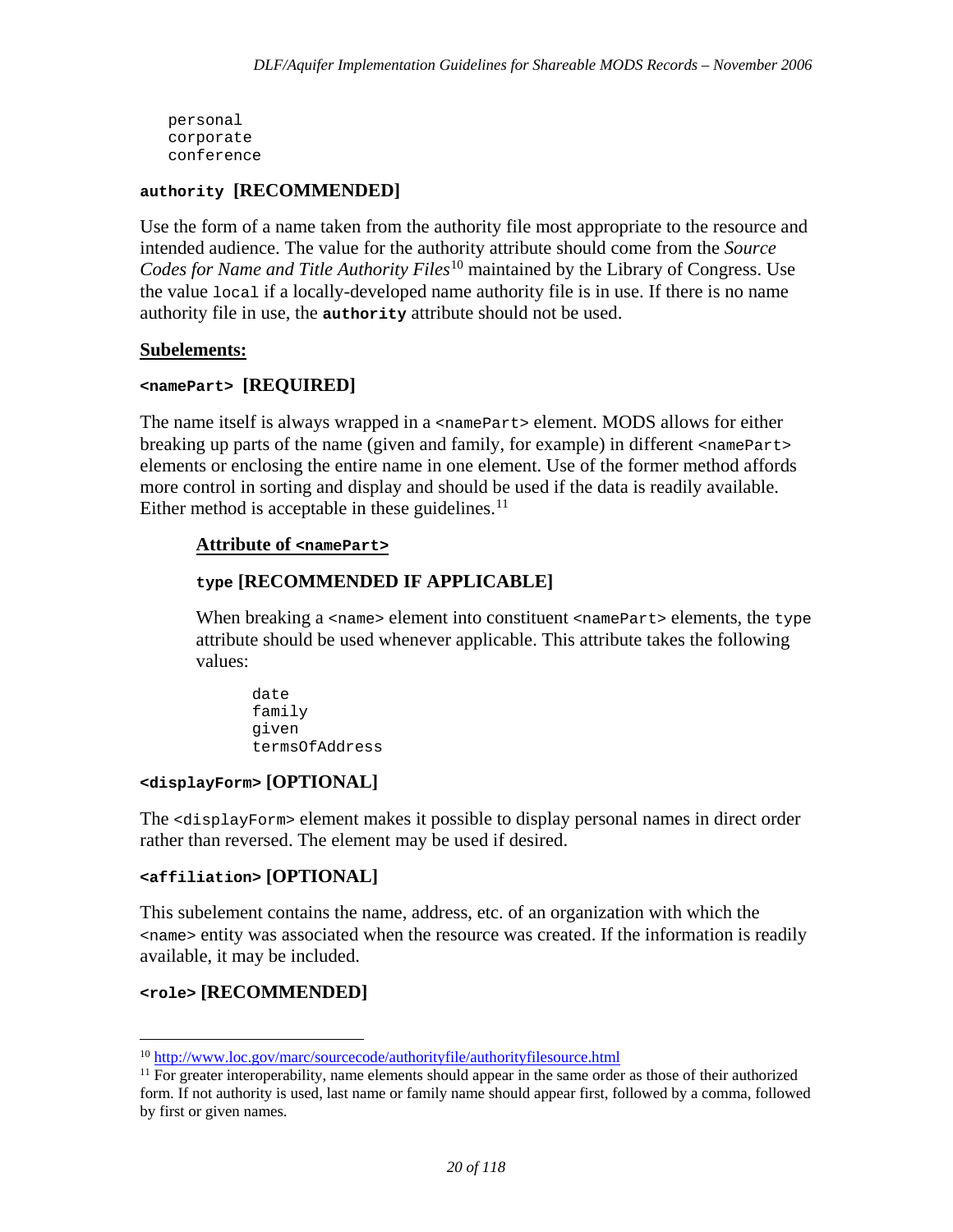Use the  $\langle \text{role} \rangle$  element as a wrapper element to contain coded and/or textual description of the role of the named entity. The guidelines recommend using this element primarily with personal names. Repeat <role> for each new role. These guidelines leave it up to the institution whether or not to generate "creator" as a <roleTerm>.

### **Subelement for <role>**

#### **<roleTerm> [REQUIRED]**

Use this subelement to actually contain the coded or textual description. Both the coded and textual forms of the same role can be recorded in separate elements within a single <role> wrapper.

#### **Attributes for <roleTerm>**

#### **type [RECOMMENDED]**

This attribute has two possible values.

text - This value is used to express the role in a textual form

code- This value is used to express the role in a coded form. The authority attribute should be used to indicate the source of the code.

These guidelines recommend that, if  $\langle \text{role} \rangle$  is used, that at least a textual version of the role is given using type="text".

### **authority [RECOMMENDED IF APPLICABLE]**

Use this attribute to indicate the source if type="code". Use the values for code authorities from the *Source Codes for Relators and Role[s12](#page-20-0)* maintained by the Library of Congress. At the time these guidelines are published there is only one: the MARC Value List for Relators and Roles*[13](#page-20-1)*.

#### **<description> [NOT RECOMMENDED]**

Use this element to record a textual description of a name. Use of this subelement is not recommended in these guidelines.

### **EXAMPLES OF <name> USE**

```
<name>
      <namePart>Whitman, Walt</namePart>
      <namePart type="date">1819-1892</namePart>
</name>
<name authority="naf" type="personal">
```
<span id="page-20-0"></span><sup>12</sup> http://www.loc.gov/marc/sourcecode/relator/relatorsource.html

<span id="page-20-1"></span><sup>&</sup>lt;sup>13</sup> http://www.loc.gov/marc/sourcecode/relator/relatorlist.html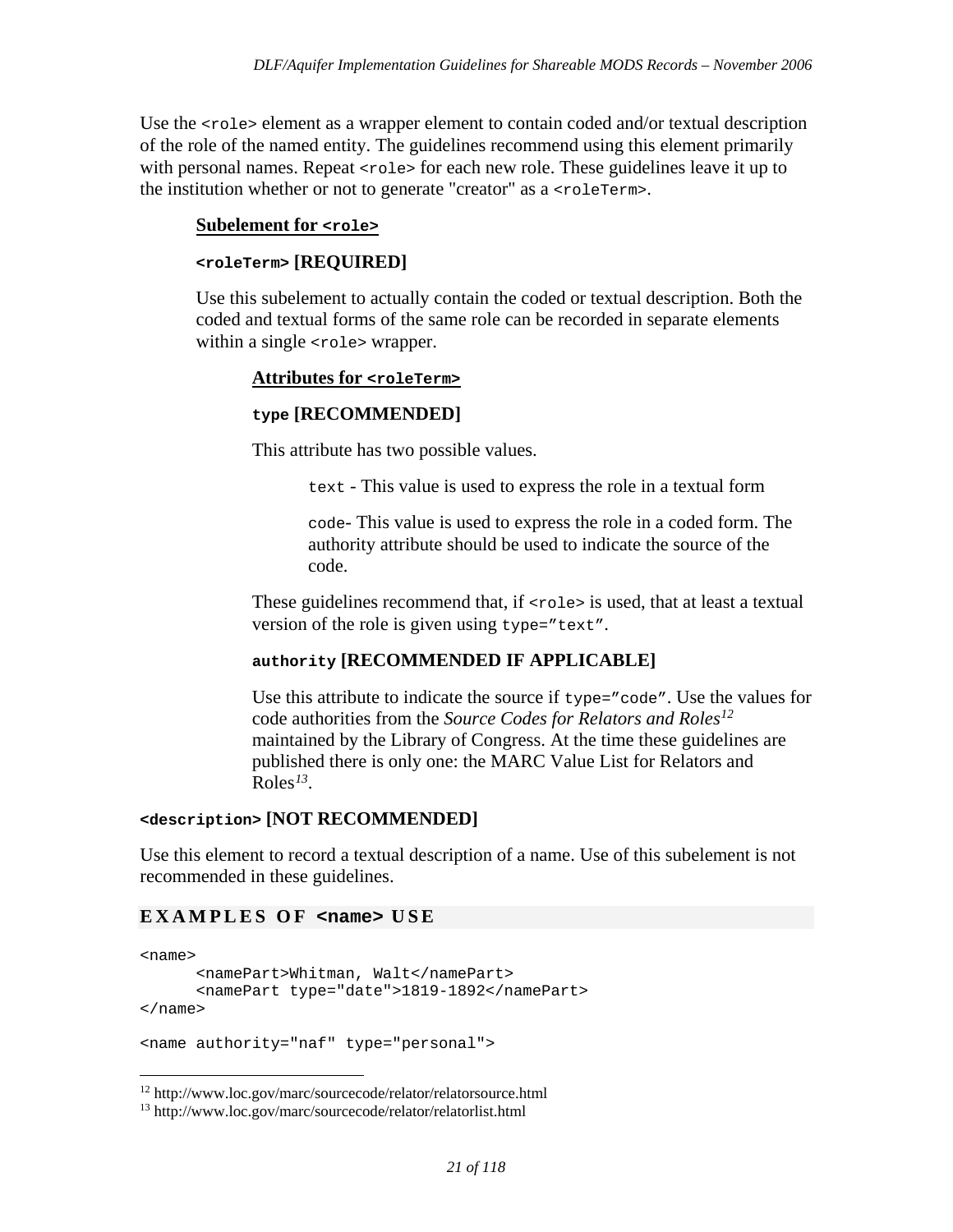```
<namePart>Evans, Walker, 1903-1975</namePart>
      <role>
            <roleTerm type="code" 
            authority="marcrelator">pht</roleTerm>
            <roleTerm type="text" authority="marcrelator">Photographer
            </roleTerm>
      </role>
</name>
<name authority="naf" type="personal">
      <namePart type="family">Faulkner</namePart>
      <namePart type="given">William</namePart>
      <namePart type="date">1897-1962</namePart>
</name>
<name authority="naf" type="personal">
      <namePart type="family">Mattox</namePart>
      <namePart type="given">Douglas E.</namePart>
      <namePart type="given">(Douglas Ernest)</namePart>
      <namePart type="date">1947-</namePart>
</name>
<name type="corporate">
     <namePart>Digital Library Federation</namePart>
</name>
```
### **USE BY AGGREGATORS**

Aggregators commonly use the  $\langle$ -name> field as a target for author or subject searching. Even the simplest interfaces offer an author/creator search. In cases of unknown or anonymous creators of resources, aggregators generally remove values indicating this and rely on institutions' local records to convey this information if necessary.

### **MAPPING TO DUBLIN CORE**

The *MODS to Dublin Core Metadata Element Set Mapping Version 3.0 (June 7, 2005)* recommend mapping <name><namePart> to either <dc:creator> or <dc:contributor> in Dublin Core. The guidelines recommend mapping <name> elements to <dc:contributor> as the default, but <dc:creator> may be used if you have source data that clearly identifies the name as creator*.*

MODS examples above expressed in Dublin Core:

```
<dc:creator>Evans, Walker, 1903-1975</dc:creator>
<dc:creator>Faulkner, William, 1897-1962</dc:creator>
<dc:contributor>Mattox, Douglas E. (Douglas Ernest), 1947-
</dc:contributor>
<dc:contributor>Digital Library Federation</dc:contributor>
```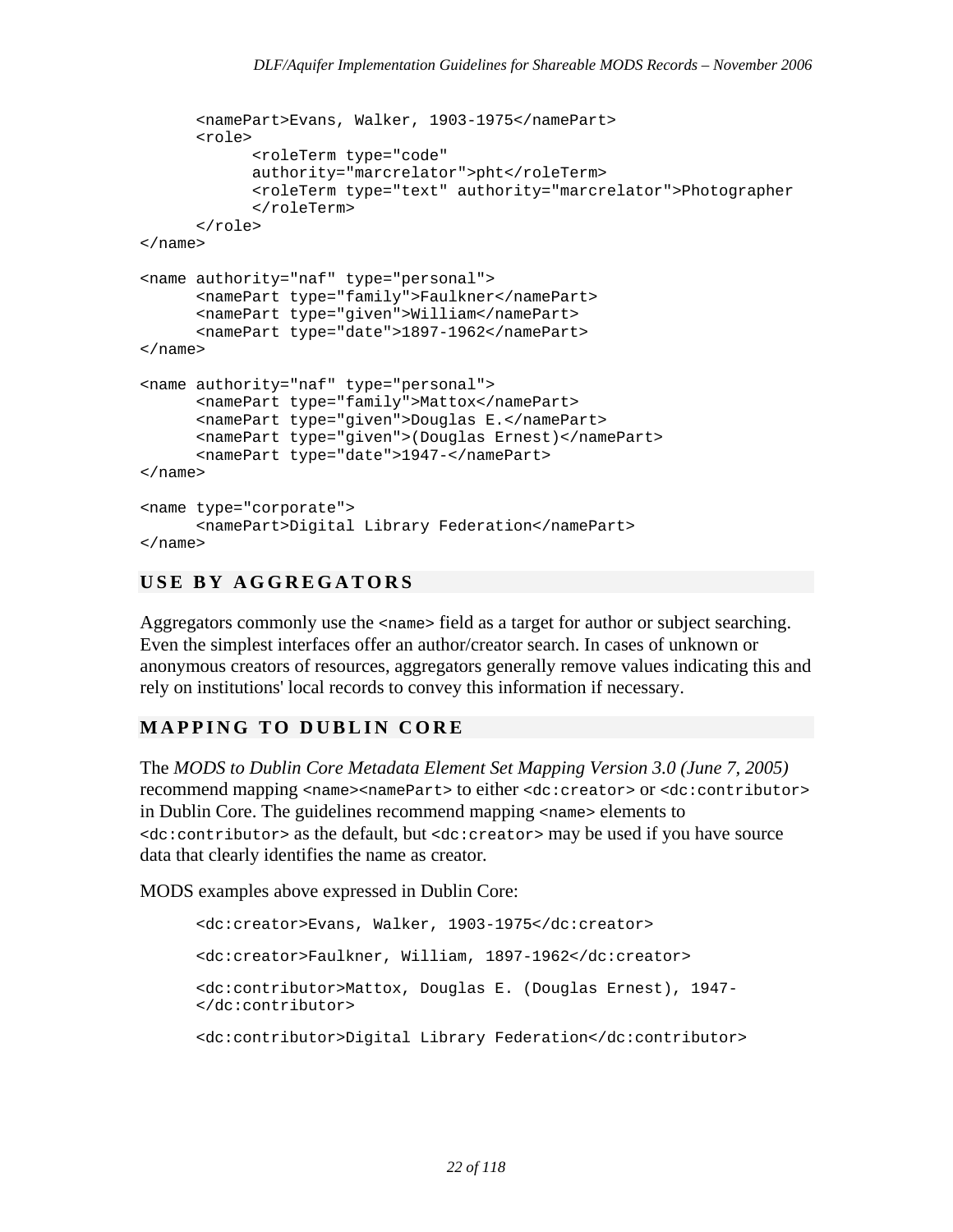# **RELATIONSHIP TO DLF/ NSDL BEST PRACTICES FOR SHAREABLE METADATA**

The Name Practices section in the DLF/NSDL *Best Practices for Shareable Metadata* discusses the use of names.<sup>[14](#page-22-0)</sup>

<span id="page-22-0"></span><sup>&</sup>lt;sup>14</sup> <http://oai-best.comm.nsdl.org/cgi-bin/wiki.pl?NamePractices>  $\overline{a}$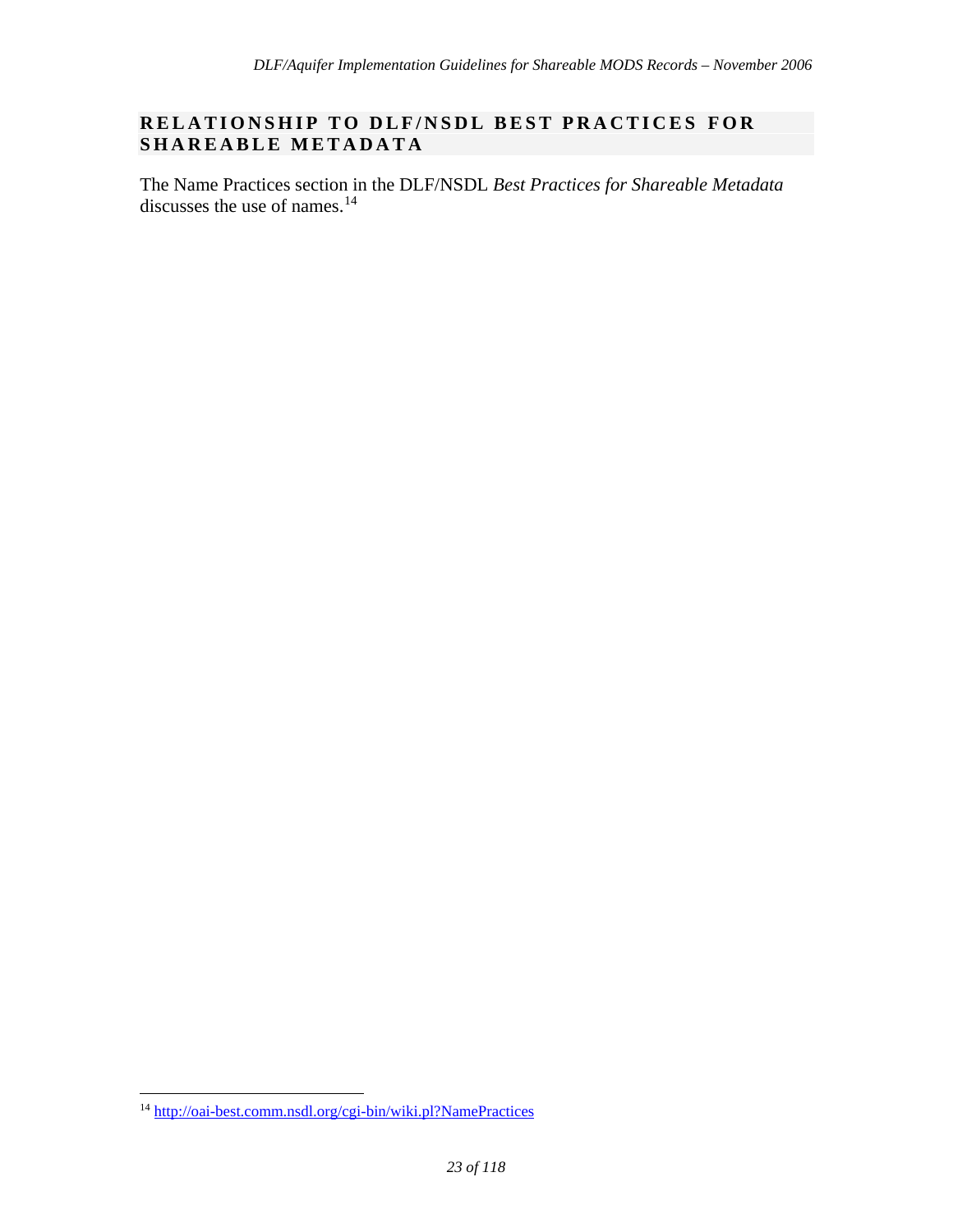*This page intentionally left blank.*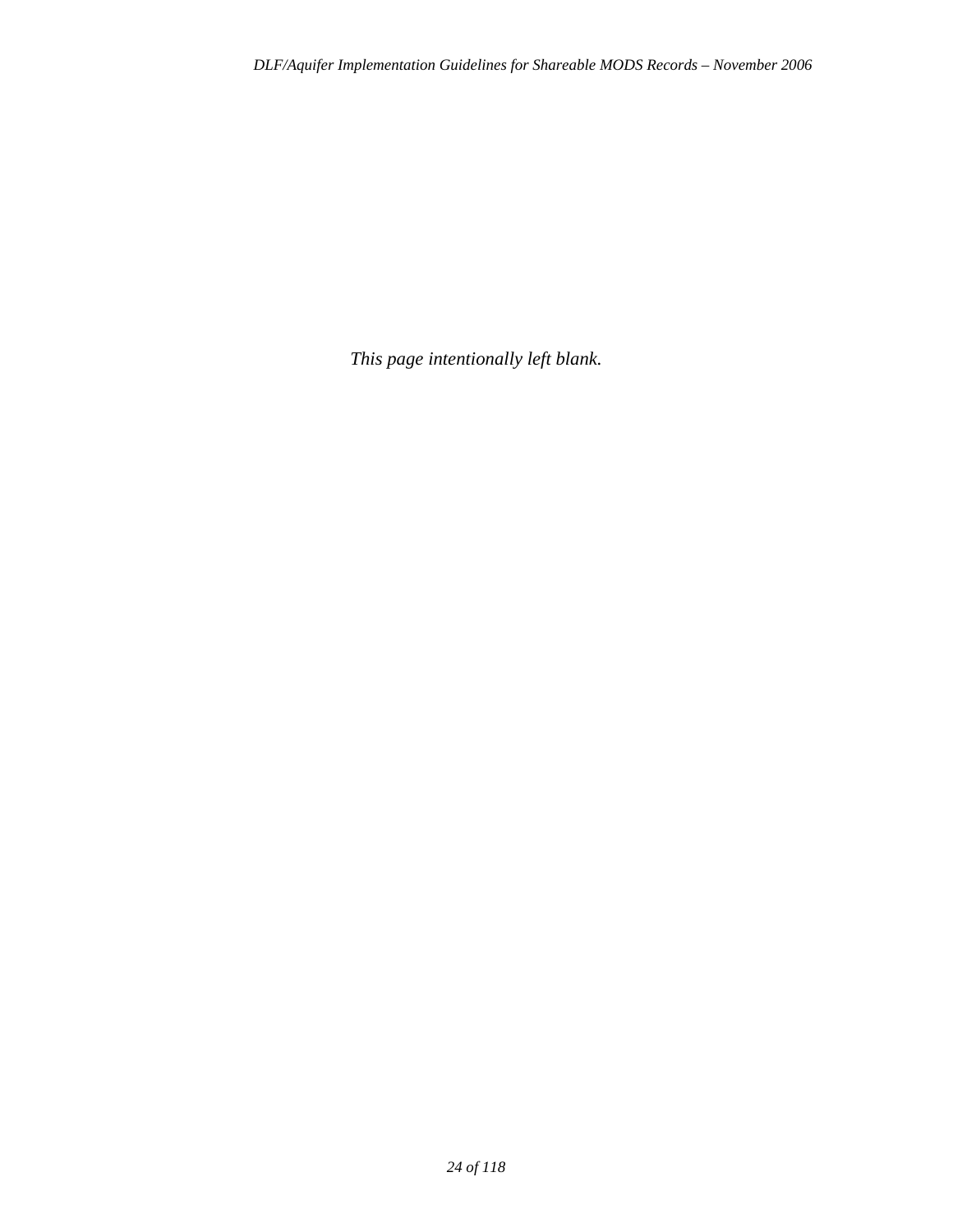# <span id="page-24-1"></span><span id="page-24-0"></span>**<typeOfResource>**

| <b>MODS</b> Element               | <b>Attributes</b>        | <b>Subelements</b> |
|-----------------------------------|--------------------------|--------------------|
| <type0fresource></type0fresource> | collection<br>manuscript | None               |

# **SUMMARY OF REQUIREMENTS**

The *DLF/Aquifer Implementation Guidelines for Shareable MODS Records* require the use in all records of at least one <typeOfResource> element using the required enumerated values. This element is repeatable.

# **DEFINITION FROM** *MODS USER GUIDELINES*

A term that specifies the characteristics and general type of content of the resource.

# **DISCUSSION OF USE**

For the purposes of records created according to these guidelines, information in <typeOfResource> is about the original item. For example, in the case of a digitized photograph, <typeOfResource> would apply to the analog original; in born-digital materials, it would apply to the original digital format.

The  $\langle\text{typeOfResource}\rangle$  element is required by these guidelines and is used to categorize the resource at a fairly high level. <typeOfResource> has no subelements, but does require the use of an enumerated list of values. There are two possible attributes in addition to the common attributes described at the end of these guidelines [see page [101\]](#page-100-0).

Repeat this element as necessary.

### **Attributes:**

## **collection [RECOMMENDED IF APPLICABLE]**

Use this attribute (collection="yes") to indicate whether the resource described is a collection. A collection is defined as a multi-part group of resources. If there are multiple resource types within the collection, these should be enumerated in separate <typeOfResource> elements.

## **manuscript [RECOMMENDED IF APPLICABLE]**

Use this attribute (manuscript="yes") to indicate whether the resource described is handwritten or typescript.

## **Values:**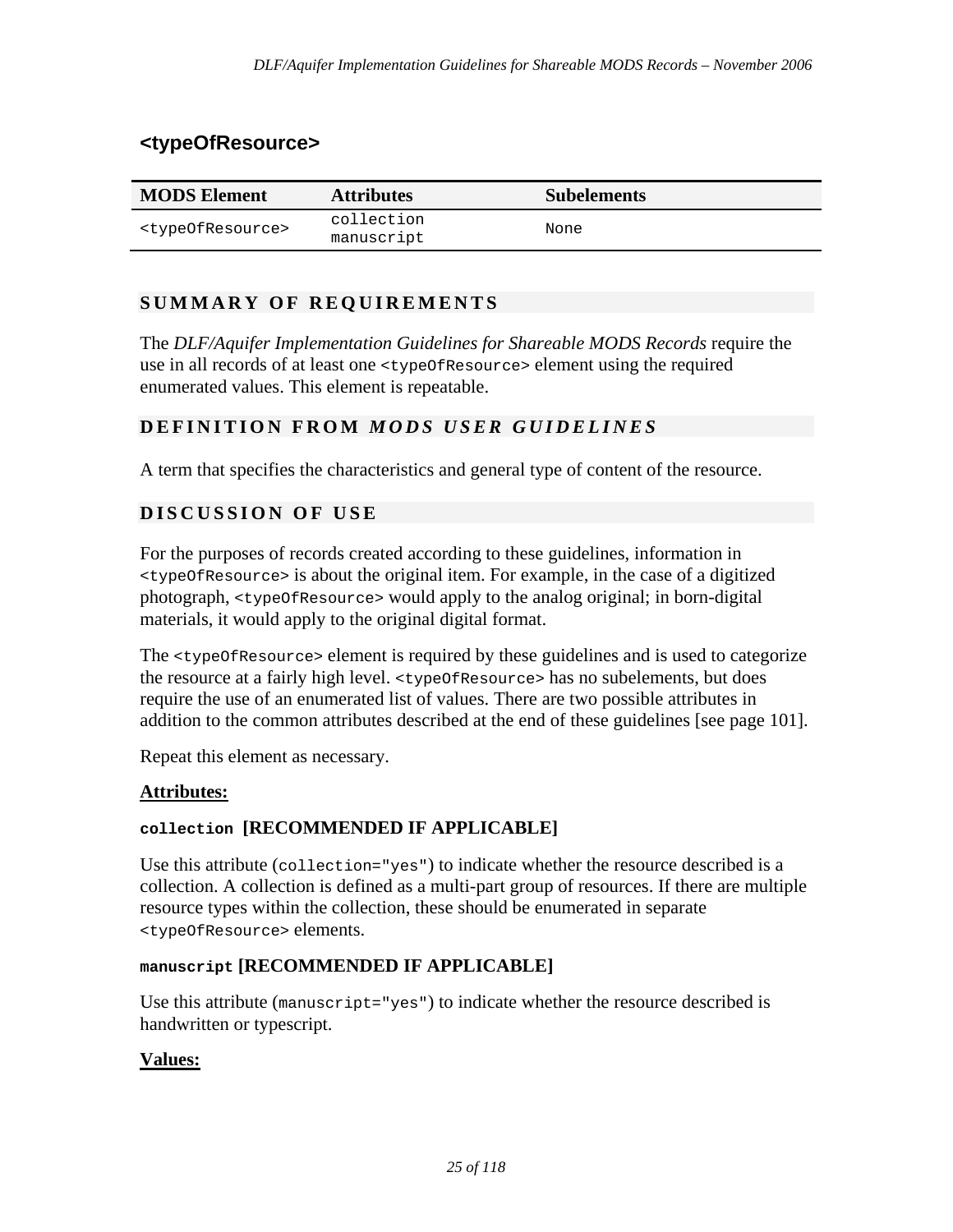The values for  $\langle \text{typeOfResource} \rangle$  are restricted to those in the following list. These should be used in accordance with the guidelines offered in the MODS *User Guidelines*. [15](#page-25-0)

text cartographic notated music sound recording [if not possible to specify "musical" or "nonmusical"] sound recording-musical sound recording-nonmusical still image moving image three dimensional object software, multimedia mixed material

### **EXAMPLES OF <typeOfResource> USE**

```
<typeOfResource>text</typeOfResource>
<typeOfResource>still image</typeOfResource>
<typeOfResource>cartographic</typeOfResource>
<typeOfResource collection="yes">text</typeOfResource>
<typeOfResource manuscript="yes">text</typeOfResource>
```
# **USE BY AGGREGATORS**

Due to its utility for determining research value (for example, a researcher looking specifically for cartographic material), aggregators may choose to include this field in a brief display to end users, and may also index it to allow limiting or refining by this data. Aggregators may also use this field to determine suitability for harvesting based on their perception of end users' needs.

# **MAPPING TO DUBLIN CORE**

The *MODS to Dublin Core Metadata Element Set Mapping Version 3.0 (June 7, 2005)* recommend mapping <typeOfResource> to <dc:type>. In addition, these guidelines recommend that when mapping the values found in <typeOfResource> to Dublin Core Type values<sup>16</sup>, include both the MODS value and the DC value if they are substantially different. Similarly, the attributes of collection and manuscript should be included as an additional, separate <dc:type> value.

```
<dc:type>text</dc:type>
<dc:type>still image</dc:type>
<dc:type>cartographic</dc:type>
```
<span id="page-25-0"></span><sup>15</sup> http://www.loc.gov/standards/mods/v3/mods-userguide-elements.html#typeofresource

<span id="page-25-1"></span><sup>16</sup> http://dublincore.org/documents/dcmi-type-vocabulary/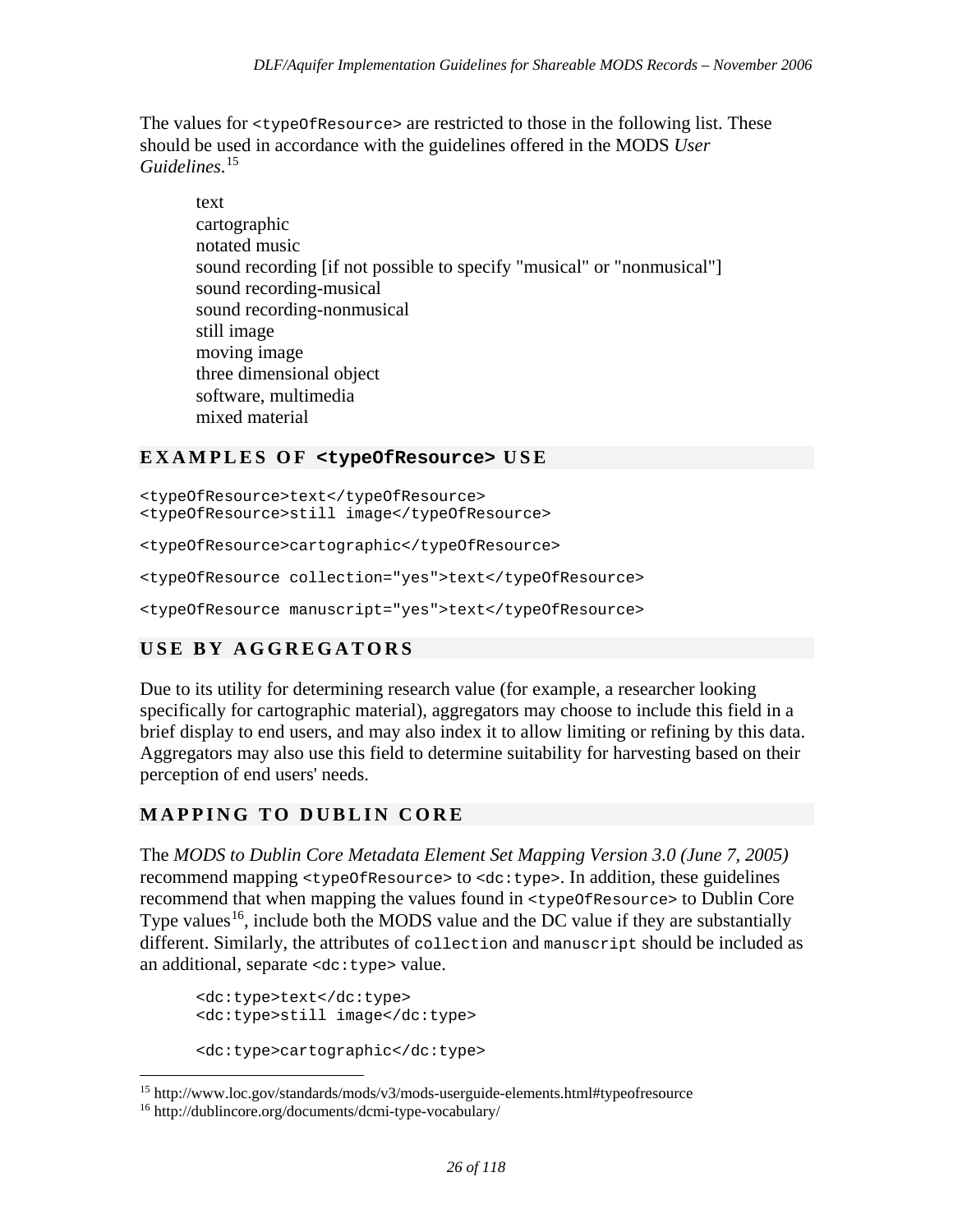<dc:type>StillImage</dc:type>

```
<dc:type>collection</dc:type>
<dc:type>text</dc:type>
```

```
<dc:type>manuscript</dc:type>
<dc:type>text</dc:type>
```
## **RELATIONSHIP TO DLF/ NSDL BES T PRACTICES FOR SHAREABLE METADATA**

Related information is discussed in the Types of Resource<sup>[17](#page-26-0)</sup> and the Describing Versions and Reproductions<sup>[18](#page-26-1)</sup> sections of the DLF/NSDL *Best Practices for Shareable Metadata*.

<span id="page-26-0"></span><sup>17</sup> http://oai-best.comm.nsdl.org/cgi-bin/wiki.pl?TypesofResources

<span id="page-26-1"></span><sup>18</sup> http://oai-best.comm.nsdl.org/cgi-bin/wiki.pl?DigitalTactileResource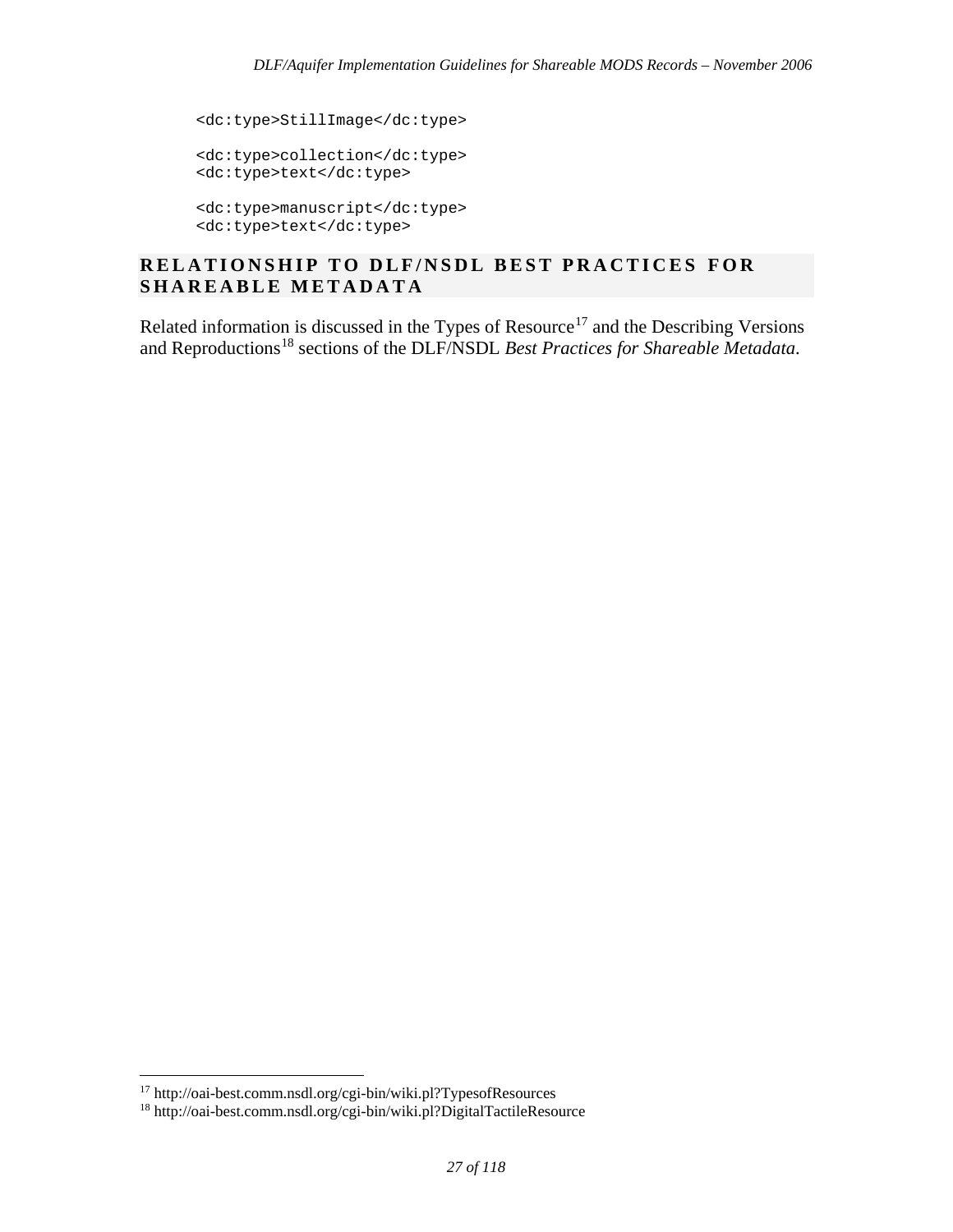*This page intentionally left blank.*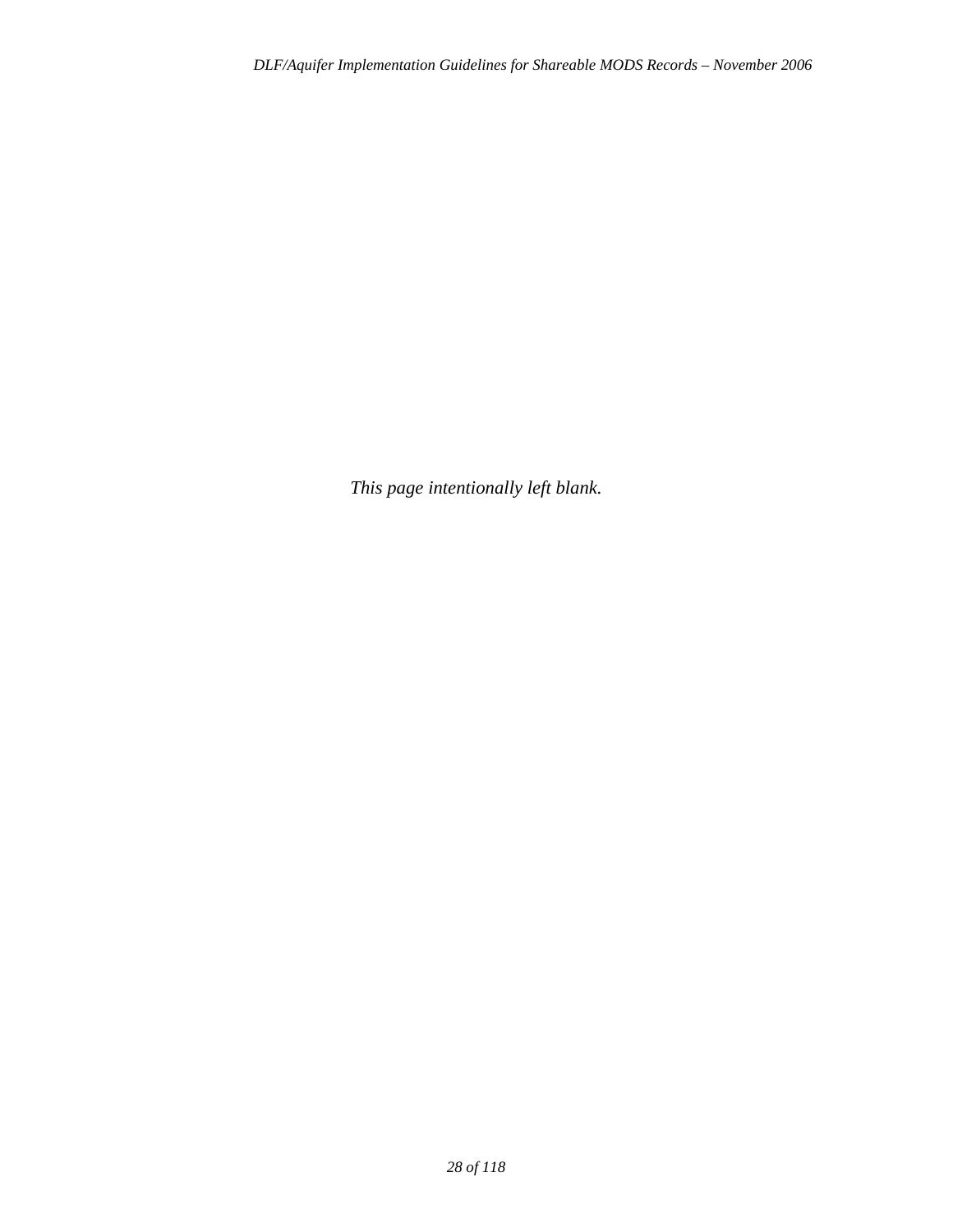## <span id="page-28-1"></span><span id="page-28-0"></span>**<genre>**

| <b>MODS Element</b> | <b>Attributes</b> | <b>Subelements</b> |
|---------------------|-------------------|--------------------|
| <genre></genre>     | authority         | None               |

# **SUMMARY OF REQUIREMENTS**

The *DLF /Aquifer Implementation Guidelines for Shareable MODS Records* recommend the use of at least one  $\leq$  energeness element in every MODS record and, if a value is provided, require the use of a value from a controlled list and the designation of this list in the authority attribute. This element is repeatable.

### **DEFINITION FROM** *MODS USER GUIDELINES*

A term(s) that designates a category characterizing a particular style, form, or content, such as artistic, musical, literary composition, etc. <genre> contains terms that give more specificity than the broad terms used in  $\langle$ typeOfResource>.

# **DISCUSSION OF USE**

The <genre> element is recommended in these guidelines and should be used to characterize the content of the digital resource rather than the digital resource itself. The values should be pulled from a controlled vocabulary appropriate for the resource described. This source vocabulary is indicated using the authority attribute. Consult *Source Codes for Genre<sup>[19](#page-28-2)</sup>*, a list of possible controlled vocabularies and their source codes, maintained by the Library of Congress.

Genre is a term that carries different specific meanings within different communities of practice, and the content of most information objects can be characterized by genre at some level of granularity, either very broad or quite specific. For example, photographs and ambrotypes are both valid genre characterizations, depending on your perspective, for a specific type of direct positive photographic print. At the very least, institutions can provide a very broad genre term for materials being digitized. Broad terms appear in many standard thesauri used for genre terms. For example: 'Books' appears in LCSH, AAT, and TGM II; 'Photographs' appears in all three as well; and 'Sound recordings' appears in LCSH and AAT. Values given should be as specific as possible within the context of an institution's descriptive program. It is recommended that institutions adopt a consistent, well-documented approach to supplying genre terms.

Repeat this element as necessary.

### **Attributes:**

 $\overline{a}$ 

### **authority [REQUIRED]**

<span id="page-28-2"></span><sup>19</sup> http://www.loc.gov/marc/relators/relasour.html#rela655b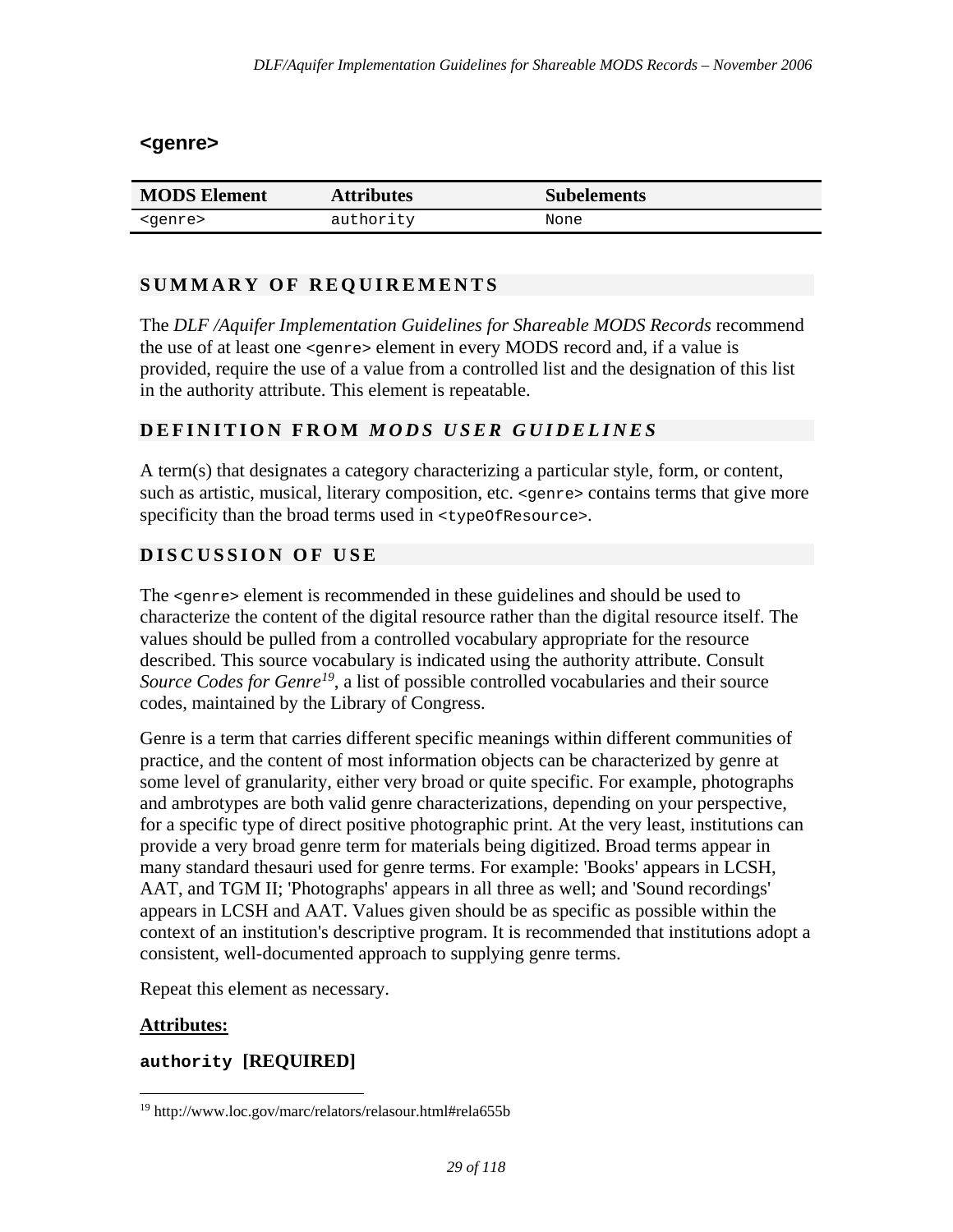Use this attribute to indicate the controlled vocabulary used for the values in the  $\leq$   $\leq$   $\leq$ element.

### **EXAMPLES OF <genre> USE**

For a digital image of a Civil War era daguerreotype portrait:

```
<genre authority="aat">daguerreotypes</genre>
<genre authority="aat">portraits</genre>
```
For a children's adventure story:

```
<genre authority="gsafd">adventure fiction</genre>
<genre authority="lcsh">Children's literature</genre>
```
### **USE BY AGGREGATORS**

For certain classes of materials with strongly developed genre vocabularies, the genre of an item is an important research tool; aggregators may choose to include this in the brief display. It may also be indexed to provide the option of limiting or refining searches using this data. Aggregators may also use the <genre> element to filter records appropriate for their service.

### **MAPPING TO DUBLIN CORE**

The *MODS to Dublin Core Metadata Element Set Mapping Version 3.0 (June 7, 2005)* recommends mapping the  $\leq$  eqenres element to the  $\leq$  dc: types element in simple Dublin Core.

MODS examples above expressed in Dublin Core:

```
<dc:type>daguerreotypes</dc:type>
<dc:type>portraits</dc:type>
<dc:type>adventure fiction</dc:type>
<dc:type>Children's literature</dc:type>
```
# **RELATIONSHIP TO DLF/ NSDL BEST PRACTICES FOR SHAREABLE METADATA**

Related information is discussed in the Types of Resource<sup>[20](#page-29-0)</sup> and the Describing Versions and Reproductions<sup>[21](#page-29-1)</sup> sections of the DLF/NSDL *Best Practices for Shareable Metadata*.

<span id="page-29-0"></span><sup>20</sup> http://oai-best.comm.nsdl.org/cgi-bin/wiki.pl?TypesofResources

<span id="page-29-1"></span><sup>21</sup> http://oai-best.comm.nsdl.org/cgi-bin/wiki.pl?DigitalTactileResource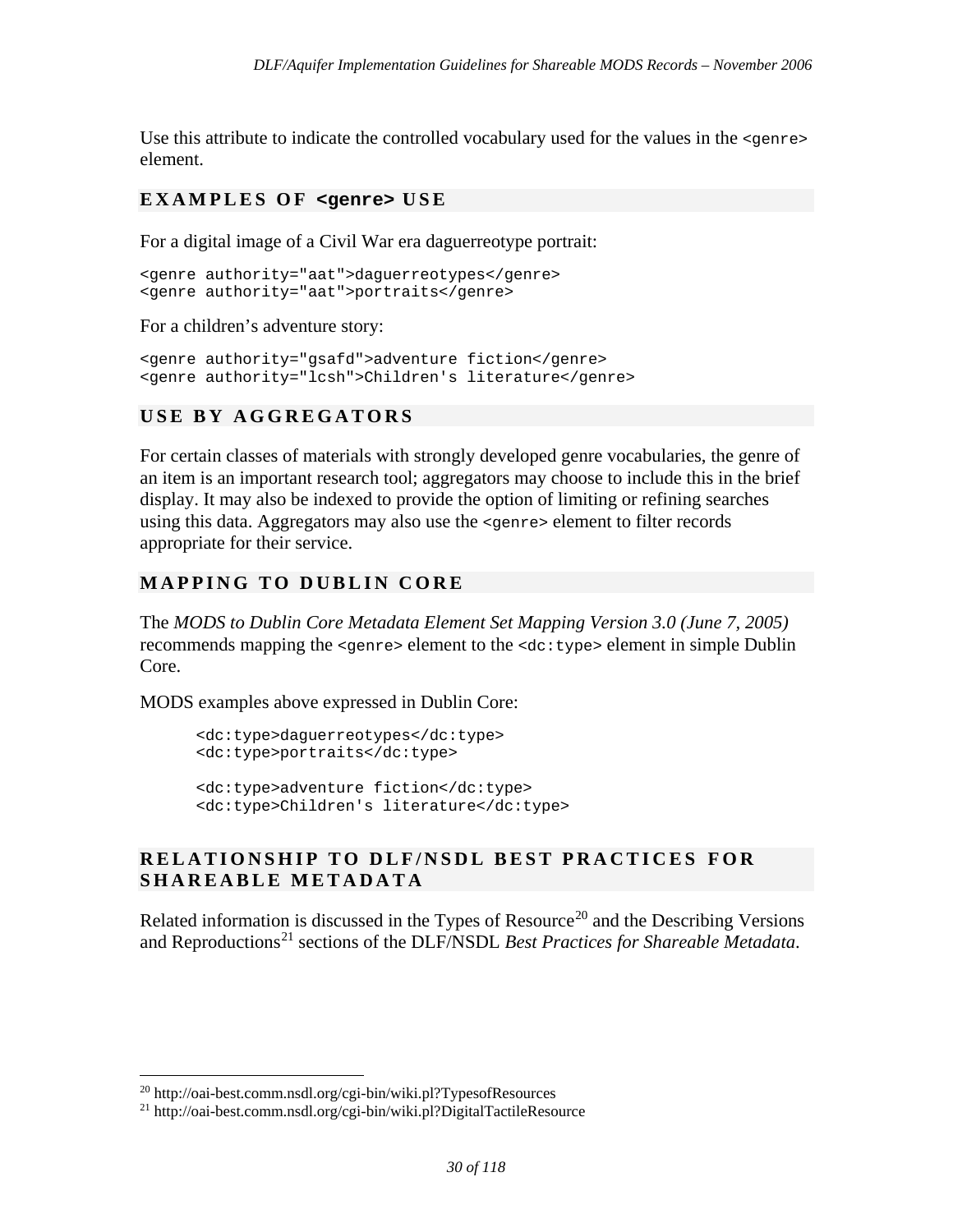# <span id="page-30-1"></span><span id="page-30-0"></span>**<originInfo>**

| <b>MODS Element</b>       | <b>Attributes</b>                                                                                                             | <b>Subelements</b>                                                                                                                                                                                                                                                                                                                                      |
|---------------------------|-------------------------------------------------------------------------------------------------------------------------------|---------------------------------------------------------------------------------------------------------------------------------------------------------------------------------------------------------------------------------------------------------------------------------------------------------------------------------------------------------|
| <origininfo></origininfo> | type - $<$ place><br>authority - <place><br/>encoding - date<br/>point - date<br/>keyDate - date<br/>qualifier - date</place> | <place><br/><publisher><br/><dateissued><br/><datecreated><br/><datecaptured><br/><datevalid><br/><datemodified><br/><copyrightdate><br/><dateother><br/><edition><br/><issuance><br/><frequency></frequency></issuance></edition></dateother></copyrightdate></datemodified></datevalid></datecaptured></datecreated></dateissued></publisher></place> |

# **SUMMARY OF REQUIREMENTS**

The *DLF/Aquifer Implementation Guidelines for Shareable MODS Records* require the use of at least one <originInfo> element with at least one date subelement in every record, one of which must be marked as a key date. <place>, <publisher>, and <edition> are recommended if applicable. These guidelines make no recommendation on the use of the elements <issuance> and <frequency>. This element is repeatable.

## **DEFINITION FROM** *MODS USER GUIDELINES*

Information about the origin of the resource, including place of origin or publication, publisher/originator, and dates associated with the resource.

# **DISCUSSION OF USE**

Encode information in <originInfo> relevant to any version of a resource that is considered useful in an aggregated environment. It is usually not necessary to include full <originInfo> for every version of a resource known to exist; choose carefully which versions and elements it is important to share with aggregators. The examples given in these guidelines represent a sample of the types of decisions a metadata provider might make about which data is important to expose.

### **Subelements:**

## **<place> [RECOMMENDED IF APPLICABLE]**

Record in <place> and its subelement <placeTerm> place names associated with the creation or issuance of a resource. Follow the MODS *User Guidelines* for the structure and use of repeated <place> elements and <placeTerm> subelements. Descriptive standards such as *AACR2* may be used to determine which places to record for published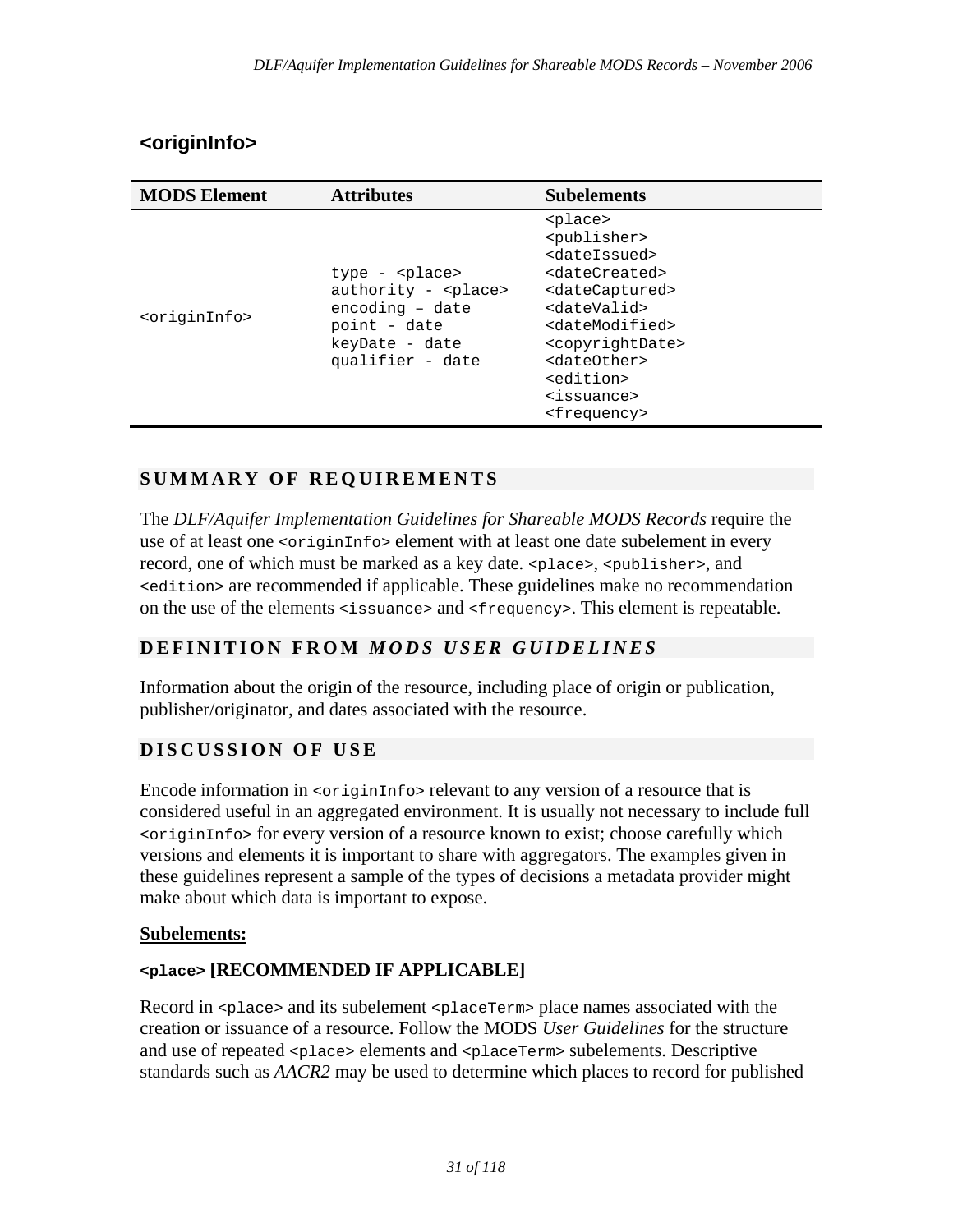resources. For unpublished resources, if a place of origin is known, record it in <place><placeTerm>.

The  $\epsilon_{\text{place}}$  and the  $\epsilon_{\text{placeTerm}}$  subelement should be omitted if no information about the originating place of the resource is known.

Repeat <place> for recording multiple places.

### **Subelement for <place>**

### **<placeTerm> [REQUIRED]**

Use the  $\epsilon_{\text{placeTerm}}$  subelement to record the textual or code form of the place.

### **Attributes for <placeTerm>:**

### **type [REQUIRED]**

This attribute may be used with the following values:

text - This value is used to express place in a textual form

code - This value is used to express place in a coded form. The authority attribute may be used to indicate the source of the code.

For each <placeTerm> given, the guidelines require including, at a minimum, a textual version of the place, with the attribute type="text".

## **authority [RECOMMENDED IF APPLICABLE]**

Appropriate values for this attribute may be found in the MODS User Guidelines.

If the place given is a country, and the name of that country has been selected from the MARC country code list or the ISO3166 standard list of country names, add an authority attribute to <placeTerm> indicating the source of the country name, and add a second <placeTerm> subelement within <place> indicating the coded version of that country name from the chosen authoritative list, with the attribute type="code" and an authority attribute indicating the source of the country code.

### **<publisher> [RECOMMENDED IF APPLICABLE]**

Record in <publisher> a named entity determined to be the publisher or originator for a resource. Descriptive standards such as *AACR2* may be used to format the name of the publisher. Information about an institution responsible for digitizing and delivering online a previously published resource should be included in <note>, rather than <originInfo><publisher>.

There are no attributes for the  $\epsilon$  sublisher selement.

## **dates [AT LEAST ONE DATE ELEMENT IS REQUIRED]**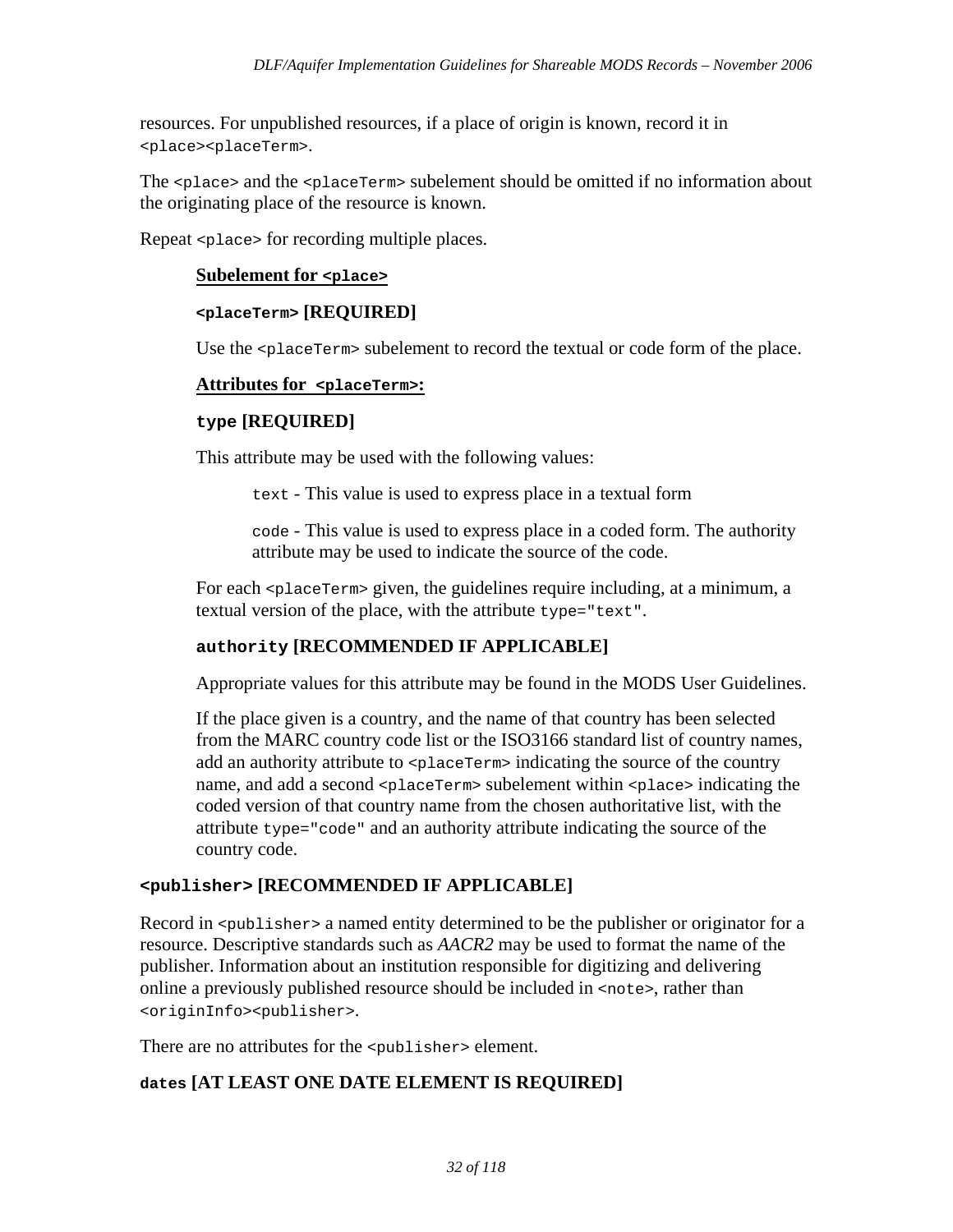The MODS schema includes several date elements intended to record different events that may be important in the life of a resource.

The following date elements are **recommended** for use by these guidelines. Record dates for as many of these MODS elements as is appropriate. To indicate to aggregators which is the best date to use for sorting and similar features, mark one and only one date as a key date using keyDate="yes" attribute. Institutions may choose to use only one date element when several apply but would contain identical data.

<dateIssued> - publication or issued date <dateCreated> - date of creation of the resource <copyrightDate> - date on which a resource is copyrighted <dateOther> - generic date element that does not fall into another category but is important to record

The guidelines recommend recording each date in a structured form rather than a textual form. When a date is uncertain or cataloger-supplied, indicate this through the use of the qualifier attribute (described below) rather than inserting characters such as "ca.", brackets or a question mark as part of the date string. When only a decade is known, enter a date range for the entire decade and mark the date as questionable. When only a century is known, enter a date range for the entire century and mark the date as questionable.

Two date encoding formats from the cultural heritage community may be used for encoding BCE dates: TEMPER<sup>[22](#page-32-0)</sup> and EDTF<sup>[23](#page-32-1)</sup>. As neither of these encoding formats is currently an option for the MODS date encoding attribute, do not include an encoding attribute if one of these formats is used.

The following date elements are **not recommended** for use. In some cases they may be considered technical metadata, and would not generally be used by aggregators to provide access to a resource:

<dateCaptured> - date on which the resource was digitized or a subsequent snapshot was taken <dateValid> - date in which the content of a resource is valid <dateModified> - date in which a resource is modified or changed

# **Attributes for date elements:**

The attributes below apply to all MODS date elements.

## **encoding [RECOMMENDED]**

If an exact year is known, the guidelines recommend representing the value using the W3CDTF encoding, which also allows month and day to be specified if known. The W3CDTF encoding is a profile of the more flexible ISO8601 standard. Using W3CDTF ensures a more predictable format for dates. These

<span id="page-32-0"></span><sup>22</sup> http://tools.ietf.org/html/draft-kunze-temper-01

<span id="page-32-1"></span><sup>23</sup> http://www.loc.gov/standards/datetime/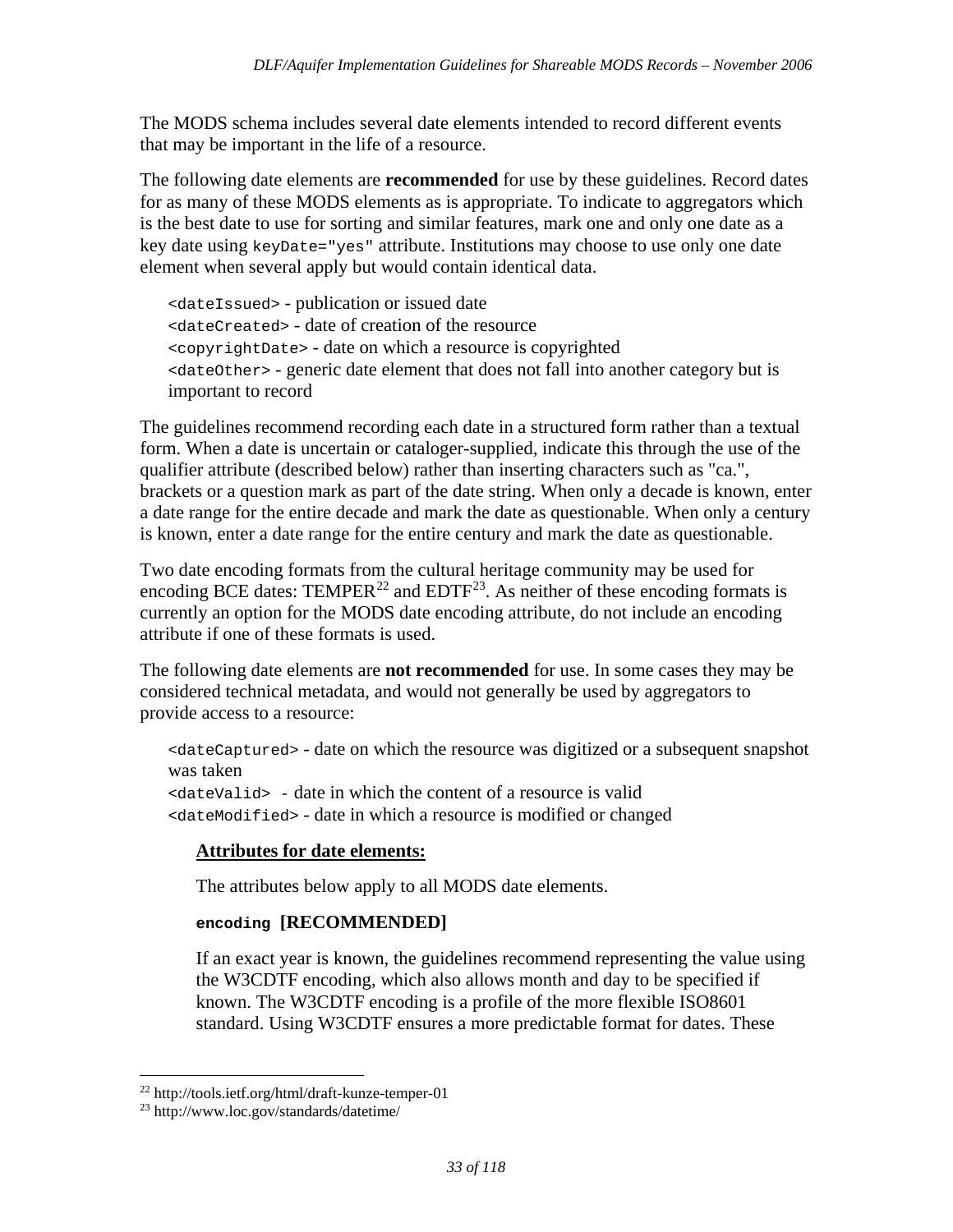guidelines recommend using ISO8601 encoding only when a date cannot be expressed using W3CDTF.

### **point [RECOMMENDED IF APPLICABLE]**

The point attribute is used to specify whether a date is a start date or an end date if the resource is best described by a date range. Best practice is to use the point attribute only when a date range is indicated, not for single dates.

#### **keyDate [REQUIRED IN ONE AND ONLY ONE DATE ELEMENT]**

Every MODS record containing at least one date should have one and only one date element with the attribute keyDate="yes". The key date will be used by aggregators for date indexing, sorting, and display. The date marked as the key date should be the date considered by the metadata provider as the most important for end user access. Frequently this will be the date the item was created or issued. Even if only one date is present in a MODS record, including the keyDate attribute on that date element provides a significant benefit to the aggregator. Metadata provider processing strategies are much more likely to be able to add this attribute easily than an aggregator is to locate and act upon the correct date, even if only one date is present in the MODS record. For date ranges, mark the start date of the range intended for date searching as the keyDate.

#### **qualifier [RECOMMENDED IF APPLICABLE]**

The qualifier attribute has three allowed values: approximate, inferred, and questionable. Best practice is to use this attribute with the appropriate value when a date is approximate, inferred, or questionable, rather than inserting characters such as "*ca.*", brackets or a question mark within the date string.

### **<edition> [RECOMMENDED IF APPLICABLE]**

The <edition> element is used to provide an edition statement for a published work. Descriptive standards such as AACR2 and DACS may be used to determine if an edition statement should be recorded and in what format. If no edition statement applies to the resource, do not include the <edition> element.

#### **<issuance> [OPTIONAL]**

These guidelines offer no specific guidance on the use of  $\leq$  issuance>.

#### **<frequency> [OPTIONAL]**

These guidelines offer no specific guidance on the use of  $\leq$  frequency>.

#### **EXAMPLES OF <originInfo> USE**

```
<originInfo>
      <place>
            <placeTerm type="text">New York</placeTerm>
      </place>
```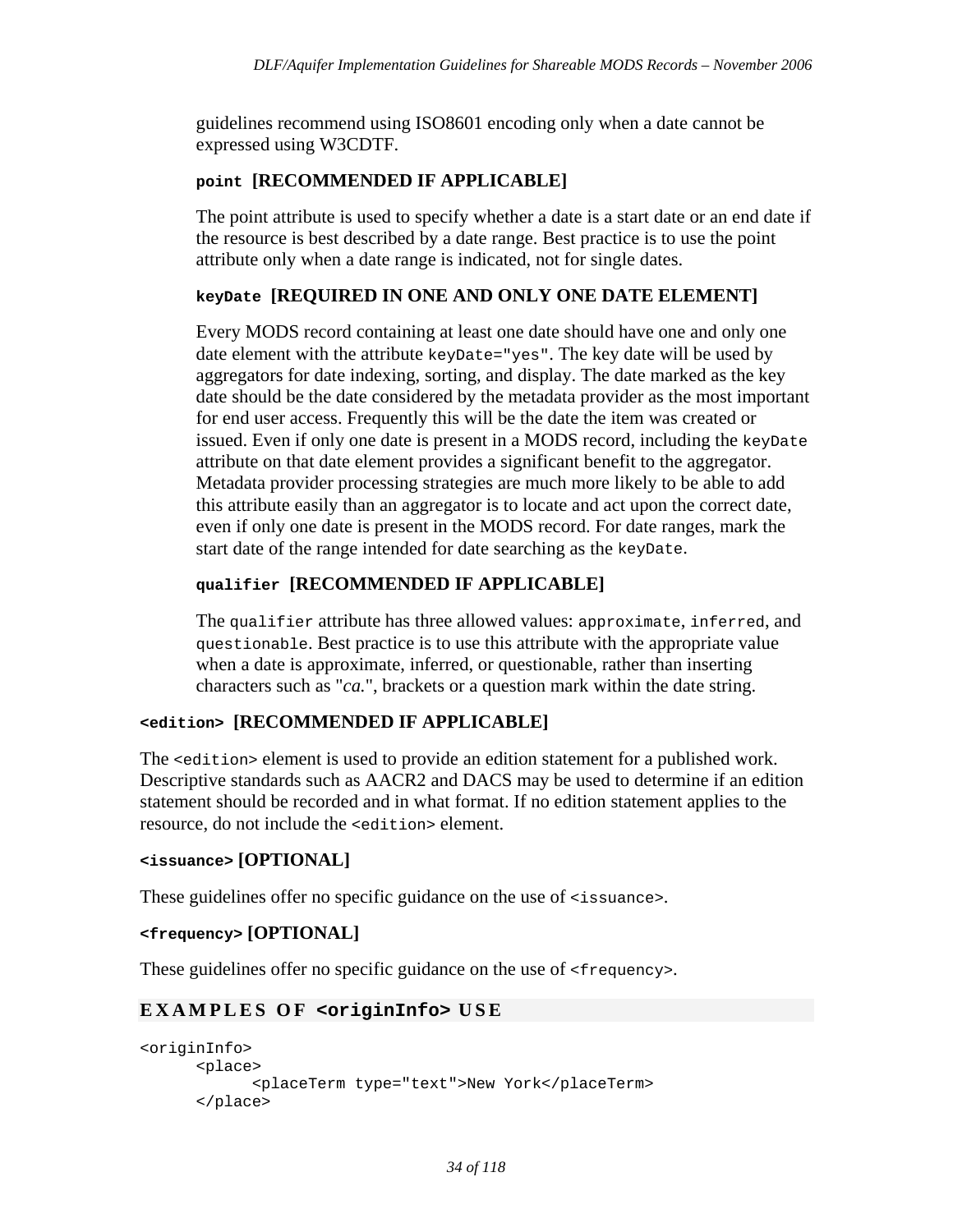```
<publisher>MacMillan</publisher>
      <copyrightDate encoding="w3cdtf" keyDate="yes" 
      qualifier="inferred">1922</copyrightDate>
      <edition>2nd ed.</edition>
</originInfo>
<originInfo>
      <dateCreated encoding="w3cdtf" keyDate="yes" 
      qualifier="approximate" point="start">1857</dateCreated>
      <dateCreated encoding="w3cdtf" qualifier="approximate" 
      point="end">1860</dateCreated>
</originInfo>
<originInfo>
      <dateCreated encoding="iso8601" keyDate="yes" 
      qualifier="inferred">16</dateCreated>
</originInfo>
<originInfo>
      <place>
            <placeTerm type="text">Sumeria</placeTerm>
      </place>
      <dateCreated keyDate="yes" qualifier="approximate">2500 
      BCE</dateCreated>
</originInfo>
<originInfo>
      <place>
            <placeTerm type="code" 
            authority="marccountry">enk</placeTerm>
            <placeTerm type="text">England</placeTerm>
      </place>
      <dateIssued encoding="w3cdtf" keyDate="yes" 
      qualifier="inferred">1855</dateIssued>
      <issuance>monographic</issuance>
</originInfo>
```
## **USE BY AGGREGATORS**

Aggregators in the current environment will likely use dates for providing access to materials by their creation date, including limiting searches to resources created within a certain date range, or browsing by the date of creation of a resource. The keyDate attribute signifies to an aggregator which date is most important, but aggregators should also make use of indication of date ranges, uncertain dates, and the like to improve end user discovery. Other dates and other <originInfo> data would likely be displayed to a user, to give that user the information he or she needs to determine if the resource is of interest.

### **MAPPING TO DUBLIN CORE**

As the *MODS to Dublin Core Metadata Element Set Mapping Version 3.0 (June 7, 2005)* makes clear, subelements of  $\langle$ originInfo> map incompletely to Dublin Core elements. The MODS element  $\epsilon$  publisher maps to  $\alpha$ : publisher >, and all of the date elements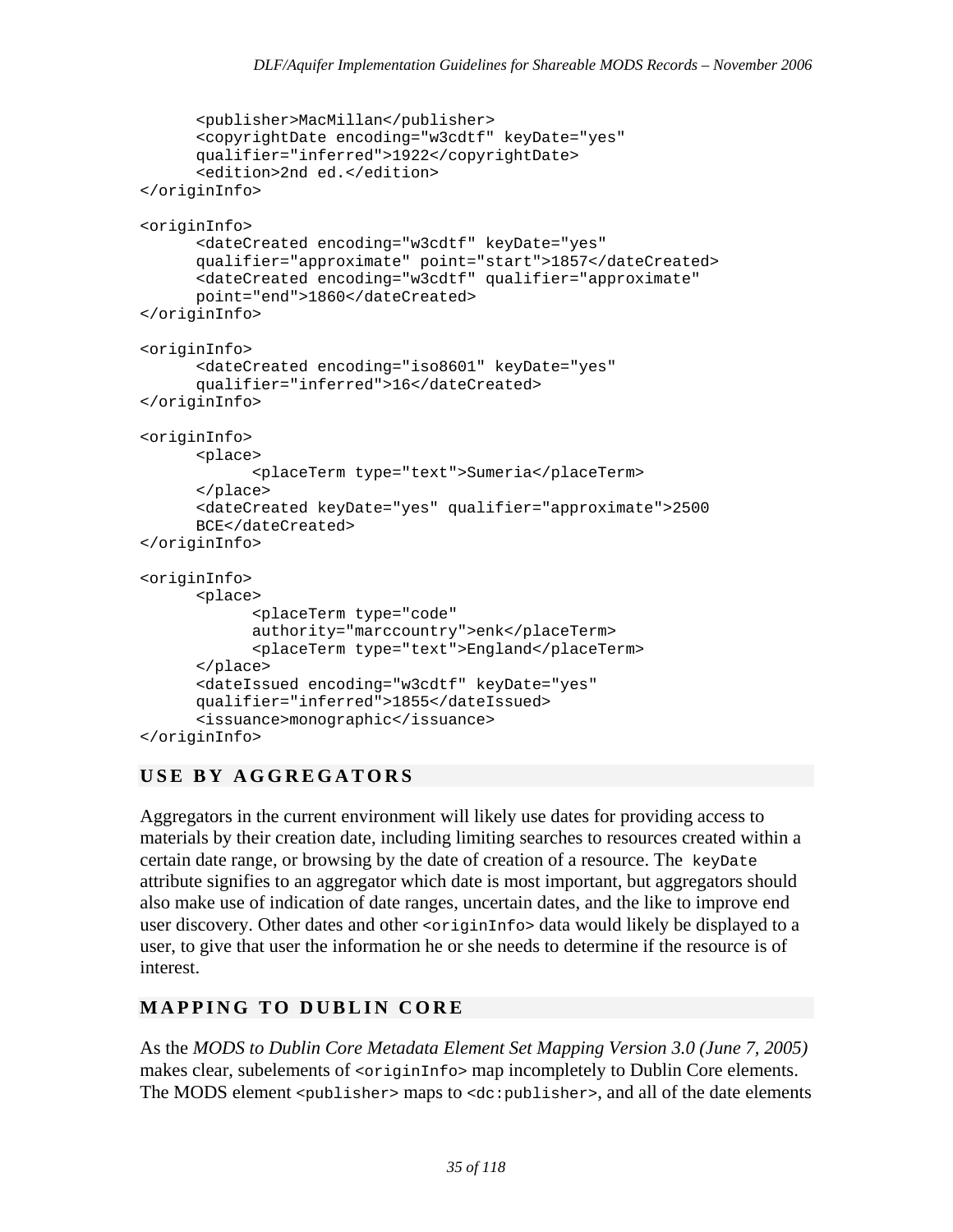to <dc:date>. If multiple dates are present in the MODS record, data providers may want to consider mapping only the date indicated as the keyDate to the <dc:date> element.

The MODS elements <place>, <edition>, <issuance>, and <frequency> do not map directly to simple Dublin Core elements. However, a <place> element in combination with a  $\epsilon$  spublisher beloment may be combined to map to  $\epsilon$  dc: publisher bollowing the *AACR2* convention.

MODS examples above expressed in Dublin Core:

<dc:publisher>New York: MacMillan</dc:publisher> <dc:date>1922</dc:date> <dc:date>1857-1860</dc:date> <dc:date>16</dc:date> <dc:date>2500 B.C.E.</dc:date> <dc:date>1855</dc:date>

# **RELATIONSHIP TO DLF/ NSDL BEST PRACTICES FOR SHAREABLE METADATA**

The Date Practices section of the DLF/NSDL *Best Practices for Shareable Metadata* discusses the use of dates<sup>24</sup>. Other elements in  $\langle$ originInfo> are not covered in the DLF/NSDL *Best Practices for Shareable Metadata*.

<span id="page-35-0"></span><sup>24</sup> http://oai-best.comm.nsdl.org/cgi-bin/wiki.pl?DatePractices  $\overline{a}$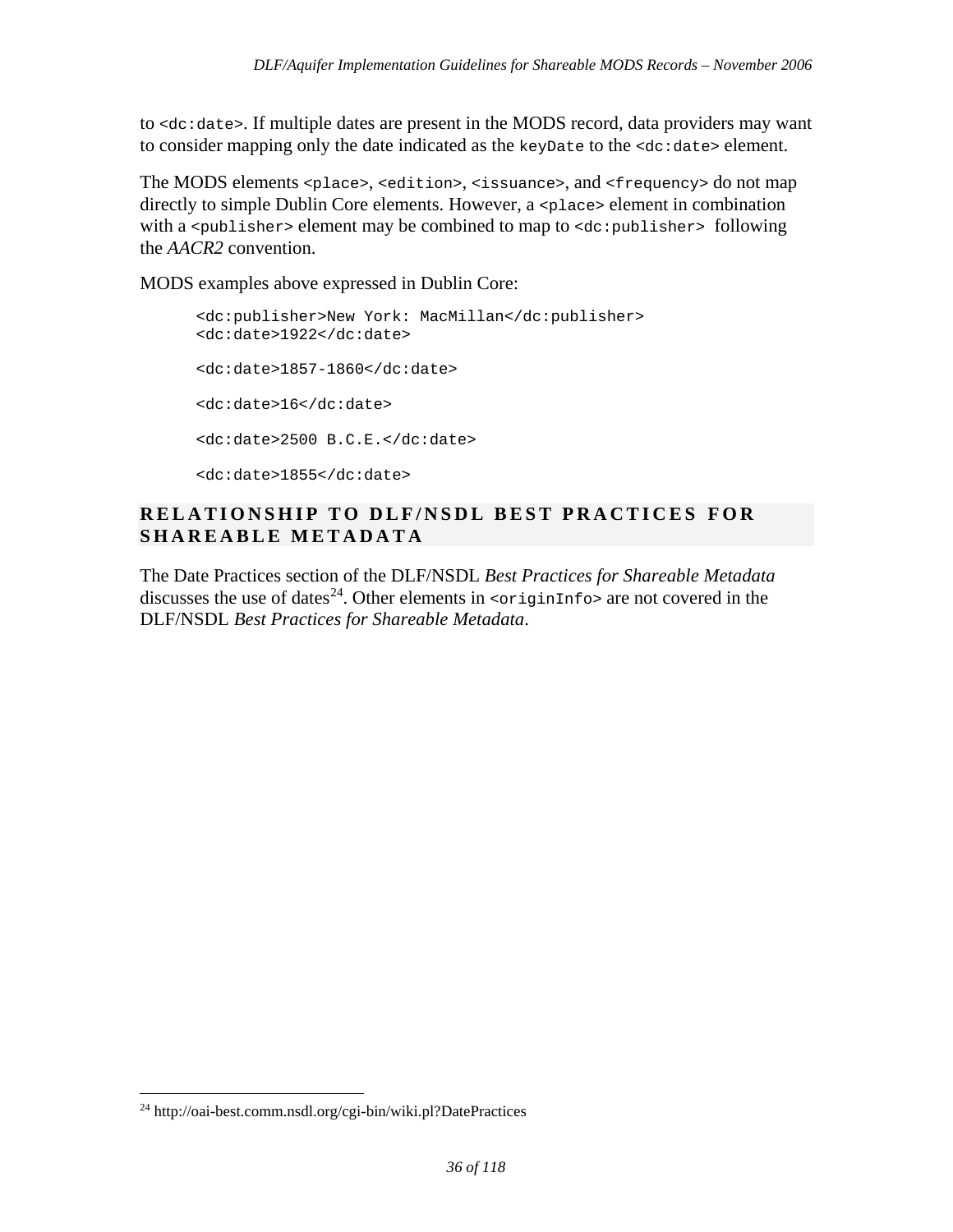### **<language>**

| <b>MODS Element</b>   | <b>Attributes</b>                                                                                                                         | <b>Subelements</b>            |
|-----------------------|-------------------------------------------------------------------------------------------------------------------------------------------|-------------------------------|
| <language></language> | type - <languageterm><br/>authority -<br/><languageterm><br/>objectPart -<br/><languageterm></languageterm></languageterm></languageterm> | <languageterm></languageterm> |

## **SUMMARY OF REQUIREMENTS**

The *DLF/Aquifer Implementation Guidelines for Shareable MODS Records* require at least one <language> element for all resources in which language is primary to understanding the resource. These resources include textual resources, as well as audio and video resources with spoken word components. Although <language> is usually not required for non-textual resources such as images, it could be used effectively for such resources when language is a primary component. Examples of the latter might include a photograph of a sign with text or a monument with an inscription. This element is repeatable.

## **DEFINITION FROM** *MODS USER GUIDELINES [25](#page-36-0)*

A designation of the language in which the content of a resource is expressed.

## **DISCUSSION OF USE**

<language> is a wrapper element for one or more <languageTerm> elements. At least one <language> element is required for resources in which language is primary to understanding the resource. The <language> element is optional for resources in which language is important to understanding the resource, but not primary. For example, the caption of a photograph may in some instances be important to understanding the photograph, but not primary. Whether to include a <language> element based on the language's importance or primacy is left to data provider's discretion. Repeat the <language> element as necessary.

### **Attribute:**

 $\overline{a}$ 

### **objectPart [OPTIONAL]**

This attribute designates which part of the resource is in the language supplied. For example,<language objectPart="summary" authority="iso639-2b">spa</language> indicates that only the summary is in Spanish. The values of the attribute are not controlled, although it is preferable that institutions use consistent forms.

<span id="page-36-0"></span> $^{25}$  http://www.loc.gov/standards/mods/v3/mods-userguide-generalapp.html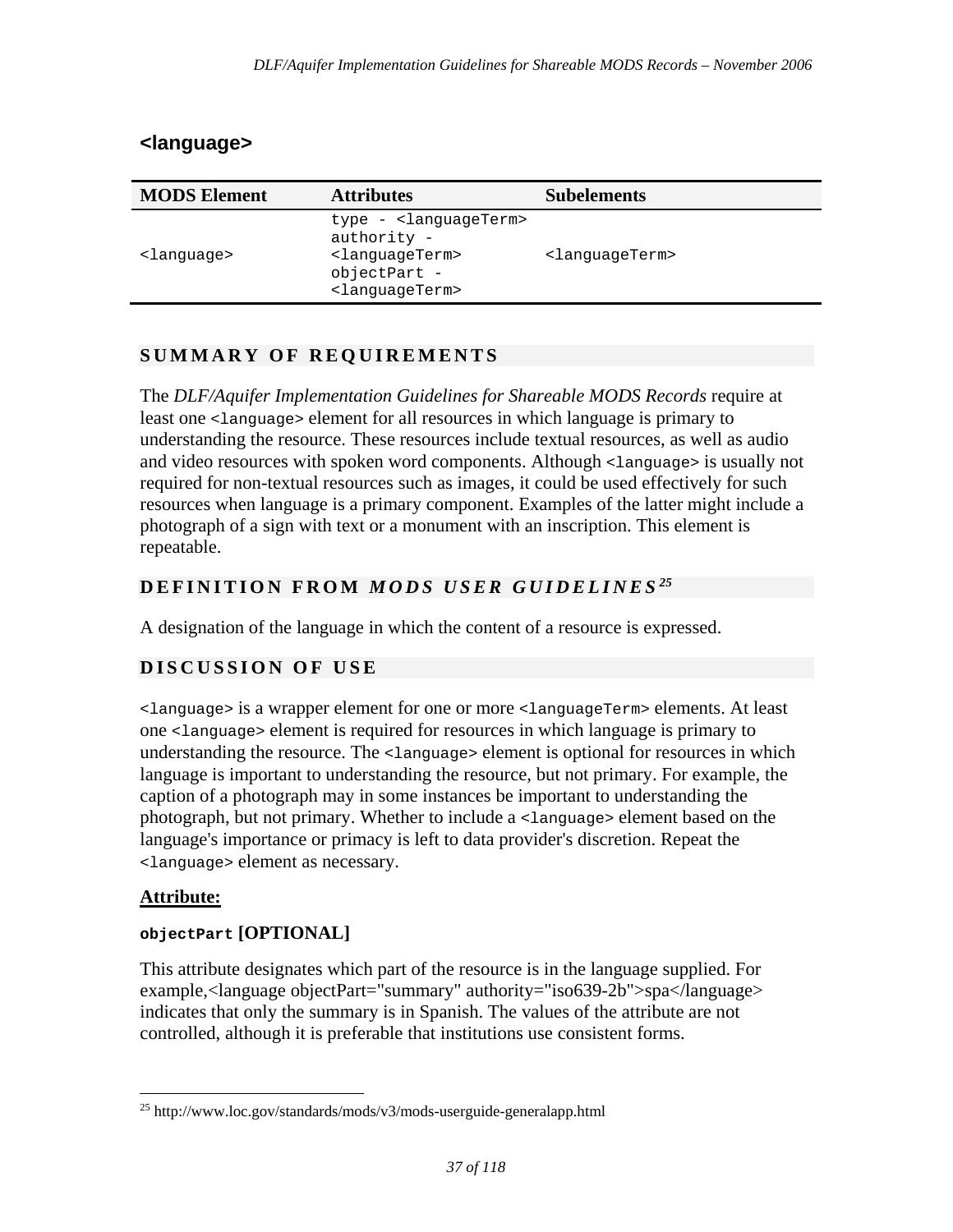#### **Subelements:**

#### **<languageTerm> [REQUIRED]**

This repeatable subelement contains the language of the content of the resource in coded and textual form. These guidelines require at least one pair of <languageTerm> elements representing the primary language of the text wrapped in a single <language> element. One of these  $\leq$ languageTerm> elements should carry the attribute  $\leq$ ype="text" and the other should have type="code". Additional pairs of <languageTerm> elements representing secondary languages may be included in separate <language> elements.

#### **Attributes for <languageTerm>**

### **type [REQUIRED]**

This attribute may contain the following values:

text - The value of this attribute is the name of the language of the electronic resource in text form. Use the form of the language found in the MARC Code List for Languages.<sup>[26](#page-37-0)</sup>

code - The value of this attribute is the three-character alphabetic code found in iso639-2b, a bibliographic language code from ISO 639-2 (Codes for the representation of names of languages: alpha-3 code) , which is identical to the MARC Code List for Languages.<sup>[27](#page-37-1)</sup>

#### **authority [REQUIRED IF APPLICABLE]**

These guidelines require using the value iso639-2b for this attribute in the <languageTerm> element that contains the attribute type="code". Do not use an authority attribute in the <languageTerm> element that contains the attribute type="text".

### **EXAMPLES OF <language> USE**

```
<language>
      <languageTerm type="text">French</languageTerm>
      <languageTerm type="code" authority="iso639-
      2b">fre</languageTerm>
</language>
```
<language>

 $\overline{a}$ 

```
<languageTerm type="text" 
objectPart="caption">English</languageTerm>
<languageTerm type="code" objectPart="caption" authority="iso639-
2b">eng</languageTerm>
```
<span id="page-37-0"></span><sup>26</sup> http://www.loc.gov/marc/languages/

<sup>27</sup> See *MODS User Guidelines* (http://www.loc.gov/standards/mods/v3/mods-userguide-

<span id="page-37-1"></span>elements.html#language) and the ISO 639b FAQ (http://www.loc.gov/standards/iso639-2/faq.html#3) for further information. ISO639-2b is "A bibliographic language code from ISO 639-2 (Codes for the representation of names of languages: alpha-3 code)."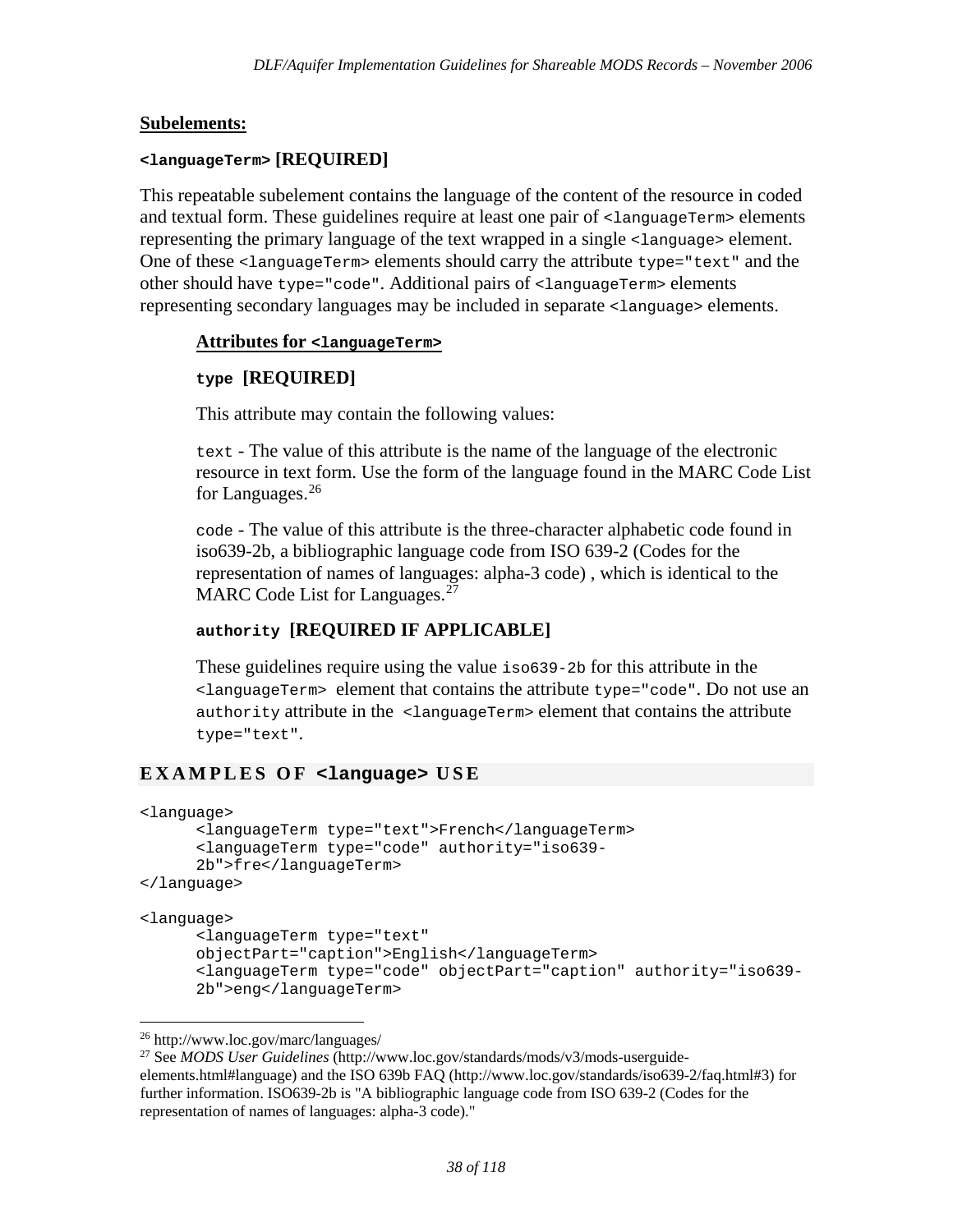</language>

# **USE BY AGGREGATORS**

<language> is a primary descriptive element and is used for narrowing search results.

# **MAPPING TO DUBLIN CORE**

The *MODS to Dublin Core Metadata Element Set Mapping Version 3.0 (June 7, 2005)* recommends mapping the contents of the <language> element to <dc:language>. These guidelines further recommend mapping each subelement <languageTerm> to a distinct <dc:language> element.

MODS examples above expressed in Dublin Core:

<dc:language>French</dc:language> <dc:language>fre</dc:language> <dc:language>English</dc:language> <dc:language>eng</dc:language>

## **RELATIONSHIP TO DLF/ NSDL BEST PRACTICES FOR SHAREABLE METADATA**

Language is discussed as a general class of element in the "Language" section of the DLF/NSDL *Best Practices for Shareable Metadata*. [28](#page-38-0)

<span id="page-38-0"></span><sup>28</sup> http://oai-best.comm.nsdl.org/cgi-bin/wiki.pl?LanguagePractices  $\overline{a}$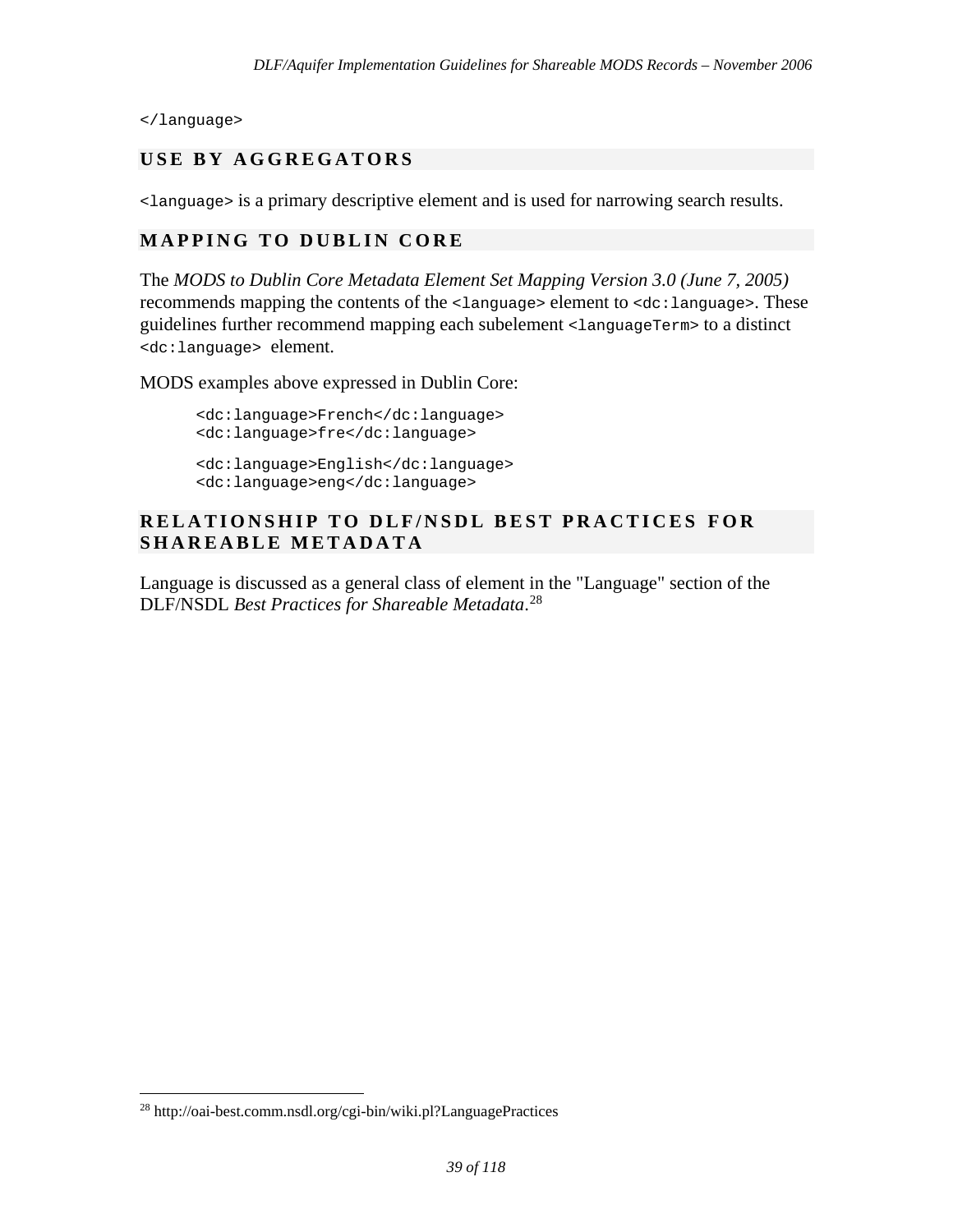*This page intentionally left blank.*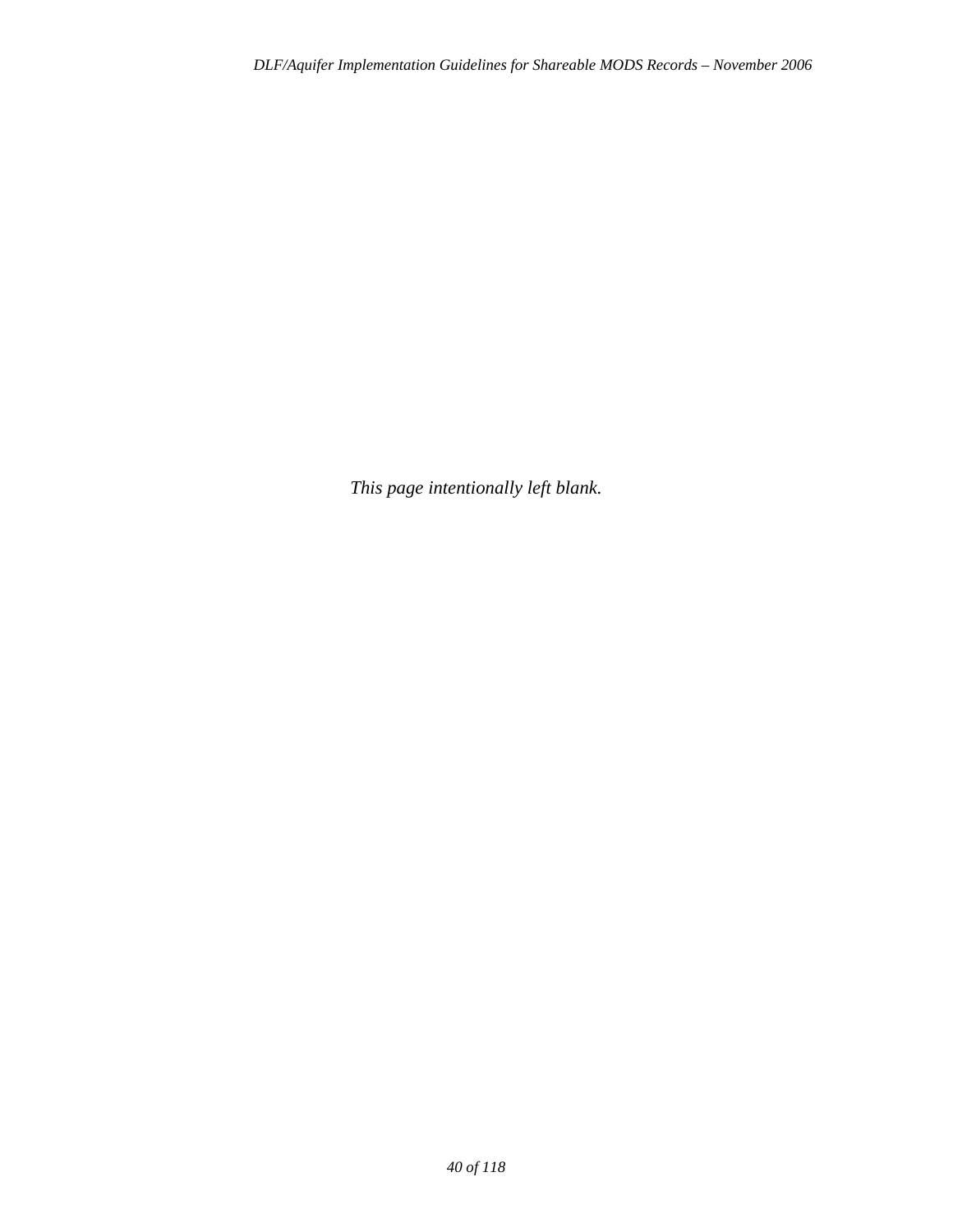# **<physicalDescription>**

| <b>MODS Element</b>                         | <b>Attributes</b>                                                              | <b>Subelements</b>                                                                                                                                                                  |
|---------------------------------------------|--------------------------------------------------------------------------------|-------------------------------------------------------------------------------------------------------------------------------------------------------------------------------------|
| <physicaldescription></physicaldescription> | $type -  < note$<br>authority - <form><br/>displayLabel - <note></note></form> | $<$ form $>$<br><reformattingquality><br/><internetmediatype><br/><extent><br/><digitalorigin><br/><note></note></digitalorigin></extent></internetmediatype></reformattingquality> |

# **SUMMARY OF REQUIREMENTS**

The *DLF/Aquifer Implementation Guidelines for Shareable MODS Records* require the use of one <physicalDescription> element, one subelement <digitalOrigin>, and at least one subelement <internetMediaType>. This element is not repeatable.

# **DEFINITION FROM** *MODS USER GUIDELINES*

<physicalDescription> is a wrapper element that contains all subelements relating to physical description information of the resource described.

# **DISCUSSION OF USE**

Encode information in  $\epsilon$ <sub>physicalDescription</sub>, relevant to any version of a resource that is considered useful in an aggregated environment. It is usually not necessary to include a full <physicalDescription> for every version of a resource known to exist; choose carefully which versions and elements it is important to share with aggregators. The examples given in these guidelines represent a sample of the types of decisions a metadata provider might make about which data is important to expose.

## **Subelements:**

## **<form> [RECOMMENDED]**

This subelement specifies the physical form or medium of the material for a resource. Record the form of digitized and analog original resources if such information will be useful to aggregators.

## **Attributes of <form>**

## **type [NOT RECOMMENDED]**

The attribute type may be used to specify whether the form concerns materials or techniques, for example type="material": oil paint; type="technique": painting. However, there are no controlled values for the type attribute. Use of uncontrolled values – particularly within attributes - have limited usefulness for aggregators.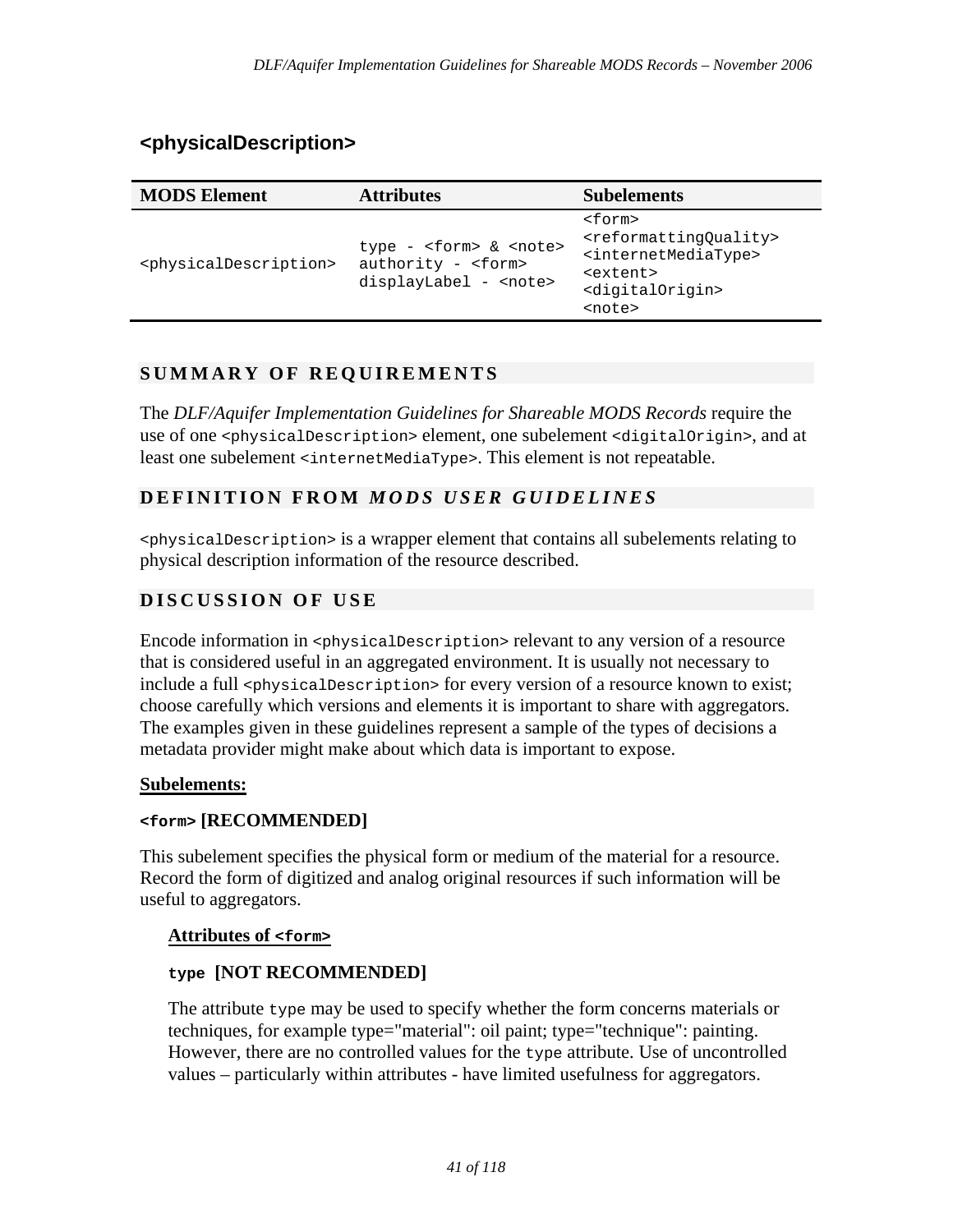## **authority [RECOMMENDED]**

Use the authority attribute to specify the source of the controlled value recorded. A list of possible authorities is available at *Source Codes for Forms[29](#page-41-0)* maintained by the Library of Congress.

## **<reformattingQuality> [OPTIONAL]**

This subelement reflects an overall assessment of the quality of the digital resource. It has no attributes. The values available in MODS for this subelement (access, preservation, replacement) reflect information useful in local environments, but not for the purposes of metadata aggregation. Aggregators are unlikely to benefit from the inclusion of this subelement in shared metadata records.

## **<internetMediaType> [REQUIRED]**

This subelement records the electronic format type of the digital resource. Since it is expected that records shared for the Aquifer initiative describe resources existing in digital versions, at least one <internetMediaType> is required. This element has no attributes.

Inclusion of an <internetMediaType> is a key feature of a shared metadata record to enable aggregators to provide added value on resources themselves rather than only on metadata and is therefore critical to the continued growth of aggregation services. While adding this information to source metadata from which MODS records are generated (if MODS is not the native format) is desirable, this is not always feasible. A second option for institutions that do not have the resources to revisit legacy metadata is to adjust stylesheets or other MODS generation code to add this data to generated records *en masse.*

The content value for this subelement should be taken from the MIME Media Types list and expressed in the format type/subtype<sup>30</sup>. If a digital resource comprises multiple file types (for example, a diary that has been imaged and a text transcription made available), use a separate <internetMediaType> subelement for each.

# **<extent> [RECOMMENDED IF APPLICABLE]**

This subelement includes a statement of the number and specific material of the units of the resource that express physical extent. It has no attributes.

The use of your content standard of choice is strongly recommended if this subelement is used.

# **<digitalOrigin> [REQUIRED]**

 $\overline{a}$ 

Record here the method by which a resource achieved digital form. Content values for this subelement are defined in the MODS schema. Current options are: born digital,

<span id="page-41-0"></span><sup>29</sup> http://www.loc.gov/marc/sourcecode/form/formsource.html

<span id="page-41-1"></span><sup>30</sup> http://www.iana.org/assignments/media-types/index.html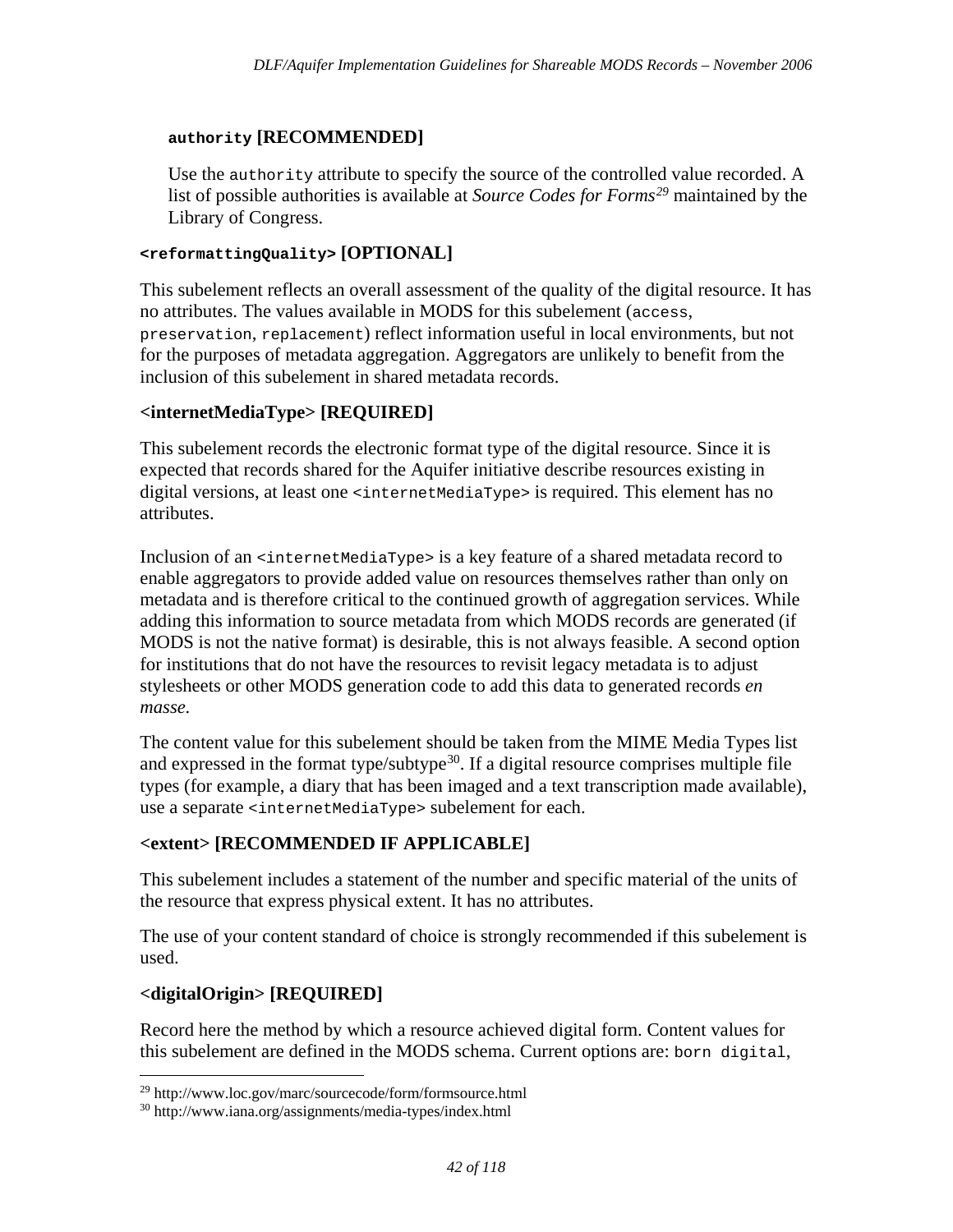reformatted digital, digitized microfilm, and digitized other analog. Resources incorporating pre-existing analog content with new digital content should be recorded as "born digital". This subelement has no attributes.

### **<note> [RECOMMENDED IF APPLICABLE]**

This subelement contains notes relating to the physical description of a resource that do not fit in one of the other available subelements. A separate <note> subelement should be used for each distinct note. Documentation on material and technique used for works of art and similar materials may be recorded here.

### **Attributes of <note>**

### **type [NOT RECOMMENDED]**

There are no controlled values for the type attribute. Use of uncontrolled values have limited usefulness for aggregators.

#### **displayLabel [OPTIONAL]**

The displayLabel attribute may be used to indicate the preferred labeling when displayed by a metadata aggregator. However, metadata aggregators may choose to ignore this attribute.

### **EXAMPLES OF <physicalDescription> USE**

For a digitized photograph:

```
<physicalDescription>
      <form authority="smd">photoprint</form>
      <form authority="marcform">electronic</form>
      <internetMediaType>image/jpeg</internetMediaType>
      <extent>1 photograph</extent>
      <digitalOrigin>reformatted digital</digitalOrigin>
</physicalDescription>
```
For a diary that has been imaged and for which a text transcription has been made:

```
<physicalDescription>
```

```
<form authority="marcform">electronic</form>
      <form authority="marcform">print</form>
      <internetMediaType>image/jpeg</internetMediaType>
      <internetMediaType>text/xml</internetMediaType>
      <extent>177 p.</extent>
      <digitalOrigin>reformatted digital</digitalOrigin>
</physicalDescription>
```
For a learning web site:

```
<physicalDescription>
      <form authority="marcform">electronic</form>
      <internetMediaType>image/jpeg</internetMediaType>
      <internetMediaType>text/html</internetMediaType>
      <extent>5 digital files</extent>
```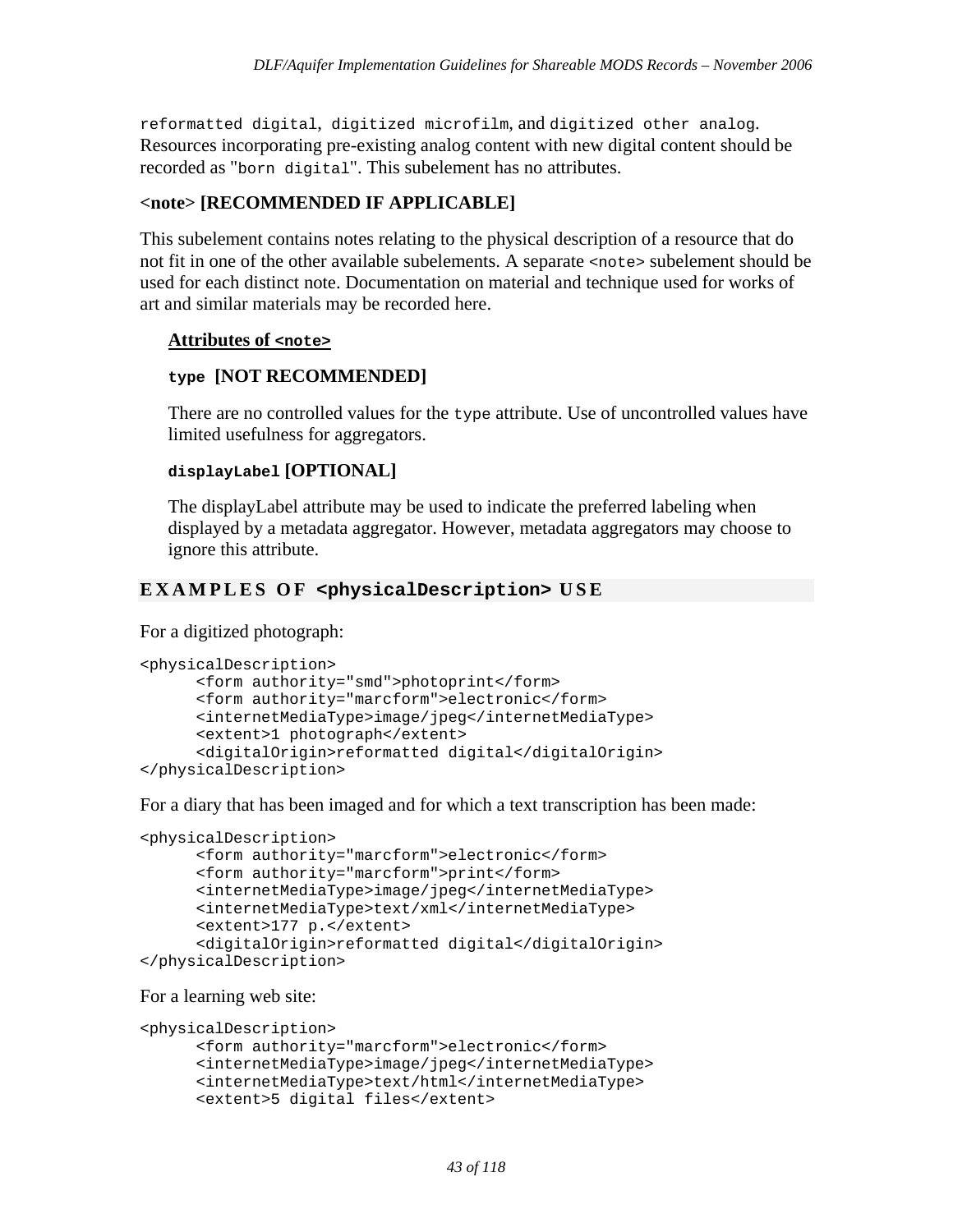```
<digitalOrigin>born digital</digitalOrigin>
</physicalDescription>
```
### **USE BY AGGREGATORS**

Information in <internetMediaType>, and possibly <form> may be used by aggregators to limit searches to particular types of resources or to offer browsing. Other information in <physicalDescription> would generally be used in the record display.

### **MAPPING TO DUBLIN CORE**

The *MODS to Dublin Core Metadata Element Set Mapping, Version 3.0 (June 7, 2005)* recommend mapping <physicalDescription>, <form>, <extent>, and <internetMediaType> to <dc:format>. These guidelines also recommend mapping <digitalOrigin> to <dc:format>. Each value should be mapped to a separate instance of the <dc:format> element.

MODS example above expressed in Dublin Core:

```
<dc:format>electronic</dc:format>
<dc:format>image/jpeg</dc:format>
<dc:format>1 photograph</dc:format>
<dc:format>reformatted digital</dc:format>
<dc:format>electronic</dc:format>
<dc:format>print</dc:format>
<dc:format>image/jpeg</dc:format>
<dc:format>text/xml</dc:format>
<dc:format>177 p.</dc:format>
<dc:format>reformatted digital</dc:format>
<dc:format>electronic</dc:format>
<dc:format>image/jpeg</dc:format>
<dc:format>text/html</dc:format>
<dc:format>5 digital files</dc:format>
<dc:format>born digital</dc:format>
```
### **RELATIONSHIP TO DLF/ NSDL BEST PRACTICES FOR SHAREABLE METADATA**

Physical description is not explicitly covered in the DLF/NSDL *Best Practices for Shareable Metadata*. However, portions of the Types of Resources<sup>[31](#page-43-0)</sup> and Describing Versions and Reproductions<sup>[32](#page-43-1)</sup> sections may be applicable.

 $\overline{a}$ 

<span id="page-43-0"></span><sup>31</sup> http://oai-best.comm.nsdl.org/cgi-bin/wiki.pl?TypesofResources

<span id="page-43-1"></span><sup>32</sup> http://oai-best.comm.nsdl.org/cgi-bin/wiki.pl?DigitalTactileResource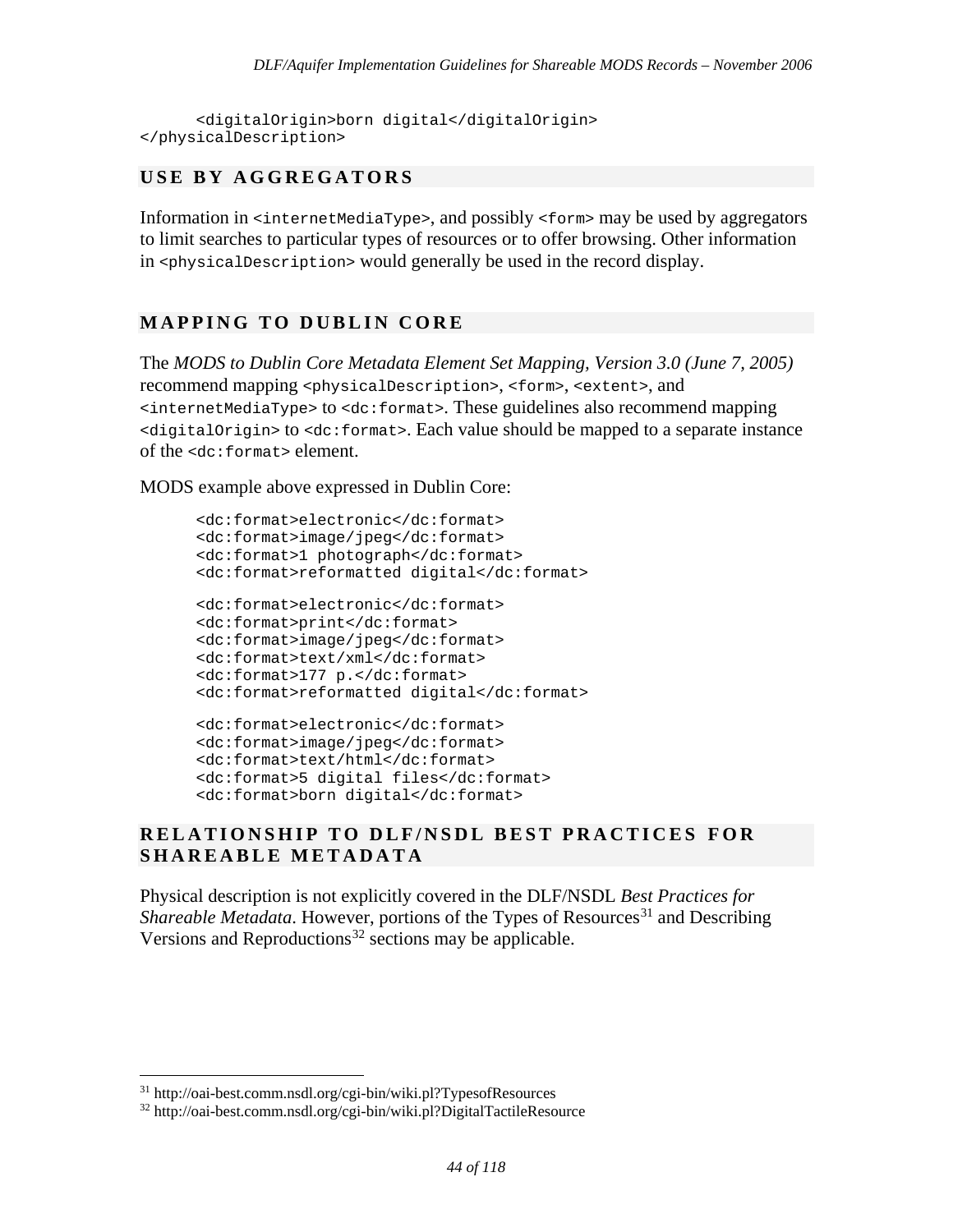### **<abstract>**

| <b>MODS Element</b>   | <b>Attributes</b>    | <b>Subelements</b> |
|-----------------------|----------------------|--------------------|
| <abstract></abstract> | type<br>displayLabel | none               |

## **SUMMARY OF REQUIREMENTS**

The *DLF/Aquifer Implementation Guidelines for Shareable MODS Records* recommend the use of one <abstract> element in every MODS record, except when a title, formal or supplied, serves as an adequate summary of the content of the digital resource. This element is repeatable.

## **DEFINITION FROM** *MODS USER GUIDELINES*

A summary of the content of the resource.

### **DIS CUSSION OF USE**

Record a succinct summary of the content of the digital resource. When creating a MODS record for a digital surrogate, record a summary of the content of the original resource. If only a portion of the resource was digitized, summarize only that portion. This element provides end users with information about the digital resource that assists them in making a judgment about its likely usefulness, and also provides context, if needed, for controlled vocabulary used in the record. The use of your content standard of choice is strongly recommended.

This element may be repeated as necessary.

### **Attributes:**

### **type [NOT RECOMMENDED]**

There are no controlled values for the  $type$  attribute. Use of uncontrolled values – particularly within attributes - have limited usefulness for aggregators.

#### **displayLabel [OPTIONAL]**

The displayLabel attribute may be used to indicate the preferred labeling when displayed by a metadata aggregator. However, metadata aggregators may choose to ignore this attribute.

### **EXAMPLES O F <abstract> USE**

```
<abstract>Depicts stationery store and other buildings in San 
Francisco, California.</abstract>
```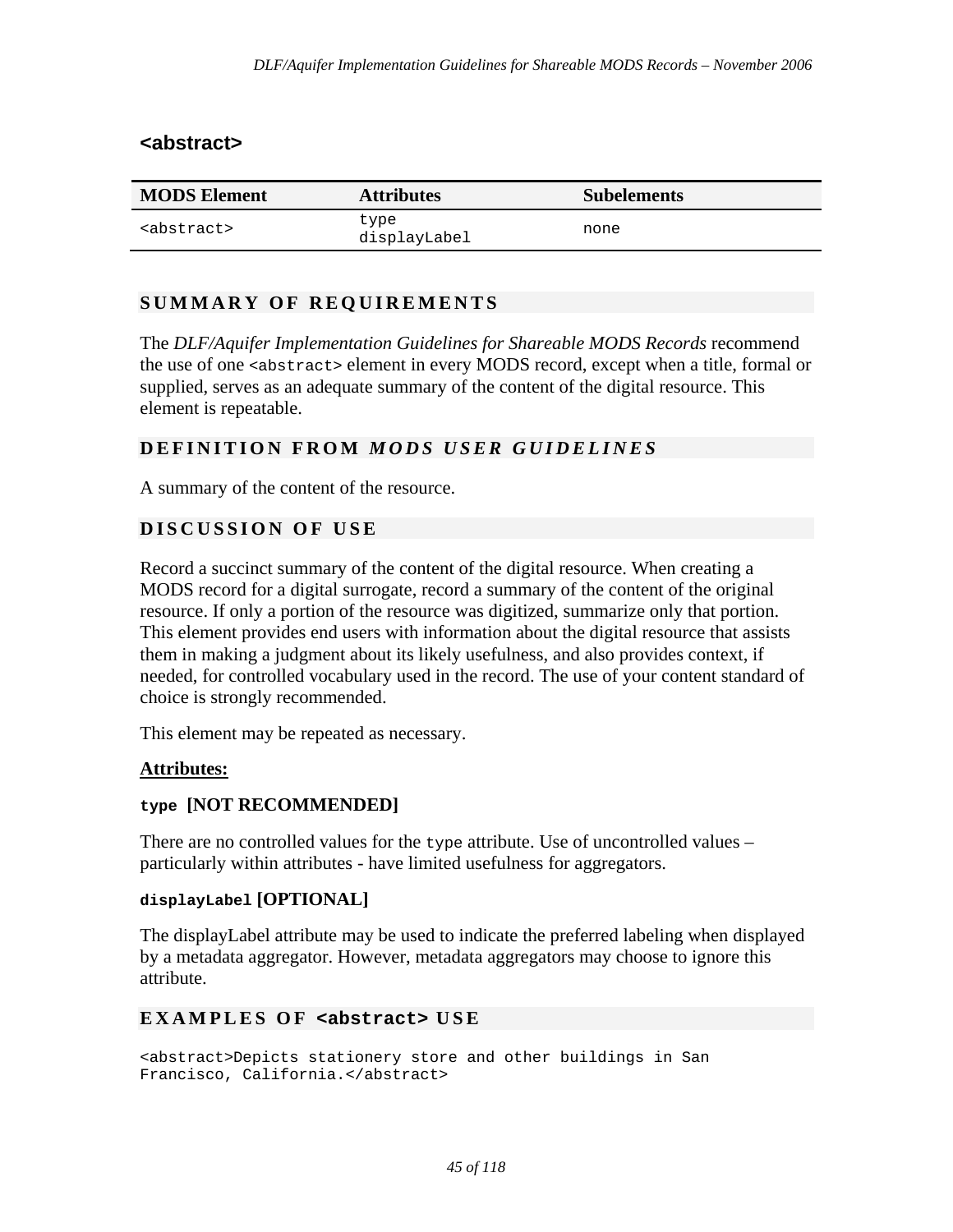<abstract> Broadside advertising a funeral ceremony commemorating assassinated president Abraham Lincoln, held in Elgin, Illinois, on April 19, 1865. It details the route of the procession, the order of local official participants in the procession, and the order of service for the ceremony to be held in the Academy Hall. </abstract>

## **MAPPING TO DUBLIN CORE**

The *MODS to Dublin Core Metadata Element Set Mapping Version 3.0 (June 7, 2005)* recommends mapping <abstract> to <dc:description>.

MODS examples above expressed in Dublin Core:

<dc:description>Depicts stationery store and other buildings in San Francisco, California.</dc:description>

<dc:description> Broadside advertising a funeral ceremony commemorating assassinated president Abraham Lincoln, held in Elgin, Illinois, on April 19, 1865. It details the route of the procession, the order of local official participants in the procession, and the order of service for the ceremony to be held in the Academy Hall.</dc:description>

## **RELATIONSHIP TO DLF/ NSDL BEST PRACTICES FOR SHAREABLE METADATA**

Abstract as a broad class of elements is not covered in the "Recommendations for classes of data elements" in the DLF/NSDL *Best Practices for Shareable Metadata*.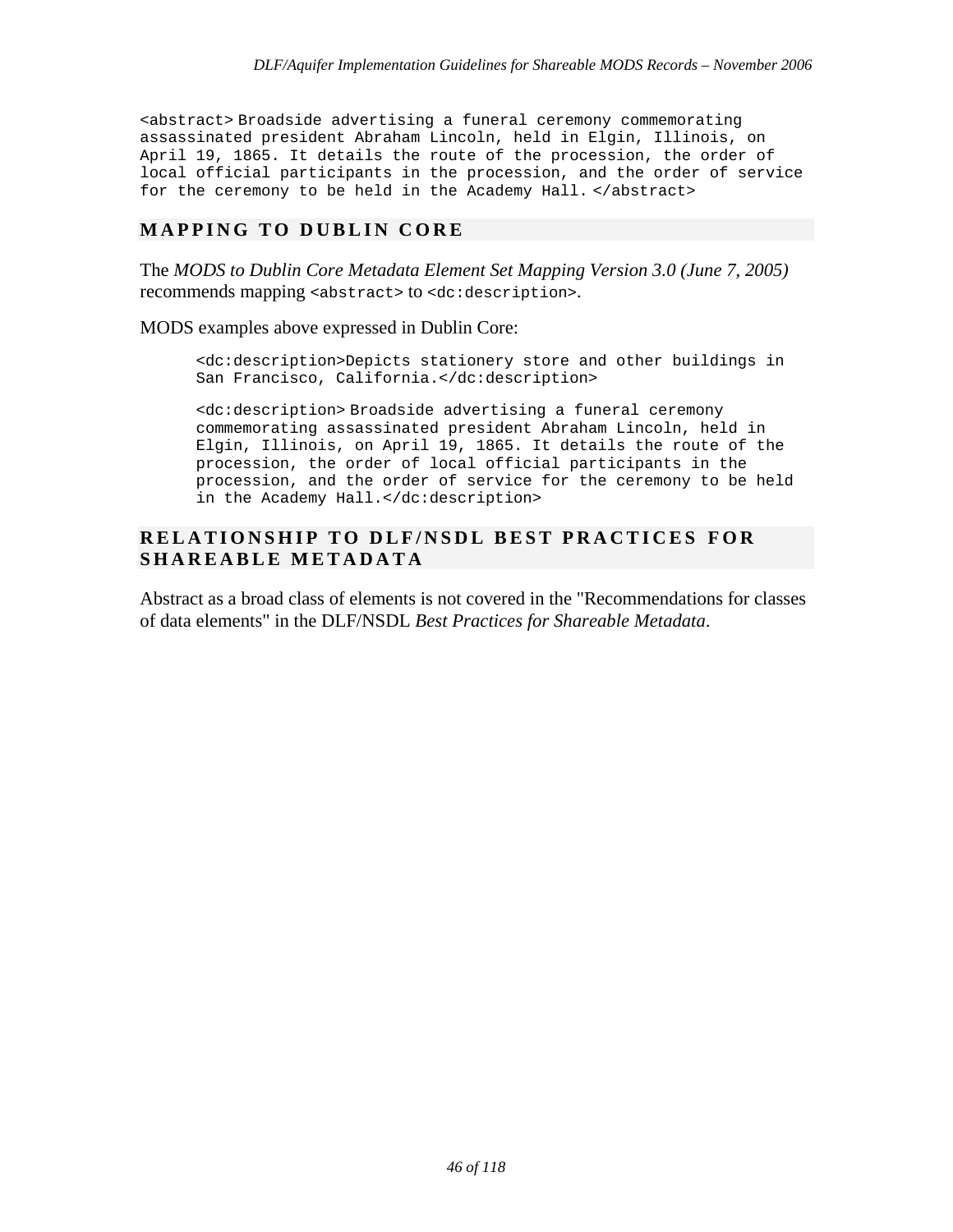# **<tableOfContents>**

| <b>MODS Element</b>                 | <b>Attributes</b>    | <b>Subelements</b> |
|-------------------------------------|----------------------|--------------------|
| <tableofcontents></tableofcontents> | type<br>displayLabel | none               |

# **SUMMARY OF REQUIREMENTS**

The *DLF/Aquifer Implementation Guidelines for Shareable MODS Records* recommend the use of the <tableOfContents> element when applicable. This element is not repeatable.

# **DEFINITION FROM** *MODS USER GUIDELINES*

A description of the contents of a resource.

# **DISCUSSION OF USE**

Use of <tableOfContents> should be determined by the complexity of the digital object and whether or not the information is readily available. If more structured information is needed, consider using <relatedItem> with the type="constituent" attribute instead (see page [67\)](#page-66-0). MODS also allows for <tableOfContents> to be used as an empty element with an xlink:href attribute to link to an external table of contents. Either method is supported by these guidelines.

## **Attributes:**

## **type [NOT RECOMMENDED]**

There are no guidelines and no controlled vocabulary for this attribute. Use of uncontrolled values – particularly within attributes - have limited usefulness for aggregators.

## **displayLabel [OPTIONAL]**

The displayLabel attribute may be used to indicate the preferred labeling when displayed by a metadata aggregator. Include the text preferred and capitalization, but do not include delimiters such as colons. Metadata aggregators may choose to ignore this attribute. This attribute can be used whenever necessary to explain more about what is contained in the <tableOfContents>. Examples include Partial Contents, List of Photographs, or Chapters.

### **xlink [RECOMMENDED IF APPLICABLE]**

This attribute may be used to link to an external table of contents.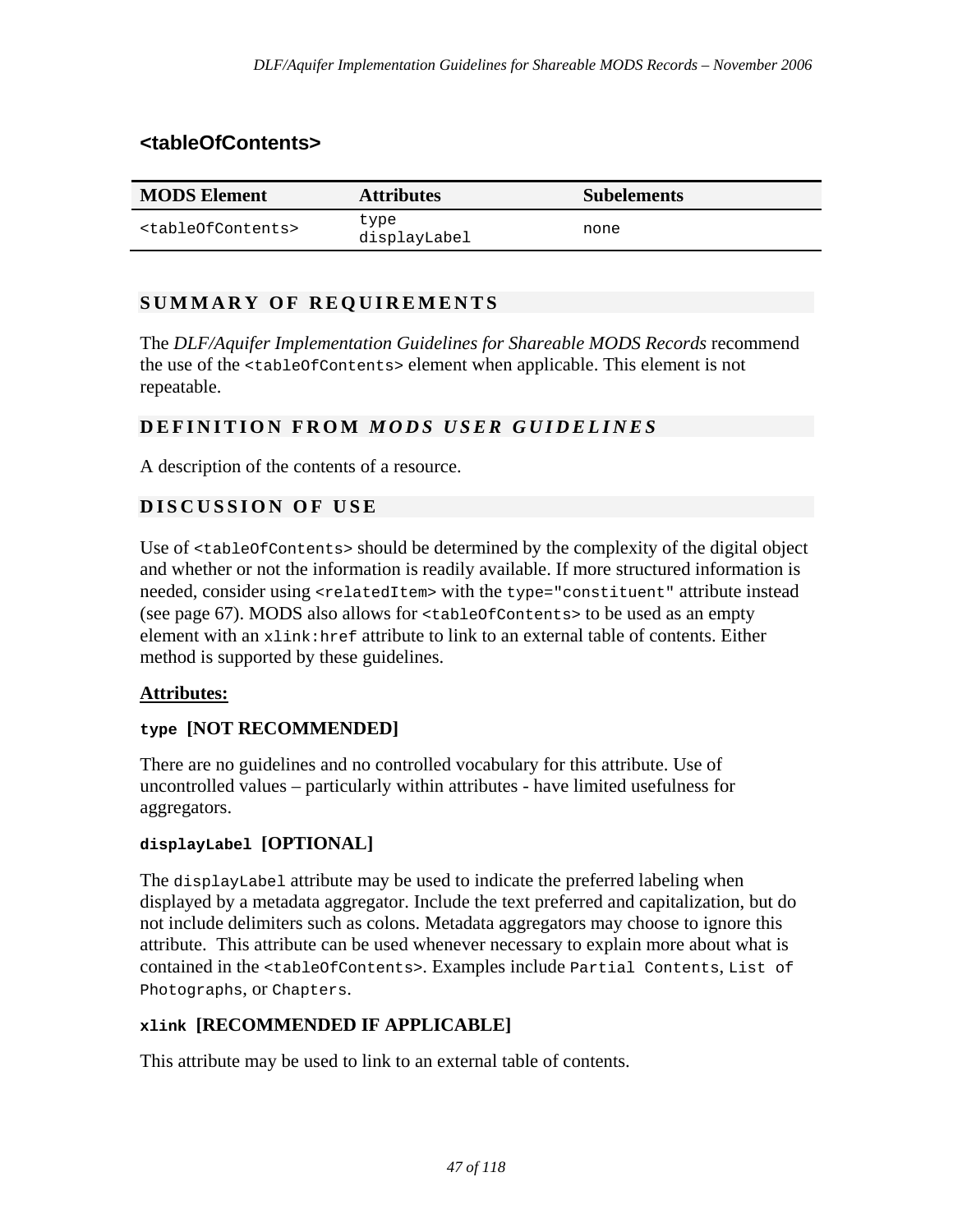## **EXAMPLES OF <tableOfContents> USE**

```
<tableOfContents displayLabel="Partial Contents">Honey Boy – Hiawatha 
Song - Her Boy in Blue</tableOfContents>
```
<tableOfContents xlink:href=["http://www.ojp.usdoj.gov/bjs/toc/cchrie98.htm"](http://www.ojp.usdoj.gov/bjs/toc/cchrie98.htm)/>

# **MAPPING TO DUBLIN CORE**

The *MODS to Dublin Core Metadata Element Set Mapping Version 3.0 (June 7, 2005)* recommends mapping <tableOfContents> to the <dc:description> element.

MODS example above in Dublin Core:

<dc:description>Honey Boy – Hiawatha Song – Her Boy in Blue</dc:description>

<dc:description[>http://www.ojp.usdoj.gov/bjs/toc/cchrie98.htm<](http://www.ojp.usdoj.gov/bjs/toc/cchrie98.htm)/dc :description>

### **RELATIONSHIP TO DLF/ NSDL BEST PRACTICES FOR SHAREABLE METADATA**

The DLF/NSDL *Best Practices for Shareable Metadata* do not cover Table of Contents as a broad class of element.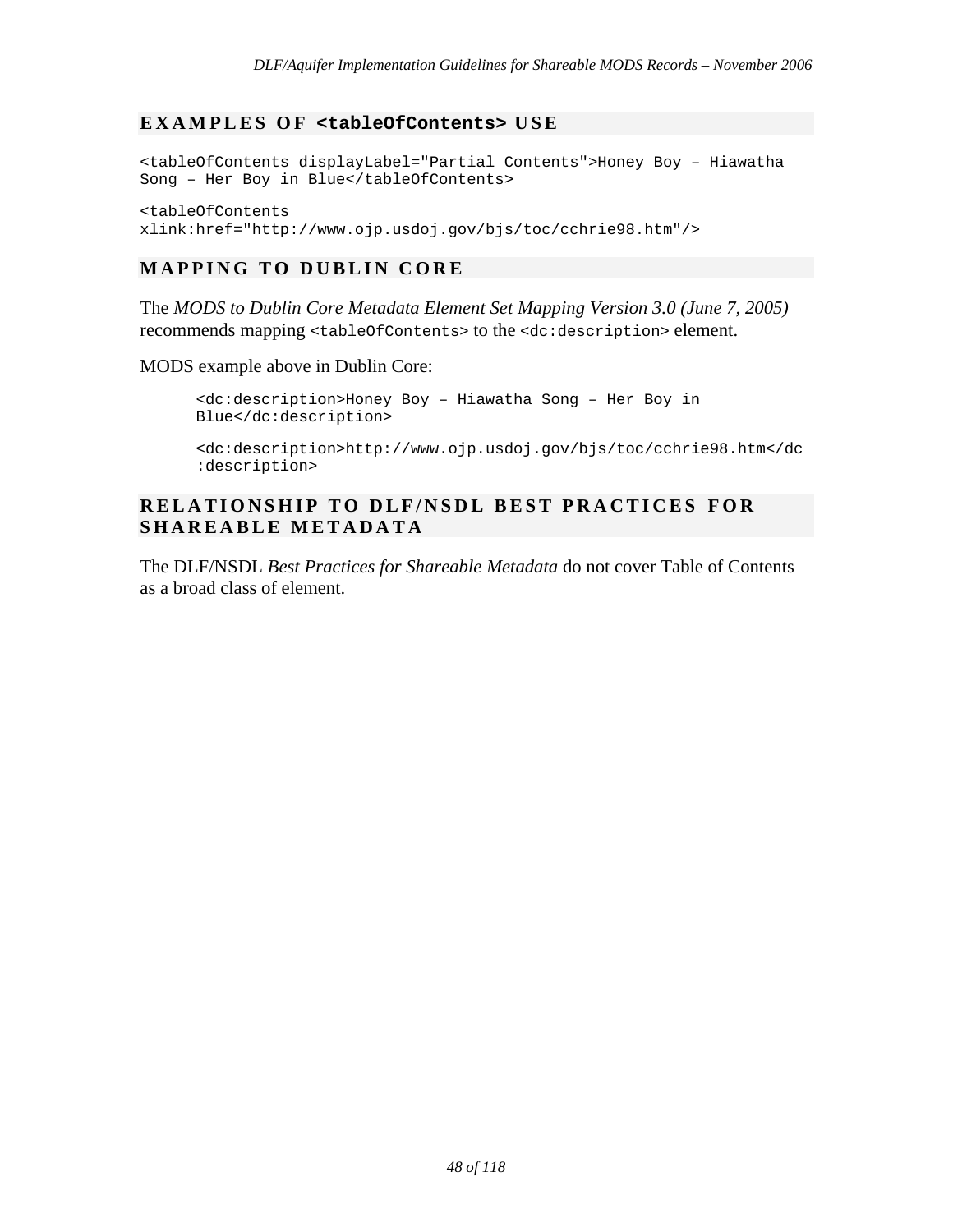## **<targetAudience>**

| <b>MODS Element</b>               | <b>Attributes</b> | <b>Subelements</b> |
|-----------------------------------|-------------------|--------------------|
| <tarqetaudience></tarqetaudience> | authority         | none               |

## **SUMMARY OF REQUIREMENTS**

The *DLF/Aquifer Implementation Guidelines for Shareable MODS Records* recommend the use of at least one <targetAudience> element when applicable, and a controlled vocabulary when available. This element is repeatable.

### **DEFINITION FROM** *MODS USER GUIDELINES*

A description of the intellectual level of the audience for which the resource is intended.

## **DISCUSSION OF USE**

Use <targetAudience> to describe a group for which a resource is intended. Use this element whenever there is a specific audience for a resource (for example, a text marked up specifically for historians). Note that these guidelines do not limit the use of the <targetAudience> element to the intellectual level of the audience. Use the authority attribute whenever possible to indicate the controlled vocabulary used (see below for a caveat).

Do not use <targetAudience> to indicate audiences to whom access or use of the resource is limited; include this information in the <accessCondition> element (see page [83\)](#page-82-0).

### **Attribute:**

 $\overline{a}$ 

### **authority [Recommended if applicable]**

Use this attribute to indicate the controlled vocabulary in use. These guidelines recognize that the "Source Codes for Target Audience"[33](#page-48-0) maintained by the Library of Congress contains only one source code, marctarget,  $34$  which itself contains a very limited set of values. If this source is not of use, these guidelines recommend that the value of the <targetAudience> be expressed clearly and be generally understandable outside of the local context of the resource.

### **EXAMPLE OF <targetAudience> USE**

<targetAudience authority="marctarget">specialized</targetAudience>

<targetAudience>Genealogists</targetAudience>

<span id="page-48-0"></span><sup>33</sup> http://www.loc.gov/marc/sourcecode/target/targetsource.html

<span id="page-48-1"></span><sup>34</sup> http://www.loc.gov/marc/sourcecode/target/targetlist.html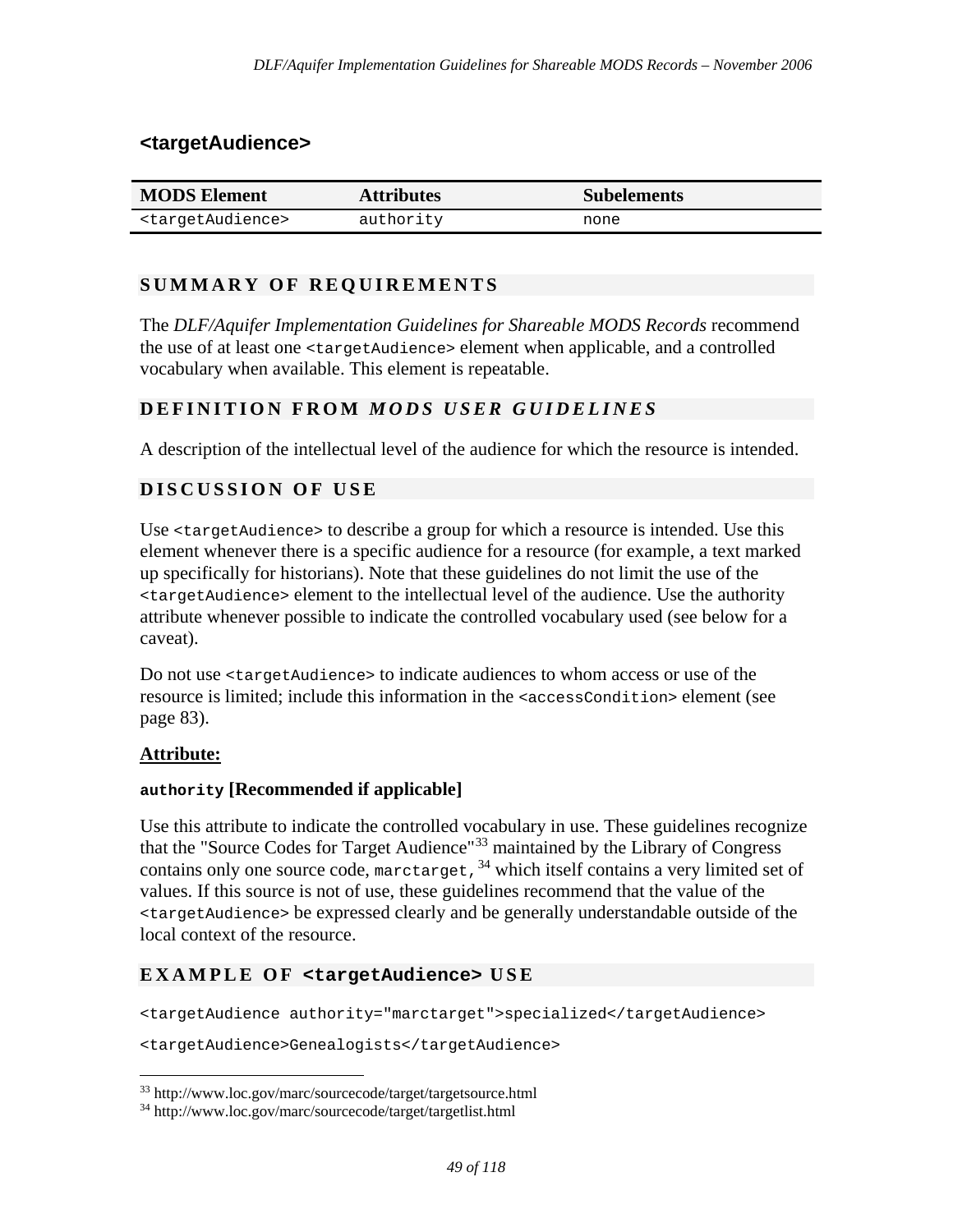```
<targetAudience>English as a second language (ESL) 
students</targetAudience>
```
## **USE BY AGGREGATORS**

Aggregators may use this field to separate out content to audiences of differing intellectual interests and levels. This is not currently common practice.

## **MAPPING TO DUBLIN CORE**

The *MODS to Dublin Core Metadata Element Set Mapping Version 3.0 (June 7, 2005)* does not provide a mapping for <targetAudience>.

## **RELATIONSHIP TO DLF/NSDL BEST PRACTICES FOR SHAREABLE METADATA**

The DLF/NSDL *Best Practices for Shareable Metadata* do not discuss audience as a general class of elements.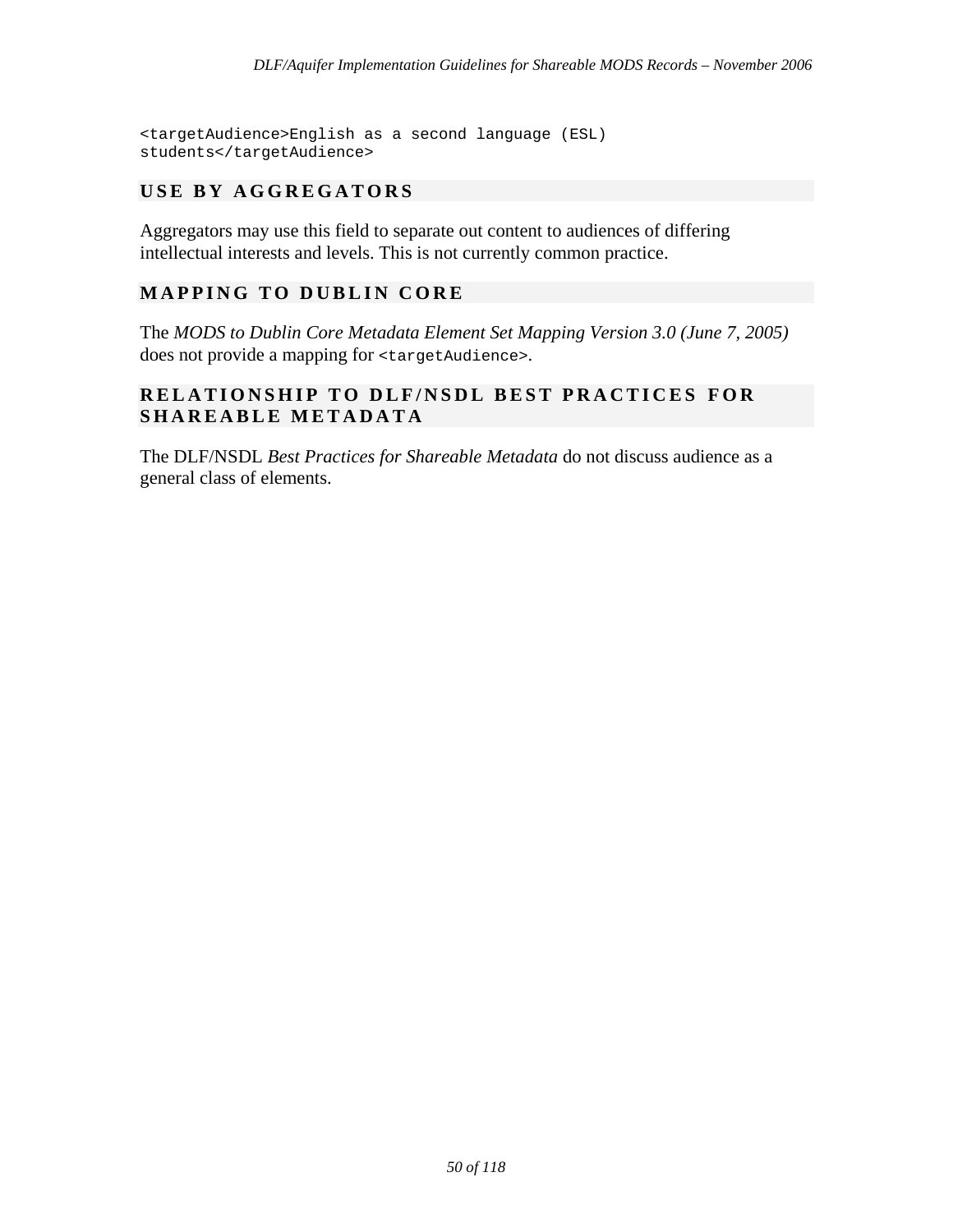**<note>**

| <b>MODS Element</b> | <b>Attributes</b>    | <b>Subelements</b> |
|---------------------|----------------------|--------------------|
| <note></note>       | type<br>displayLabel | none               |

## **SUMMARY OF REQUIREMENTS**

The *DLF/Aquifer Implementation Guidelines for Shareable MODS Records* recommend using <note> if applicable. This element is repeatable.

## **DEFINITION FROM** *MODS USER GUIDELINES*

General textual information relating to a resource.

## **DISCUSSION OF USE**

<note> should be used only for information that cannot be encoded in another, more specific MODS element. For example, in retrospective conversion of existing MARC 21 records, many 5XX note fields, while technically falling within the definition of the <note> element above, should be mapped to more specific MODS elements. Also, not all notes in existing MARC 21 records provide information about the intellectual content of the resource described; these need not be mapped into the MODS record. In an OAI-PMH environment, where end users will be directed by service providers back to the original institution's site and a complete metadata record for access, <note> content that is not about the content of the resource may not need to be included in the MODS record made available for harvesting. Several examples, using MARC 21 and EAD, of mappings to more specific MODS elements than <note> are given in the chart below:

| <b>MARC</b><br>21 field | <b>EAD</b> element                                      | <b>Type of content</b>                                                                                                      | More specific MODS<br>mapping                             |
|-------------------------|---------------------------------------------------------|-----------------------------------------------------------------------------------------------------------------------------|-----------------------------------------------------------|
| 501                     | Nested $\langle c01 \rangle$ ,<br>$<$ c $02$ $>$ , etc. | Indicates that the item being<br>described is physically part of<br>a larger entity.                                        | <relateditem type="host"><br/><note></note></relateditem> |
| 506                     | <accessrestrict></accessrestrict>                       | Indicates restrictions on<br>access.                                                                                        | <accesscondition></accesscondition>                       |
| 520                     | $<$ scopecontent $>$                                    | A summary describing the<br>scope and general contents of<br>the item being described.                                      | <abstract></abstract>                                     |
| 521                     | N/A                                                     | The specific audience or<br>intellectual level for which the<br>content of the described item<br>is considered appropriate. | <targetaudience></targetaudience>                         |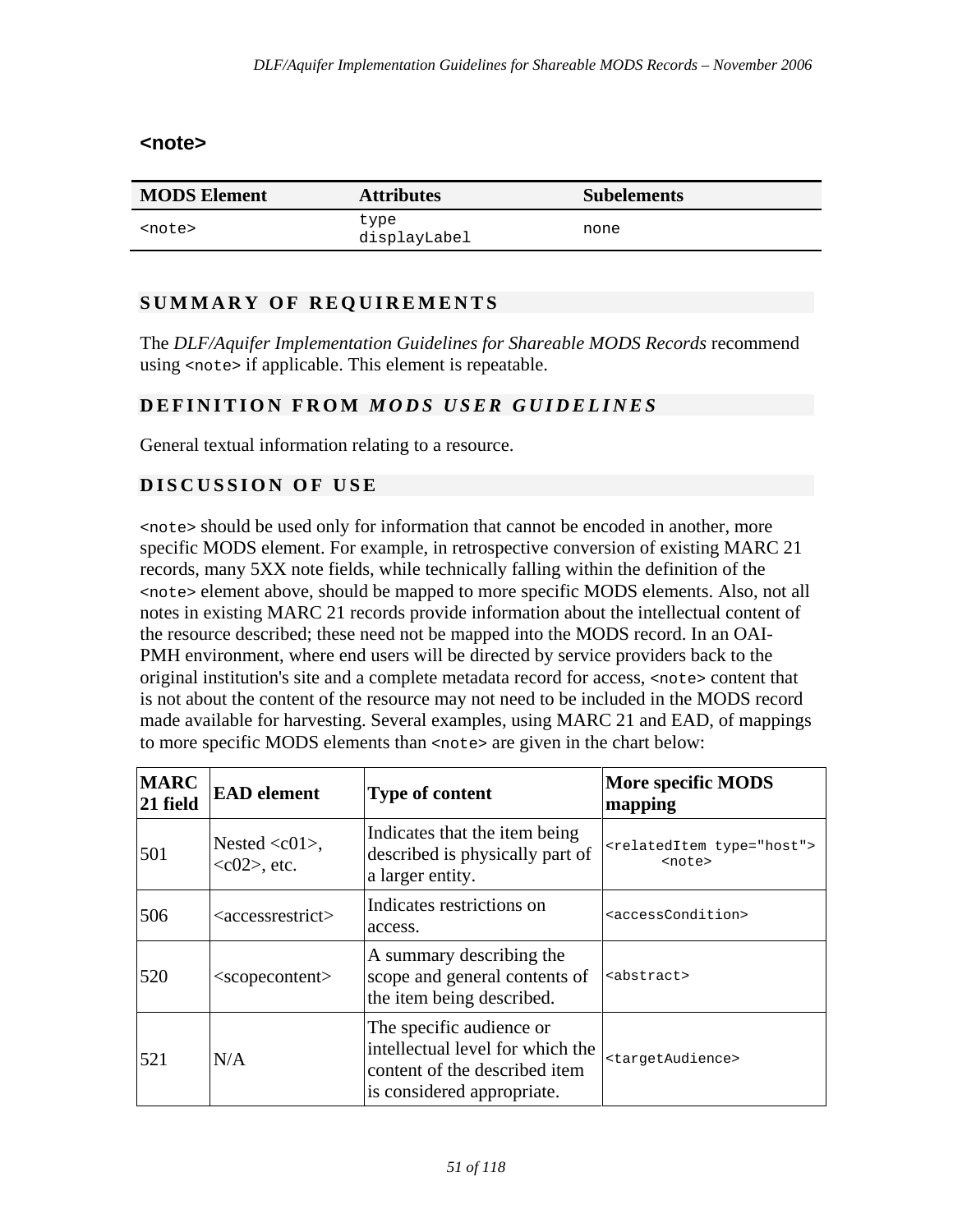| 530 | <altformavail></altformavail>                                          | Identifies additional physical<br>form(s) in which the described<br>item is available.                                                                                                                                                         | <relateditem<br>type="otherFormat"&gt;<br/><note></note></relateditem<br> |
|-----|------------------------------------------------------------------------|------------------------------------------------------------------------------------------------------------------------------------------------------------------------------------------------------------------------------------------------|---------------------------------------------------------------------------|
| 534 | $\langle$ originalsloc $>$                                             | Describes the original version<br>when the described item is a<br>surrogate or reproduction.                                                                                                                                                   | <abstract></abstract>                                                     |
| 535 | <originalsloc><br/>0R<br/><altformavail></altformavail></originalsloc> | Indicates the name and<br>address of the repository that<br>has custody of the original or a<br>duplicate copy of the<br>described material when either<br>is housed in a repository<br>different from that of the<br>material being described | <location><br/><physicallocation></physicallocation></location>           |
| 546 | $\langle$ langmaterial $\rangle$                                       | Textual information on the<br>language of the described<br>materials.                                                                                                                                                                          | <language></language>                                                     |

## **Attributes:**

### **type [OPTIONAL]**

There are no guidelines and no controlled vocabulary for this attribute. Use of uncontrolled values – particularly within attributes - have limited usefulness for aggregators.

## **displayLabel [OPTIONAL]**

The displayLabel attribute may be used to indicate the preferred labeling when displayed by a metadata aggregator. Include the text preferred and capitalization, but do not include delimiters such as colons. Metadata aggregators may choose to ignore this attribute.

# **EXAMPLES OF <note> USE**

<note>Based on the play "I am a camera" by John Van Druten, and "Berlin stories" by Christopher Isherwood.</note>

<note>Thesis (M.A.)--Yale University, 1974.</note>

<note displayLabel="Visual characteristics">Medium range shot, vertical composition</note>

<note>170 of the 177 pages of the original have been digitized. Prefaces and appendices were excluded.</note>

<note>Digital file includes a piano score composed and performed by Philip Carli.</note>

<note>Perspective map not drawn to scale.</note>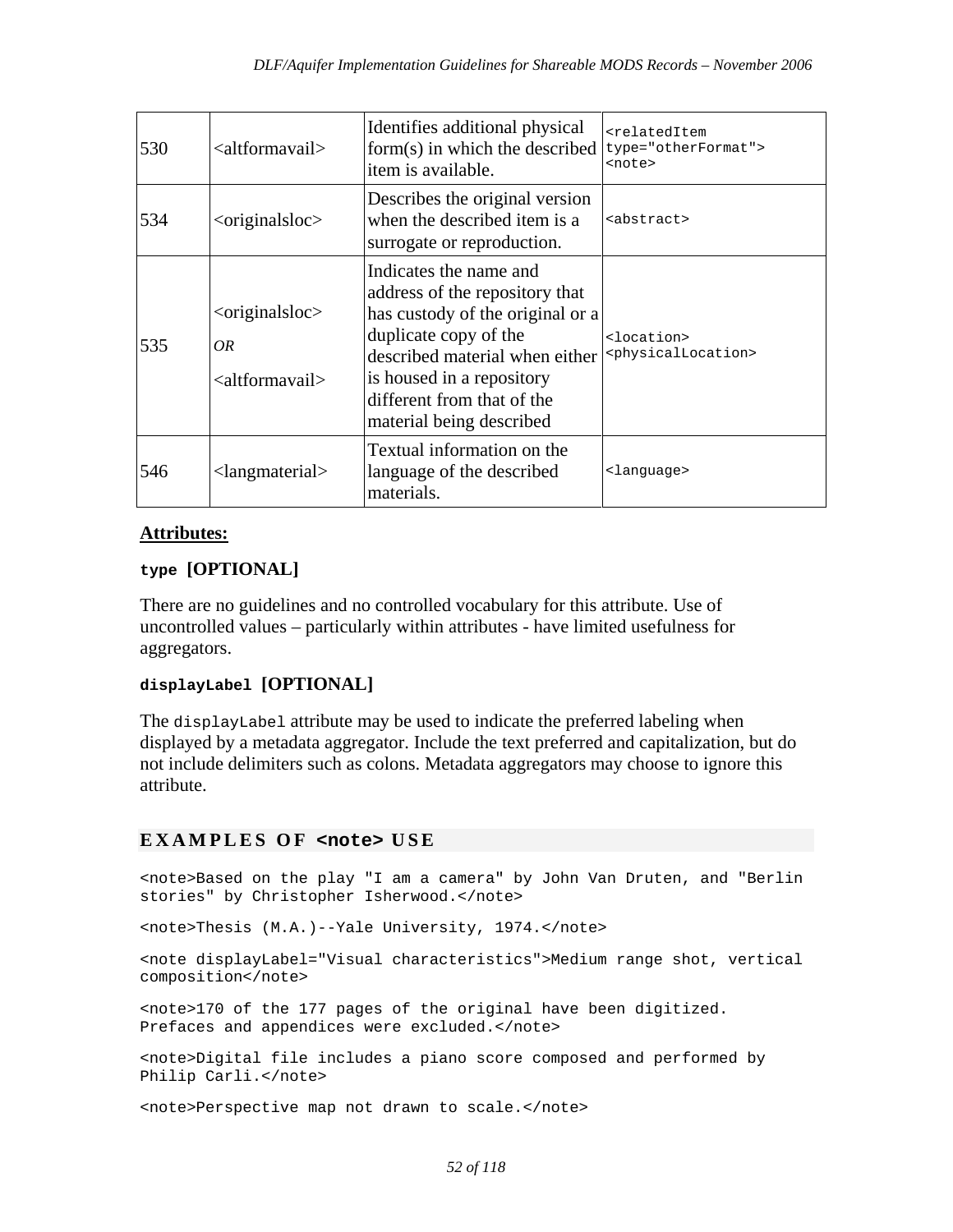# **USE BY AGGREGATORS**

Aggregators may choose to index and display content in <note> directly to end users. However, there is no requirement or obligation for them to do so. Therefore, the <note> field should not be relied upon to communicate information, critical to use or access, that is better suited for other fields.

# **MAPPING TO DUBLIN CORE**

The *MODS to Dublin Core Metadata Element Set Mapping Version 3.0 (June 7, 2005)* recommend mapping each <note> element to a <dc:description> element.

MODS examples above expressed in Dublin Core:

<dc:description>Based on the play "I am a camera" by John Van Druten, and "Berlin stories" by Christopher Isherwood.</dc:description>

<dc:description>Thesis (M.A.)--Yale University, 1974.</dc:description>

<dc:description>Medium range shot, vertical composition</dc:description>

<dc:description>170 of the 177 pages of the original have been digitized. Prefaces and appendices were excluded.</dc:description>

<dc:description>Digital file includes a piano score composed and performed by Philip Carli. </dc:description>

<dc:description>Perspective map not drawn to scale. </dc:description>

## **RELATIONSHIP TO DLF/ NSDL BEST PRACTICES FOR SHAREABLE METADATA**

Notes as a broad class of elements are not covered in the *Best Practices for Shareable Metadata*.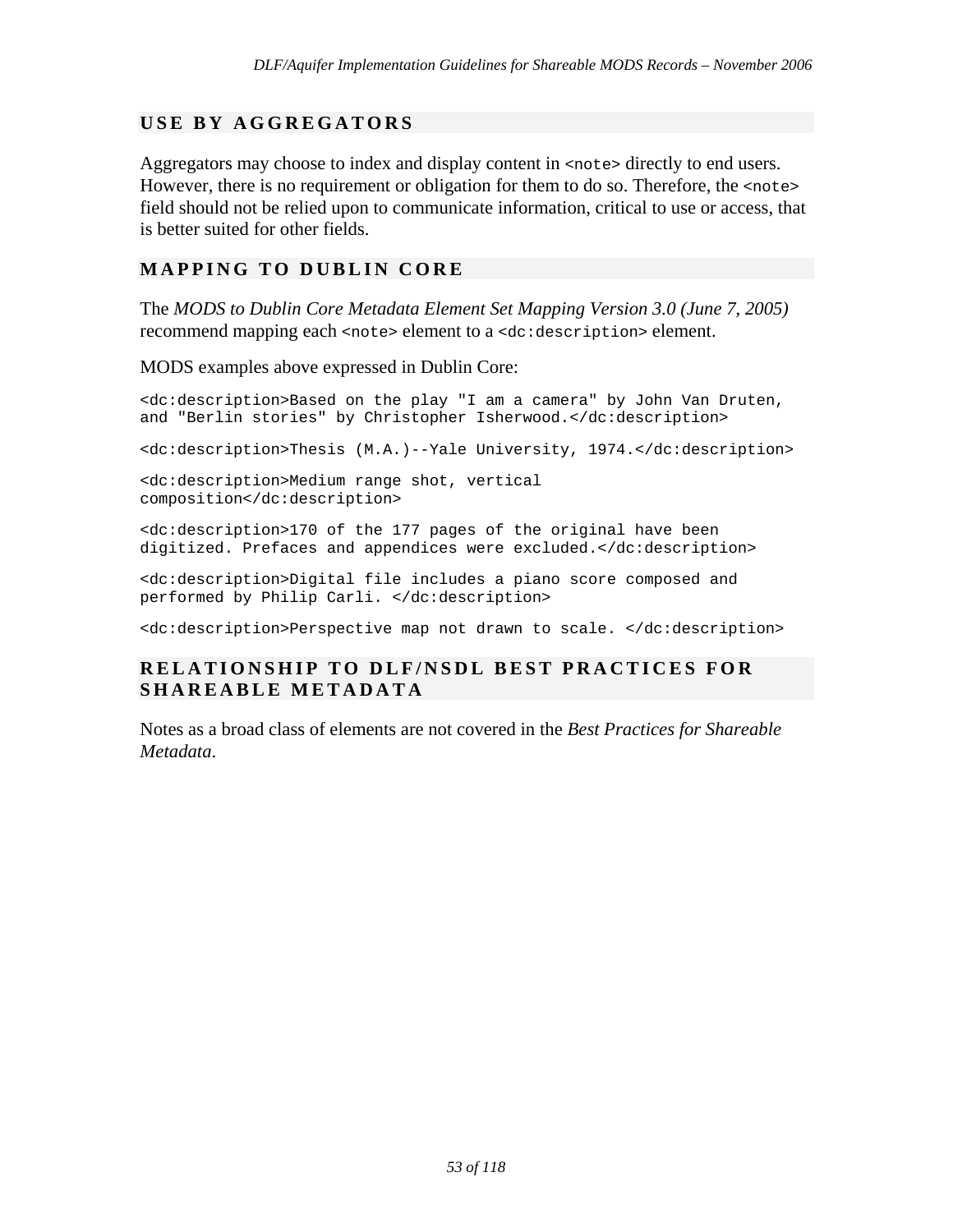*This page intentionally left blank.*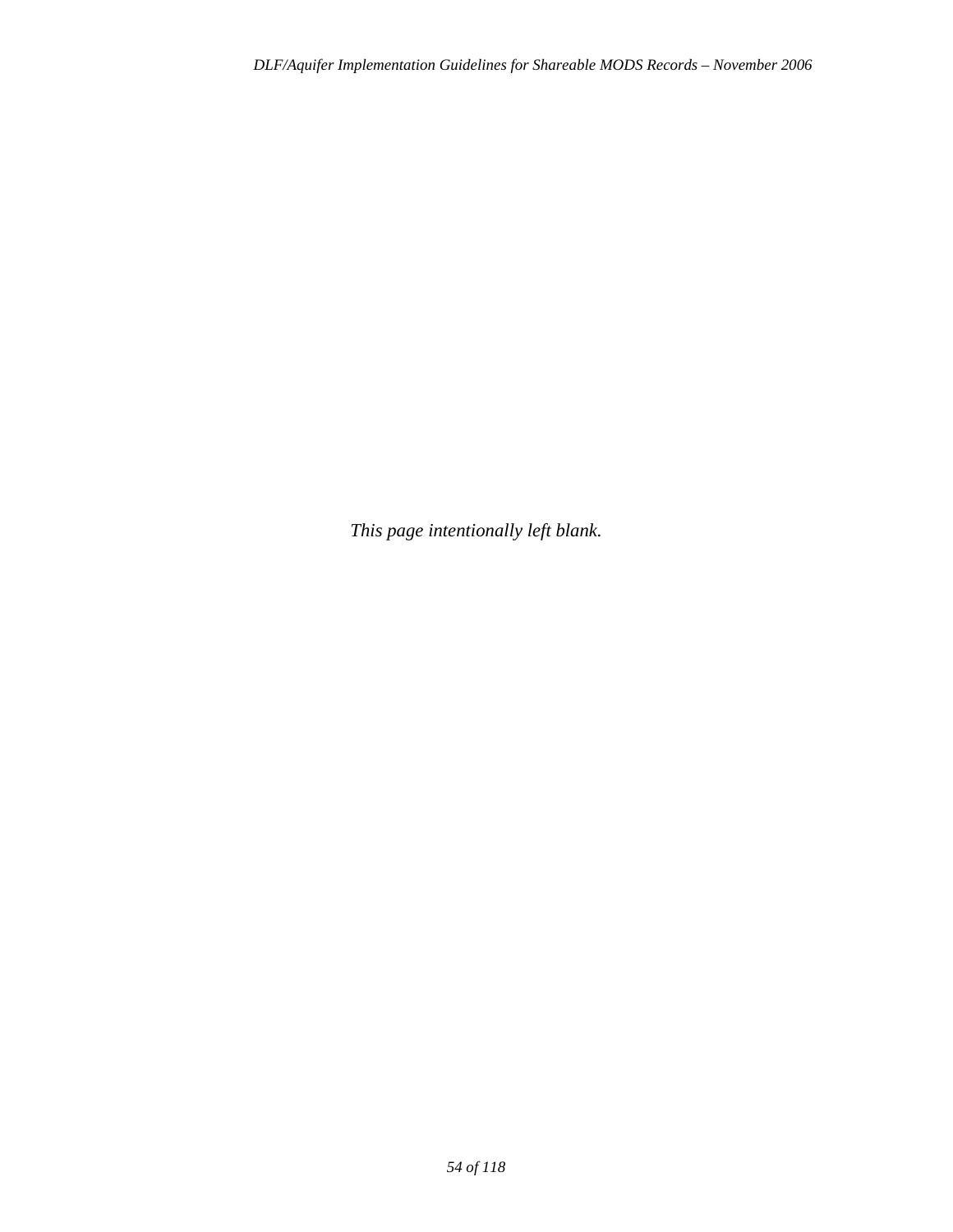## **<subject>**

| <b>MODS Element</b> | <b>Attributes</b>                                                                                                                                                                                                                                                                                                                                                 | <b>Subelements</b>                                                                                                                                                                                                                                                                                      |
|---------------------|-------------------------------------------------------------------------------------------------------------------------------------------------------------------------------------------------------------------------------------------------------------------------------------------------------------------------------------------------------------------|---------------------------------------------------------------------------------------------------------------------------------------------------------------------------------------------------------------------------------------------------------------------------------------------------------|
| <subject></subject> | authority<br>encoding - <temporal><br/>point - <temporal><br/>keyDate - <temporal><br/>type - <titleinfo><br/>authority -<br/><titleinfo><br/>displayLabel -<br/><titleinfo><br/><math>type - can</math><br/>authority - <name><br/>authority -<br/><geographiccode></geographiccode></name></titleinfo></titleinfo></titleinfo></temporal></temporal></temporal> | <topic><br/><geographic><br/><temporal><br/><titleinfo><br/><name><br/><genre><br/><hierarchicalgeographic><br/><cartographics><br/><qeoqraphiccode><br/><occupation></occupation></qeoqraphiccode></cartographics></hierarchicalgeographic></genre></name></titleinfo></temporal></geographic></topic> |

## **SUMMARY OF REQUIRE MENTS**

The *DLF/Aquifer Implementation Guidelines for Shareable MODS Records* require, when applicable, the use of at least one <subject> element in a record. Values for <subject> indicate what content is found within or represented by the work, and typically answer such questions as *who*, *what*, *where*, and *when*. [35](#page-54-0) These guidelines highly recommend the use of subject values from a controlled list and the designation of this list in the authority attribute. Parsing subject values into subelements, rather than placing them in <subject><topic> strings, is not required but is highly recommended, when possible. Repeat distinct, multiple subjects in separate  $\langle$  subject  $\rangle$  fields.

## **DEFINITION FROM** *MODS USER GUIDELINES*

A term or phrase representing the primary topic(s) on which a work is focused.

## **DISCUSSION OF USE**

 $\overline{a}$ 

For the purposes of records created according to these guidelines, information in <subject> describes subject content represented in or by the work, and typically answers such questions as *who*, *what*, *where*, and *when*.

Whether or not the use of  $\langle$  subject is applicable depends upon who might search for an item outside its local context and how they are likely to search for it. For instance, topical subject content may not apply to some items, such as abstract art. If researchers are likely to be interested in the form or genre of an item, and not its subject content, using the

<span id="page-54-0"></span><sup>35</sup> The discussion of subjects in *Descriptive Metadata Guidelines for RLG Cultural Heritage Materials* guides much of this understanding of subject content[: http://www.rlg.org/en/pdfs/RLG\\_desc\\_metadata.pdf.](http://www.rlg.org/en/pdfs/RLG_desc_metadata.pdf)  Description of subject content may not be applicable to some works; in those cases, use of a <subject> element is not required. See "Discussion of Use" for more information on the appropriate use of this element.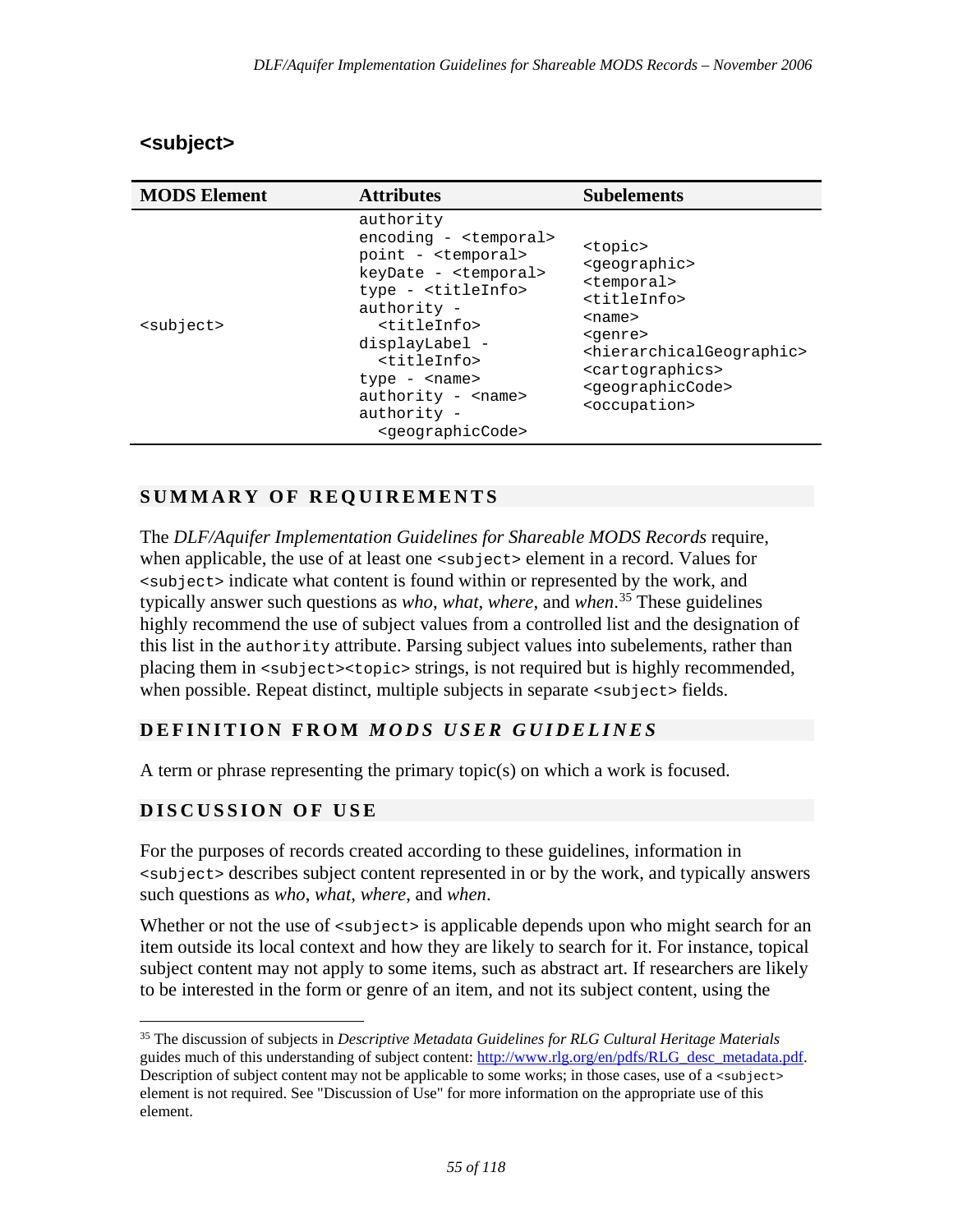<genre> element (**not** the subelement under <subject>) may be most appropriate. However, in many instances, using appropriate <subject> values can greatly enhance users' ability to locate relevant works. Enter as many specific terms as necessary to capture subject content, and be consistent in the formatting of subject terms.

It is highly recommended that subject terms come from a controlled vocabulary or formal classification scheme and that this source is identified in the authority attribute. Select controlled vocabularies that are most relevant to and frequently used by the communities likely to benefit from the described materials, and explicitly identify this source. If a subject term is appropriate or well-known among a group of users, and it is not included in a formal classification scheme, it may still be included, but the source of the term should be identified. Place any locally-developed vocabulary term in a separate <subject> group and define its authority as local. If the term is not controlled by a formal classification scheme or a locally developed scheme, authority is not defined. New subject authorities can be registered with the Library of Congress; email ndmso@loc.gov to suggest an authority.

As described below, subelements within <subject> are used to differentiate subject content. While MODS does allow for placing multiple values in a single <subject><topic> string, parsing subject terms into separate subelements is the preferred practice and highly recommended in these guidelines. Express multiple subjects in repeated <subject> fields.

# **Attributes:**

## **authority [RECOMMENDED IF APPLICABLE]**

The name of the authoritative list for a controlled value is recorded here. An authority attribute may also be used to indicate that a subject is controlled by a record in an authority file. Authority should be specified for all terms, whether they come from a controlled vocabulary, formal scheme, or are locally developed. The authority attribute for a locally-developed scheme should be defined as authority="local". If no list or scheme controls the terms used, omit the authority attribute.

Specify authority at the <subject> level in most cases (exceptions are <subject><name>, <subject><titleInfo>, and <subject><geographicCode>). If providing subjects from different authorities, use a separate <subject> element for each. This is required even when subjects differ only at the subelement level.

## **Subelements:**

# **<topic> [RECOMMENDED IF APPLICABLE]**

Use this subelement to indicate any primary topical subjects that are not appropriate in the <geographic>, <temporal>, <titleInfo>, or <name> subelements. While it is highly recommended that subject values be parsed into subelements, they may also be listed as a string under <subject><topic>. This subelement has no attributes.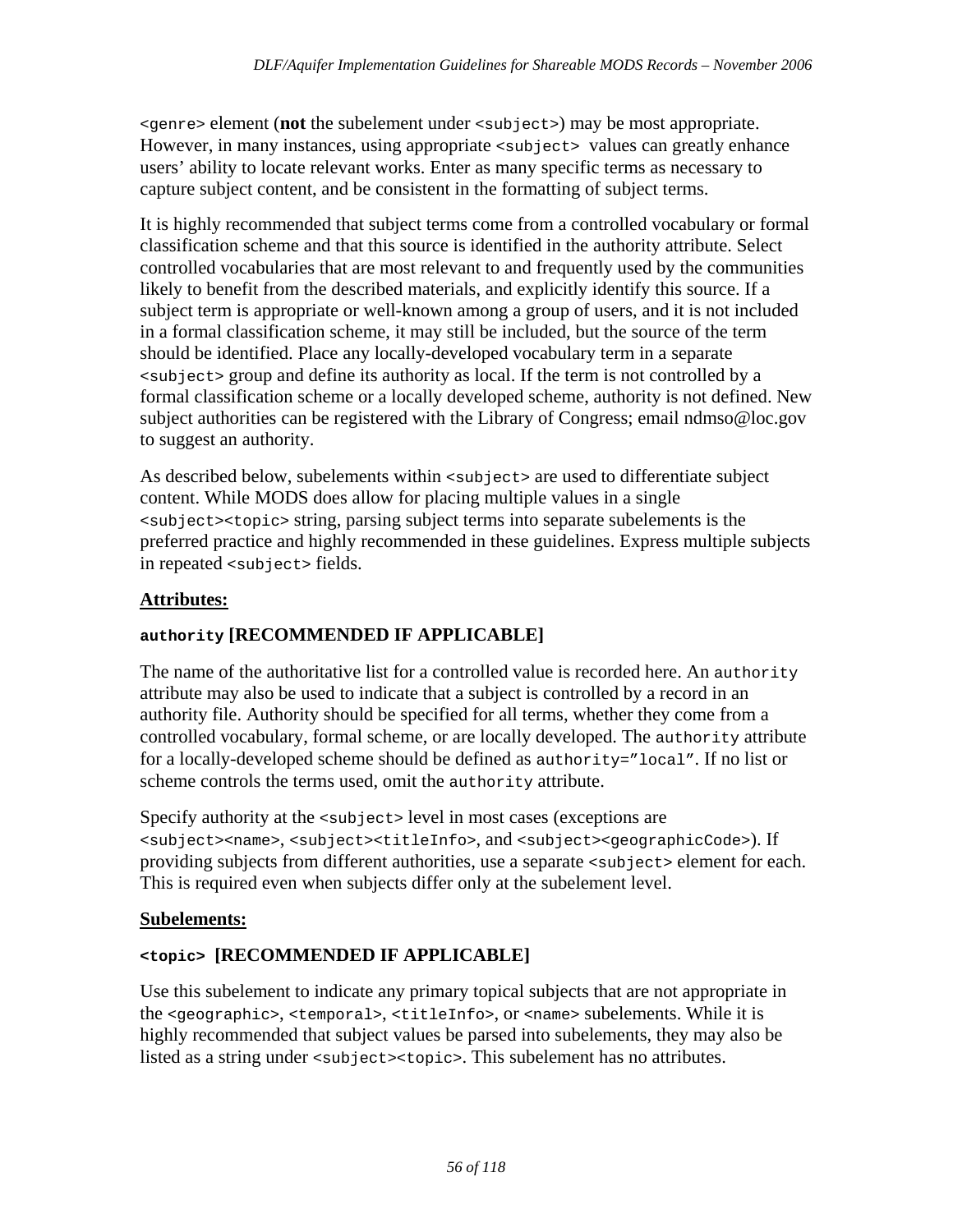If a controlled subject term is used, indicate authority using the authority attribute at the <subject> level. Locally developed terms should be listed separately, with local indicated as the source using the authority attribute at the <subject> level. If the term is uncontrolled (for example, if it is a keyword from legacy records), do not use the authority attribute. $36$ 

## **<geographic> [RECOMMENDED IF APPLICABLE]**

Use this subelement for geographic subject terms that are not parsed within the <hierarchicalGeographic> element (see below). If the geographic name is part of a corporate body (for example, United States. Senate), it is coded as <name>, not <geographic>. This subelement has no attributes.

If a controlled subject term is used, indicate authority using the authority attribute at the <subject> level.

## **<temporal> [RECOMMENDED IF APPLICABLE]**

Use this subelement for chronological subject terms or temporal coverage. It may be expressed as a controlled subject term or as a structured date using the same data definition as MODS dates.

If a controlled subject term is used, indicate authority using the authority attribute at the <subject> level. Normalized dates are critical for effective searching. Dates should be formatted consistently, following the structure dictated by the formatting source used. Indicate this source using the encoding attribute. Note that the point attribute is used to indicate a date range, *not* a single date.

### **Attributes of <temporal>**

 $\overline{a}$ 

### **encoding [RECOMMENDED]**

If a structured date is used, indicate the formatting source using the encoding attribute. These guidelines recommend using the following value for the encoding attribute:

 w3cdtf - used for the ISO 8601 profile to specify YYYY-MM-DD date patterns

## **point [RECOMMENDED IF APPLICABLE]**

The point attribute can be used to encode date ranges using the following values:

- start used for first date of a range
- end used for the end date of a range

<span id="page-56-0"></span><sup>&</sup>lt;sup>36</sup> The concept of an "uncontrolled term" is misleading: ideally, all terms used as subject values should be controlled, whether that control comes from a formal classification scheme or from a locally developed vocabulary. But we also recognize that if one is converting legacy records, subject values may not be controlled. However, the recommended best practice is to pull from controlled schema, or to make the locally developed list available.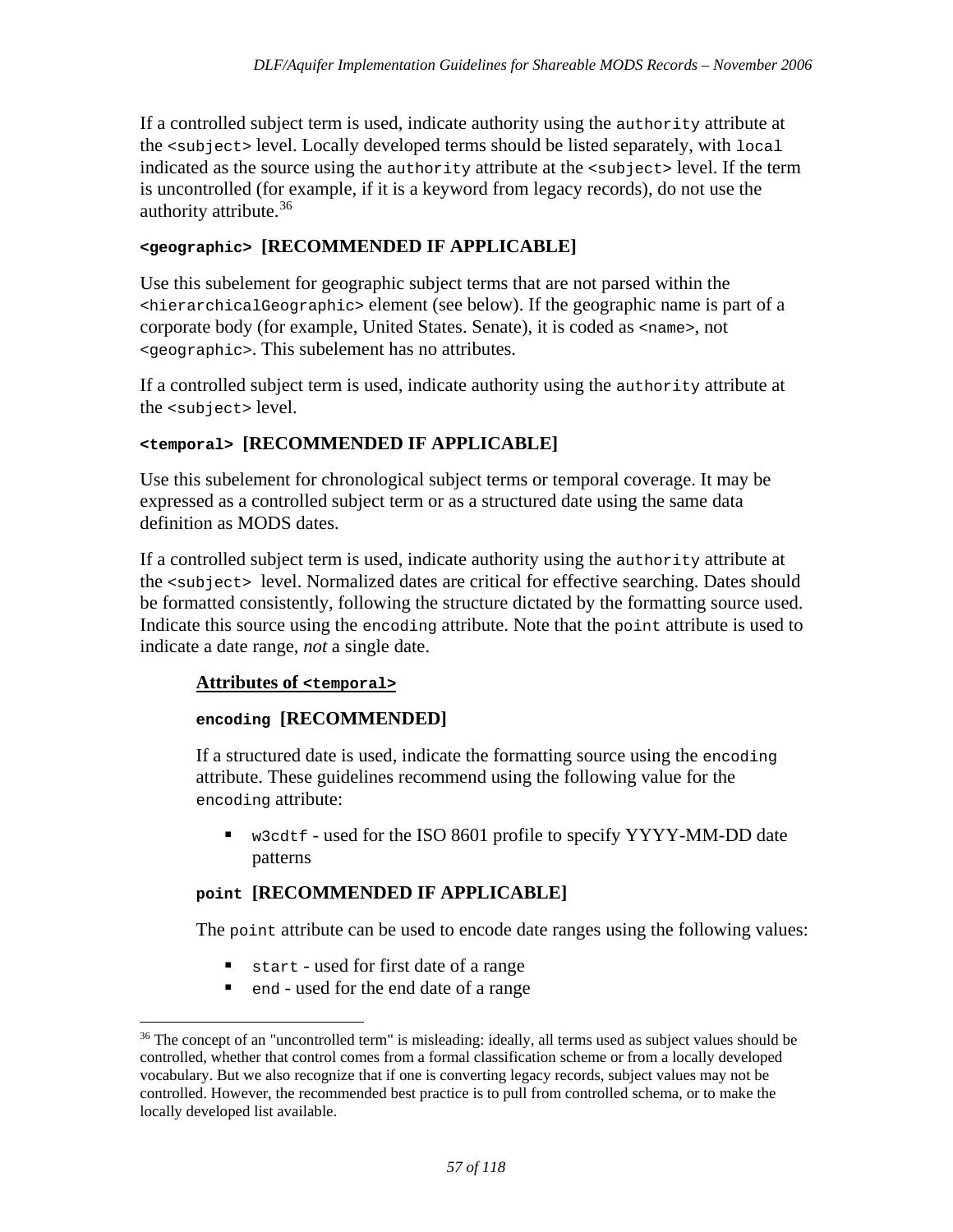If no point attribute is specified, date is assumed to be a single date.

## **keyDate [NOT RECOMMENDED]**

Used to specify a single date which should be used by OAI service providers for date indexing, sorting, and display. *Only one date element should be specified as a key date.* These guidelines recommend that the keyDate appear in the <originInfo> element (see page [31\)](#page-30-0).

## **<titleInfo> [RECOMMENDED IF APPLICABLE]**

Use this subelement to indicate a title used as a subject. Note that titles frequently appear with a name (i.e., names of composers included with titles of musical works).

All subelements and attributes used under the top-level element  $\lt$ titleInfo> may be used with this subelement; use the <titleInfo> section of the guidelines for more explicit guidance (see page [14\)](#page-13-0).

These guidelines highly recommend using the authority attribute at this level to indicate titles controlled by an authority.

## **<name> [RECOMMENDED IF APPLICABLE]**

Use this subelement to indicate a name used as a subject. All subelements and attributes used under the top-level element <name> may be used; use the <name> section of the guidelines for more explicit guidance (See page [19\)](#page-18-0).

These guidelines highly recommend using the authority attribute to indicate if a name is controlled by a record in an authority file.

## **<genre> [OPTIONAL]**

MODS 3.2 added <genre> as a subelement under <subject>, which allows legacy complex subjects (for example LC Subject Headings) with a form/genre subelement to be more appropriately represented in MODS. These guidelines make use of this subelement an option but give strong preference to use of the <genre> element for form/genre terms whenever possible (see page [29\)](#page-28-0).

## **<hierarchicalGeographic> [RECOMMENDED IF APPLICABLE]**

This subelement includes a hierarchical form of a place name relating to the content of the resource that is both readable by humans and parsable by machines. This form can be applied to the degree of specificity that is known or relevant and used to generate browseable hierarchies even when values are specified to different levels. Explicit inclusion of the complete hierarchy is of potential benefit for automated consultation of a gazetteer to derive map coordinates or to support a map-based interface for searching by country or state. This subelement has no attributes.

Authority should be specified at the <subject> level.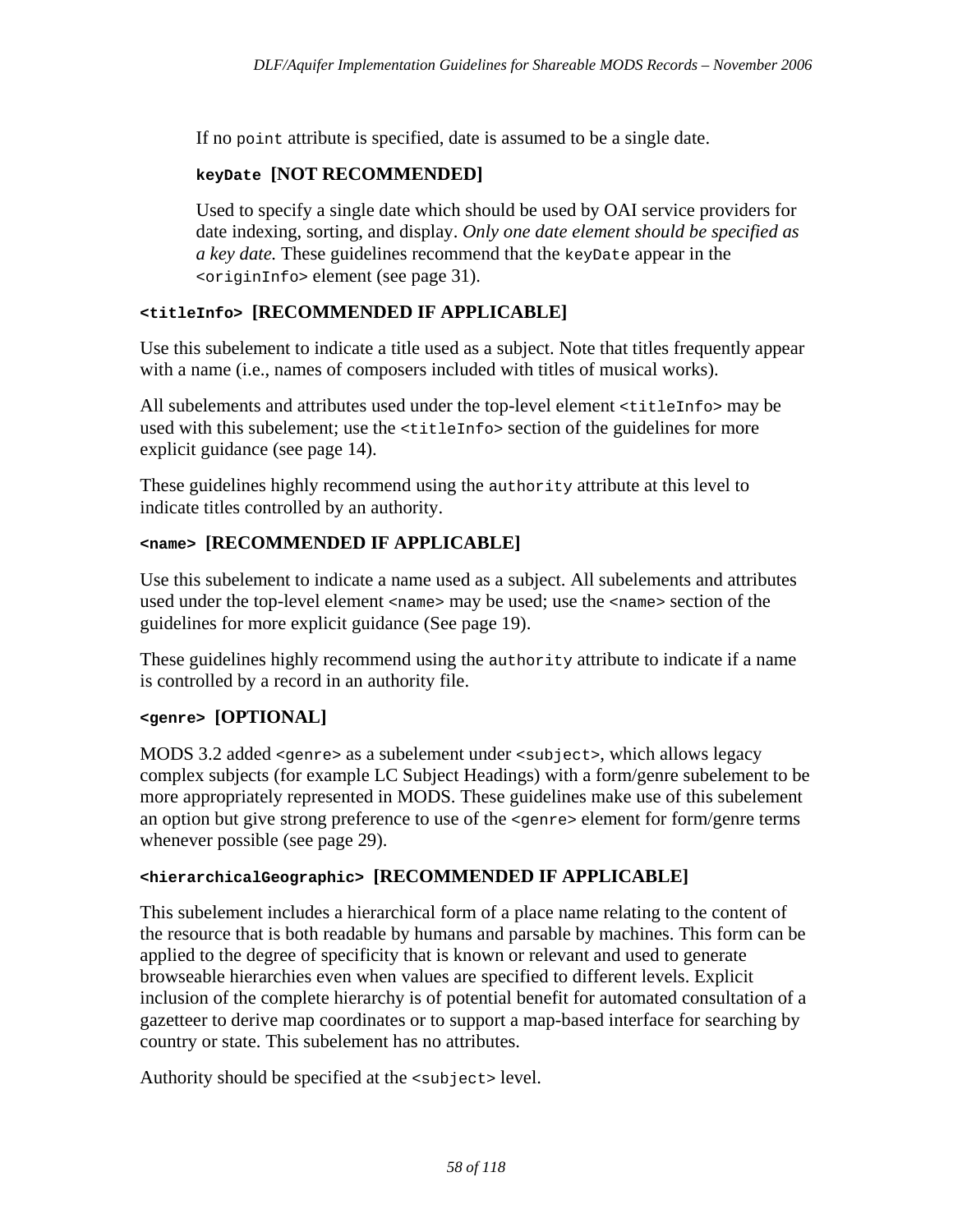#### **Subelements of <hierarchicalGeographic>**

The following subelements are defined for <hierarchicalGeographic>:

```
<continent>
<country>
<province>
<region>
<state>
<territory>
<county>
<city>
<island>
<area>
```
See the *MODS User Guidelines* for more information on using these subelements.

#### **<cartographics> [OPTIONAL]**

This element includes cartographic data indicating spatial coverage. If desired, cartographic elements may be bound together with a geographic name (hierarchical or otherwise) within a <subject> element. This subelement has no attributes.

This subelement is not fully developed: specific recommendations for its use are not possible at this point. Use established standards in your area to guide use of this subelement.

#### **Subelements for <cartographics>**

The following subelements are defined for  $\alpha$  -cartographics>:

**<coordinates> <scale> <projection>**

See the *MODS User Guidelines* for more information on using these subelements.

#### **<geographicCode> [RECOMMENDED IF APPLICABLE]**

Use this subelement to indicate a geographic code associated with the content of a resource. The DLF guidelines recommends the use of a <geographic> or <hierarchicalGeographic> value in addition to <geographicCode> to improve the searchability of a record. The geographic code should be from an established encoding scheme and indicated in the authority attribute.

#### **Attributes for <geographicCode>**

#### **authority [REQUIRED]**

The authority attribute is used to specify the source of the controlled geographic area code. Values for this attribute are:

```
marcgac
marccountry
iso3166
```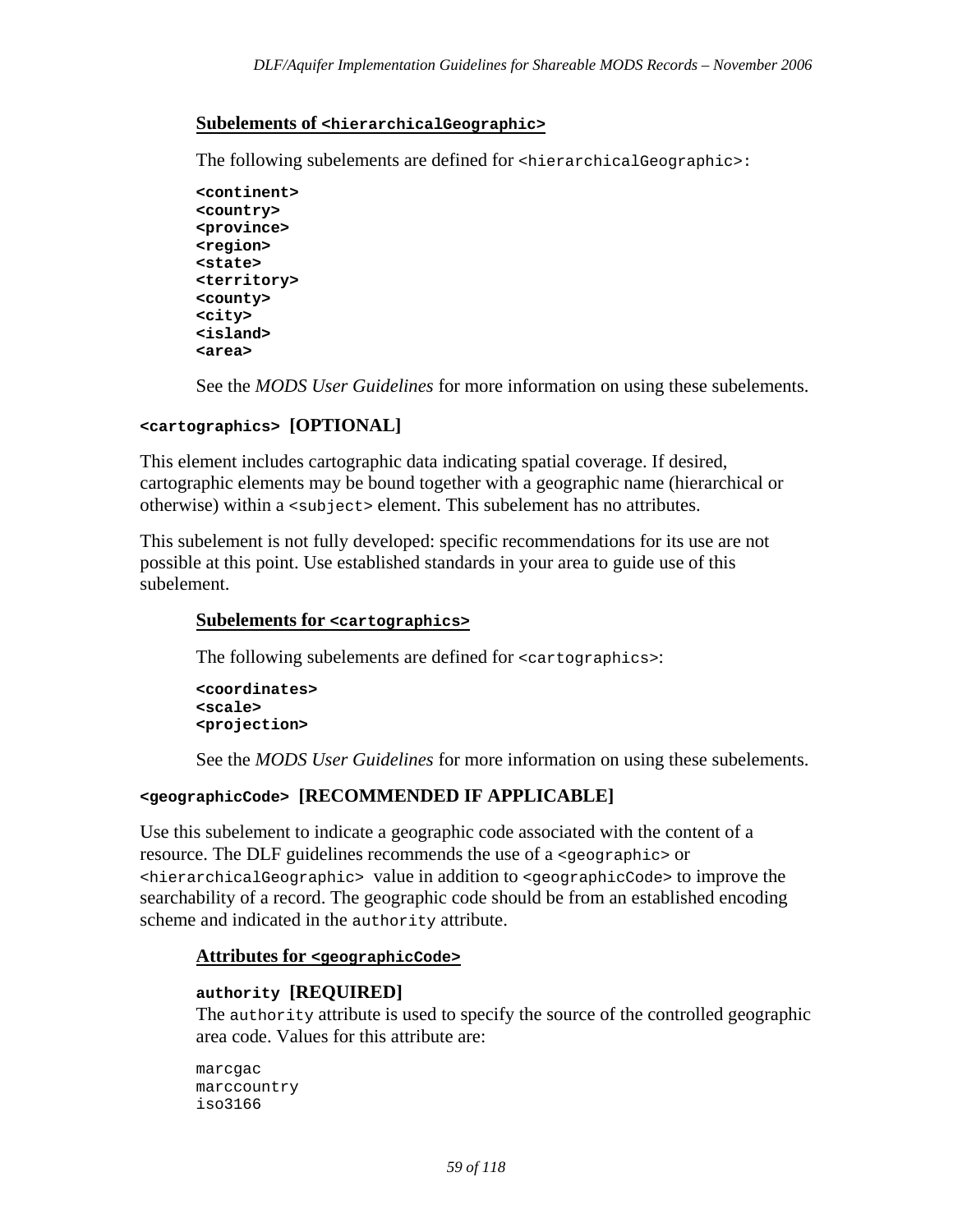For those not already using MARC, these guidelines recommend using iso3166 as the authority value for <geographicCode>.

#### **<occupation> [OPTIONAL]**

Include this subelement a term that is descriptive of the occupation reflected in the contents of the described materials. It is not used to list the occupations of the creators of the described materials, unless those occupations are significantly reflected in the materials themselves or bear some relationship to the materials. This subelement has no attributes; specify authority at the <subject> level.

### **EXAMPLES OF <subject> USE**

With parsed and repeated <subject> values, with LCSH specified as the authority at the <subject> level

```
<subject authority="lcsh">
     <topic>Railroads</topic>
      <geographic>West (U.S.)</geographic>
      <genre>Maps</genre>
</subject>
```
With  $\epsilon$  subject > values recorded in a string, with LCSH specified as the authority at the <subject> level

```
<subject authority="lcsh">
      <topic>Railroads--West (U.S.)--Maps</topic>
</subject>
```
Topical: With <topic> values recorded in a string, and AAT specified as the authority at the <subject> level

```
<subject authority="aat">
      <topic>vandalism</topic>
</subject>
```
Topical: With <topic> grouped with other <subject> subelements that use same authority, with LCSH and local specified separately as authority at the <subject> level

```
<subject authority="lcsh">
      <topic>Funeral rites and ceremonies</topic>
      <geographic>Louisiana</geographic>
     <geographic>New Orleans</geographic>
</subject>
<subject authority="local">
      <topic>Jazz funerals</topic>
</subject>
```
Geographic: With LCSH specified as the authority at the <subject> level

```
<subject authority="lcsh">
      <geographic>United States</geographic>
</subject>
```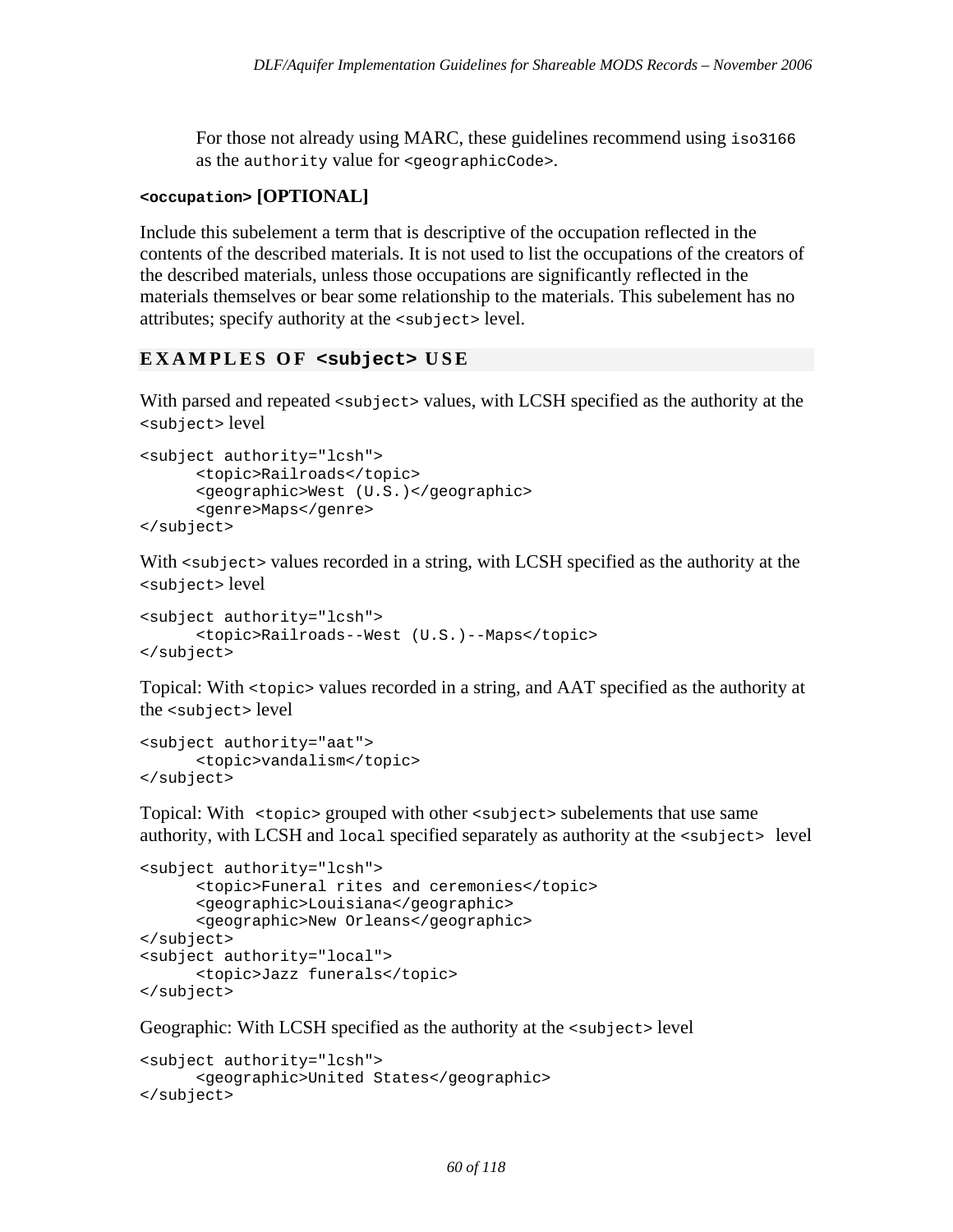Geographic: With TGM specified as the authority at the <subject> level

```
<subject authority="lctgm">
      <topic>Educational buildings</topic>
      <geographic>Washington (D.C.)</geographic>
      <temporal>1890-1910</temporal>
</subject>
```
Temporal: With the authority attribute used when expressing <temporal> as a chronological subject term

```
<subject authority="rvm" lang="fre">
      <topic>Église catholique</topic>
      <topic>Histoire</topic>
      <temporal>20e siècle</temporal>
</subject>
```
Temporal: With the encoding attribute used to indicate a single date in time

```
<subject>
      <temporal encoding="w3cdtf">1975-05-15</temporal>
</subject>
```
Temporal: With the encoding and point attributes used to indicate a date range

```
<subject>
      <temporal encoding="w3cdtf" point="start">2001-09-11</temporal>
      <temporal encoding="w3cdtf" point="end">2003-03-19</temporal>
</subject>
```
Title: With name and topical subelement

```
<subject authority="lcsh">
      <name type="personal" authority="naf">
            <namePart>Woolf, Virginia</namePart>
            <namePart type="date">1882-1941</namePart>
      </name>
      <titleInfo>
            <title>Three Guineas</title>
      </titleInfo>
      <topic>Criticism and interpretation</topic>
</subject>
```
Name: With type and authority attributes and topical subelement

```
<subject authority="lcsh">
      <name type="personal" authority="naf">
            <namePart>Frankenthaler, Helen</namePart>
            <namePart type="date">1928-</namePart>
      </name>
      <topic>Painting–-Exhibitions</topic>
</subject>
```
Genre:

```
<subject authority="lcsh">
      <name type="personal" authority="naf">
```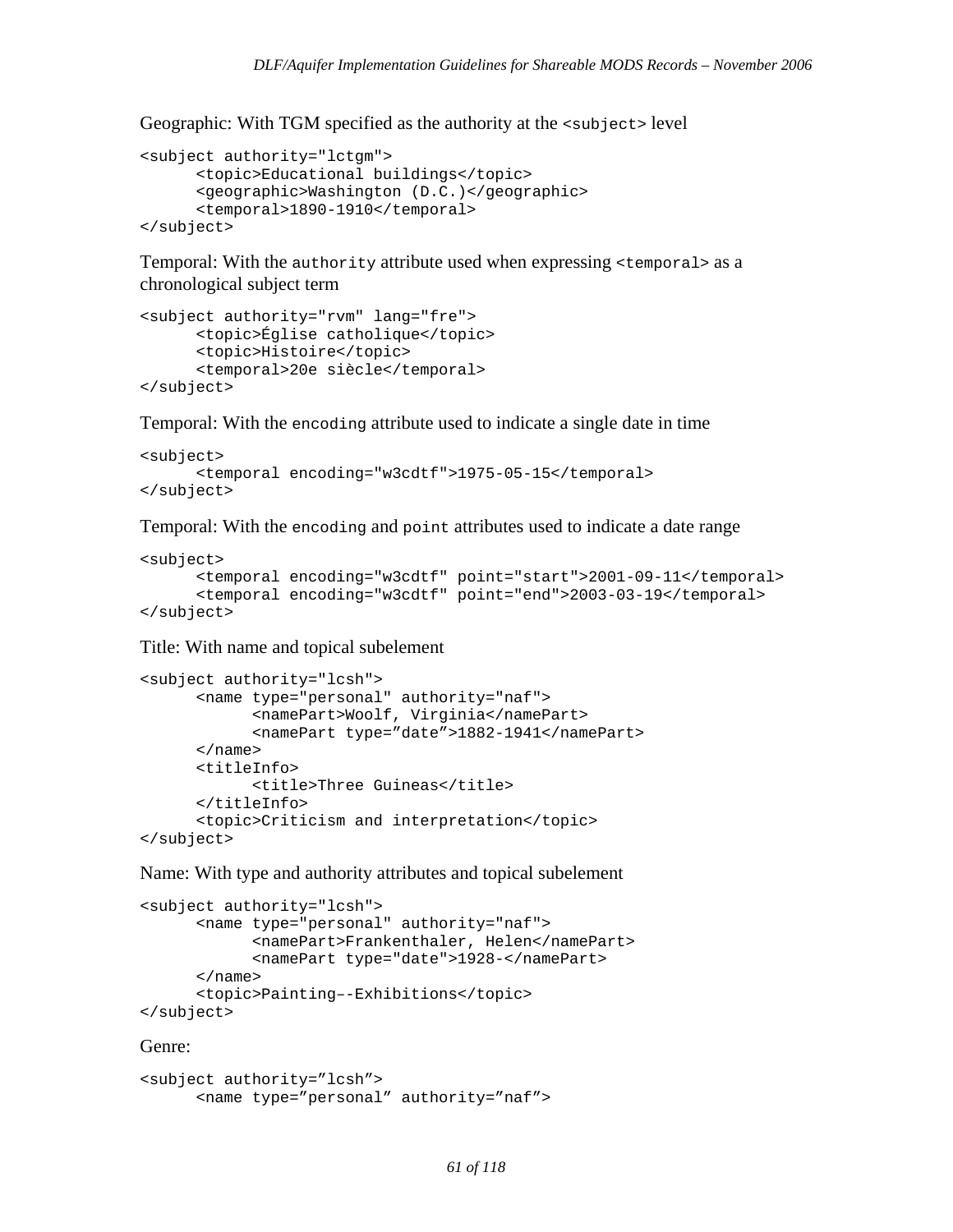```
<namePart>Edmondston, Catherine Devereux</namePart>
            <namePart type="date"> 1823-1875</namePart>
      </name>
      <genre>Diaries</genre>
</subject>
```
Hierarchical Geographic: With authority attribute

```
<subject authority="tgn">
      <hierarchicalGeographic>
            <country>United States</country>
            <state>Mississippi</state>
            <county>Harrison</county>
            <city>Biloxi</city>
      </hierarchicalGeographic>
</subject>
```
#### Cartographic

```
<subject>
      <cartographics>
            <coordinates>E 72°--E 148°/N 13°--N 18°</coordinates>
            <scale>1:22,000,000</scale>
            <projection>Conic proj</projection>
      </cartographics>
</subject>
```
Geographic code:

```
<subject authority="lcsh">
      <geographic>United States</geographic>
      <geographicCode authority="iso3166">us</geographicCode>
</subject>
```
Occupation: With LCSH listed as authority at the <subject> level

```
<subject authority="lcsh">
      <occupation>Migrant laborers</occupation>
      <topic>School district case files</topic>
</subject>
```
Occupation: With AAT listed as authority at the <subject> level

```
<subject authority="aat">
      <occupation>printmaker</occupation>
</subject>
```
## **USE BY AGGREGATORS**

Subject matter is a critical piece of information for end users to determine the suitability of a resource for informational needs; data providers should assume this field will be exposed by aggregators. Care should be taken in situations in which subjects are assigned by batch process to ensure that the contents of individual items are represented accurately.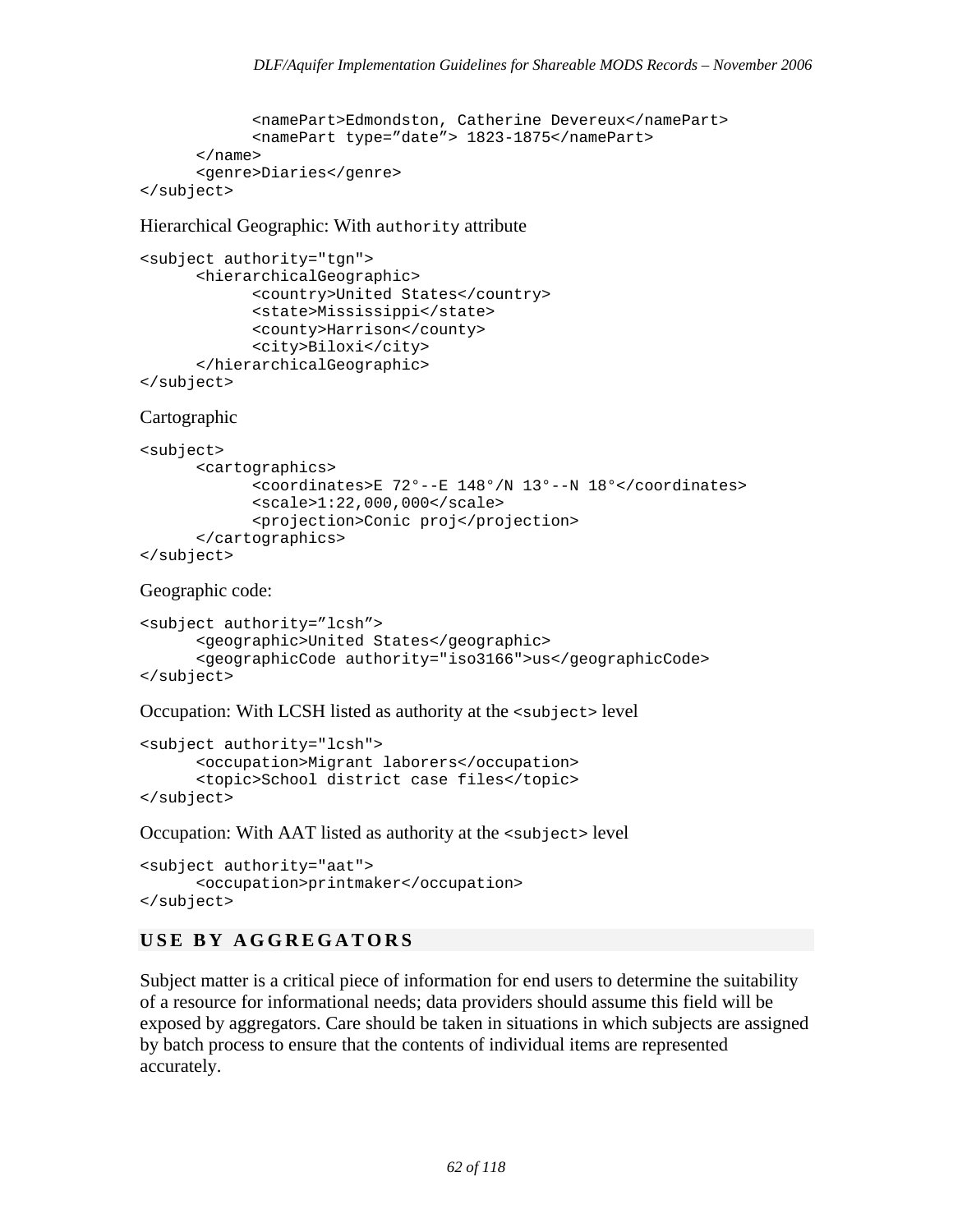Although information on subject authorities is provided via the model proposed in these guidelines, aggregators should not be expected to perform any normalization, linking or other processing (although they are free to do so). The authority information is important, however, to communicate to the aggregator the nature of subject analysis that has taken place, and to reduce semantic confusion based on local subject lists using the same terms as shared authority files.

## **MAPPING TO DUBLIN C ORE**

Using the basis provided by the *MODS to Dublin Core Metadata Element Set Mapping Version 3.0 (June 7, 2005)*, these guidelines suggest the following crosswalks between MODS element <subject> and simple Dublin Core elements.

| MODS <subject> subelements</subject>                                                                      | <b>DC</b> elements          |
|-----------------------------------------------------------------------------------------------------------|-----------------------------|
| <topic><br/><name><br/><titleinfo><br/><occupation></occupation></titleinfo></name></topic>               | <dc:subject></dc:subject>   |
| <geographic><br/><temporal><br/><hierarchicalgeographic></hierarchicalgeographic></temporal></geographic> | <dc:coverage></dc:coverage> |
| <genre></genre>                                                                                           | <dc:type></dc:type>         |
| <cartographics><br/><qeoqraphiccode></qeoqraphiccode></cartographics>                                     | [no field suggested]        |

MODS examples above expressed in Dublin Core:

```
<dc:subject>Railroads</dc:subject>
<dc:coverage>West (U.S.)</dc:coverage>
<dc:type>Maps</dc:type>
<dc:subject>Railroads--West (U.S.)--Maps</dc:subject>
<dc:subject>vandalism</dc:subject>
<dc:subject>Funeral rites and ceremonies</dc:subject>
<dc:coverage>Louisiana</dc:coverage>
<dc:coverage>New Orleans</dc:coverage>
<dc:subject>Jazz funerals</dc:subject>
<dc:coverage>United States</dc:coverage>
<dc:subject>Educational buildings</dc:subject>
<dc:coverage>Washington (D.C.)</dc:coverage>
<dc:coverage>1890-1910</dc:coverage>
<dc:subject>Église catholique</dc:subject>
<dc:subject>Histoire</dc:subject>
<dc:coverage>20e siècle</dc:coverage>
<dc:coverage>1975-05-15</dc:coverage>
<dc:coverage>2001-09-11 - 2003-03-19</dc:coverage>
```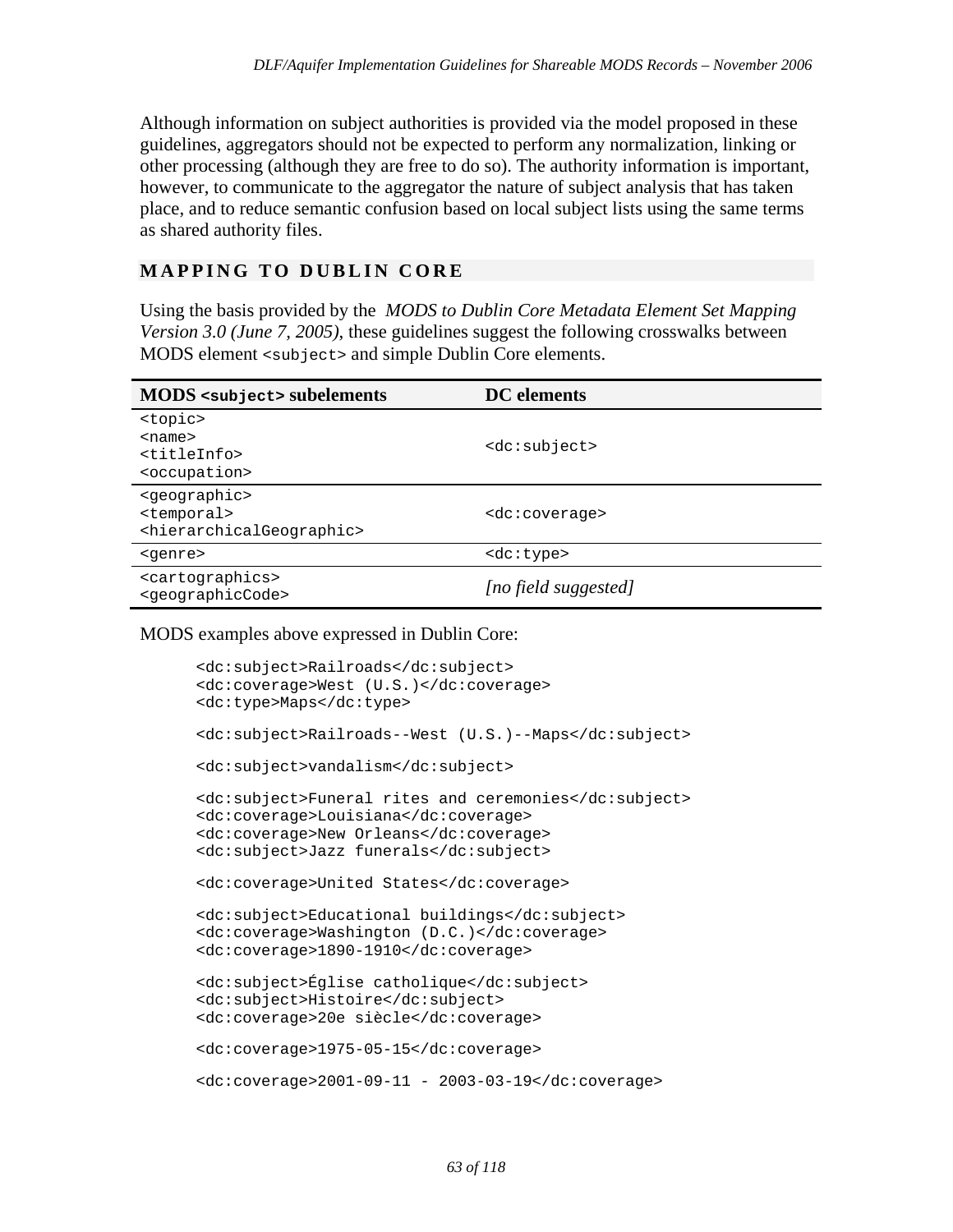<dc:subject>Woolf, Virginia, 1882-1941</dc:subject> <dc:subject>Three Guineas</dc:subject> <dc:subject>Criticism and interpretation</dc:subject> <dc:subject>Frankenthaler, Helen, 1928-</dc:subject> <dc:subject>Painting–-Exhibitions</dc:subject> <dc:subject>Edmondston, Catherine Devereux, 1823- 1875</dc:subject> <dc:type>Diaries</dc:type> <dc:coverage>United States</dc:coverage> <dc:coverage>Mississippi</dc:coverage> <dc:coverage>Harrison</dc:coverage> <dc:coverage>Biloxi</dc:coverage> <dc:subject>Migrant laborers</dc:subject> <dc:subject>School district case files</dc:subject> <dc:subject>printmaker</dc:subject>

## **RELATIONSHIP TO THE DLF/NSDL** *BEST PRACTICES FOR SHAREABLE METADATA*

The Subjects/Topics section in the DLF/NSDL *Best Practices for Shareable Metadata* discusses the use of subjects.<sup>[37](#page-63-0)</sup> The "Providing supplemental information to service providers" is also relevant.<sup>[38](#page-63-1)</sup>

 $\overline{a}$ 

<span id="page-63-0"></span><sup>37</sup> http://oai-best.comm.nsdl.org/cgi-bin/wiki.pl?SubjectPractices

<span id="page-63-1"></span><sup>38</sup> http://oai-best.comm.nsdl.org/cgi-bin/wiki.pl?DocumentingSource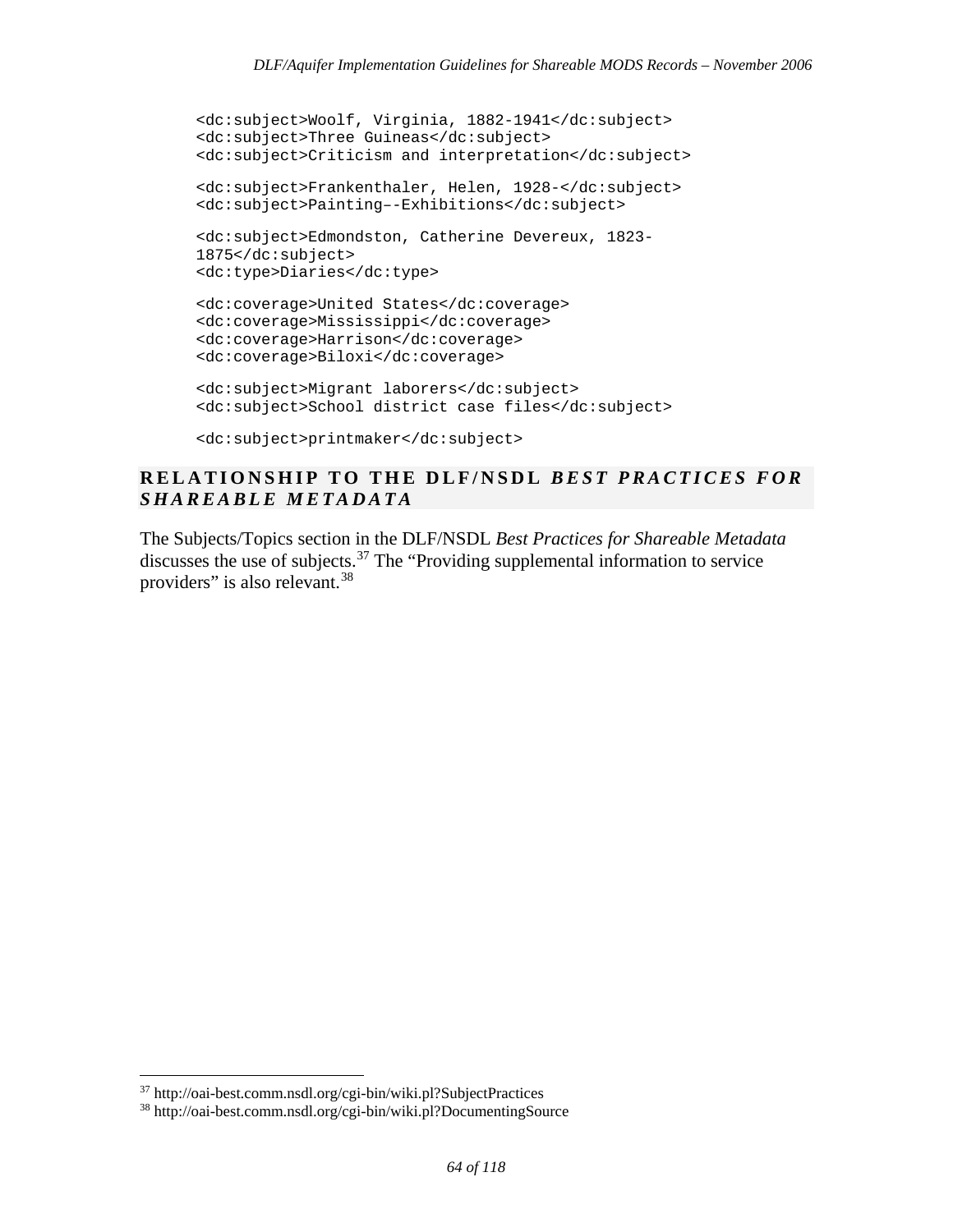# **<classification>**

| <b>MODS Element</b>               | <b>Attributes</b>    | <b>Subelements</b> |
|-----------------------------------|----------------------|--------------------|
| <classification></classification> | authority<br>edition | None               |

# **SUMMARY OF REQUIREMENTS**

The *DLF/Aquifer Implementation Guidelines for Shareable MODS Records* state that the use of the <classification> element is optional. This element is repeatable.

## **DEFINITION FROM** *MODS USER GUIDELINES*

A designation applied to a resource that indicates the subject by applying a formal system of coding and organizing resources according to subject areas.

# **DISCUSSION OF USE**

These guidelines recommend that <classification> contain only classification numbers and call numbers whose authorities are referenced in *Source Codes for Classification* maintained by the Library of Congress.<sup>[39](#page-64-0)</sup> It is left to the institution's discretion whether to truncate assigned call numbers to just the formal classification segment (for example, QA76.17), or to include the full call number (for example, QA76.17 .T55). Local classification schemes and identifiers should be included in the <identifier> element (see page [73\)](#page-72-0).

## **Attributes:**

 $\overline{a}$ 

## **authority [REQUIRED]**

All occurrences of the MODS <classification> element should contain the attribute authority to indicate the name of the classification scheme used in the element. Values for this attribute should come from the Library of Congress "Source Codes for Classification" referenced above.

## **edition [RECOMMENDED IF APPLICABLE]**

This attribute designates the edition of the classification scheme named in the authority attribute if said scheme is issued in editions.

## **EXAMPLES OF <classification> USE**

<classification authority="lcc">TH6493</classification>

<classification authority="ddc" edition="11">683</classification>

<span id="page-64-0"></span><sup>39</sup> http://www.loc.gov/marc/sourcecode/classification/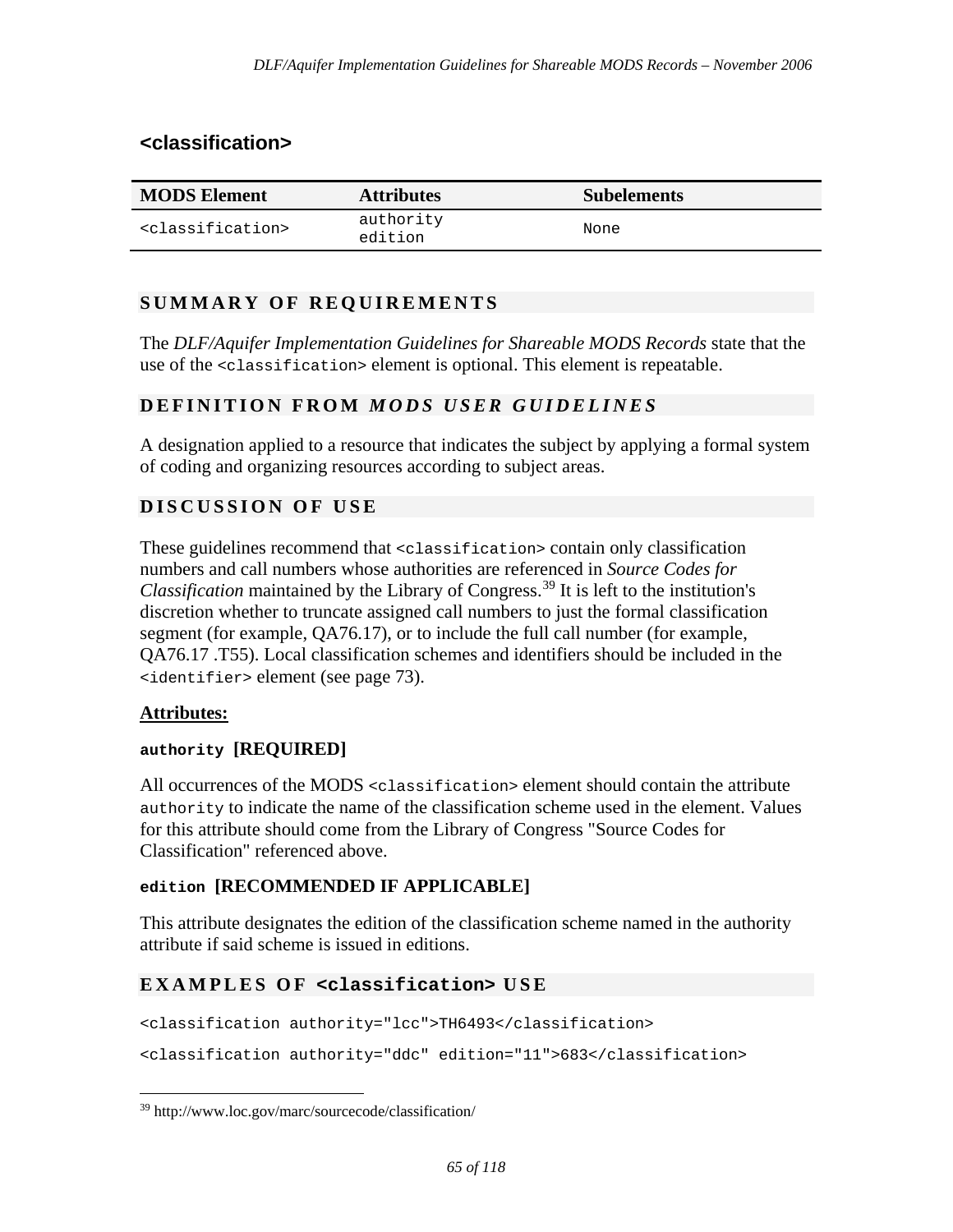<classification authority="nlm">QW 161.5.S8</classification>

<classification authority="udc">669.183.211.18</classification>

### **USE BY AGGREGATORS**

<classification> is not generally used for searching or browsing by aggregators, but may appear in the record display.

#### **MAPPING TO DUBLIN CORE**

The *MODS to Dublin Core Metadata Element Set Mapping Version 3.0 (June 7, 2005)* recommends mapping the <classification> element to <dc:subject>.

MODS examples above in Dublin Core:

<dc:subject>TH6493</dc:subject> <dc:subject>683</dc:subject> <dc:subject>QW 161.5.S8</dc:subject> <dc:subject>669.183.211.18</dc:subject>

## **RELATIONSHIP TO DLF/ NSDL BEST PRACTICES FOR SHAREABLE METADATA**

Although related to the section, Recording Subjects in OAI Records<sup>[40](#page-65-0)</sup>, classification of resources is not directly addressed in the DLF/NSDL *Best Practices for Shareable Metadata*.

 $\overline{a}$ 

<span id="page-65-0"></span><sup>40</sup> http://oai-best.comm.nsdl.org/cgi-bin/wiki.pl?SubjectPractices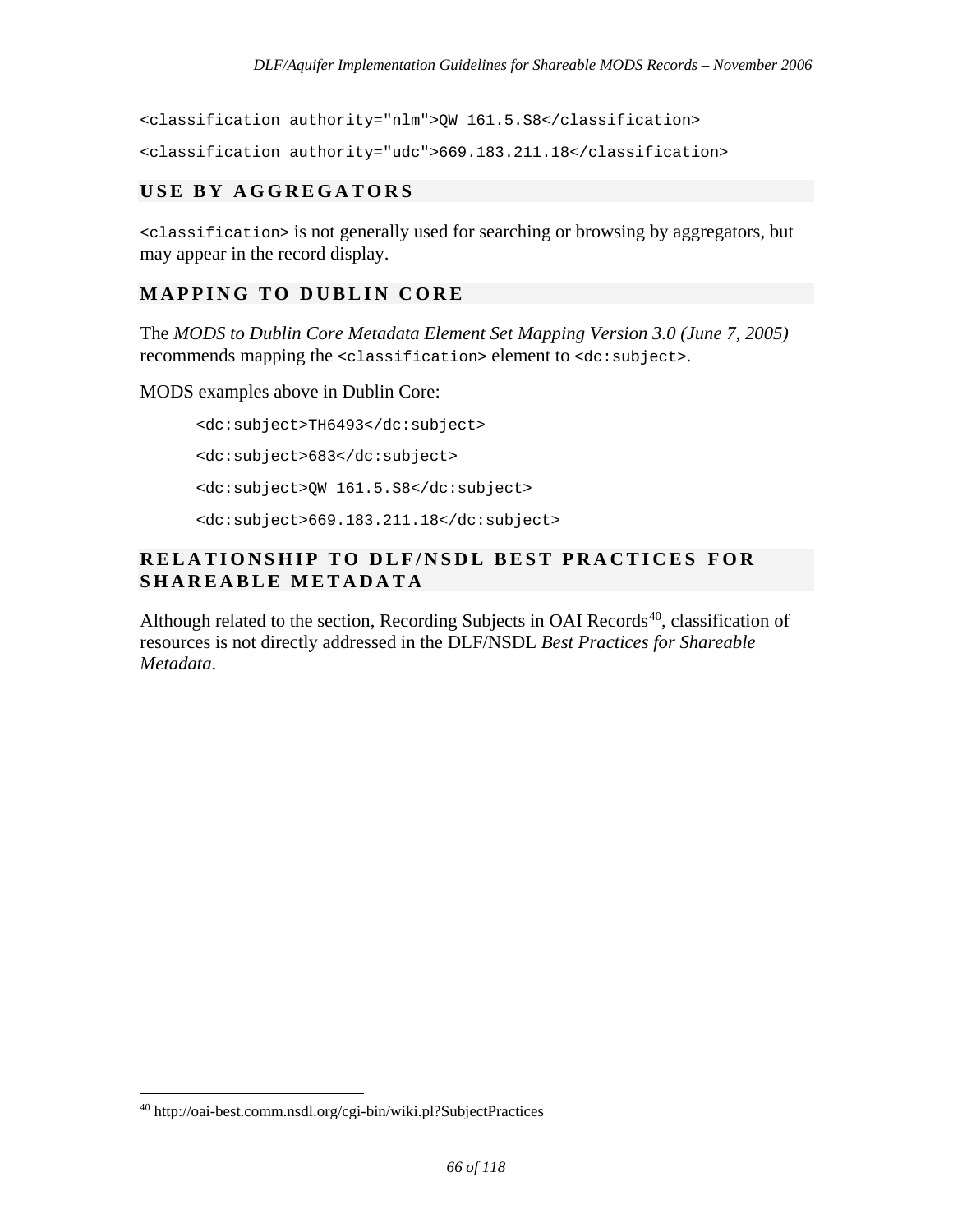# <span id="page-66-0"></span>**<relatedItem>**

| <b>MODS Element</b>         | <b>Attributes</b>                  | <b>Subelements</b>                                                                |
|-----------------------------|------------------------------------|-----------------------------------------------------------------------------------|
| <relateditem></relateditem> | type<br>xlink:href<br>displayLabel | All MODS elements can<br>appear as subelements of<br><relateditem>.</relateditem> |

## **SUMMARY OF REQUIREMENTS**

The *DLF/Aquifer Implementation Guidelines for Shareable MODS Records* recommend the use of the <relatedItem> element in three cases:

1. to point to a full metadata record for a related item

2. to provide contextual information useful for full description of the resource.

3. to provide additional information about intellectual constituent units of the resource being described

This element is repeatable.

## **DEFINITION FROM** *MODS USER GUIDELINES*

Information that identifies other resources related to the one being described. <relatedItem> is a container element under which any MODS element may be used as a subelement.

# **DISCUSSION OF USE**

Although the MODS <relatedItem> element allows multiple items to be described in a hierarchical fashion within a single MODS record, the guidelines recommend that the use of the <relatedItem> element be restricted to the three cases described below. Do not use multiple nested <relatedItem> elements within a single MODS record to describe an entire collection in metadata records shared for aggregation. As stated in the *MODS User Guidelines*, "deep recursion may be counter-productive."

The core MODS record should describe the resource at the level metadata aggregators should return as matches to user queries. Information about the original from which a digital surrogate or reproduction was made should be included in the main record. Any subelements of the <relatedItem> element should describe related material of only subsidiary interest, helpful for identifying and completely describing a resource, or providing context for the resource which may be useful for retrieval.

The guidelines recommend the use of the <relatedItem> element in the following three cases:

1. To link to records for related items, without duplicating the metadata for these items as subelements of <relatedItem>, using the xlink attribute. Best practices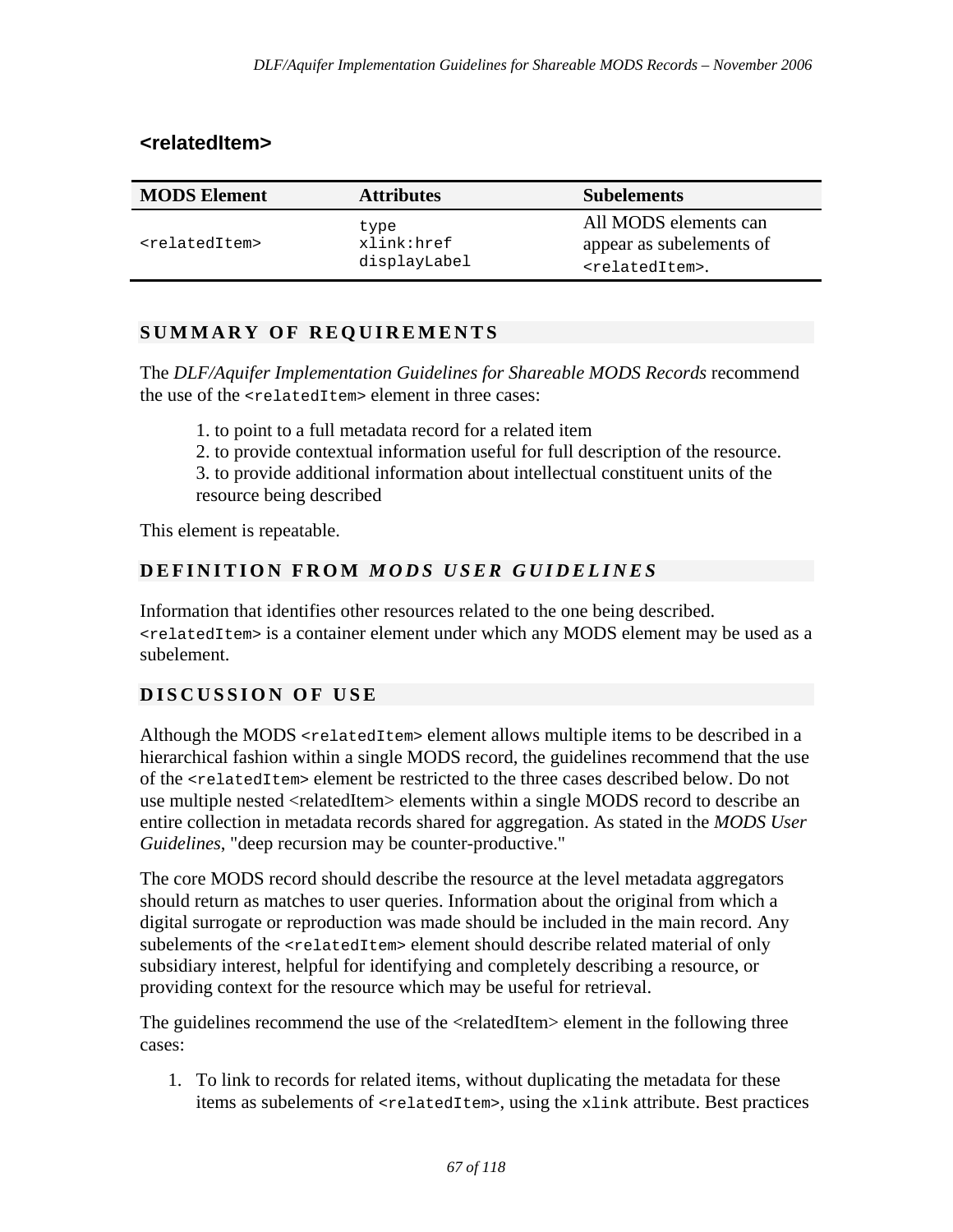for use of the XLink language are still emerging, but potentially the link could be used by aggregators to retrieve or interact with the remote metadata. No subelements of  $\leq$  relatedItem> should be used in this case. Note that a link to give user access to a described related resource would be encoded in <relatedItem><location><url>.

- 2. To provide contextual information about the item being described in relationship to other items. Applicable subelements of <relatedItem> should be used. Most frequently, these subelements are used to describe a host item, series, or other version.
- 3. To provide information about constituent parts when a physical object being described (for example a compact disc) contains multiple intellectual items that require description (for example tracks on a compact disc).

## **Attributes:**

## **type [REQUIRED]**

The type attribute describes the relationship between the resource in <relatedItem> and the resource in the parent MODS record. The guidelines recommend the following values for each of the recommended uses of <relatedItem>:

## **Case 1: Linking**

Use any value listed in these guidelines, as appropriate.

### **Case 2: Context**

host - Use this value to describe a host or parent resource, for example a book in which an article appears or a collection in which an item belongs

constituent - Use this value to describe parts of the resource, except information that falls within the scope of the MODS <tableOfContents> element.

series - Use this value to describe a named series of which the resource is a part.

otherVersion - Use this value to describe other versions of the work contained in the resource.

## **Case 3: Constituent parts**

constituent - Use this value to describe constituent parts of the resource that warrant separate description. Do not use if this information is more appropriately placed in the MODS <tableOfContents> element.

## **xlink:href [RECOMMENDED IF APPLICABLE]**

Use the xlink: href attribute to link to external resources. These guidelines recommend that this attribute, when used, contain the URI of a MODS record or an OAI GetRecord request, if available, for a related resource. The 'info' URI scheme supported by the Library of Congress can also be used to encode an external link here using an LCCN or DOI (see http://www.loc.gov/standards/uri/info.html for more information). These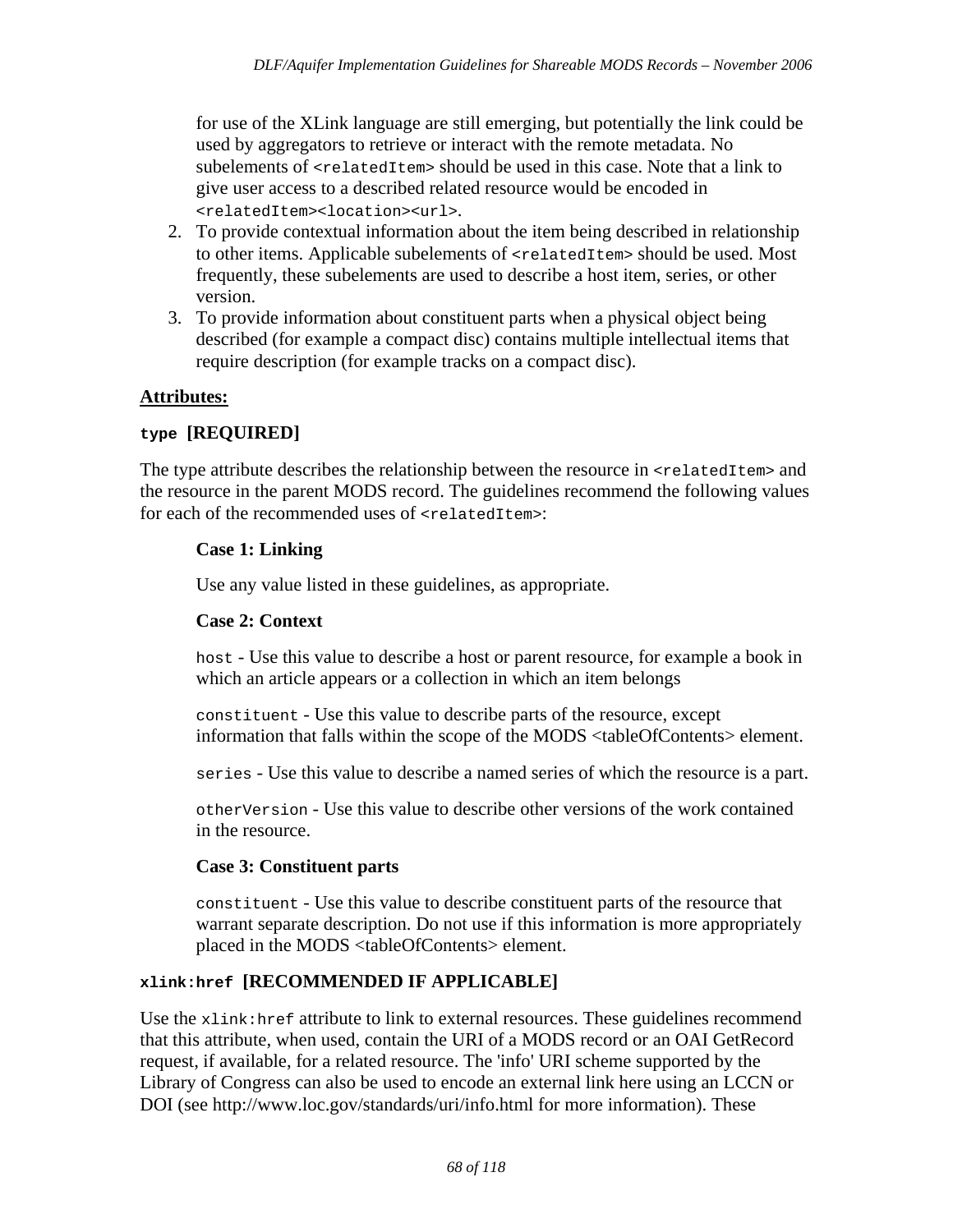guidelines also recommend that no subelements appear under <relatedItem> when this attribute is used.

### **displayLabel [OPTIONAL]**

The displayLabel attribute may be used to indicate the preferred labeling when displayed by a metadata aggregator. Include the text preferred and capitalization, but do not include delimiters such as colons. Metadata aggregators may choose to ignore this attribute.

#### **Subelements:**

All MODS elements may appear as subelements of <relatedItem>. Follow these guidelines in the use of the subelements.

#### **EXAMPLES OF <relatedItem> USE**

#### **Case 1: Linking**

```
<relatedItem displayLabel="Preceding Title" type="preceding" 
xlink:href="http://hdl.loc.gov/umich.dli.moa/AGE3371"/>
```
<relatedItem xlink:href="info:lccn/85000002" />

### **Case 2: Context**

```
<relatedItem displayLabel="Appears in" type="host">
      <titleInfo>
            <title>Post-Fordism</title>
            <subTitle>A Reader</subTitle>
      </titleInfo>
      <name type="personal">
            <namePart type="given">Ash</namePart>
            <namePart type="family">Amin</namePart>
            <role>
                  <roleTerm type="text">editor</roleTerm>
            </role>
      </name>
      <originInfo>
            <dateIssued>1994</dateIssued>
            <publisher>Blackwell Publishers</publisher>
            <place>
                  <placeTerm type="text">Oxford</placeTerm>
            </place>
      </originInfo>
      <part>
            <extent unit="page">
                  <start>23</start>
                  <end>45</end>
            </extent>
      </part>
</relatedItem>
```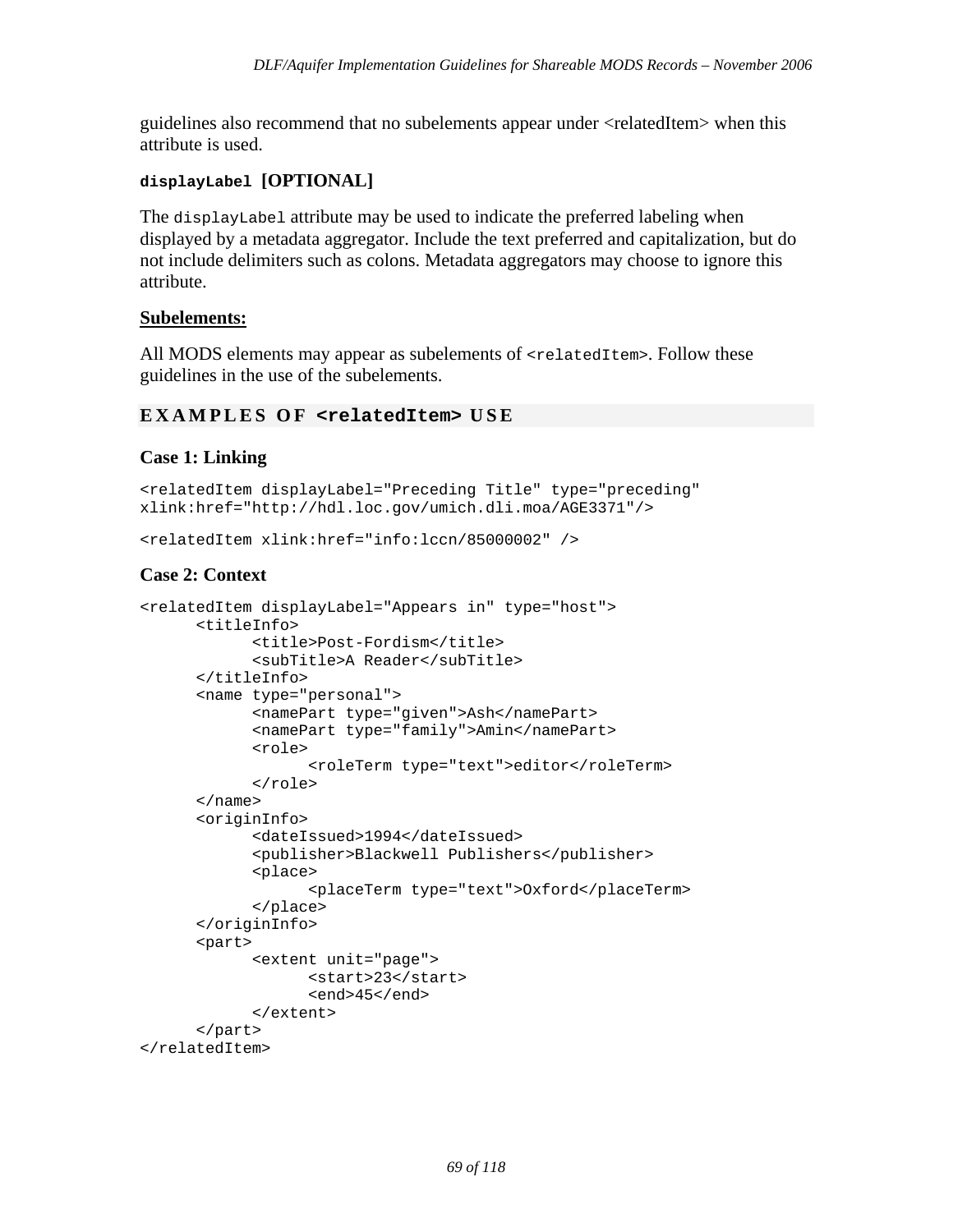## **Case 3: Constituent parts**

Example of a single track in a MODS record for a compact disc.

```
<relatedItem type="constituent" ID="DMD_disc01_tr001">
      <titleInfo type="uniform" authority="naf">
            <title>Chaconne von Vitali</title>
      </titleInfo>
      <titleInfo>
            <title>Chaconne</title>
      </titleInfo>
      <name type="personal" authority="naf">
            <namePart>Vitali, Tomaso Antonio</namePart>
            <namePart type="date">1663-1745</namePart>
            <role>
                  <roleTerm authority="marcrelator" 
                  type="text">composer</roleTerm>
            </role>
      </name>
      <name type="personal" authority="naf">
            <namePart>Blatt, Josef</namePart>
            <role>
                  <roleTerm authority="marcrelator" 
                  type="text">performer</roleTerm>
            </role>
      </name>
      <physicalDescription>
            <extent>9:55</extent>
      </physicalDescription>
      <note type="Standard Restriction">This item is unavailable due to 
     copyright restrictions.</note>
      <note type="performers">Nathan Milstein, violin ; Josef Blatt, 
     piano.</note>
      <note type="statement of responsibility">Tomaso Vitali</note>
      <note>Originally for violin and continuo; arr. for violin and 
     piano.</note>
      <note>Attributed to Tomaso Vitali, but most likely not by 
     him.</note>
      <subject authority="lcsh">
            <topic>Chaconnes (Violin and piano), Arranged.</topic>
      </subject>
</relatedItem>
```
## **USE BY AGGREGATORS**

Links to related items may be displayed as links in record displays. Some related item elements for some types of relationships may be indexed (for example, series <titleInfo> might be indexed as a title or as a series title), and included in record display. Some elements of constituent parts may be indexed and included in record display.

## **MAPPING TO DUBLIN CORE**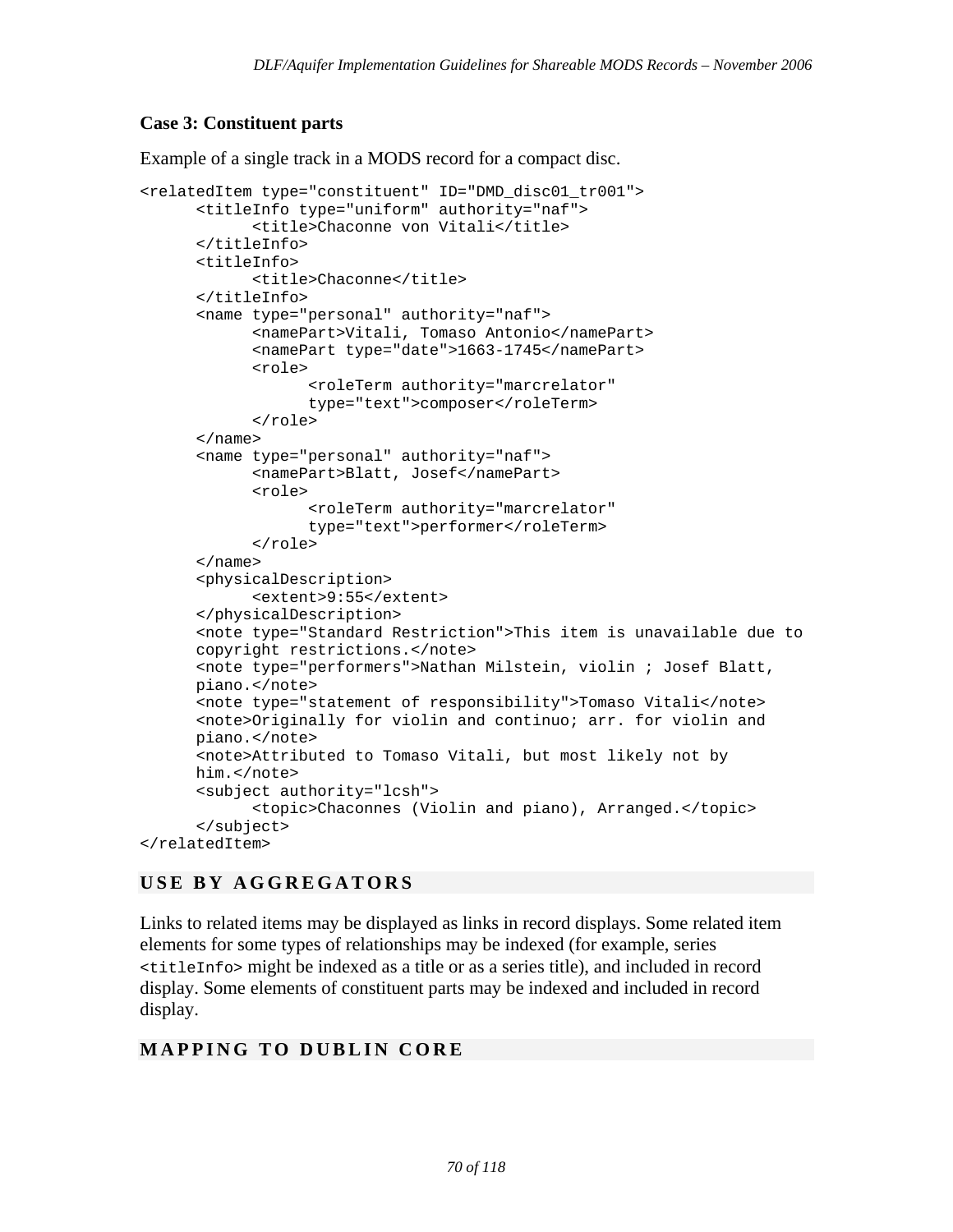The *MODS to Dublin Core Metadata Element Set Mapping Version 3.0 (June 7, 2005)* recommends mapping the contents of the <relatedItem> element to the <dc:relation> element in simple Dublin Core. However, caution in mapping is recommended because <relatedItem> elements with many subelements may yield "an incomprehensible value." At the very least, mapping multiple subelements to the single  $\langle dc:relation \rangle$ element will require addition of punctuation and re-ordering of elements to achieve the desired result. These guidelines suggest that the type attribute of the  $\epsilon$ relatedItem> element may be used to determine a specialized mapping for each type.

MODS examples above in Dublin Core:

<dc:relation>http://hdl.loc.gov/umich.dli.moa/AGE3371 </dc:relation> <dc:relation>Amin, Ash, editor. Post-Fordism: A Reader. Oxford: Blackwell Publishers, 1994: 23-45.</dc:relation>

## **RELATIONSHIP TO DLF/ NSDL BEST PRACTICES FOR SHAREABLE METADATA**

The "Describing Versions and Reproductions"[41](#page-70-0) and "Bibliographic Citation"[42](#page-70-1) pages in the DLF/NSDL *Best Practices for Shareable Metadata* address issues raised by the MODS <relatedItem> element.

 $\overline{a}$ 

<span id="page-70-0"></span><sup>41</sup> http://oai-best.comm.nsdl.org/cgi-bin/wiki.pl?DigitalTactileResource

<span id="page-70-1"></span><sup>42</sup> http://oai-best.comm.nsdl.org/cgi-bin/wiki.pl?BibliographicCitation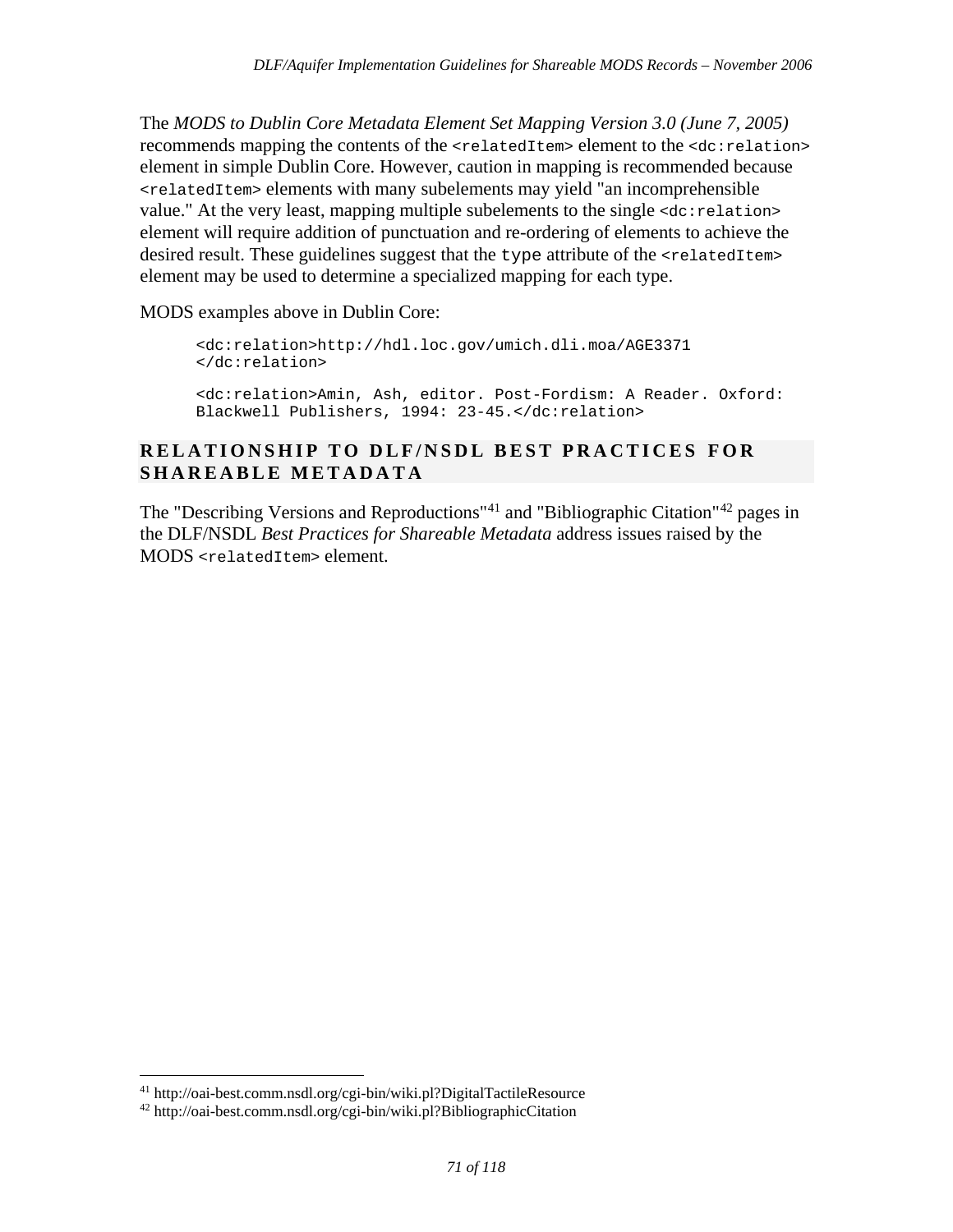*This page intentionally left blank.*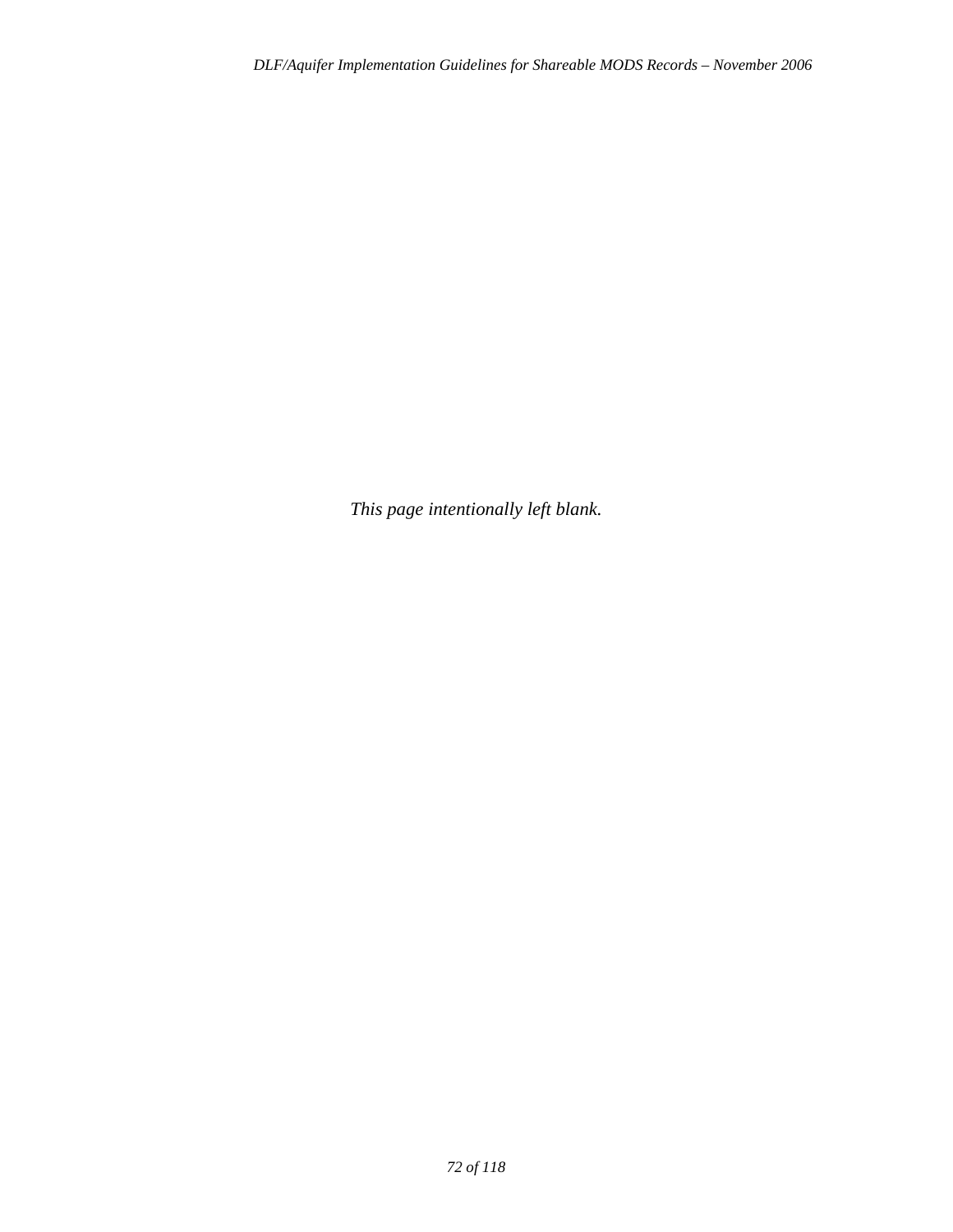## **<identifier>**

| <b>MODS Element</b>       | <b>Attributes</b>               | <b>Subelements</b> |
|---------------------------|---------------------------------|--------------------|
| <identifier></identifier> | type<br>invalid<br>displayLabel | none               |

## **SUMMARY OF REQUIREMENTS**

The *DLF/Aquifer Implementation Guidelines for Shareable Metadata Records*  recommend the use of at least one  $\leq$  identifier below element with the type attribute containing appropriate values in each MODS record. This element is repeatable.

## **DEFINITION FROM** *MODS USER GUIDEL INES*

A unique standard number or code that distinctively identifies a resource.

## **DISCUSSION OF USE**

The  $\le$ identifier> element is recommended in these guidelines and refers to the digital resource being described or to its analog equivalent. In the shared metadata context, the <identifier> should identify the object universally; local call numbers or other identifiers, therefore, are not generally suitable. However, if a local identifier is used, it should be indicated as such using the type attribute. <identifier> has no subelements, but does require the type attribute. Repeat this element as required.

The guidelines recommend that <identifier> be used to encode any identifying character string uniquely associated with a resource, but reserves <location><url> for encoding the URL to the resource in its repository context. Persistent URIs that serve both as a unique identifier and a URL to the resource in its repository context should be encoded using both elements.

These guidelines require that all <identifier> URLs follow the URI specifications laid out in the DLF/NSDL Best Practices for Shareable Metadata Content.<sup>[43](#page-72-0)</sup>

## **Attributes:**

## **type [REQUIRED]**

All occurrences of the  $\le$  identifier  $\ge$  element must contain the type attribute to indicate the type of the identifier. If a local identifier is used, it should be indicated as such using the local value. Following is a list of some of the suggested values for  $\alpha$  identifiers, but this is not a controlled list.

<span id="page-72-0"></span><sup>43</sup> http://oai-best.comm.nsdl.org/cgi-bin/wiki.pl?IdentifyingTheResource  $\overline{a}$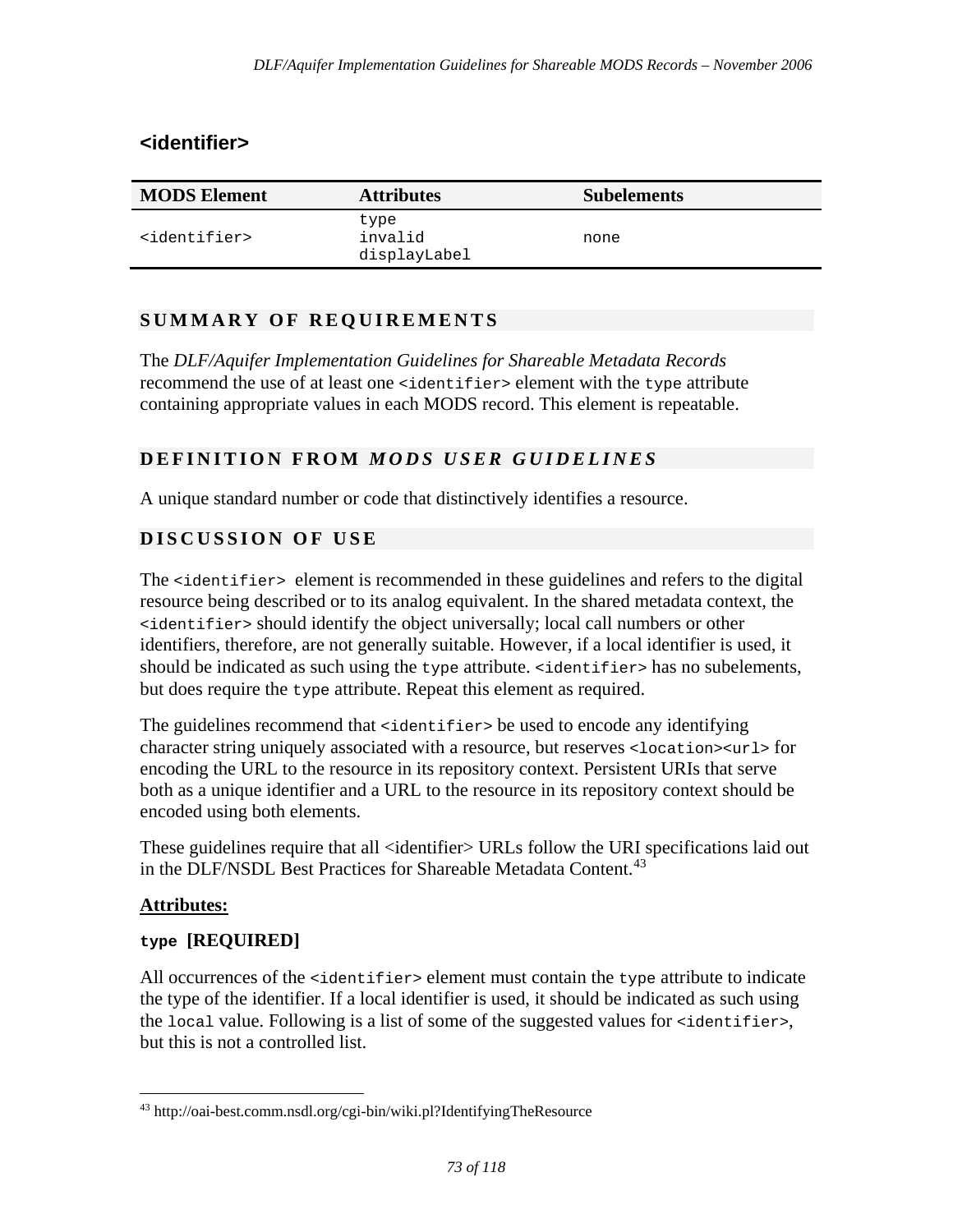## **Values for digital object:**

ARK (Archival Resource Key) doi (Digital Resources Identifier) hdl (Handle) uri (Uniform Resource Identifier)

## **Values for analog original:**

isbn (International Standard Book Number) ismn (International Standard Music Number) isrc (International Standard Recording Code) issn (International Standard Serials Number) issue number istc (International Standard Text Code) lccn (Library of Congress Control Number) matrix number music plate music publisher sici (Serial Item and Contribution Identifier) stock number upc (Universal Product Code)

## **invalid [RECOMMENDED IF APPLICABLE]**

This attribute should be used only to signify a canceled or invalid identifier. If used, its value must be yes (invalid="yes").

## **displayLabel [OPTIONAL]**

The displayLabel attribute may be used to indicate the preferred labeling when displayed by a metadata aggregator. Include the text preferred and capitalization, but do not include delimiters such as colons. Metadata aggregators may choose to ignore this attribute.

# **EXAMPLES OF <identifier> USE**

Encoding a link to a Web page:

```
<identifier 
type="uri">http://hemi.es.its.nyu.edu/journal/2_1/ramalho_por.html</ide
ntifier>
```
Encoding an obsolete link to the same Web page:

```
<identifier type="uri" 
invalid="yes">http://hemi.tsoa.nyu.edu/journal/2_1/ramalho_por.html</id
entifier>
```
Other examples:

<identifier type="lccn">00694010</identifier>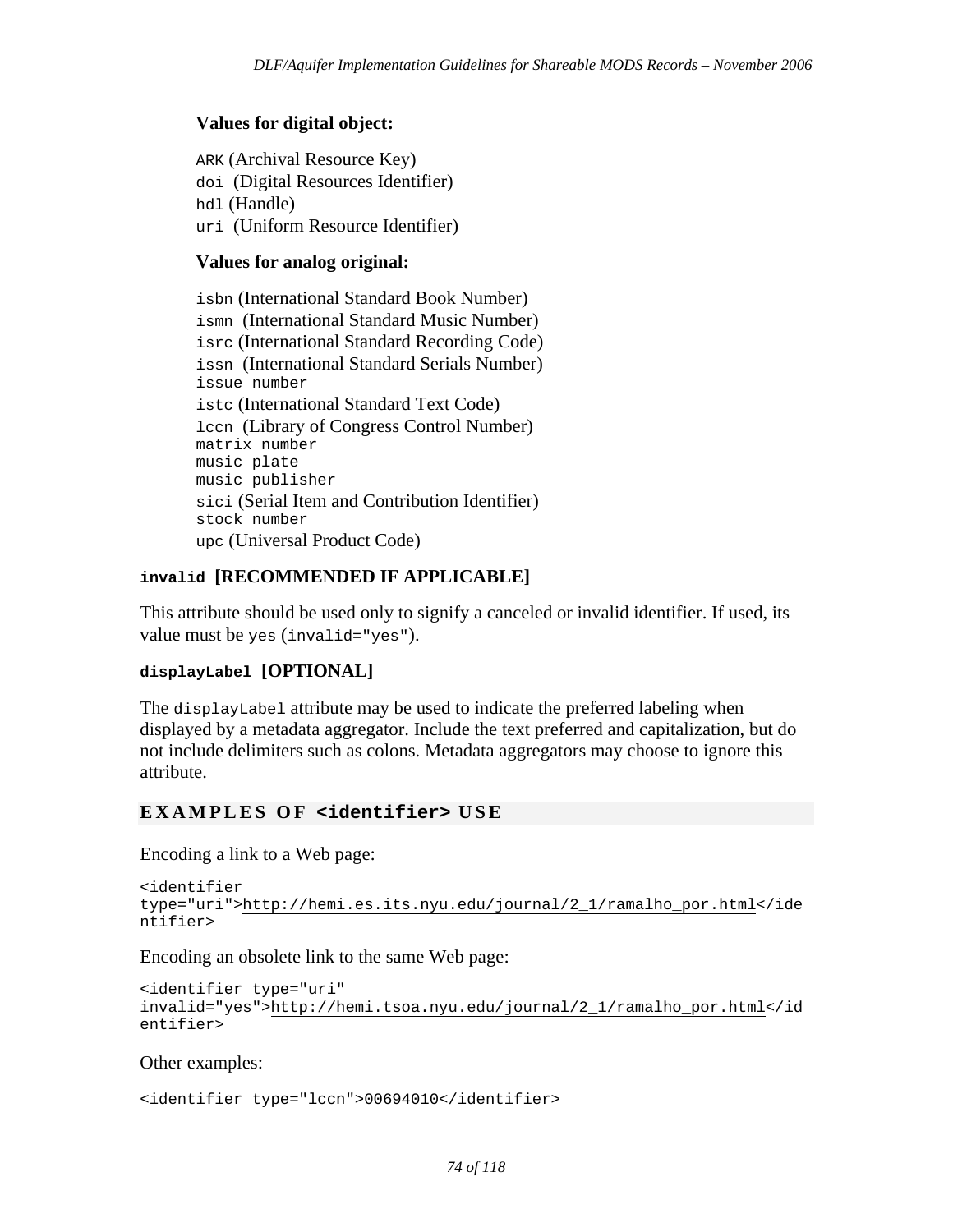<identifier type="hdl">hdl:loc.mbrsmi/animp.4068</identifier>

## **USE BY AGGREGATORS**

<identifier> is displayed in some aggregators but is generally not used for retrieval. It may in the future be used to de-duplicate aggregations.

## **MAPPING TO DUBLIN CORE**

The MODS <identifier> element, along with the <location><URL> subelement, are both mapped to <dc:identifier> in the *MODS to Dublin Core Metadata Element Set Mapping Version 3.0 (June 7, 2005)*.

MODS examples above expressed in Dublin Core:

<dc:identifier[>http://hemi.es.its.nyu.edu/journal/2\\_1/ramalho\\_por](http://hemi.es.its.nyu.edu/journal/2_1/ramalho_por.html) [.html<](http://hemi.es.its.nyu.edu/journal/2_1/ramalho_por.html)/dc:identifier>

<dc:identifier>00694010</dc:identifier>

<dc:identifier>hdl:loc.mbrsmi/animp.4068</dc:identifier>

## **RELATIONSHIP TO DLF/ NSDL BEST PRACTICES FOR SHAREABLE METADATA**

Identifier is addressed in the "Recommendations for classes of data elements" under "Identifiers."[44](#page-74-0) These guidelines recommend the use of the type attribute in lieu of prefixing identifiers, as recommended in *NSDL/DLF Best Practices for Shareable Metadata*.

<span id="page-74-0"></span><sup>44</sup> <http://oai-best.comm.nsdl.org/cgi-bin/wiki.pl?IdentifyingTheResource>  $\overline{a}$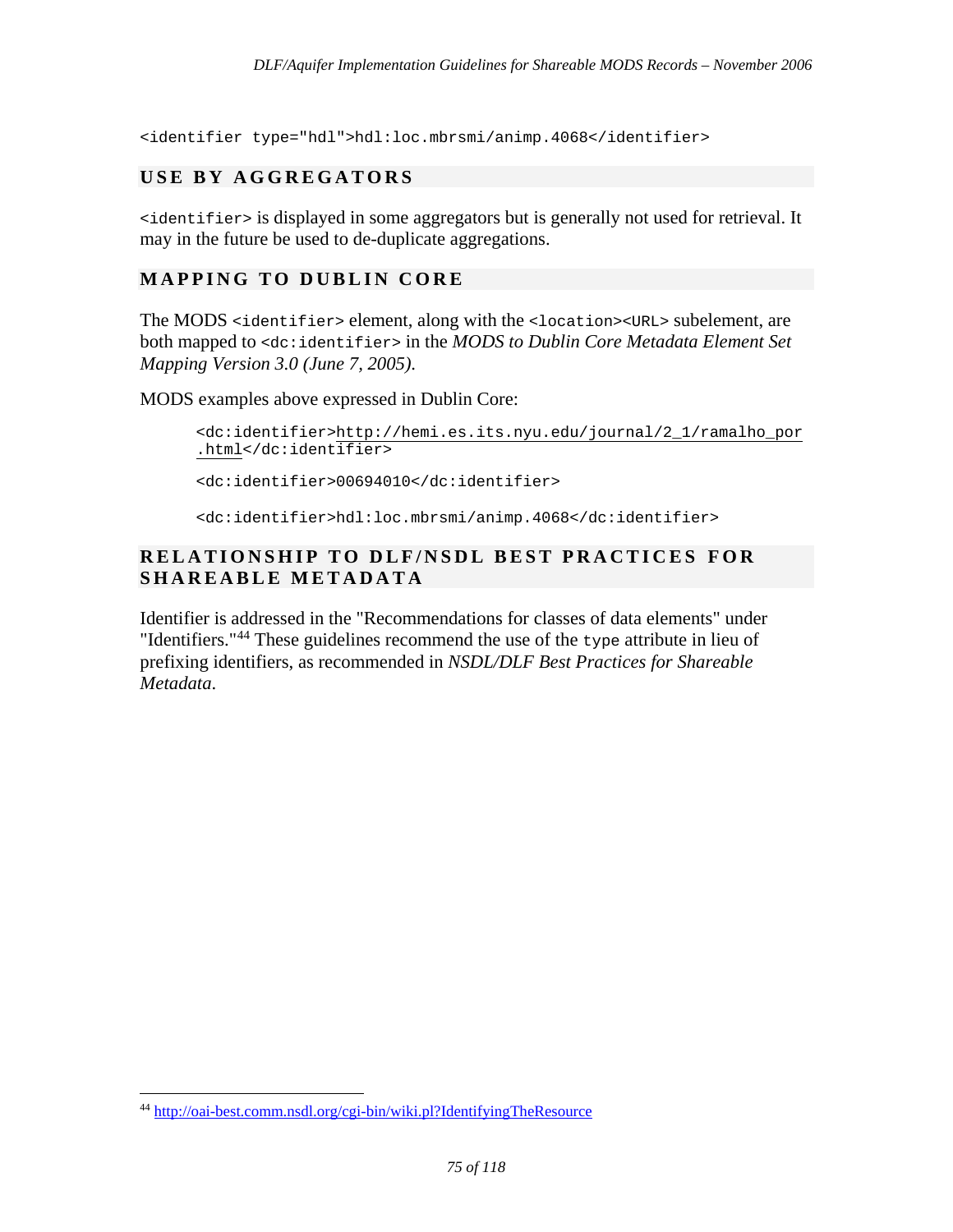*This page intentionally left blank.*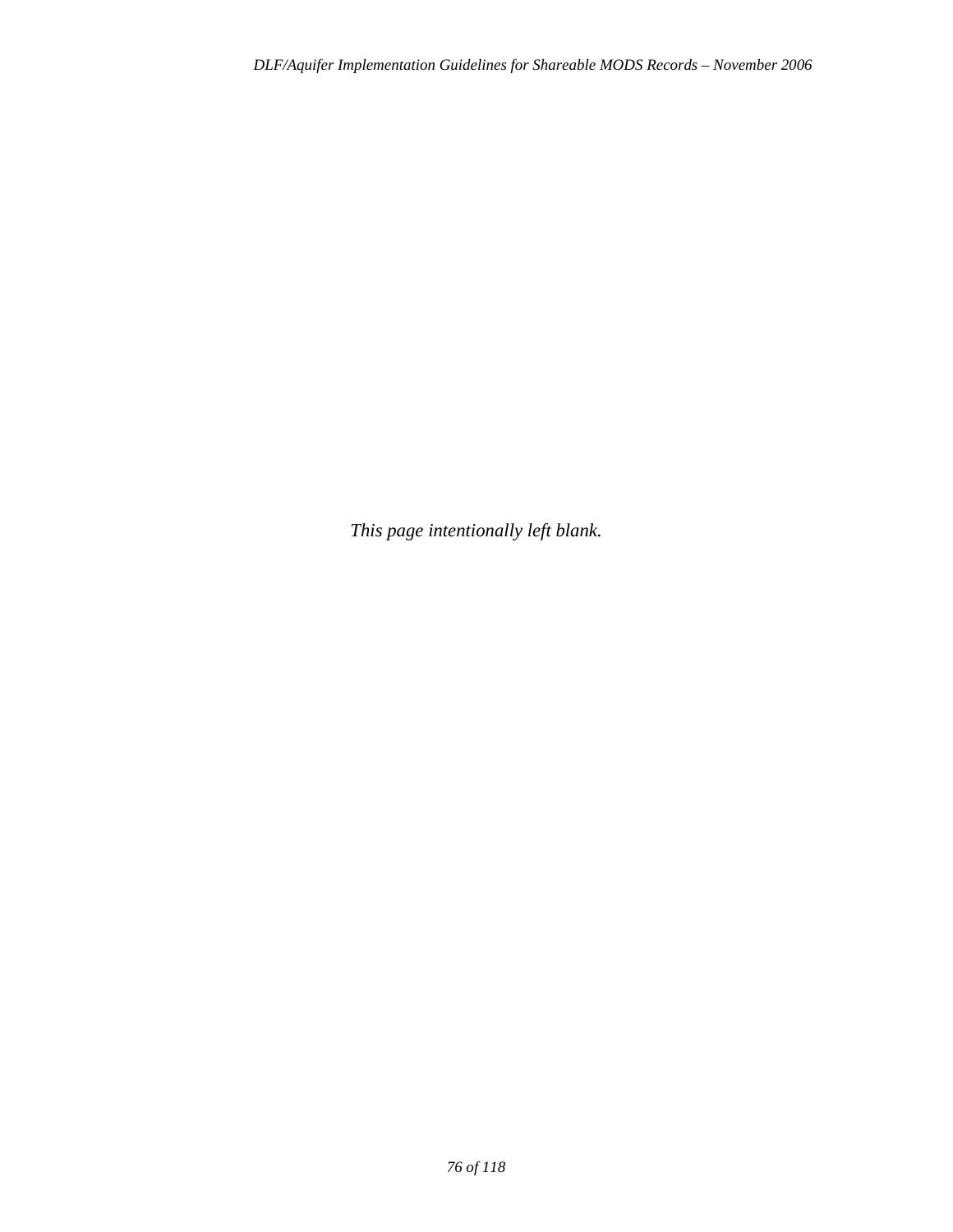## **<location>**

| <b>MODS</b> Element   | <b>Attributes</b>                                                                                                                                                                                                                                                                                                  | <b>Subelements</b>                                                                |
|-----------------------|--------------------------------------------------------------------------------------------------------------------------------------------------------------------------------------------------------------------------------------------------------------------------------------------------------------------|-----------------------------------------------------------------------------------|
| <location></location> | displayLabel -<br><physicallocation><br/>authority -<br/><physicallocation><br/><math>access - <url></url></math><br/>usage - <math>\langle \text{url}\rangle</math><br/><math>note - <math>url</math><br/>displayLabel - <url><br/>dateLastAccessed -<br/>curl</url></math></physicallocation></physicallocation> | <physicallocation><br/><math>\langle \text{unl} \rangle</math></physicallocation> |

## **SUMMARY OF REQUIREMENTS**

The *DLF/Aquifer Implementation Guidelines for Shareable MODS Records* require the use of at least one <location> element with at least one <url> subelement**.** One and only one <location><url> subelement is required to have the usage attribute value "primary display". This element is repeatable.

## **DEFINITION FROM** *MODS USER GUIDELINES*

"location" identifies the institution or repository holding the resource, or a remote location in the form of a URL where it is available.

## **DISCUSSION OF USE**

Use of at least one  $\leq$  location  $\geq$  element with the subelement  $\leq$ url is required by these guidelines. It is required that one and only one <location><url> must include the usage attribute value "primary display". Many aggregators may include only one URL in their brief display. Use of usage="primary display" allows aggregators to easily identify which URL to display for their users. If a record describes multiple items (a multi-volume set, for example), these guidelines strongly recommend identifying a primary entry point for these.

These guidelines also recommend that the "access" attribute with the appropriate value also be used. Best practice is that the "primary display" URL is a link to the resource with its contextual material (for example metadata, navigation to the collection homepage). If the primary link to a resource is to a stand alone version of the resource (such as a JPEG image only), an end user will have no context except for the metadata on the service provider's site. At minimum, the URL should point to a page that contains the resource and a navigation bar that allows user to reach the collection homepage. It is highly desirable that this page also include the descriptive metadata for the resource.

In addition, the  $\leq$ location  $\geq$  element with the  $\leq$ url  $\geq$  subelement may be used to encode information about the location of other versions, such as a thumbnail, of the digital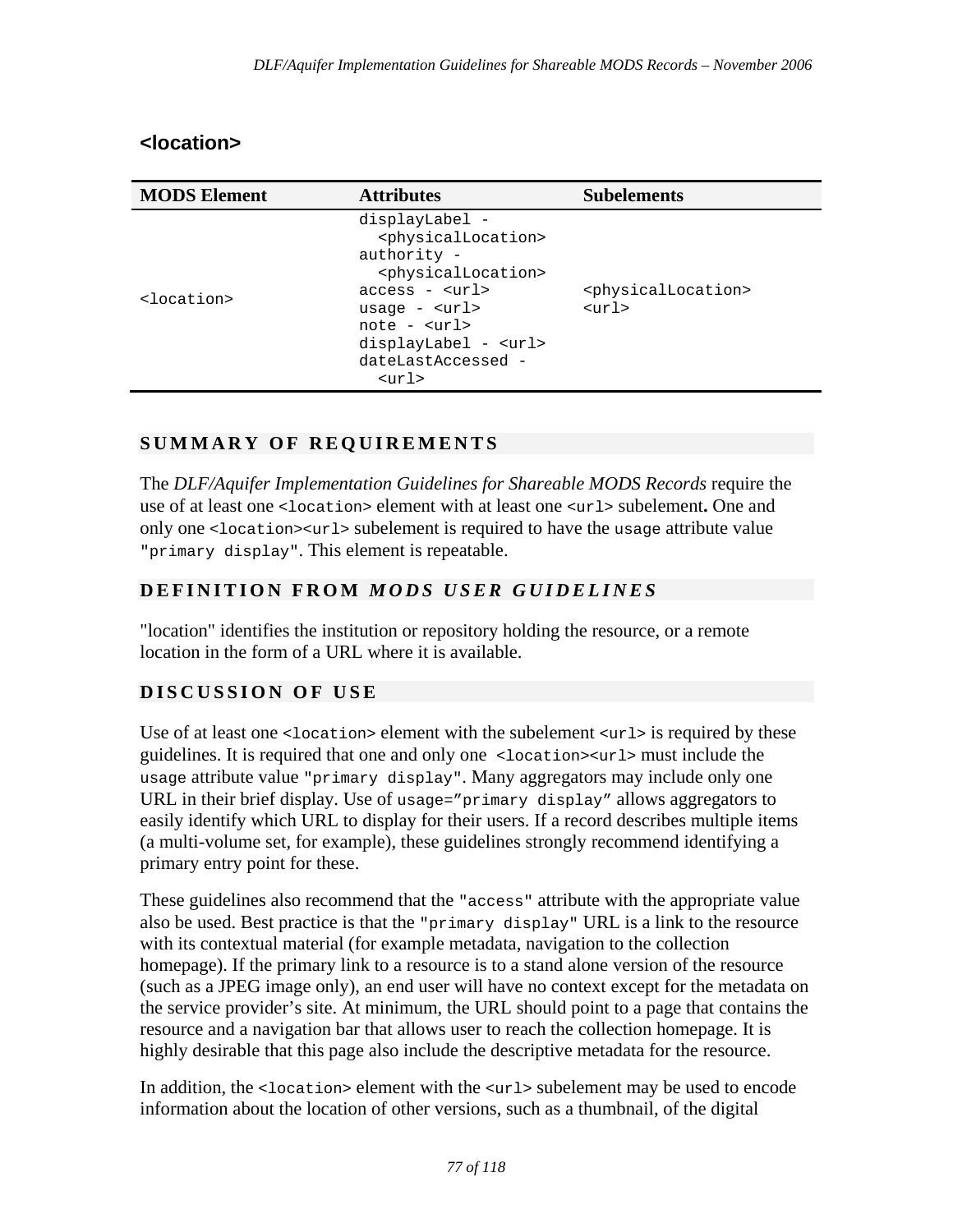resource. These guidelines recommend that in these cases the "access" attribute be used to identify the version whenever possible. The <location> element with the <physicalLocation> subelement may also be used to point to the location of the analog resource. However, it is not necessary nor always desirable to include the location of all digital and/or analog versions of the described resource. Only include that information which is useful and important to the aggregator and to the end user.

It is recommended that all URLs used with the <location> element be persistent.

## **Subelements:**

## **<physicalLocation> [OPTIONAL]**

Use this subelement to identify the institution or repository holding the resource, or from which it is available. Within these guidelines, it identifies the physical, institutional home of an analog resource that has been digitized. It is not recommended to include for aggregation a physical location for the location of digital files.

## **Attributes of <physicalLocation>**

## **displayLabel [OPTIONAL]**

The displayLabel attribute may be used to indicate the preferred labeling when displayed by a metadata aggregator. Include the text preferred and capitalization, but do not include delimiters such as colons. Metadata aggregators may choose to ignore this attribute.

## **authority [RECOMMENDED IF APPLICABLE]**

Use this attribute to indicate the controlled vocabulary used for the value in the <physicalLocation> subelement. Permissible values for this attribute are marcorg and oclosed. Use the naming authority appropriate to each value.<sup>[45](#page-77-0)</sup> If this attribute is not used, the value is assumed to be a natural language name and/or address. In the examples below, the same organization is encoded two different ways, the first using the OCLC code for that organization, the second in natural language form.

## **<url> [REQUIRED]**

 $\overline{a}$ 

Use of at least one <location> element with the subelement  $\langle \text{url} \rangle$  with the usage attribute value "primary display" is required by these guidelines. This subelement contains the Uniform Resource Location (URL) for the resource. The URL provided should be persistent. The guidelines recommend that all URLs encoded within the  $\langle \text{url} \rangle$ subelement should follow the URI specifications laid out in the *DLF/NSDL Best Practices for Shareable Metadata*. [46](#page-77-1)

<span id="page-77-0"></span><sup>45</sup>See http://www.loc.gov/marc/sourcecode/organization/organizationsource.html.

<span id="page-77-1"></span><sup>46</sup>http://oai-best.comm.nsdl.org/cgi-bin/wiki.pl?IdentifyingTheResource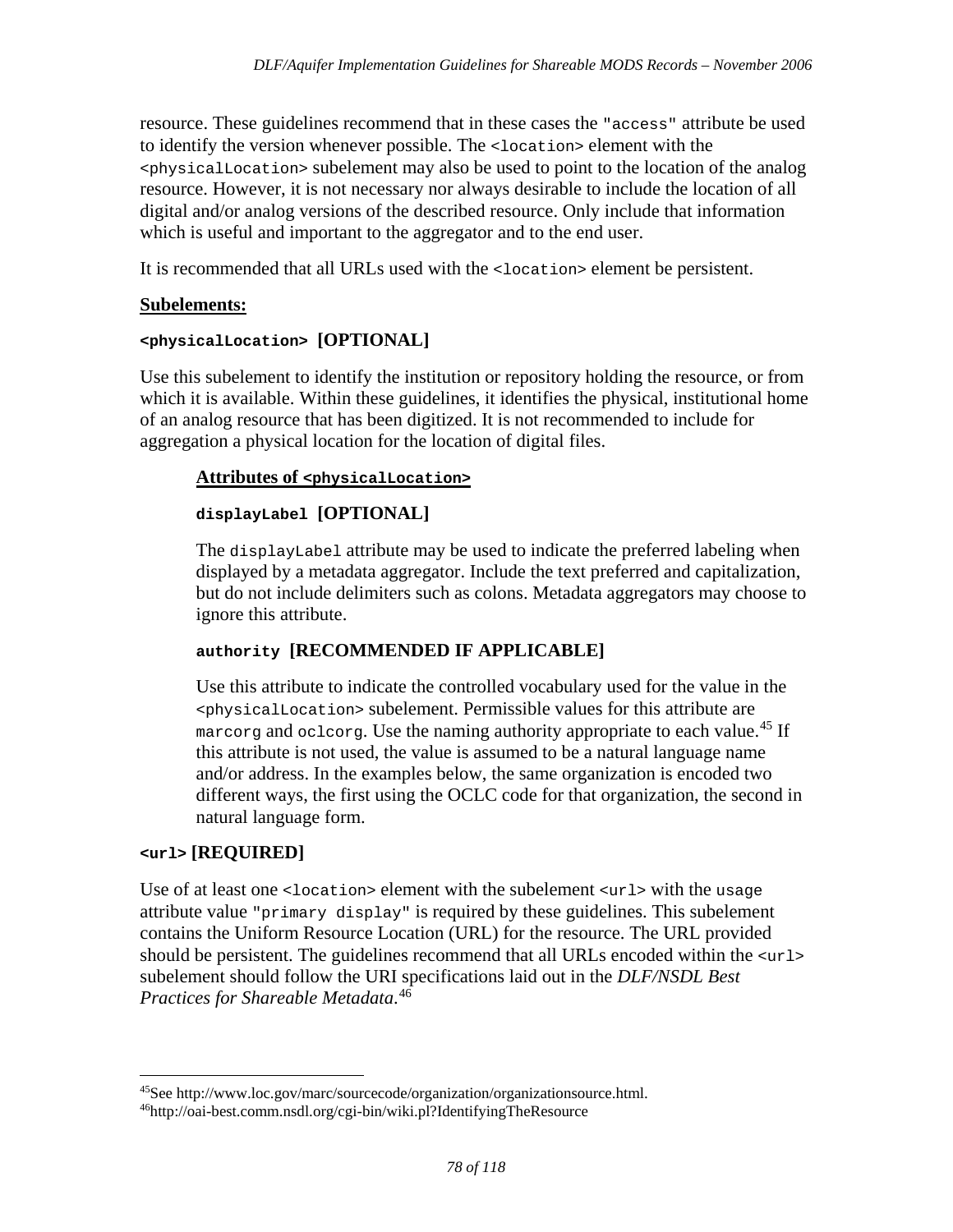The <url> subelement may also be used to indicate locations of additional versions of the digital resource such as thumbnails. Whenever possible the access attribute should be used to help the aggregator determine what versions of the resource are available.

## **Attributes of <url>**

## **usage [REQUIRED]**

This attribute has one enumerated value:

```
primary display
```
This attribute must be used with one and only one instance of <location><url>. This attribute indicates to the aggregator which URL to include in a short display of a metadata record. As stated above, best practice is that the "primary display" URL is a link to the resource with its contextual material (for example metadata, navigation to the collection homepage).

## **access [RECOMMENDED IF APPLICABLE]**

This attribute has three enumerated values:

```
preview
raw object
object in context
```
Use of this attribute is recommended with all instances of <location><url>. This attribute helps a metadata aggregator determine what a URL is likely to link to and can help determine which URL to use for specific purposes.

## **note [OPTIONAL]**

The note attribute may be used to include notes associated with a URL. Use this attribute only when other attributes (*access*, *usage*, or *displayLabel*) are not appropriate.

## **dateLastAccessed [NOT RECOMMENDED]**

These guidelines do not recommend use of the dateLastAccessed attribute. This attribute is unlikely to be useful to an aggregator, and, when persistent URL's are used, this attribute will be of little value.

## **displayLabel [OPTIONAL]**

The displayLabel attribute may be used to indicate the preferred labeling when displayed by a metadata aggregator. Include the text preferred and capitalization, but do not include delimiters such as colons. Metadata aggregators may choose to ignore this attribute.

## **EXAMPLES OF <location> USE**

<location>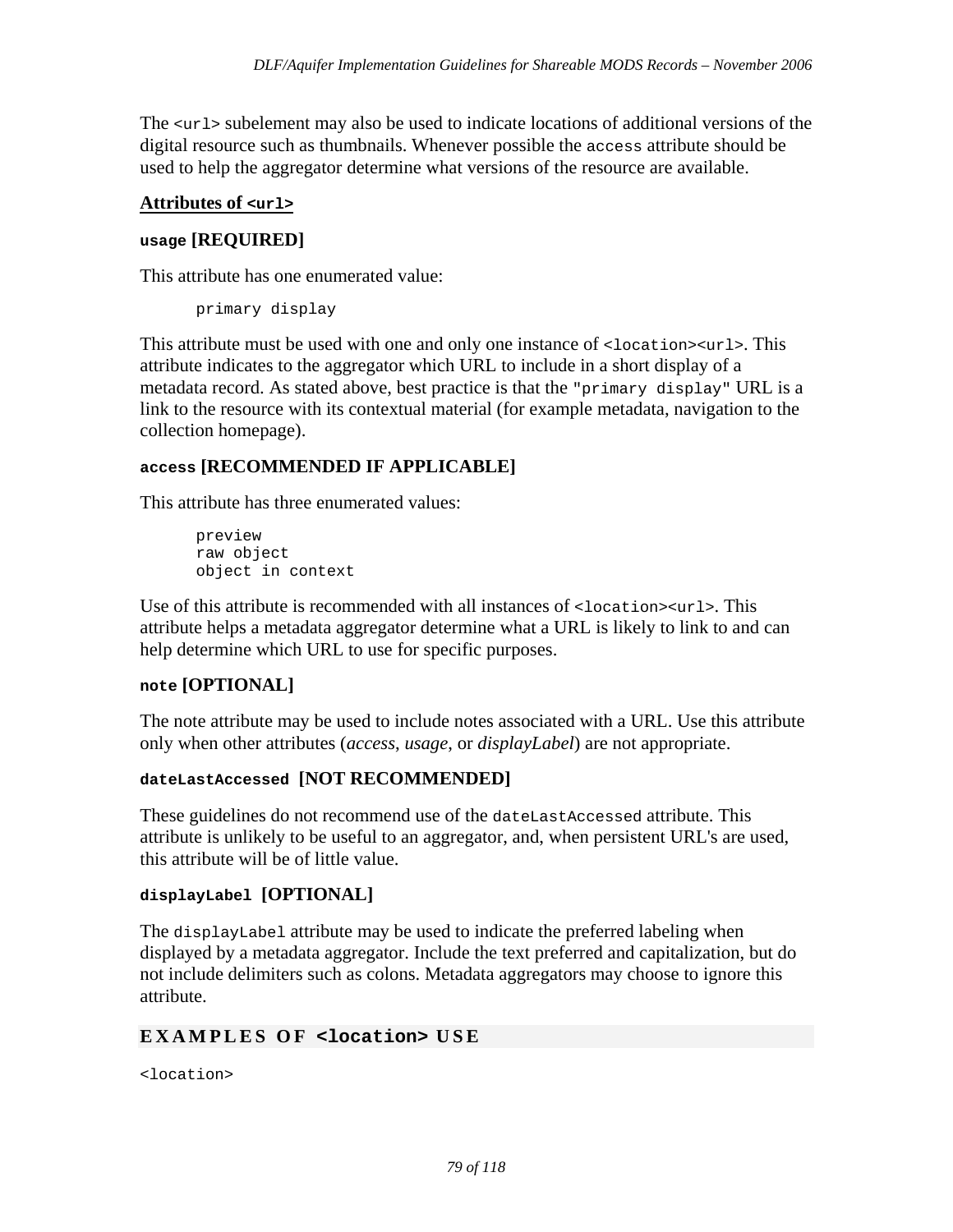```
<url usage="primary display" access="object in 
      context">http://hemi.es.its.nyu.edu/journal/2_1/ramalho_por.html<
      /url>
</location>
<location>
      <physicalLocation authority="oclcorg">NNU</physicalLocation>
      <physicalLocation>New York University, E. H. Bobst Library (New 
      York, NY)</physicalLocation>
</location>
<location>
      <url usage="primary display" access="object in 
      context">http://webapp1.dlib.indiana.edu/cushman/results/detail.d
      o?pnum=P04995</url>
      <url access="raw 
      object">http://webapp1.dlib.indiana.edu/collections/cushman/full/
      P04995.jpg</url>
</location>
```
### **USE BY AGGREGATORS**

Aggregator will use the <location><url usage="primary display"> as the primary or - within a short display - the only link for an end user to access the described digital resource. Aggregators may choose to display additional <location><url> or <location><physicalLocation> links to end users, but generally will not use those within the search or browse functionality.

In addition, aggregators may use links provided within <location><url> to collect more information for their service. For example, if a URL is provided to image thumbnails (access="preview"), an aggregator may spider those URLs to collect the thumbnail. These are then displayed with the search results to improve the user's browsing of the results.

#### **MAPPING TO DUBLIN CORE**

<location><url> subelement, along with the <identifier> element, are both mapped to <dc:identifier> in *MODS to Dublin Core Metadata Element Set Mapping Version 3.0 (June 7, 2005)*. The DLF guidelines recommend following this mapping.

<location><physicalLocation> do not easily map to any Dublin Core element; the guidelines recommend mapping only the <location><url> if both are available.

MODS example above expressed in Dublin Core:

```
<dc:identifier>http://hemi.es.its.nyu.edu/journal/2_1/ramalho_por
.html</dc:identifier>
<dc:identifier>http://webapp1.dlib.indiana.edu/cushman/results/de
tail.do?pnum=P04995</dc:identifier>
<dc:identifier>http://webapp1.dlib.indiana.edu/collections/cushma
n/full/P04995.jpg</dc:identifier>
```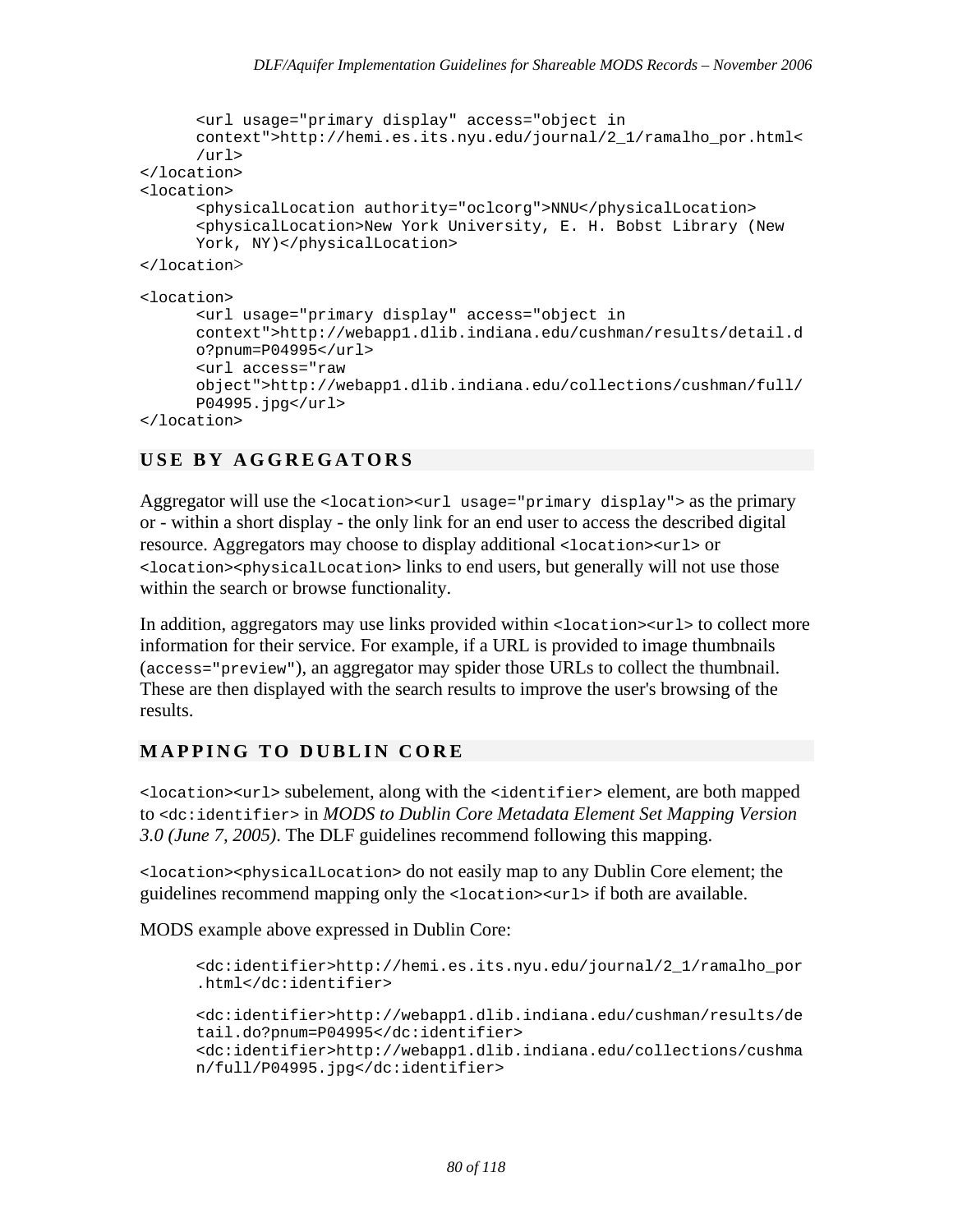## **RELATIONSHIP TO DLF/ NSDL BEST PRACTICES FOR SHAREABLE METADATA**

The <url> subelement of element <location> is addressed in the *Recommendations for Classes of Data Elements* section under "Identifiers"<sup>[47](#page-80-0)</sup> and "Linking from a Record to a Resource"[48](#page-80-1) under the *General Recommendations* section.

 $\overline{a}$ 

<sup>47</sup> http://oai-best.comm.nsdl.org/cgi-bin/wiki.pl?IdentifyingTheResource

<span id="page-80-1"></span><span id="page-80-0"></span><sup>48</sup> http://oai-best.comm.nsdl.org/cgi-bin/wiki.pl?AppropriateLinks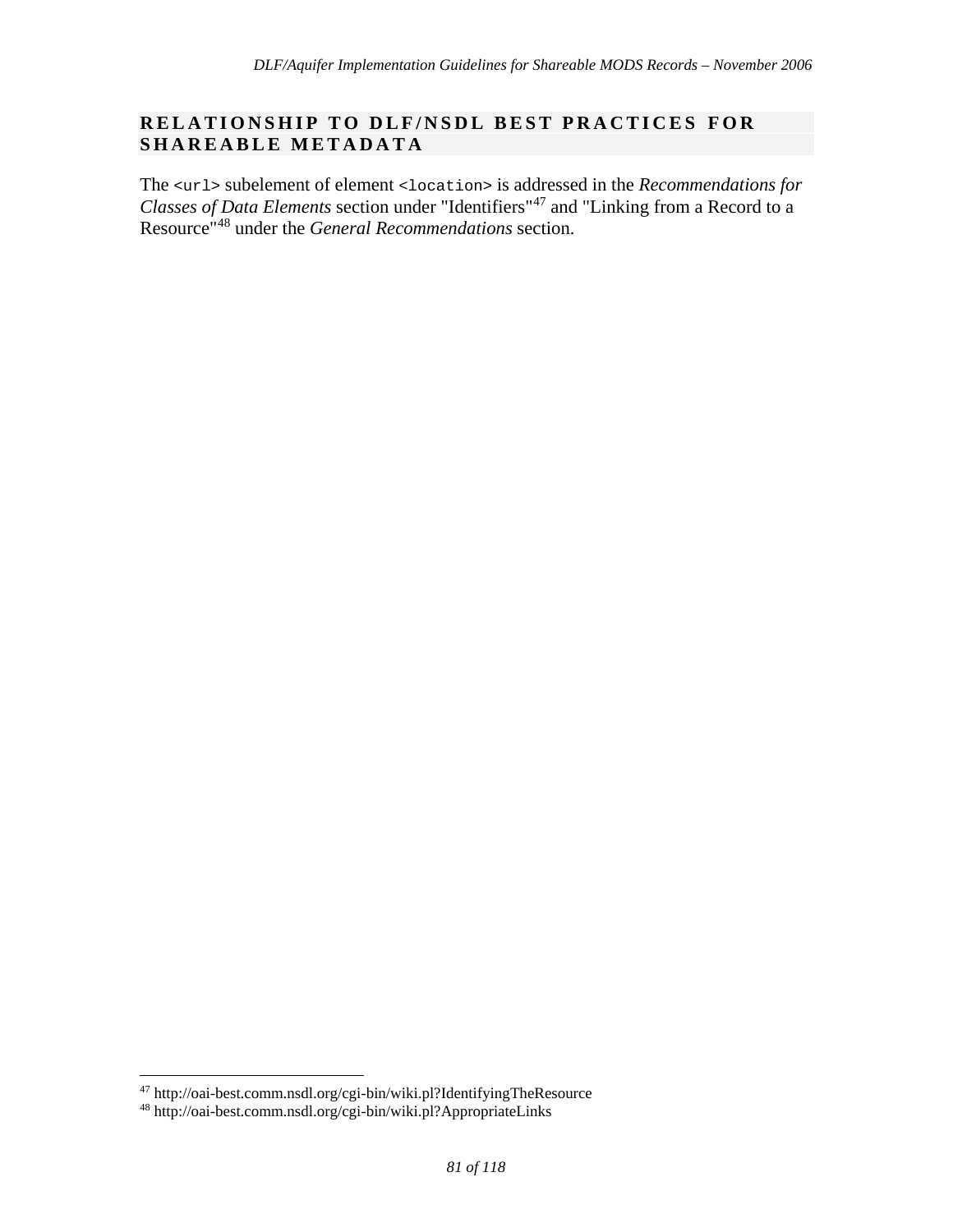*This page intentionally left blank.*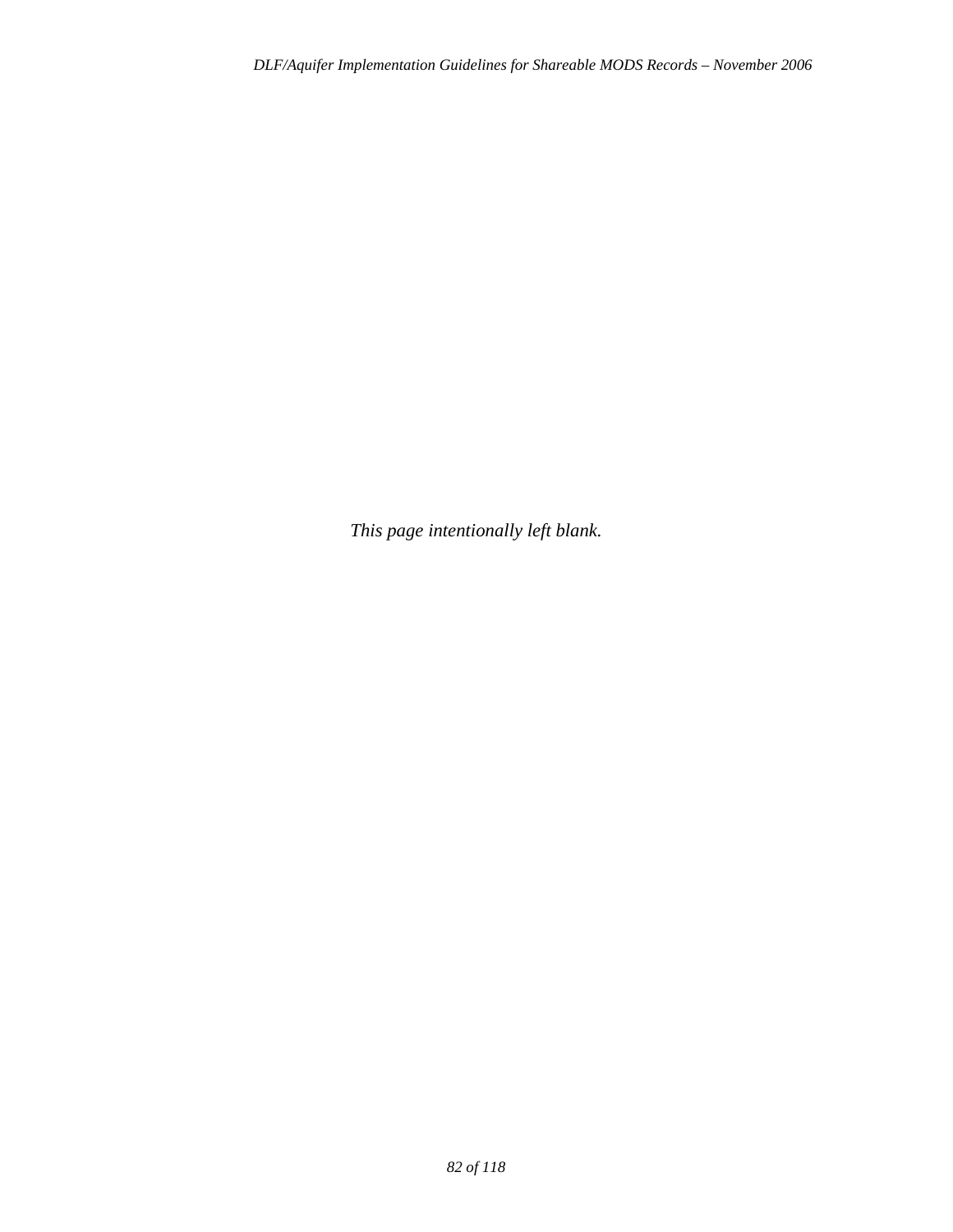## **<accessCondition>**

| <b>MODS Element</b>                 | <b>Attributes</b>    | <b>Subelements</b> |
|-------------------------------------|----------------------|--------------------|
| <accesscondition></accesscondition> | type<br>displayLabel | none               |

## **SUMMARY OF REQUIREMENTS**

The *DLF/Aquifer Implementation Guidelines for Shareable MODS Records* require the use of one <accessCondition> element with the type attribute containing the value useAndReproduction in every MODS record. This element is repeatable.

## **DEFINITION FROM** *MODS USER GUIDELINES*

Information about restrictions imposed on access to a resource.

## **DISCUSSION OF USE**

Use  $\leq$   $\leq$   $\leq$   $\leq$   $\leq$   $\leq$   $\leq$   $\leq$   $\leq$   $\leq$   $\leq$   $\leq$   $\leq$   $\leq$   $\leq$   $\leq$   $\leq$   $\leq$   $\leq$   $\leq$   $\leq$   $\leq$   $\leq$   $\leq$   $\leq$   $\leq$   $\leq$   $\leq$   $\leq$   $\leq$   $\leq$   $\leq$   $\leq$   $\leq$   $\leq$   $\leq$   $\$ 

The audience for rights relating to possible uses of digital resources is the end user, so rights information should be as free of legalese and technical jargon as possible. State clearly any restrictions on use of the digital resource, including explicitly mentioning lack of copyright restrictions when the digital resource is in the public domain. Also provide contact information for use by end users who wish to pursue required permissions for publication, exhibit, or other types of dissemination. If you maintain rights information relating to specific digital resources on a web site, you may wish to provide a URL for that web site in lieu of a textual rights statement. When doing so, you should provide enough textual explanation, along with the URL, to make the purpose of the URL clear to end users.

Whenever possible, consider using a standard license such as Creative Commons and/or a rights expression language such as the Open Digital Rights Language (ODRL) specification.

In cases where access to a resource is unrestricted, a statement should appear that says so.

### **Attributes:**

#### **type [REQUIRED]**

Use the type attribute to indicate restrictions (or lack thereof) on use of the resource and/or restrictions on access to the material. The possible values for this attribute are:

```
use and reproduction
restriction on access
```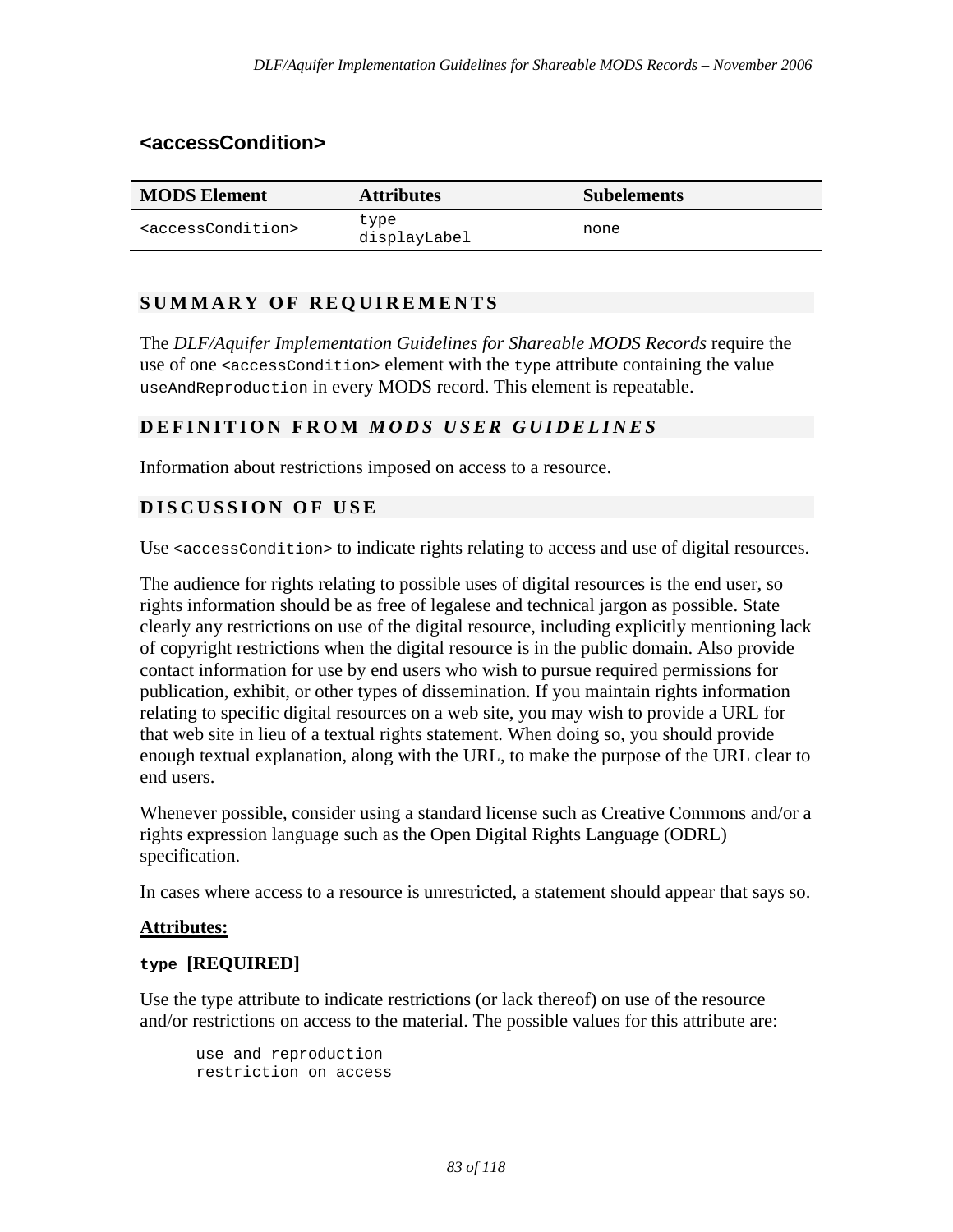At least one occurrence of the <accessCondition> element with a type attribute with the value use and reproduction must occur. Use restriction on access only to indicate access restrictions (such as those based on institution affiliation or age) rather than restrictions on use. Other sorts of restrictions, such as government classification, should have no type attribute.

### **displayLabel [OPTIONAL]**

The displayLabel attribute may be used to indicate the preferred labeling when displayed by a metadata aggregator. Include the text preferred and capitalization, but do not include delimiters such as colons. Metadata aggregators may choose to ignore this attribute.

## **EXAMPLES OF <accessCondition> USE**

Where use of a resource is restricted:

<accessCondition type="useAndReproduction">For rights relating to this resource, visit http://hemi.nyu.edu/rights.html</accessCondition>

<accessCondition type="useAndReproduction">Use of this resource is governed by the terms and conditions of the Creative Commons "Attribution-NonCommercial-ShareAlike" License (http://creativecommons.org/licenses/by-nc-sa/2.0/)</accessCondition>

<accessCondition type="useAndReproduction">This video and the performance it captures are the sole property of Grupo Cultural Yuyachkani. Information regarding syndication and/or replication of this work may be obtained by contacting Grupo Cultural Yuyachkani at [yuyachkani@terra.com.pe<](mailto:yuyachkani@terra.com.pe)/accessCondition>

Where use of a public-domain resource is unrestricted:

<accessCondition type="useAndReproduction">Use of this public-domain resource is unrestricted.</accessCondition>

Where a repository wishes to grant unrestricted rights to a resource for which it holds copyright:

<accessCondition type="useAndReproduction">This repository grants to all users a free, irrevocable, worldwide, perpetual right of access to, and a license to copy, use, distribute, perform and display the resource publicly and to make and distribute derivative resources in any digital medium for any purpose, as well as the right to make any number of copies for any use.</accessCondition>

Where access to a resource is restricted:

<accessCondition type="restrictionOnAccess">Restricted: cannot be viewed until 2010; Members of donor's family</accessCondition>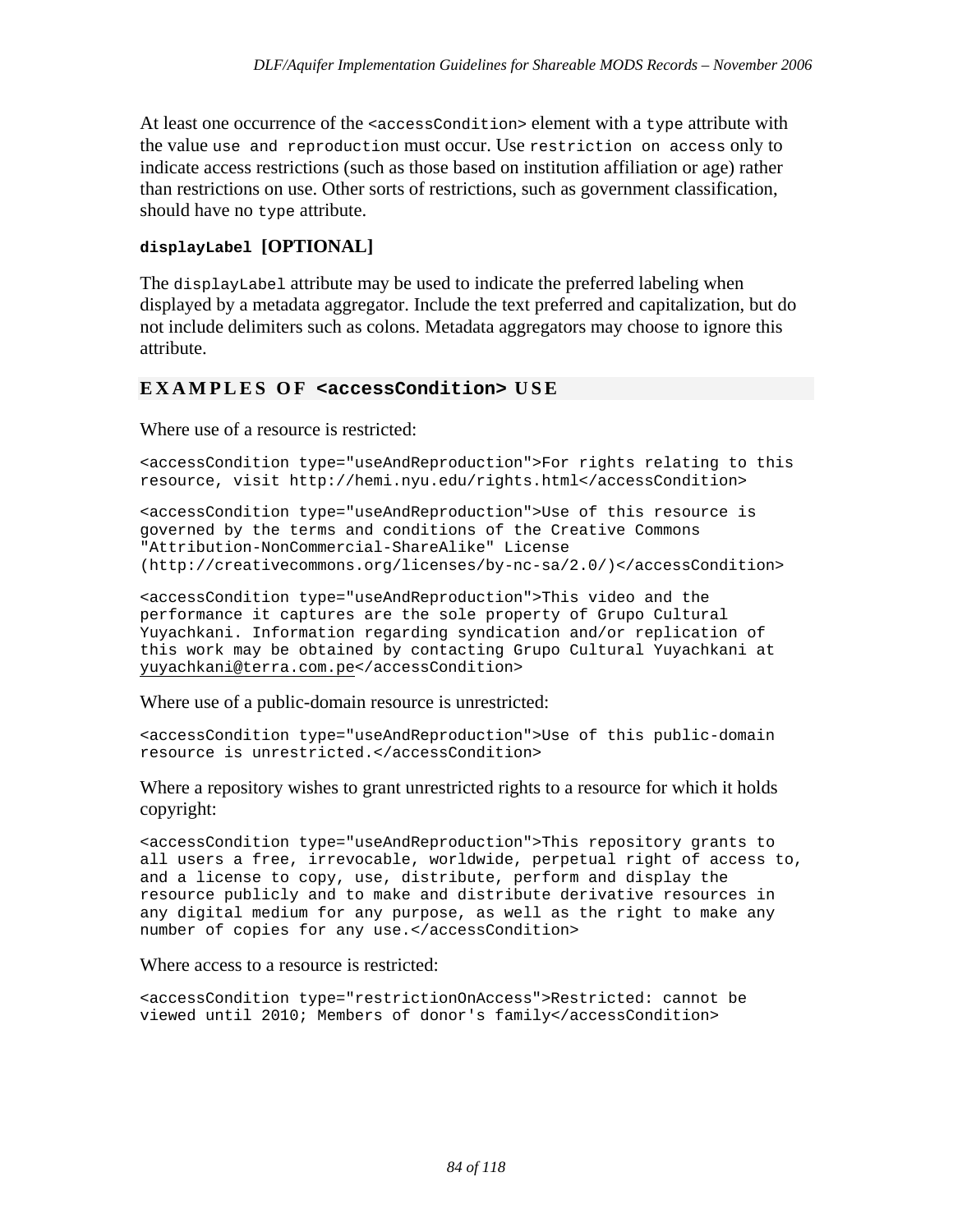## **MAPPING TO DUBLIN CORE**

The *MODS to Dublin Core Metadata Element Set Mapping Version 3.0 (June 7, 2005)* recommends mapping <accessCondition> to <dc:rights>.

MODS examples above expressed in Dublin Core:

<dc:rights>For rights relating to this resource, visit http://hemi.nyu.edu/rights.html</dc:rights>

<dc:rights>Use of this resource is governed by the terms and conditions of the Creative Commons "Attribution-NonCommercial-ShareAlike" License (http://creativecommons.org/licenses/by-nc $sa/2.0$ ) </dc:rights>

<dc:rights>This video and the performance it captures are the sole property of Grupo Cultural Yuyachkani. Information regarding syndication and/or replication of this work may be obtained by contacting Grupo Cultural Yuyachkani at yuyachkani@terra.com.pe</dc:rights>

<dc:rights>Use of this public-domain resource is unrestricted. </dc:rights>

<dc:rights>This repository grants to all users a free, irrevocable, worldwide, perpetual right of access to, and a license to copy, use, distribute, perform and display the resource publicly and to make and distribute derivative resources in any digital medium for any purpose, as well as the right to make any number of copies for any use. </dc:rights>

<dc:rights>Restricted: cannot be viewed until 2010; Members of donor's family</dc:rights>

### **RELATIONSHIP TO DLF/ NSDL BEST PRACTICES FOR SHAREABLE METADATA**

Access condition is addressed in the "Recommendations for classes of data elements" under "Rights for resources".[49](#page-84-0)

 $\overline{a}$ 

<span id="page-84-0"></span><sup>49</sup> http://oai-best.comm.nsdl.org/cgi-bin/wiki.pl?RightsPractices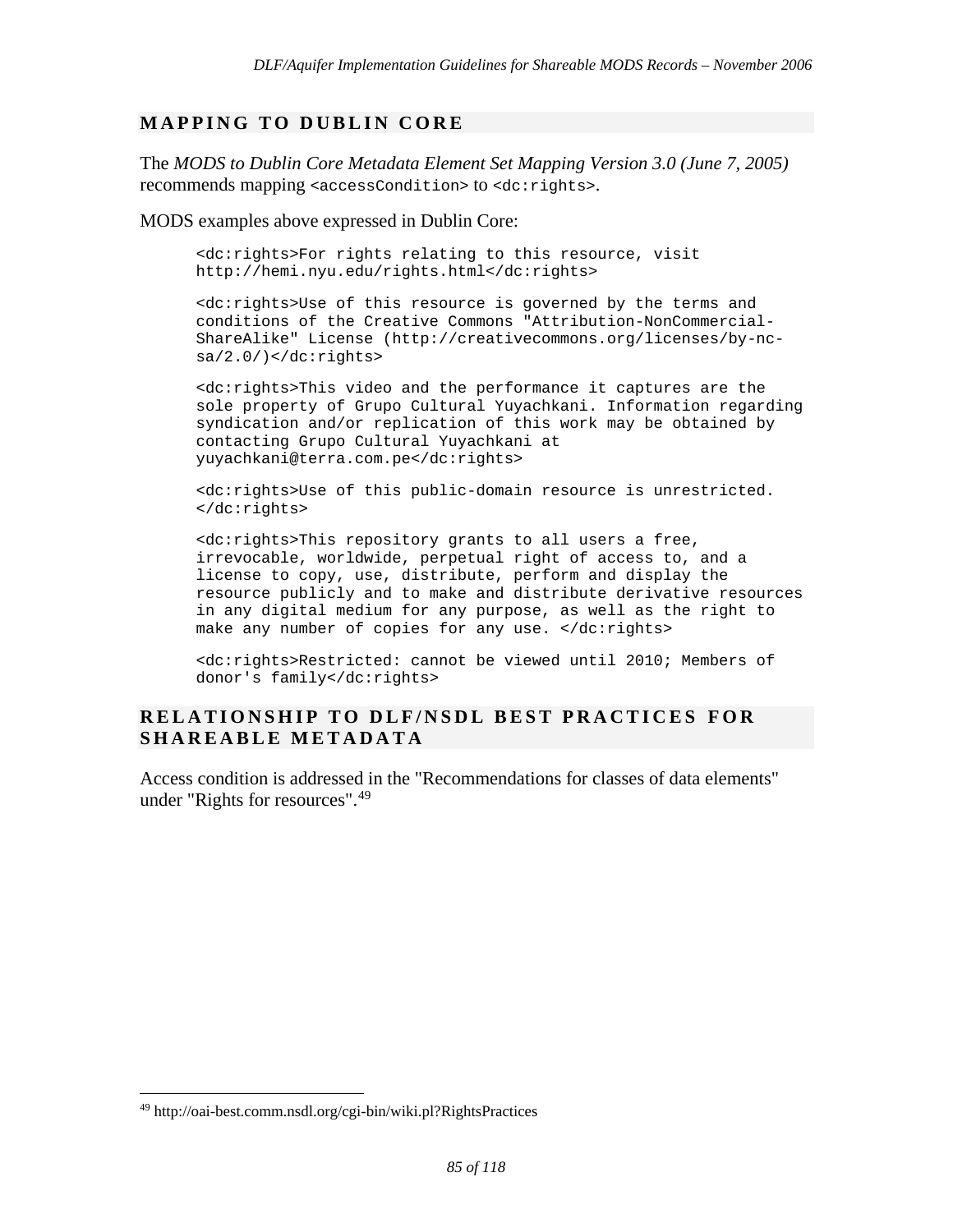*This page intentionally left blank.*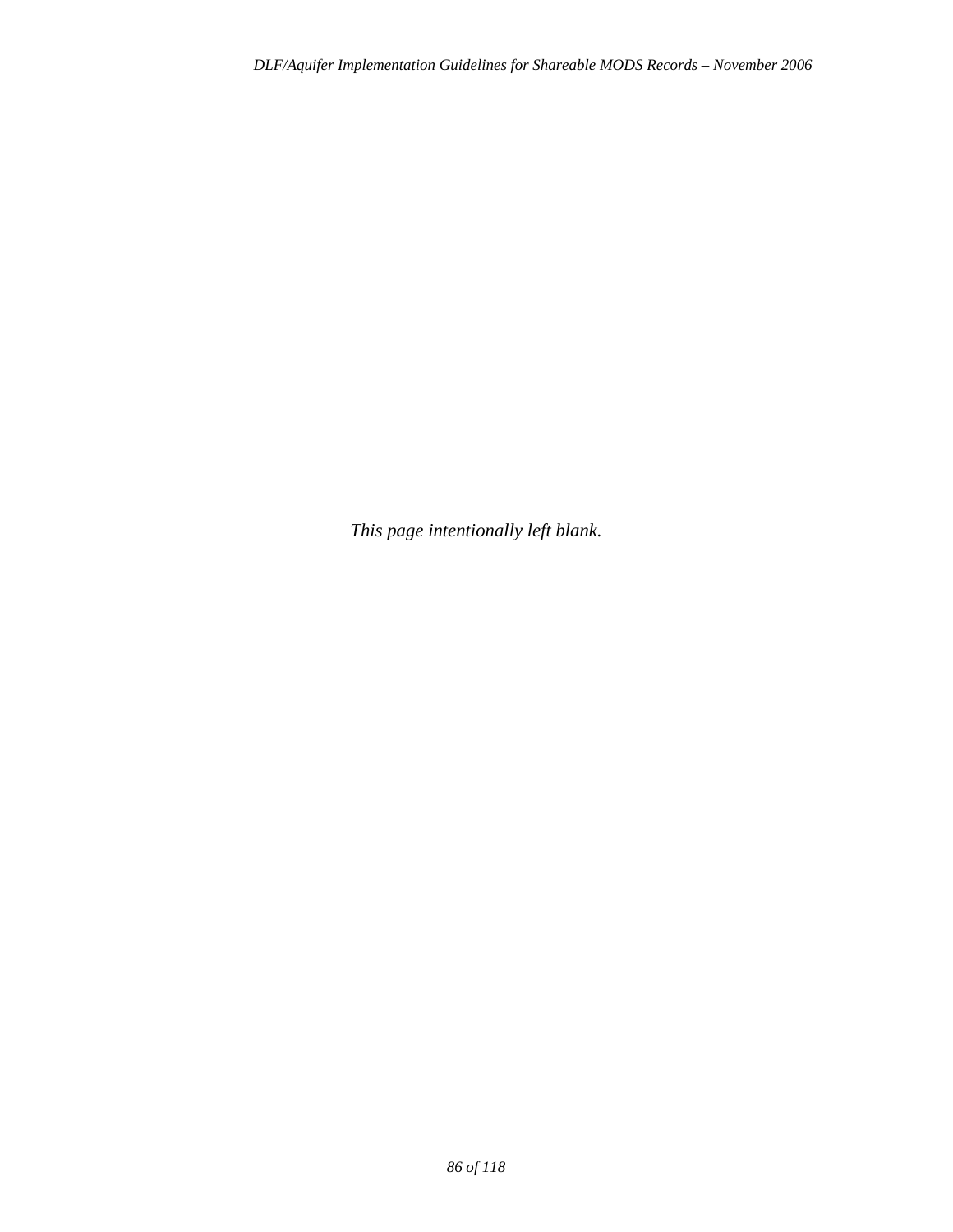### **<part>**

| <b>MODS Element</b> | <b>Attributes</b>                                                                                                                                                                                      | <b>Subelements</b>                                                          |
|---------------------|--------------------------------------------------------------------------------------------------------------------------------------------------------------------------------------------------------|-----------------------------------------------------------------------------|
| <part></part>       | type<br>order<br>type - <detail><br/>order - <detail><br/><math>unit -</math> <extent><br/>encoding - <date><br/>point - <date><br/>qualifier - <date></date></date></date></extent></detail></detail> | <detail><br/><extent><br/><date><br/><text></text></date></extent></detail> |

### **SUMMARY OF REQUIREMENTS**

The *DLF/Aquifer Implementation Guidelines for Shareable MODS Records* recommend that the  $\epsilon_{\text{part}}$  element be used in cases where the part of a resource being represented is a physical or structural part of another resource. Examples include an issue of a journal or a single story from a collection. This element is repeatable.

### **DEFINITION FROM MODS USER GUIDELINES**

The designation of physical parts of a resource in a detailed form.

## **DISCUSSION OF USE**

Use <part> when the MODS record in question refers to either a physical or structural part of a resource, rather than an intellectual part (which should be recorded in various subelements under <title>). A newspaper issue would generally be indicated with <part>, rather than indicating the issue number as part of the title in MODS. The <part> element at the top level would also be used to describe one reel of microfilm in a set, or in any other case in which the part being described is not an intellectual whole by itself. When in doubt, and only part numbers or names are needed, use <titleInfo><title><partNumber> and/or <titleInfo><title><partName>.

### **Attributes:**

### **type [OPTIONAL]**

A designation of a document segment type. See the *MODS User Guidelines* for suggested values. However, since there is not a controlled set of terms for type, if used, the value should be expressed clearly and be generally understandable outside of the local context of the resource.

### **order [OPTIONAL]**

An integer that designates the sequence of parts.

### **Subelements:**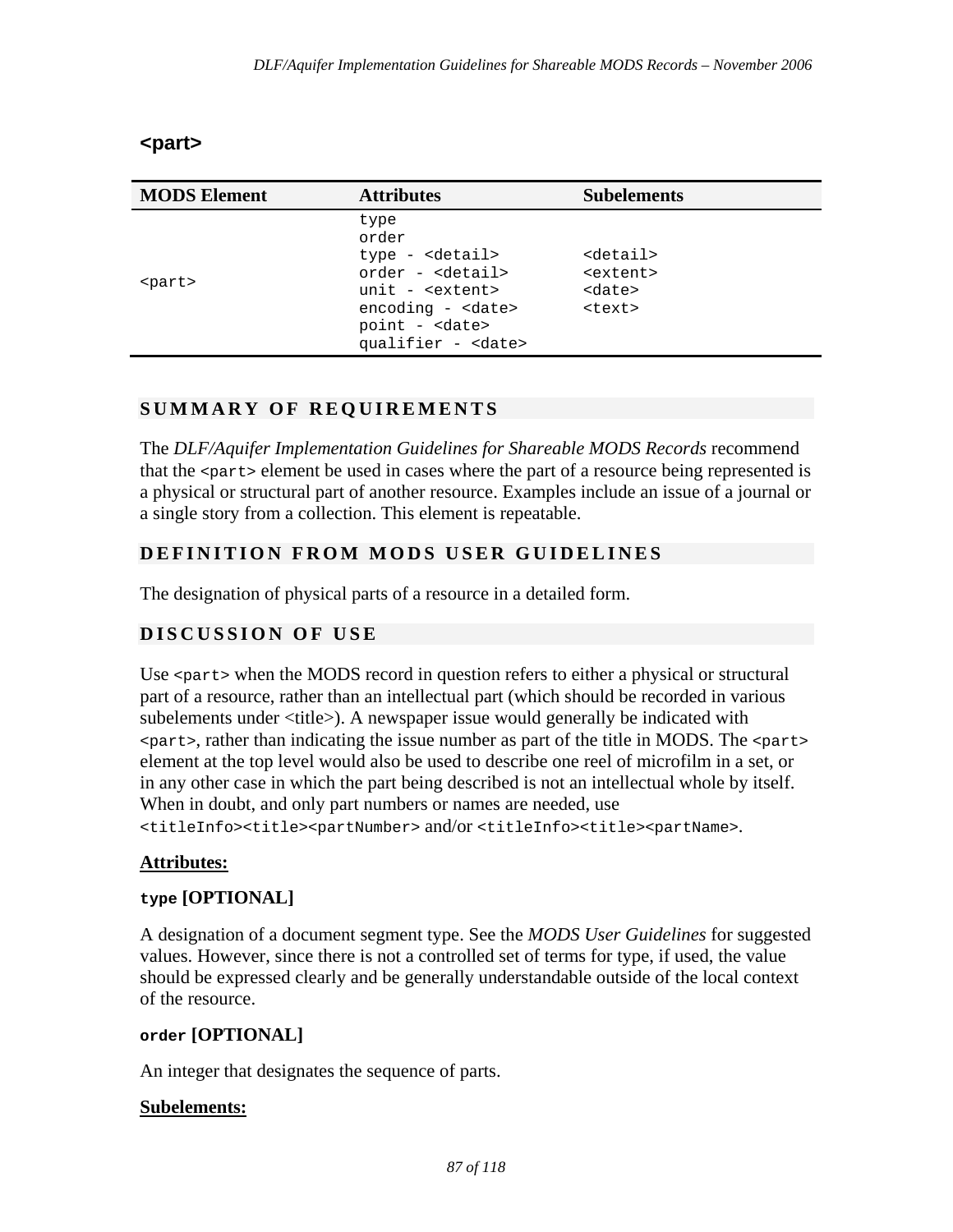### **<detail> [RECOMMENDED IF APPLICABLE]**

Use this subelement to indicate the numbering and type of designation of the part in relation to the parent item.

### **Attributes of <detail>**

### **type [RECOMMENDED IF APPLICABLE]**

Use this attribute to indicate the type of the part described. See the *MODS User Guidelines* for suggested values. However, since there is not a controlled set of terms for type, if used, the value should be expressed clearly and be generally understandable outside of the local context of the resource.

### **order [OPTIONAL]**

Use to describe the level of numbering in the parent item to ensure that the numbering is retained in the proper order.

### **Subelements of <detail>**

### **<number> [OPTIONAL]**

Contains the actual number within the part.

#### **<caption> [OPTIONAL]**

Contains the caption describing the enumeration within a part. This may be the same as type, but conveys what is on the item being described.

### **<title> [OPTIONAL]**

Contains the title of the part. Only include if this is different than the title in <titleInfo><title>.

### **<extent> [RECOMMENDED IF APPLICABLE]**

Use this subelement to indicate the measured units making up the part (for example pages, minutes, etc.).

### **Attribute of <extent>**

### **unit [RECOMMENDED IF APPLICABLE]**

Use this attribute to indicate the measure. However, since there is not a controlled set of terms for this attribute, the value should be expressed clearly and be generally understandable outside of the local context of the resource.

### **Subelements of <extent>**

## **<start> [RECOMMENDED IF APPLICABLE]**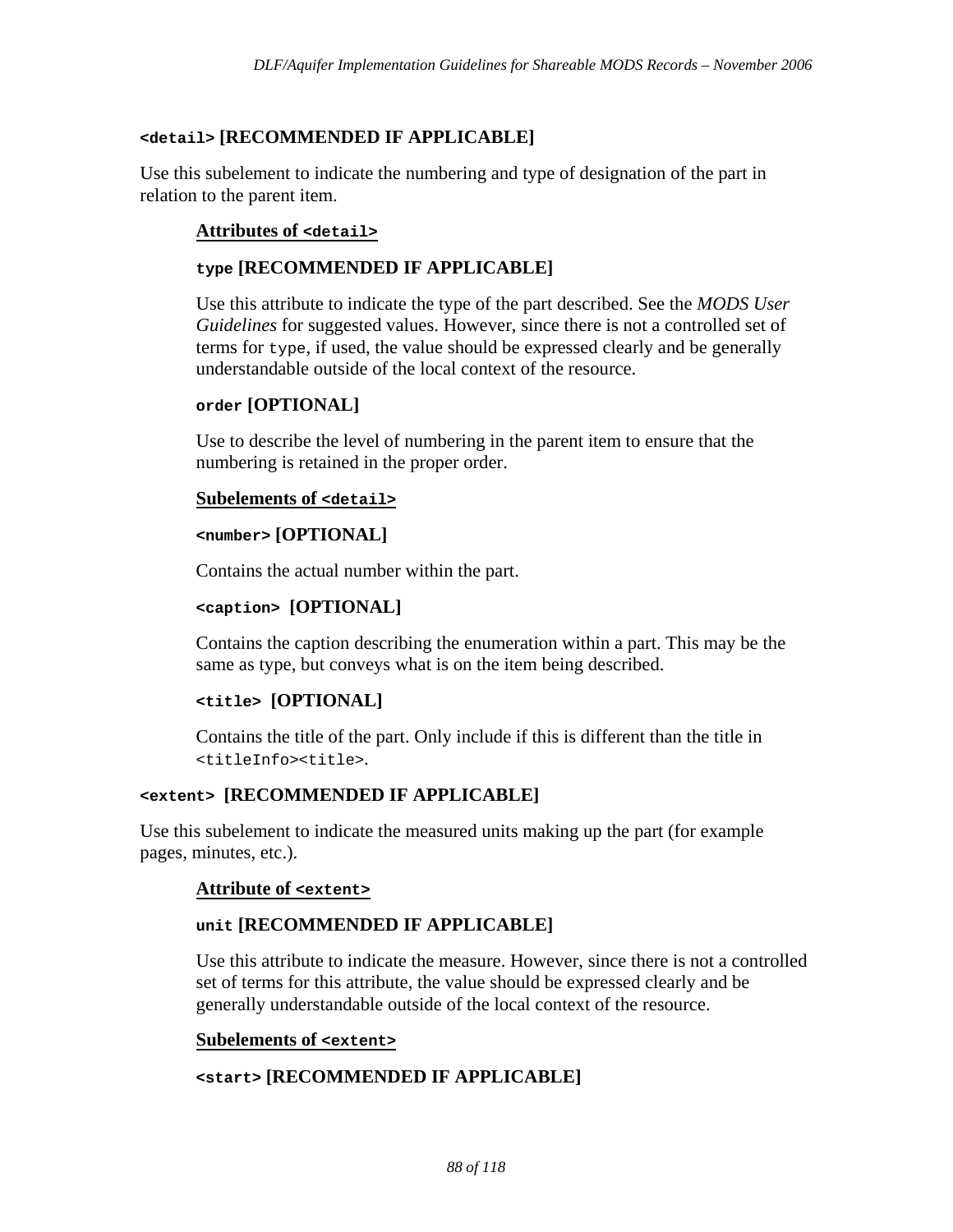Use this subelement to indicate the beginning unit of the extent within a part (for example, first page).

### **<end> [RECOMMENDED IF APPLICABLE]**

Use this subelement to indicate the ending unit of the extent within a part.

### **<total> [RECOMMENDED IF APPLICABLE]**

Use this subelement to indicate the total number of units within a part, rather than specific units.

### **<list> [RECOMMENDED IF APPLICABLE]**

Use this subelement to indicate a textual listing of the units within a part (for example, "pp. 5-9").

### **<date> [RECOMMENDED IF APPLICABLE]**

Use this subelement for relevant date information.

### **Attributes of <date>**

#### **encoding [RECOMMENDED]**

If a structured date is used, indicate the formatting source using the encoding attribute. These guidelines recommend using the following value for the encoding attribute:

 w3cdtf - used for the ISO 8601 profile to specify YYYY-MM-DD date patterns

### **point [RECOMMENDED IF APPLICABLE]**

The point attribute can be used to encode date ranges using the following values:

- start used for first date of a range
- end used for the end date of a range

If no point attribute is specified, date is assumed to be a single date.

### **qualifier [RECOMMENDED IF APPLICABLE]**

The qualifier attribute has three allowed values: approximate, inferred, and questionable. Best practice is to use this attribute with the appropriate value when a date is approximate, inferred, or questionable, rather than inserting characters such as "*ca.*", brackets or a question mark within the date string.

### **<text> [RECOMMENDED IF APPLICABLE]**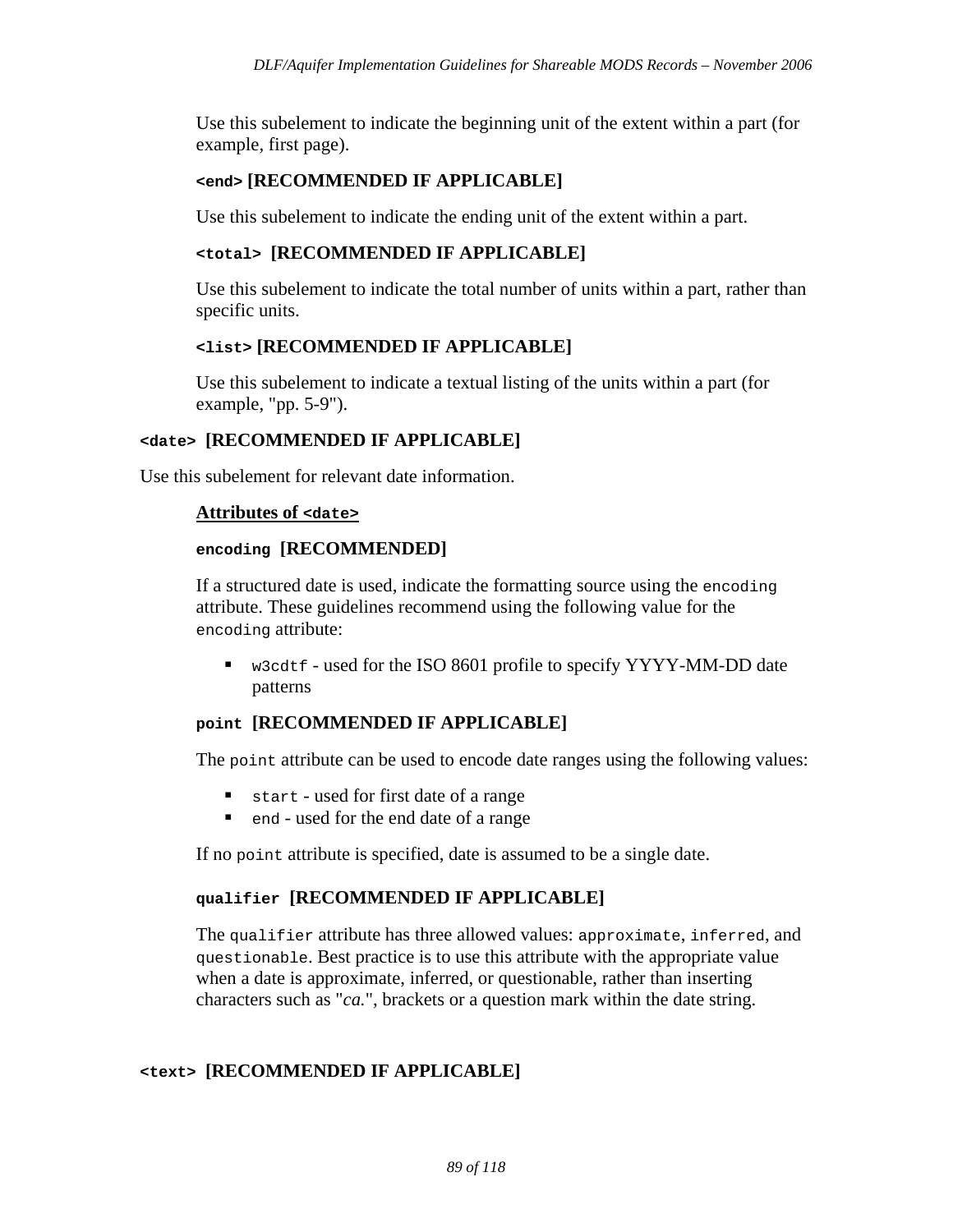Use this subelement to record information in textual form. Use this subelement when other subelements will not capture the appropriate information.

### **EXAMPLES OF <part> USE**

```
<titleInfo>
      <title>Washington observer</title>
</titleInfo>
<part>
      <detail type="volume">
            <number>1</number>
      </detail>
</part>
<titleInfo>
      <title>Non-subject-matter Outcomes of Schooling</title>
</titleInfo>
<part>
      <detail type="volume">
            <number>99</number>
      </detail>
      <detail type="issue">
            <number>5</number>
      <caption>no.</caption>
      </detail>
      <extent unit="page">
            <start>131</start>
            <end>146</end>
      </extent>
      <date encoding="w3cdtf">1999</date>
</part>
```
### **USE BY AGGREGATORS**

Aggregators may index <part> with other title information for search purposes; and may also include it in a full display.

### **MAPPING TO DUBLIN CORE**

The *MODS to Dublin Core Metadata Element Set Mapping Version 3.0 (June 7, 2005)* does not include the <part> element in the mapping to Dublin Core. These guidelines recommend adding information appearing at the highest level of the record to title information when mapping to simple Dublin Core.

MODS examples above expressed in Dublin Core:

```
<dc:title>Washington observer volume 1</dc:title>
<dc:title>Non-subject-matter Outcomes of Schooling volume, volume 
99, issue 5, page 131-146, 1999</dc:title>
```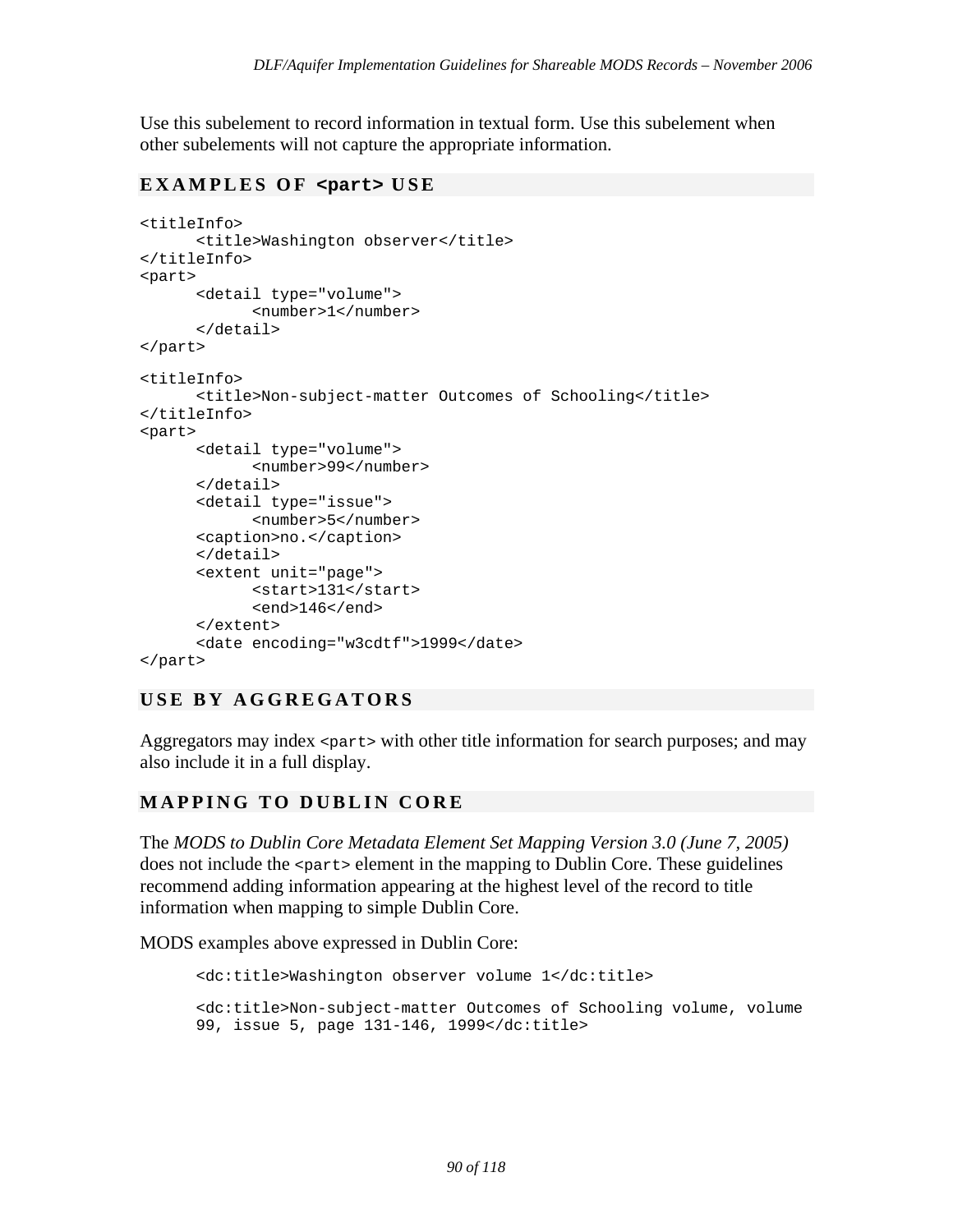## **RELATIONSHIP TO DLF/ NSDL BEST PRACTICES FOR SHAREABLE METADATA**

The DLF/NSDL *Best Practices for Shareable Metadata* does not explicitly cover description of parts of resources. Some related issues are discussed on the "Granularity of Description" page.<sup>[50](#page-90-0)</sup>

<span id="page-90-0"></span><sup>50</sup> http://oai-best.comm.nsdl.org/cgi-bin/wiki.pl?RecordGranularity  $\overline{a}$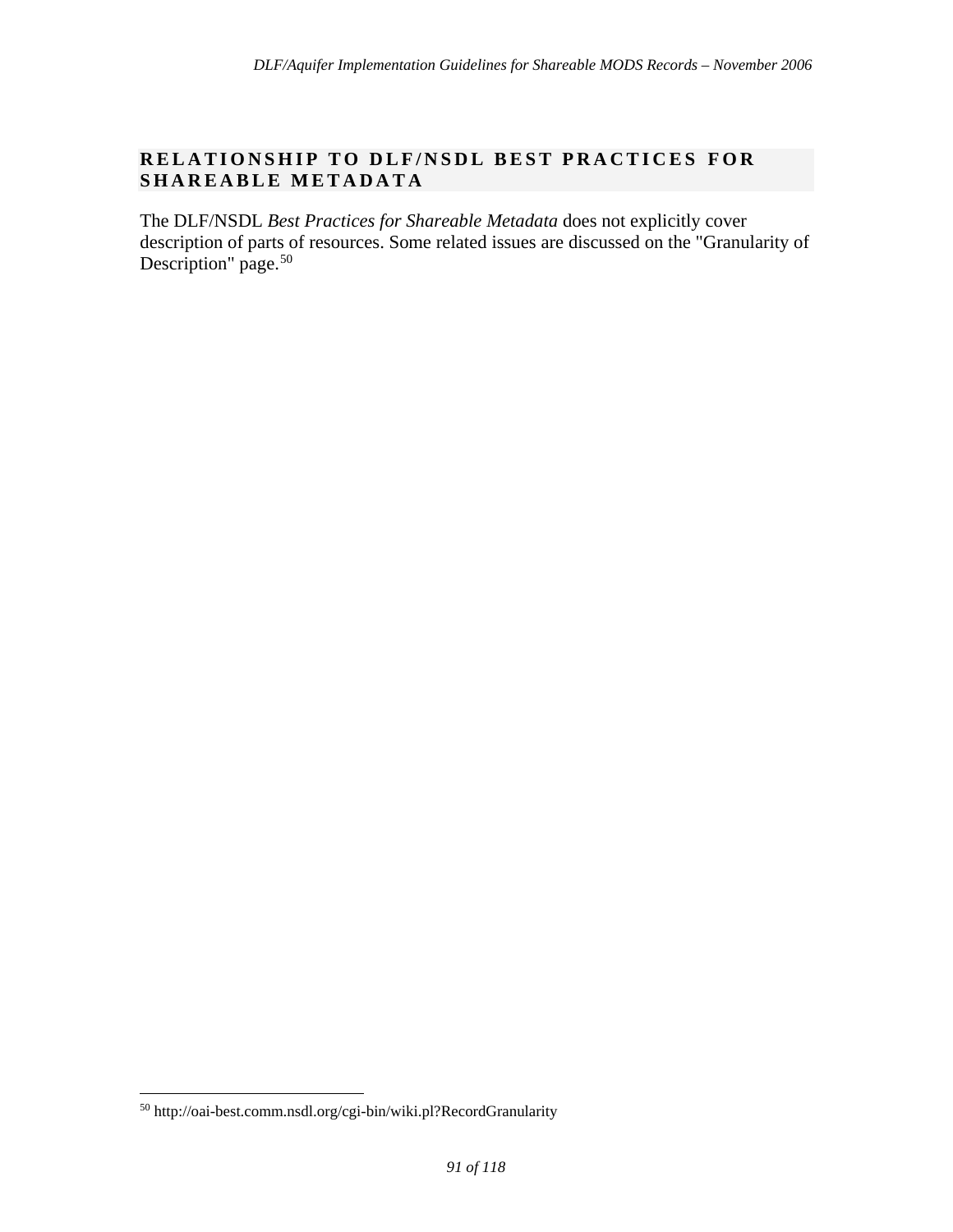*This page intentionally left blank.*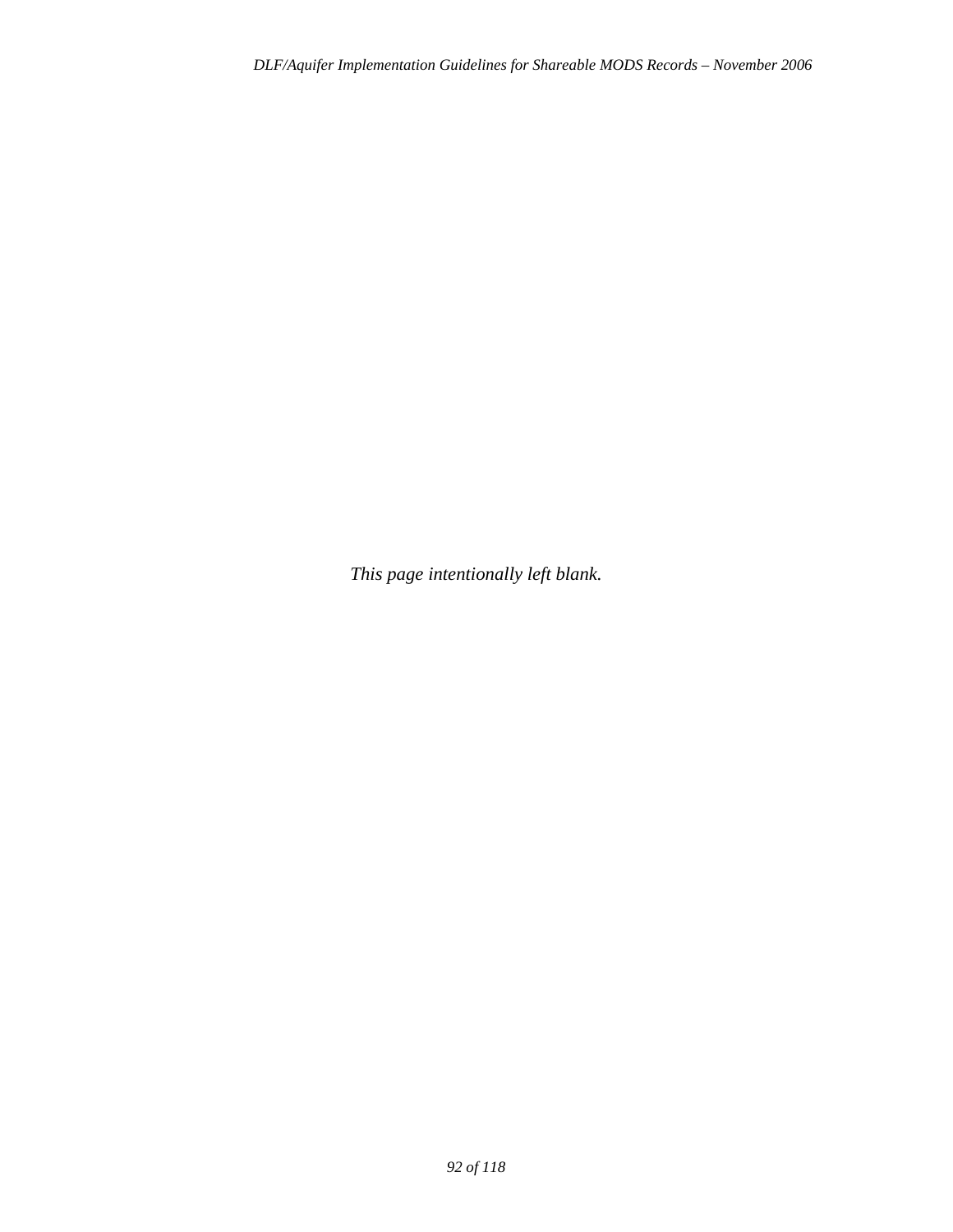### **<extension>**

| <b>MODS Element</b>     | <b>Attributes</b> | <b>Subelements</b> |
|-------------------------|-------------------|--------------------|
| <extension></extension> | none              | none               |

### **SUMMARY OF REQUIREMENTS**

The *DLF/Aquifer Implementation Guidelines for Shareable MODS Records* generally recommend against the use of the MODS <extension> element because any subelements within it will likely not be understandable to OAI service providers. Exceptions to this recommendation are the use of well-documented community-based information for which there is not another appropriate place within the MODS schema. An example of this is the use of the "asset action" package. This element is repeatable.

### **DEFINITION FROM MODS USER GUIDELINES**

Additional information not covered by MODS.

### **DISCUSSION OF USE**

Because no restrictions are imposed on the contents of this element, subelements within it will likely not be understandable by OAI service providers. Metadata falling within the scope of <extension> in a local environment should be included within other MODS elements as appropriate or omitted in OAI-harvestable MODS records.

The exception to this recommendation is the use of well documented community-based information for which there is not another appropriate place within the MODS schema. In these cases, it is recommended that a schema is used. An example of this is the use of the "asset action" package.<sup>[51](#page-92-0)</sup>

#### **EXAMPLES OF <extension> USE**

```
<extension>
      <location>
              <url access="asset action package">
              http://foo.edu/assetactions/999.xml
              \langle \text{url} \rangle</location>
</extension>
```
### **USE BY AGGREGATORS**

 $\overline{a}$ 

As noted above, aggregators are not likely to include or use the <extension> element unless it is used to contain an agreed-upon set of information in a recognizable schema.

<span id="page-92-0"></span><sup>51</sup> For more information about "asset actions" see http://www.dlib.org/dlib/october06/cole/10cole.html.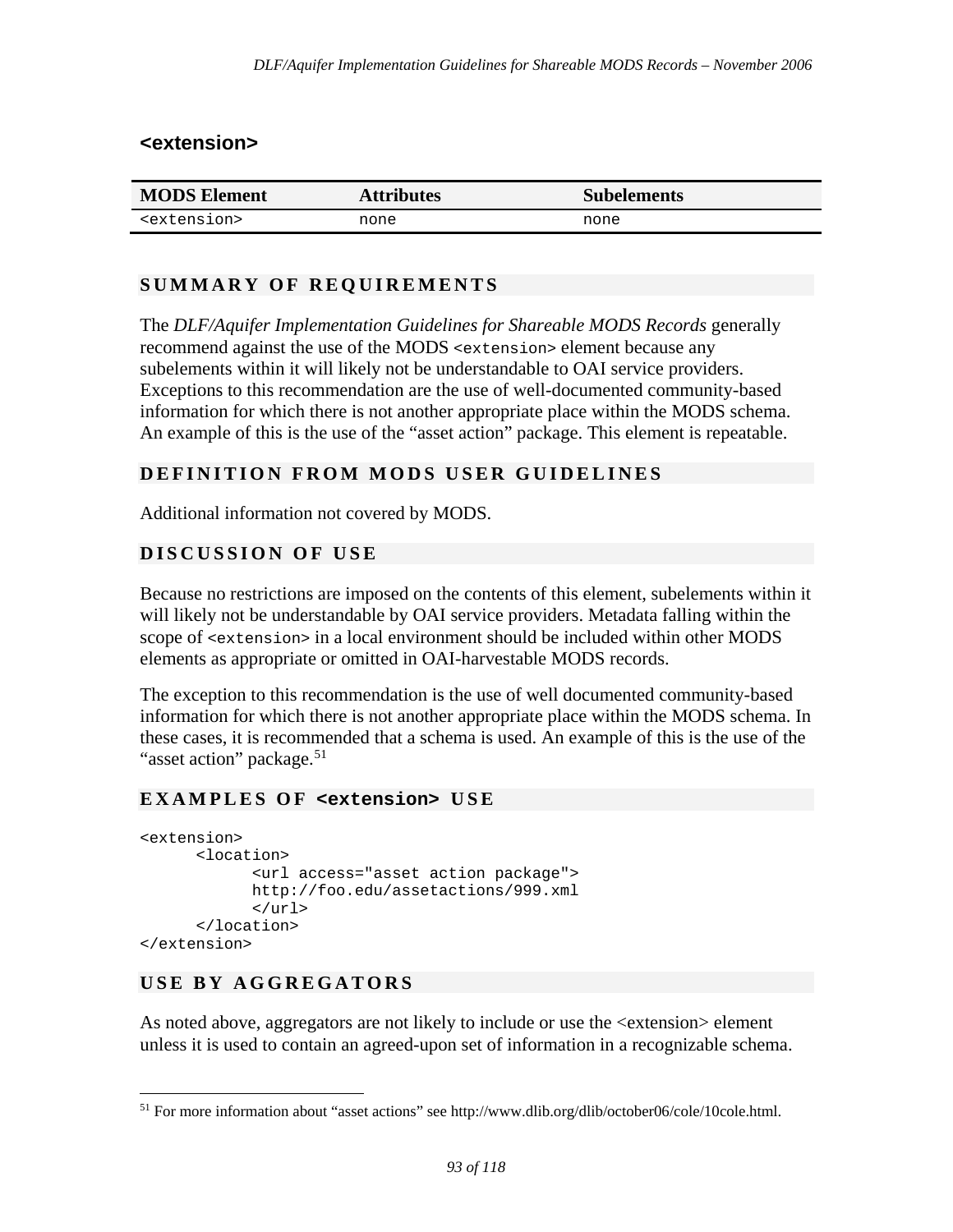## **MAPPING TO DUBLIN CORE**

Subelements under <extension> are not mapped to Dublin Core in the *MODS to Dublin Core Metadata Element Set Mapping Version 3.0 (June 7, 2005).*

### **RELATIONSHIP TO DLF/ NSDL BEST PRACTICES FOR SHAREABLE METADATA**

The <extension> element is not discussed in the DLF/NSDL *Best Practices for Shareable Metadata*. However, the section on "Appropriate Representation of Resources" contains some information on what types of information to provide within metadata that is being shared via OAI (or by other means). $52$ 

 $\overline{a}$ 

<span id="page-93-0"></span><sup>52</sup> http://oai-best.comm.nsdl.org/cgi-bin/wiki.pl?AppropriateMetadata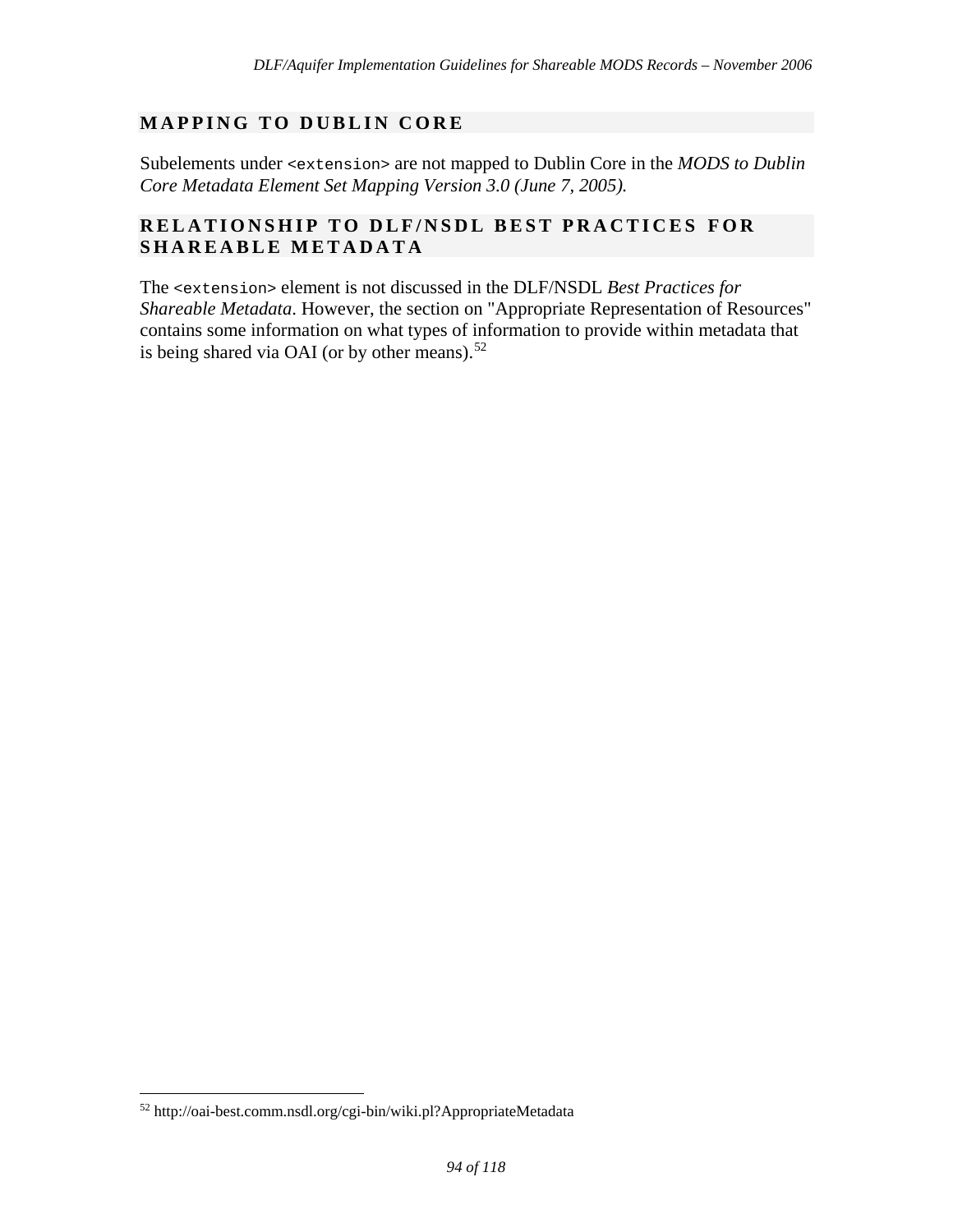### **<recordInfo>**

| <b>MODS Element</b>       | <b>Attributes</b>                                                                                                                                                                                                                                                                                                                                                                                                                                                                                                                                                                                                                         | <b>Subelements</b>                                                                                                                                                                                                                                                |
|---------------------------|-------------------------------------------------------------------------------------------------------------------------------------------------------------------------------------------------------------------------------------------------------------------------------------------------------------------------------------------------------------------------------------------------------------------------------------------------------------------------------------------------------------------------------------------------------------------------------------------------------------------------------------------|-------------------------------------------------------------------------------------------------------------------------------------------------------------------------------------------------------------------------------------------------------------------|
| <recordinfo></recordinfo> | authority -<br><recordcontentsource><br/>encoding -<br/><recordcreationdate><br/>and <recordchangedate><br/>point -<br/><recordcreationdate><br/>and <recordchangedate><br/>keyDate -<br/><recordcreationdate><br/>and <recordchangedate><br/>qualifier -<br/><recordcreationdate><br/>and <recordchangedate><br/><math>source -</math><br/><recordidentifier><br/>authority -<br/><languageofcataloging></languageofcataloging></recordidentifier></recordchangedate></recordcreationdate></recordchangedate></recordcreationdate></recordchangedate></recordcreationdate></recordchangedate></recordcreationdate></recordcontentsource> | <recordcontentsource><br/><recordcreationdate><br/><recordchangedate><br/><recordidentifier><br/><recordorigin><br/><languageofcataloging></languageofcataloging></recordorigin></recordidentifier></recordchangedate></recordcreationdate></recordcontentsource> |

### **SUMMARY OF REQUIREMENTS**

The *DLF/Aquifer Implementation Guidelines for Shareable MODS Records* require the use of one <recordInfo> element with the subelement <languageOfCataloging> to record the language of the text in the MODS record. <recordInfo> is not repeatable.

## **DEFINITION FROM** *MODS USER GUIDELINES*

Information about the metadata record.

### **DISCUSSION OF USE**

In general, it is useful for a service provider to have some information about the metadata record itself. This type of administrative information can help establish the provenance of a metadata record and may enable better interpretation of the content of a metadata record.

<recordInfo> is a wrapper element. It should be used to record information about the metadata record that may help a service provider understand or manage the record. <recordInfo> may also include information that is relevant only to the creating or managing institution; ideally this type of information would not be included in the record shared with others. The recommendations for each of the six subelements below make specific mention of the types of information useful to service providers. There should be only one <recordInfo> element per MODS record.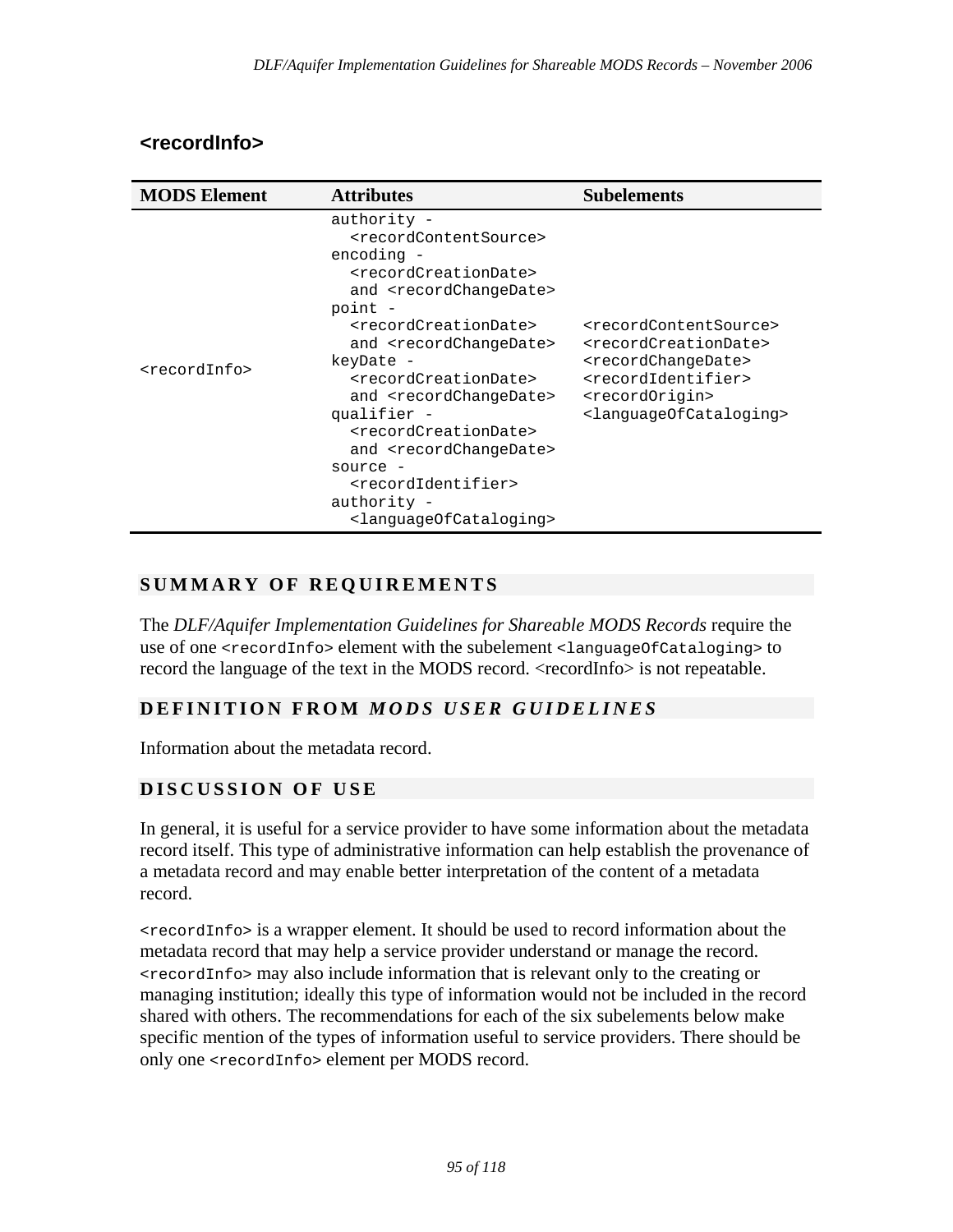Within the OAI context, information about the metadata record may also be recorded in an optional <about> container outside of the <metadata> container. The information contained in the MODS <recordInfo> may be repeated in the <about> container for the MODS record, but is not required.

## **Subelements:**

## **<recordContentSource> [RECOMMENDED]**

Use <recordContentSource> to indicate the code or name of the organization that either created or modified the original record. This information can be useful to trace the provenance of a particular metadata record, particularly if the record has been re-exposed via an aggregator. The name or code should be pulled from an authoritative list and indicated in the authority attribute.

## **Attributes of <recordContentSource>**

## **authority [RECOMMENDED]**

The name of the authoritative list for a controlled value is recorded here. The Library of Congress maintains "Organization Source Codes."[53](#page-95-0) If the authority attribute is not included, the value is presumed to be textual (for example, a name of an institution).

## **<recordCreationDate> [OPTIONAL] <recordChangeDate> [OPTIONAL]**

These subelements are used to record the date the original MODS record was created and last modified, respectively. These guidelines make no specific recommendation on their use. Within the OAI context, service providers are more likely to rely on the <datestamp> within the OAI header for information about when the record was created or last modified than these dates.

If either or both of these subelements is used, follow the guidelines outlined in the date section of the  $\langle \text{originalnfo} \rangle$  element (see page [31\)](#page-30-0). The one exception is that neither of these subelements should be identified as the keyDate.

## **Attributes of <recordCreationDate> and <recordChangeDate>:**

## **encoding [OPTIONAL]**

If a structured date is used, indicate the formatting source using the encoding attribute. These guidelines recommend using the following value for the encoding attribute:

■ w3cdtf - used for the ISO 8601 profile to specify YYYY-MM-DD date patterns

## **point [OPTIONAL]**

<span id="page-95-0"></span><sup>53</sup> http://www.loc.gov/marc/sourcecode/organization/organizationsource.html  $\overline{a}$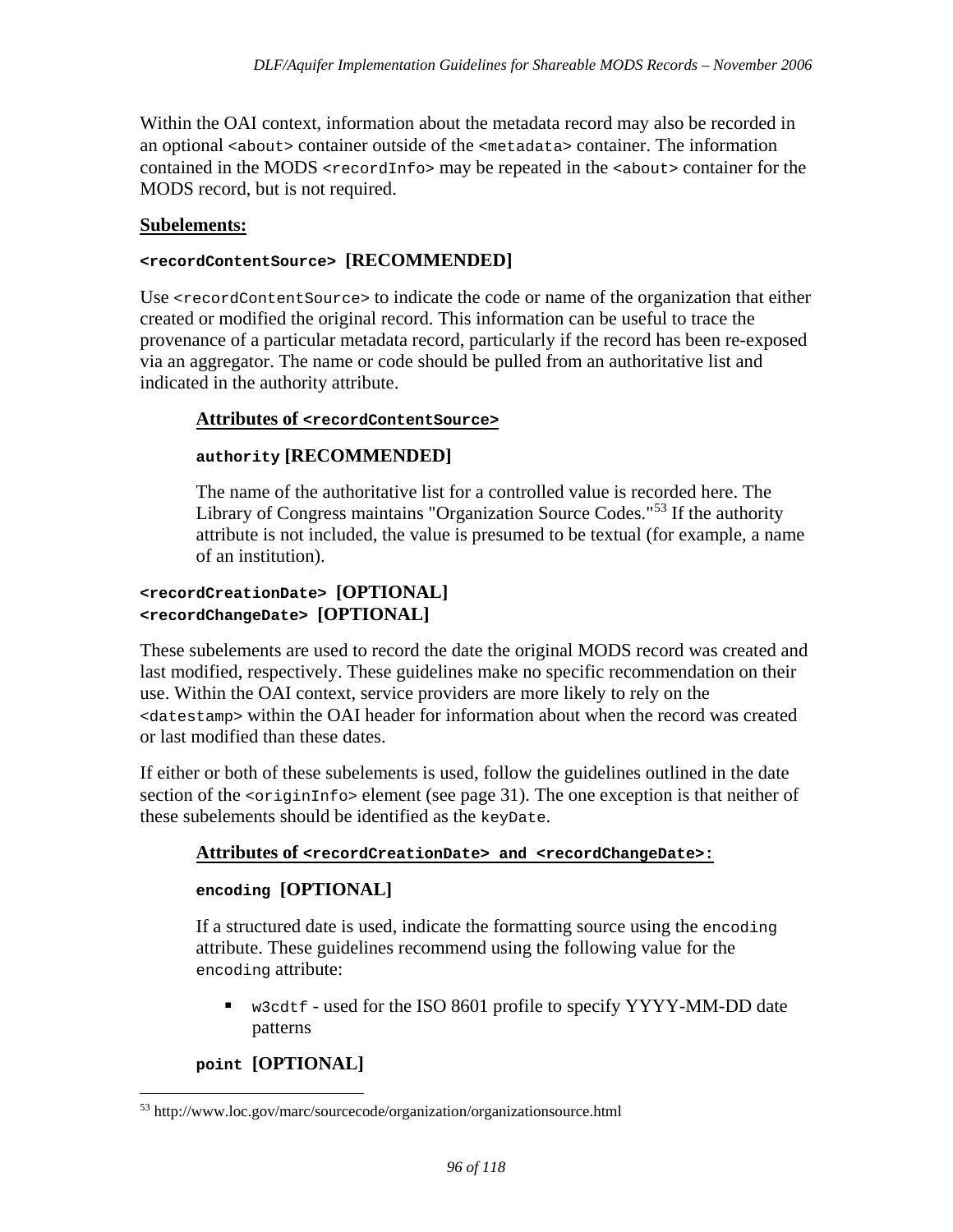The point attribute can be used to encode date ranges using the following values:

- start used for first date of a range
- end used for the end date of a range

If no point attribute is specified, date is assumed to be a single date.

## **keyDate [NOT RECOMMENDED]**

Used to specify a single date which should be used by OAI service providers for date indexing, sorting, and display. *Only one date element should be specified as a key date.* These guidelines recommend that the keyDate appear in the <originInfo> element (see page [31\)](#page-30-0).

## **qualifier [NOT RECOMMENDED]**

The use of the qualifier attribute within date information in <recordInfo> is not recommended. If the creation or change date is not known or must be inferred, it is probably not useful to include.

## **<recordIdentifier> [OPTIONAL]**

Use this subelement to record the system control number assigned by the organization creating, using, or distributing the record. These guidelines make no specific recommendation on its use. Within the OAI context, service providers are likely to rely on the  $\le$ identifier> in the OAI header, rather than the  $\le$ recordIdentifier>. If <recordIdentifier> is used, the guidelines recommend the use of the source attribute if possible.

## **Attributes of <recordIdentifier>**

## **source [RECOMMENDED]**

This attribute contains the code or name of the organization whose system control number is located in the <recordIdentifier> element. The source name should be from a controlled list<sup>[54](#page-96-0)</sup> if possible, although there is not a way to indicate the controlled list.

### **<recordOrigin> [RECOMMENDED]**

Use this subelement to record information about the origin, or provenance of the MODS record including how it was generated and what transformations have been applied. The information here can be useful for a service provider to understand specific encoding conventions within element values or why certain types of information appear in certain places (for example, if the MODS record was transformed from a MARC record using the standard Library of Congress stylesheet). These guidelines recommend using free text with the stipulation that values be understandable outside of the local context of the creating institution. Institutions may include as much or as little detail as desired in this

<span id="page-96-0"></span><sup>54</sup> http://www.loc.gov/marc/sourcecode/organization/organizationsource.html  $\overline{a}$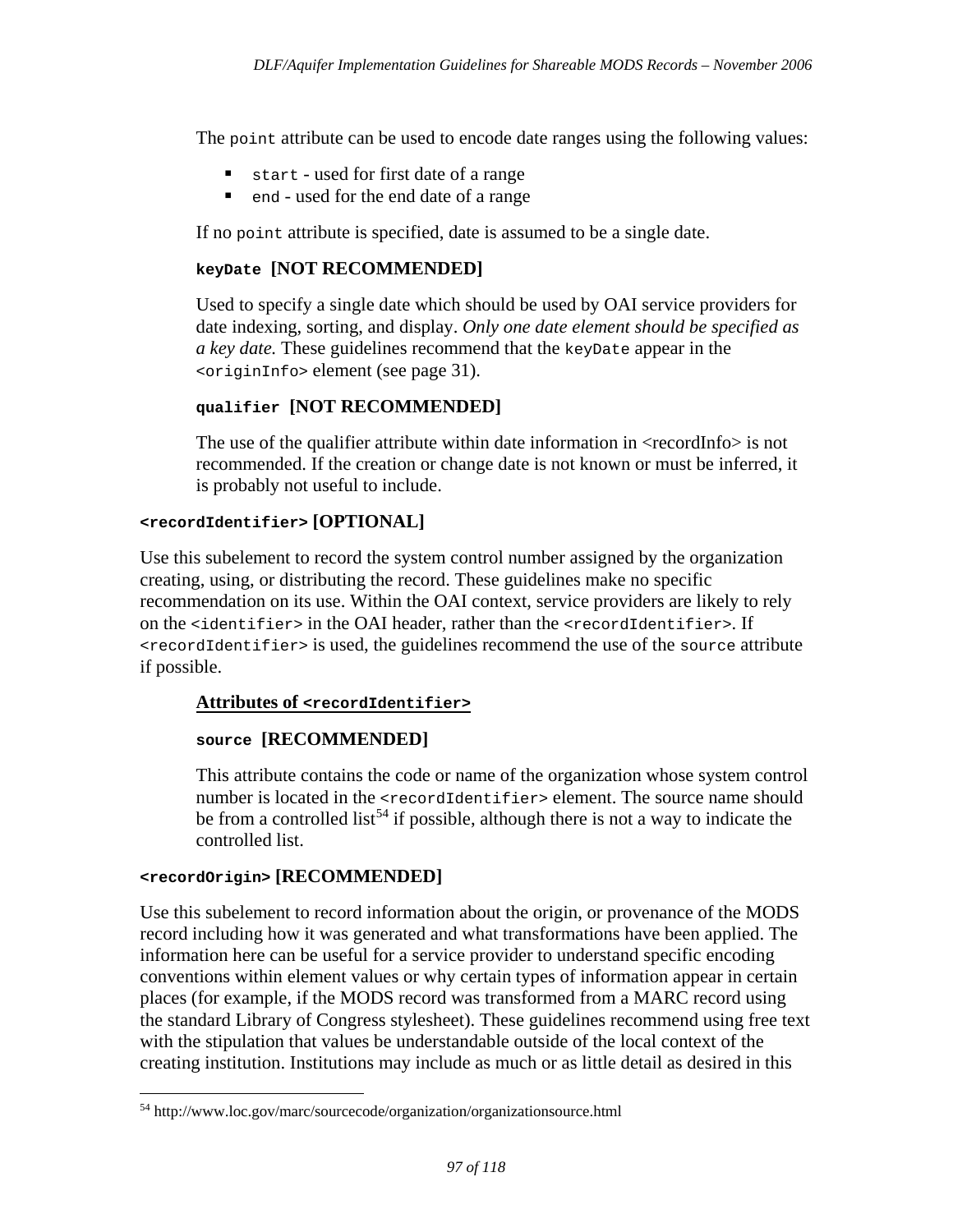element; however, information such as whether a transformation was done by machine or by hand, and if a standard set of transformation rules was used are useful to service providers.

#### **<languageOfCataloging> [REQUIRED]**

Use <languageOfCataloging> to record the language of the text of the cataloging in the MODS record. These guidelines require the use of this subelement and its subelement <languageTerm> to record the primary language of the values found within MODS elements. If additional language(s) are used this should be indicated with the lang attribute within the specific top-level element(s) in which the additional language(s) appears (see page [101\)](#page-100-0).

#### **Subelement of <languageOfCataloging>**

### **<languageTerm> [REQUIRED]**

This subelement contains the language of the text of the cataloging in the MODS record. These guidelines require one pair of <languageTerm> elements representing the primary language of the text wrapped in a single  $\alpha$ -language> element. One of these <languageTerm> elements should carry the attribute type="text" and the other should have type="code". Additional pairs of <languageTerm> elements representing secondary languages may be included in separate <language> elements.

#### **Attributes of <languageTerm>**

### **authority [REQUIRED IF APPLICABLE]**

These guidelines require using the value iso639-2b for this attribute in the <languageTerm> element.

#### **EXAMPLE OF <recordInfo> USE**

```
<recordInfo>
      <recordContentSource 
      authority="oclcorg">UIU</recordContentSource>
      <recordOrigin>Record has been transformed into MODS from a 
      qualified Dublin Core record using a stylesheet available at 
      http://www.sample.edu/. Metadata originally created in a locally 
      modified version of qualified Dublin Core (data dictionary 
      available: http://www.sample.edu/.)</recordOrigin>
      <languageOfCataloging>
            <languageTerm authority= "iso639-2">eng</languageTerm>
      </languageOfCataloging>
</recordInfo>
```
## **USE BY AGGREGATORS**

The <recordInfo> field contains information that will be of use to aggregators in determining how best to understand and process a record for use in the aggregation. None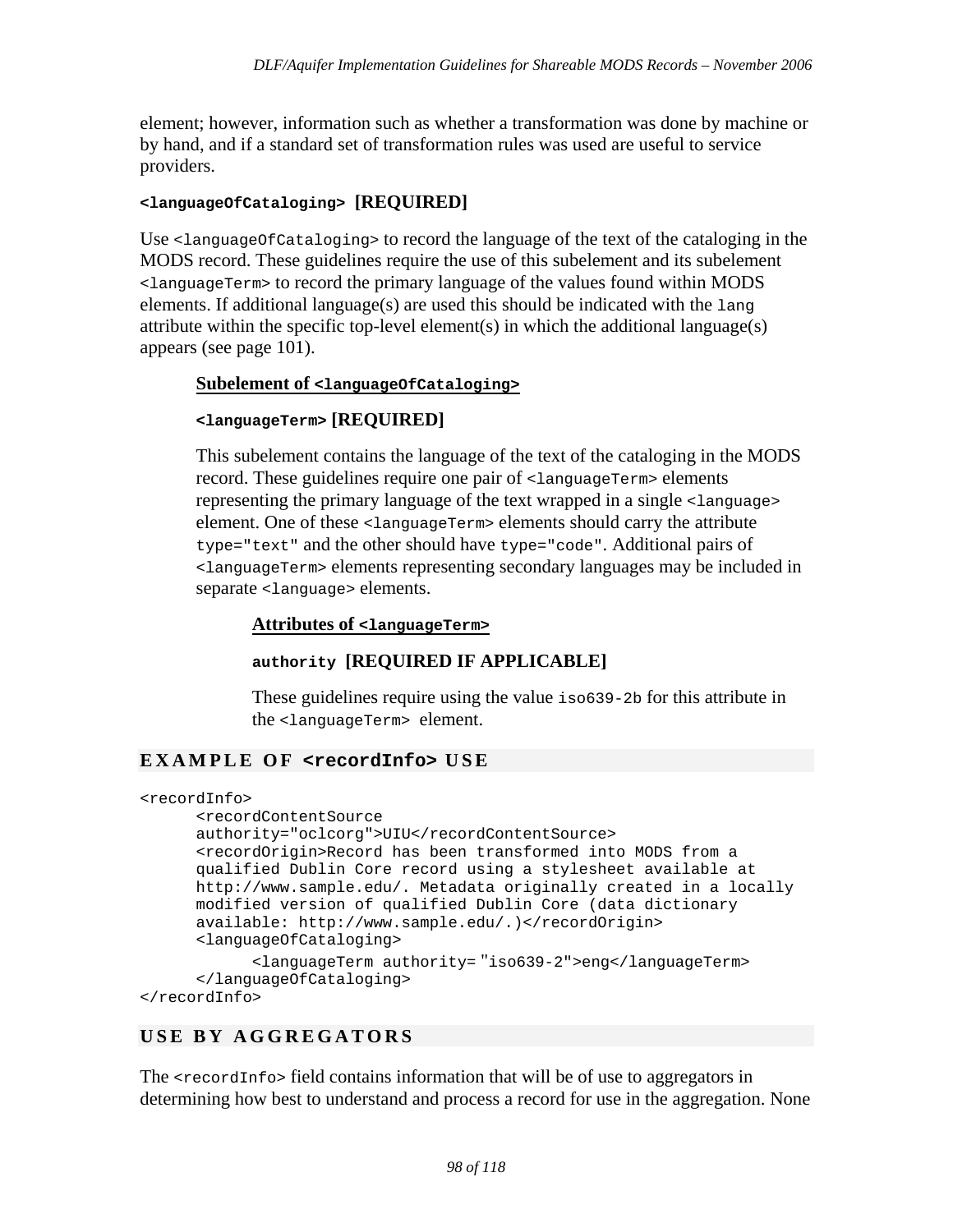of the fields are likely to be displayed to end users of the aggregation interface, or be indexed for end user search.

## **MAPPING TO DUBLIN CORE**

These guidelines and the *MODS to Dublin Core Metadata Element Set Mapping Version 3.0 (June 7, 2005)* make no recommendations about mapping <recordInfo> to a simple Dublin Core element. For the purposes of the required Dublin Core records within the OAI context, information contained within a MODS <recordInfo> element could be mapped to an OAI <about> container for each OAI Dublin Core record disseminated from a MODS item, or, alternatively, this information is documented in a publicly accessible place and referenced from the <about> container or the <setDescription>.

However, these guidelines do recommend documenting cataloging decisions in a publicly accessible location so that service providers can better interpret metadata records.

## **RELATIONSHIP TO DLF/ NSDL BEST PRACTICES FOR SHAREABLE METADATA**

The DLF/NSDL *Best Practices for Shareable Metadata* discuss issues related to <recordInfo> in the "Providing Supplemental Documentation to OAI Service Providers" section.[55](#page-98-0)

<span id="page-98-0"></span><sup>55</sup> http://oai-best.comm.nsdl.org/cgi-bin/wiki.pl?DocumentingSource  $\overline{a}$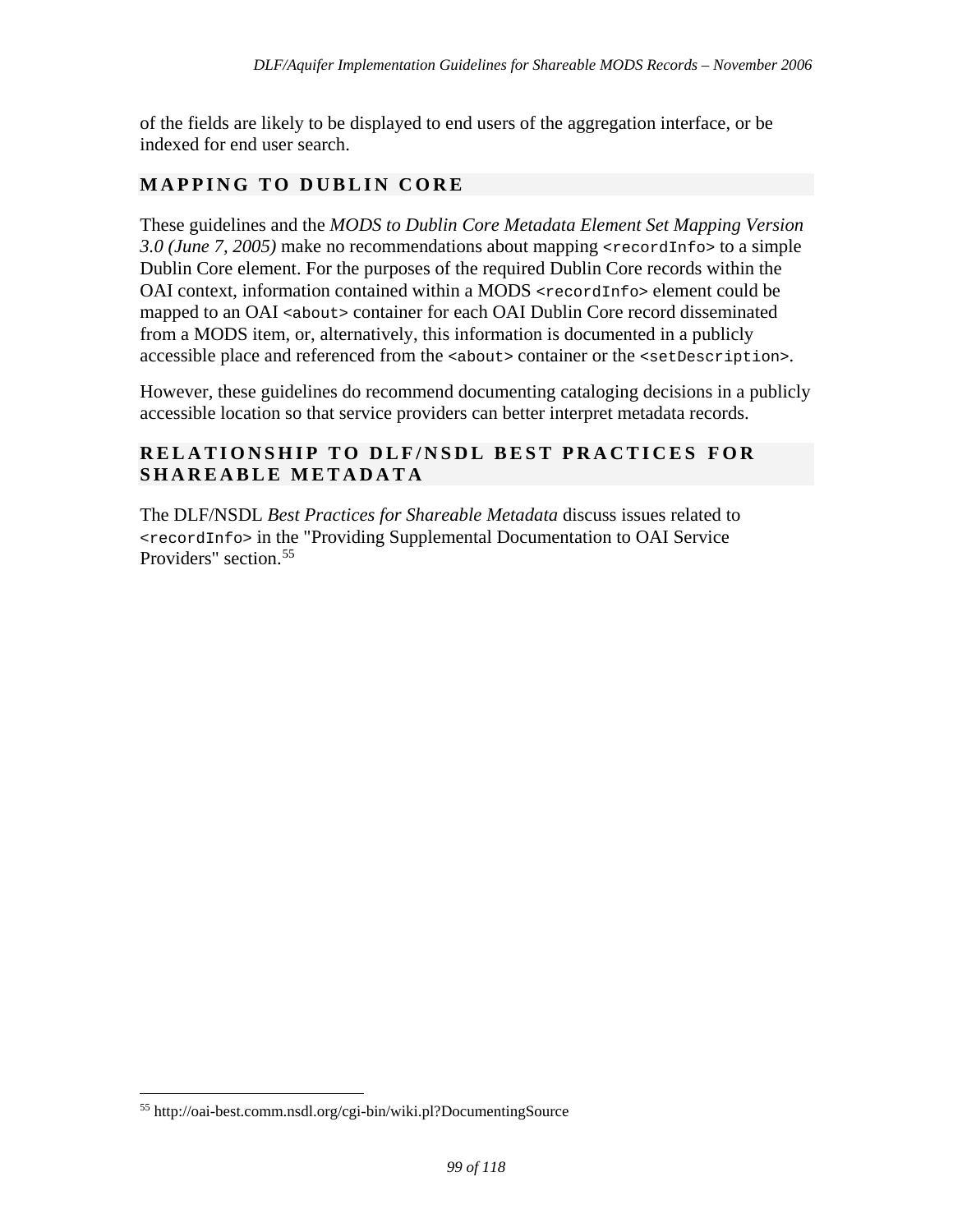*This page intentionally left blank.*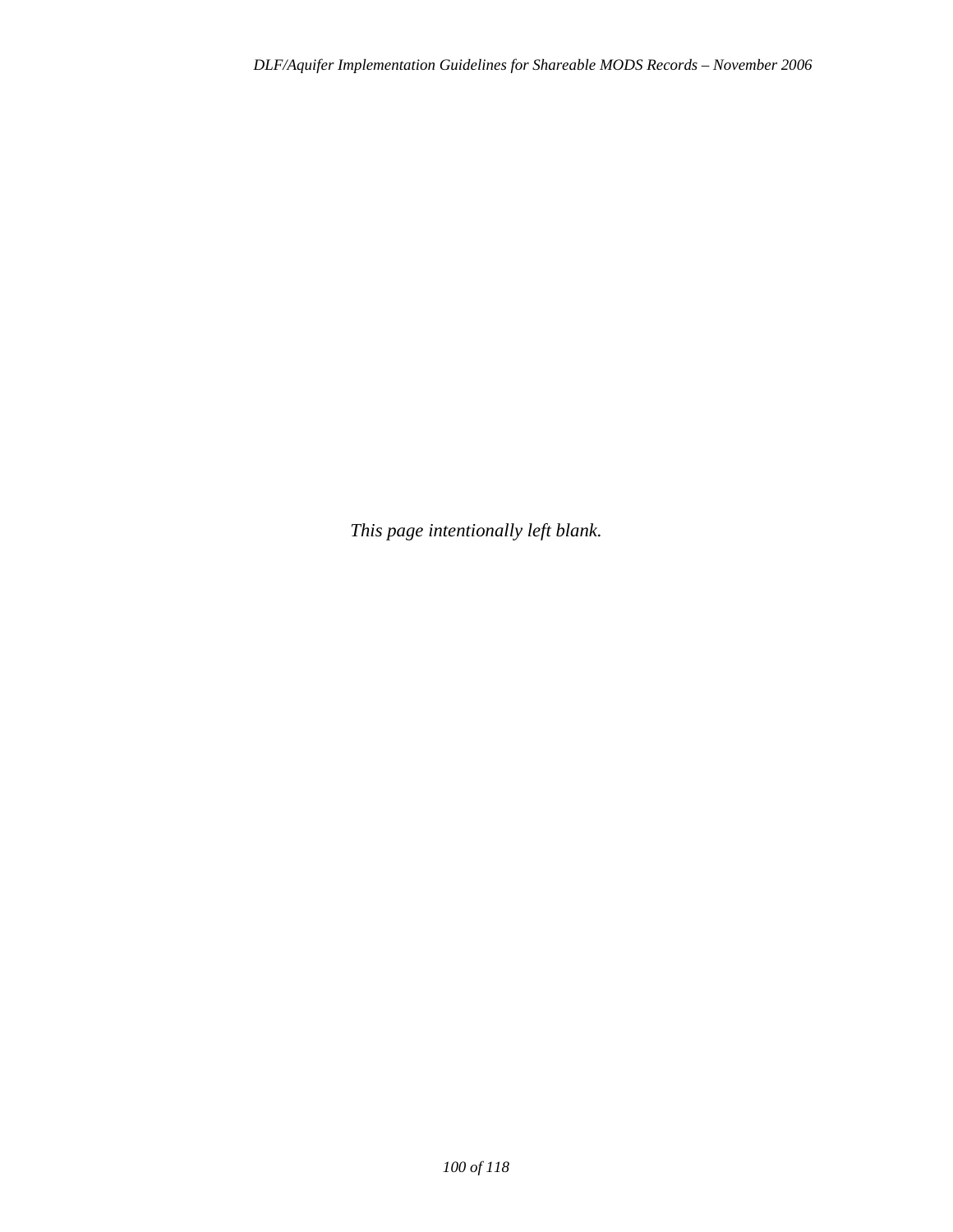# <span id="page-100-0"></span>**Attributes Common to Most Elements**

## **SUMMARY OF REQUIREMENTS**

The *DLF/Aquifer Implementation Guidelines for Shareable MODS Records* require the use of the lang attribute when a language is used in the value of an element that is not the same as that indicated in the <languageOfCataloging> subelement of the <recordOrigin> element. The use of the xml:lang attribute is not recommended. The use of the script and transliteration attributes is recommended if applicable. These guidelines have no recommendation on the use of the  $ID$  attribute. The use of the  $xlink$ attribute is recommended when applicable, particularly within the <relatedItem> or <tableOfContents> elements. The common attributes for elements relating to dates are covered in the applicable sections.

## **DEFINITION FROM** *MODS USER GUIDELINES*

See http://www.loc.gov/standards/mods/v3/mods-userguide-generalapp.html#list.

# **DISCUSSION OF USE**

## **lang [REQUIRED IF APPLICABLE]**

The lang attribute should be used when a language is used in the value of an element that is not the same as that indicated in the  $\alpha$ -languageOfCataloging> subelement of the  $<$ recordOrigin> element. The value for the attribute must be taken from ISO 639-2/b.<sup>[56](#page-100-1)</sup>

## **xml:lang [NOT RECOMMENDED]**

The use of the  $xml:$  lang attribute is not recommended.

## **script [RECOMMENDED IF APPLICABLE] transliteration [RECOMMENDED IF APPLICABLE]**

Use of the script and transliteration attributes is recommended if applicable. Note that there is no standard list of transliteration schemes available; the value of this attribute may be limited until one is developed.

<span id="page-100-1"></span><sup>56</sup> http://www.loc.gov/standards/iso639-2/  $\overline{a}$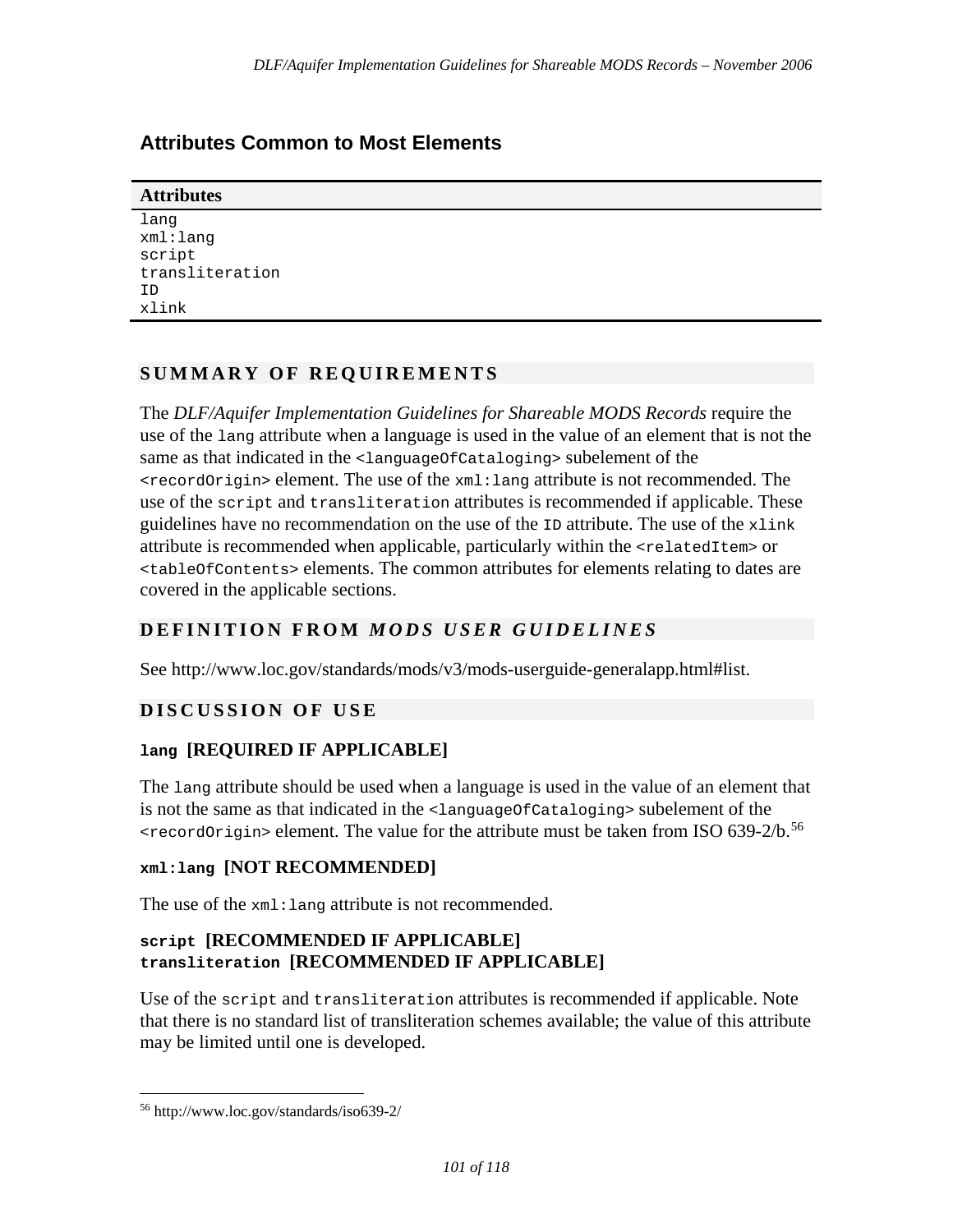### **ID [OPTIONAL]**

The use of the  $ID$  attribute is optional.

### **xlink [RECOMMENDED IF APPLICABLE]**

Use the  $x$ link attribute in cases where there is a need to reference an external resource such as a second metadata record. See <tableOfContents> (page [47\)](#page-46-0) for examples.

## **EXAMPLES OF COMMON A TTRIBUTES**

```
<abstract>This paper examines the Impact of schooling and income on 
fertility in Côte d'Ivoire using data from the 1985 Côte d'Ivoire 
Living Standards Survey.</abstract>
<abstract lang="fre"> Ce document examine l'impact de la scolarisation 
et du revenu sur la fécondité en Côte d'Ivoire en utilisant les données 
de l'Enquête sur les Niveaux de Vie en Côte d'Ivoire de 
1985.</abstract>
<recordInfo>
      <languageOfCataloging>
            <languageTerm authority= "iso639-2">eng</languageTerm>
      </languageOfCataloging>
</recordInfo>
<relatedItem displayLabel="Preceding Title" type="preceding" 
xlink:href="http://hdl.loc.gov/umich.dli.moa/AGE3371"/>
<tableOfContents 
xlink:href="http://www.ojp.usdoj.gov/bjs/toc/cchrie98.htm" />
```
## **USE BY AGGREGATORS**

Use of the common attributes will depend upon the individual aggregator. In the case of the xlink attribute, for example, aggregators may provide the link to the end user.

### **MAPPING TO DUBLIN CORE**

These guidelines and the *MODS to Dublin Core Metadata Element Set Mapping Version 3.0 (June 7, 2005)* make no recommendations about mapping the common attributes to simple Dublin Core elements.

## **RELATIONSHIP TO DLF/ NSDL BEST PRACTICES FOR SHAREABLE METADATA**

None of the common attributes are specifically discussed in the *DLF/NSDL Best Practices for Shareable Metadata*. However, the general issues around documenting how metadata values are recorded are discussed in the Providing Supplemental Information to a Service Provider section.[57](#page-101-0)

 $\overline{a}$ 

<span id="page-101-0"></span><sup>57</sup> http://oai-best.comm.nsdl.org/cgi-bin/wiki.pl?DocumentingSource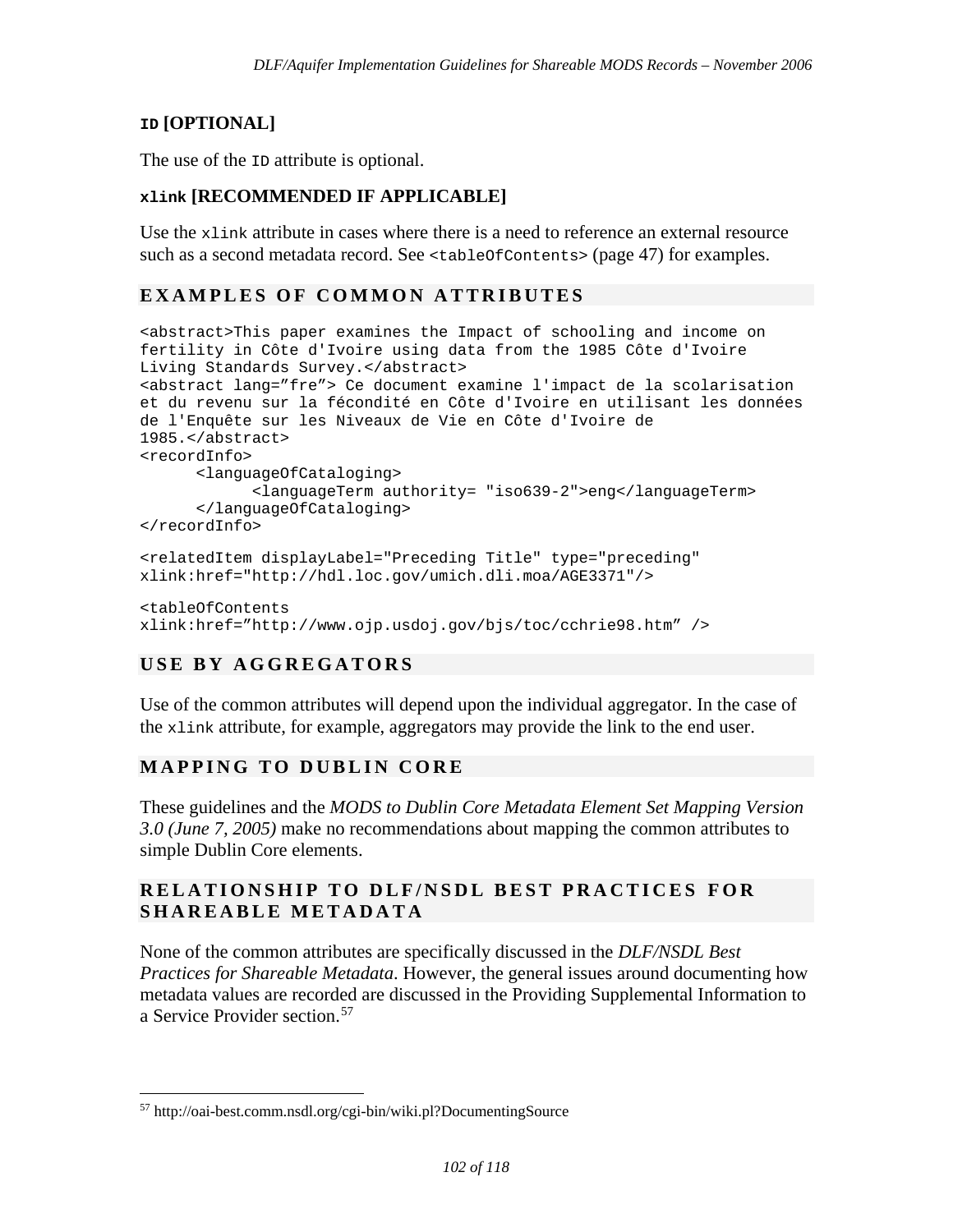# **Full MODS Examples Encoded to These Guidelines**

## **NOTE ON THESE EXAMPLES**

Source records for these examples were borrowed with permission from Indiana University Bloomington, the Library of Congress, the University of Illinois at Urbana-Champaign, and Emory University. Some content and encoding in the examples has been altered from the original to insure that they adhere to the recommendations in these guidelines. The examples are illustrative, not prescriptive, and their inclusion is intended only to assist in understanding how these guidelines might be applied.

Examples are supplied for the following types of materials:

- 1. book (page [103\)](#page-102-0)
- 2. film (page [105\)](#page-104-0)
- 3. map (page [107\)](#page-106-0)
- 4. photograph (page [109](#page-108-0)
- 5. print (page [111\)](#page-110-0)
- 6. sheet music (page [113\)](#page-112-0)
- 7. physical artifact (page [115\)](#page-114-0)
- 8. born digital item (page [116\)](#page-115-0)

### <span id="page-102-0"></span>**Example 1: Record for a book (Library of Congress)**

```
<mods xmlns="http://www.loc.gov/mods/v3"
xmlns:xsi="http://www.w3.org/2001/XMLSchema-instance"
xsi:schemaLocation="http://www.loc.gov/mods/v3 
http://www.loc.gov/standards/mods/v3/mods-3-2.xsd">
   <titleInfo>
      <title>Letters of a volunteer in the Spanish-American war</title>
   </titleInfo>
   <name type="personal" authority="naf">
      <namePart>King, George G. (George Glenn)</namePart>
      <role>
         <roleTerm authority="marcrelator" 
         type="text">creator</roleTerm>
      </role>
   </name>
   <typeOfResource>text</typeOfResource>
   <genre authority="aat">monographs</genre>
   <genre authority="aat">correspondence</genre>
   <originInfo>
      <place>
         <placeTerm type="code" authority="marccountry">ilu</placeTerm>
         <placeTerm type="text">Illinois</placeTerm>
      </place>
      <place>
         <placeTerm type="text">Chicago</placeTerm>
      </place>
      <publisher>Hawkins and Loomis</publisher>
      <dateIssued encoding="w3cdtf" keyDate="yes">1929</dateIssued>
```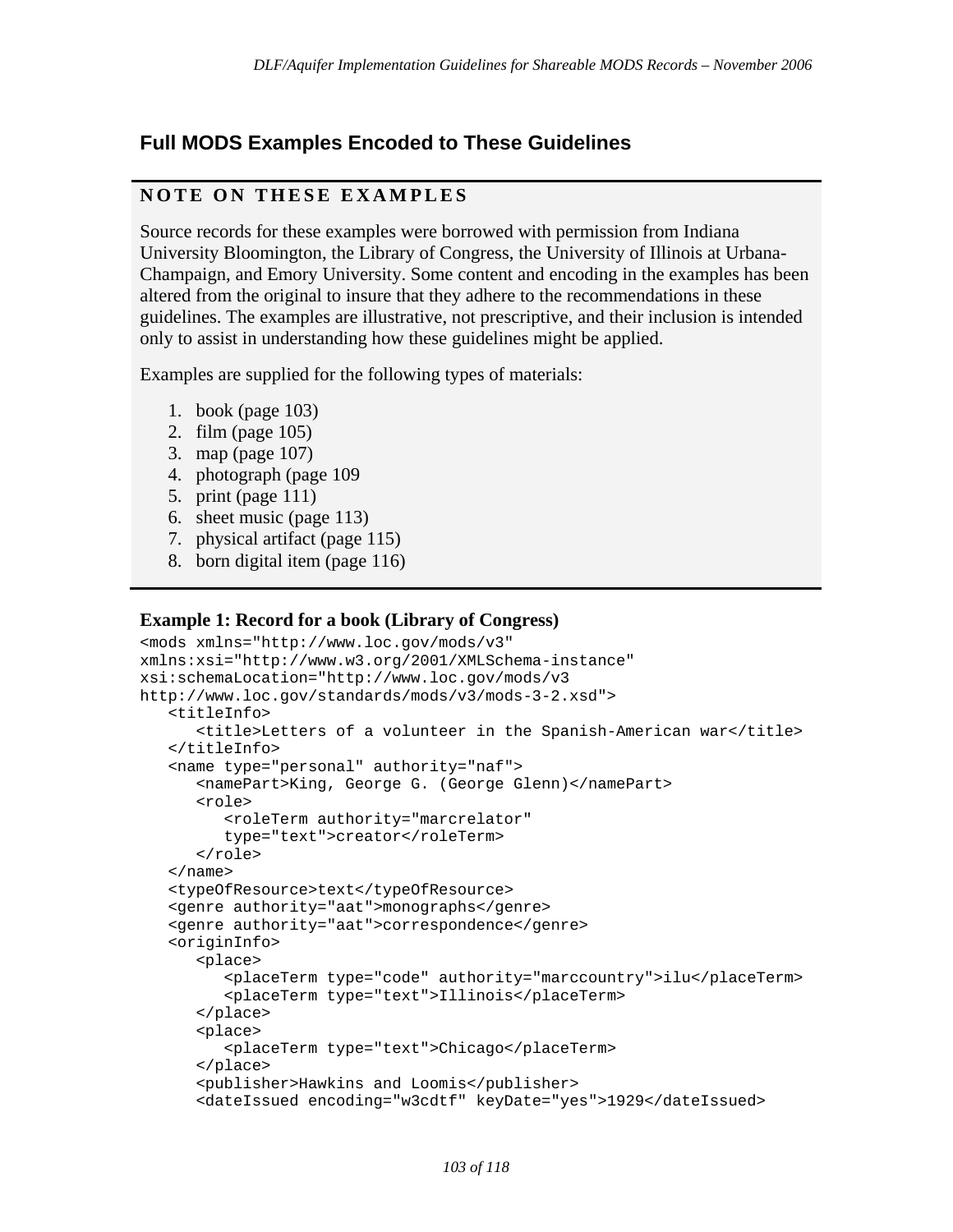```
</originInfo>
<language>
   <languageTerm type="text">English</languageTerm>
   <languageTerm type="code" authority="iso639-
   2b">eng</languageTerm>
</language>
<physicalDescription>
   <extent> 3 p.l., 5-133 p. 23 cm.</extent>
   <note>All pages of the original have been digitized.</note>
   <internetMediaType>text/html</internetMediaType>
   <internetMediaType>image/jpeg</internetMediaType>
   <internetMediaType>image/tiff</internetMediaType>
   <digitalOrigin>reformatted digital</digitalOrigin>
</physicalDescription>
<abstract>This book is a collection of letters written home by 
George King, an American soldier who served in the Puerto Rican 
campaign during the Spanish-American War. At the outbreak of the 
War, King volunteered in the Sixth Regiment of Infantry formed in 
Concord, Massachusetts. He rose quickly to the rank of sergeant. 
King describes in some detail the life of a soldier during the war, 
including the kind and extent of training received, and the lean 
diet and physical hardships of campaigning in Puerto Rico. King's 
letters are interspersed with notes and explanatory commentary that 
puts his letters in perspective. Some of his letters and 
commentaries describe the interrelationships between American 
soldiers and the inhabitants of Puerto Rico during the War. He 
pointed out, for example, that the Americans hired native Puerto 
Ricans, who rendered the army efficient and valuable service as 
mounted scouts.</abstract>
<subject authority="lcsh">
   <geographic> United States</geographic>
   <geographicCode authority="marcgac">n-us---</geographicCode>
</subject>
<subject authority="lcsh">
   <topic>Spanish-American War, 1898</topic>
   <topic>Personal narratives</topic>
</subject>
<identifier type="lccn">30012858</identifier>
<identifier type="hdl">hdl:loc.gdc/lhbpr.12858</identifier>
<location>
   <url usage="primary display" access="object in 
   context">http://hdl.loc.gov/loc.gdc/lhbpr.12858</url>
</location>
<accessCondition type="useAndReproduction">The Library of Congress 
is providing access to these materials for educational and research 
purposes. The written permission of the copyright owners and other 
rights holders (such as holders of publicity and /or privacy rights) 
is required for distribution, reproduction, or other use beyond that 
allowed by fair use or other statutory exemptions. Note that there 
may be U.S. copyright protection (see Title 17, U.S.C.) or other 
restrictions in these materials. However, the Library is not aware 
of any copyrights or other rights associated with this 
material.</accessCondition>
<recordInfo>
   <recordContentSource 
   authority="marcorg">DLC</recordContentSource>
```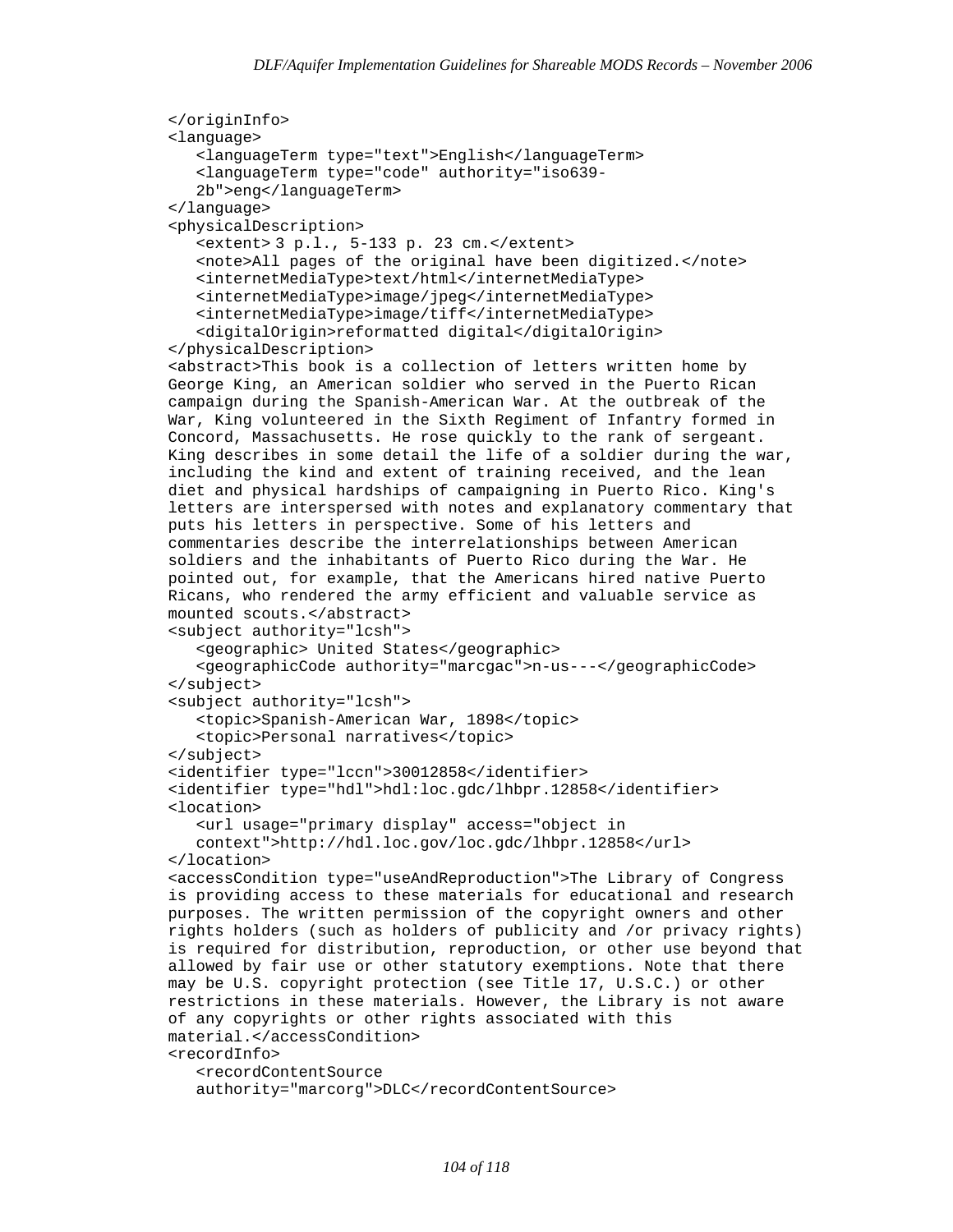```
<recordCreationDate encoding="w3cdtf">1982-11-
      08</recordCreationDate>
      <recordChangeDate encoding="w3cdtf">2002-03-20</recordChangeDate>
      <recordIdentifier source="DLC">30012858</recordIdentifier>
      <recordOrigin>Derived from a MARC record using the Library of 
     Congress stylesheet</recordOrigin>
      <languageOfCataloging>
         <languageTerm authority="iso639-2b">eng</languageTerm>
      </languageOfCataloging>
   </recordInfo>
</mods>
```
#### <span id="page-104-0"></span>**Example 2: Record for a film (Library of Congress)**

```
<mods xmlns="http://www.loc.gov/mods/v3"
xmlns:xsi="http://www.w3.org/2001/XMLSchema-instance"
xsi:schemaLocation="http://www.loc.gov/mods/v3 
http://www.loc.gov/standards/mods/v3/mods-3-2.xsd">
   <titleInfo>
      <title>Dud leaves home</title>
   </titleInfo>
   <titleInfo type="alternative" displayLabel="Variant title in Library 
   of Congress video collection">
      <title>Us fellers: "Dud leaves home"</title>
   </titleInfo>
   <titleInfo type="alternative" displayLabel="Copyright title">
      <title>Goldwyn-Bray Pictographs, no. 7009</title>
   </titleInfo>
   <name type="personal" authority="naf">
      <namePart>Carlson, Wallace</namePart>
      <namePart type="date">d. 1967</namePart>
      <role>
         <roleTerm authority="marcrelator" 
         type="text">animator</roleTerm>
      </role>
      <role>
         <roleTerm authority="marcrelator" 
         type="text">scenarist</roleTerm>
      </role>
   </name>
   <name type="corporate" authority="naf">
      <namePart>Bray Pictures Corporation</namePart>
   </name>
   <typeOfResource>moving image</typeOfResource>
   <genre authority="marc">motion picture</genre>
   <genre authority="migfg">Comedy-Animation-Short</genre>
   <originInfo>
      <place>
         <placeTerm type="code" authority="marccountry">xxu</placeTerm>
         <placeTerm type="text">United States</placeTerm>
      </place>
      <publisher>Bray Pictures Corp.</publisher>
      <dateIssued encoding="w3cdtf" keyDate="yes" 
      qualifier="inferred">1919</dateIssued>
   </originInfo>
   <language>
```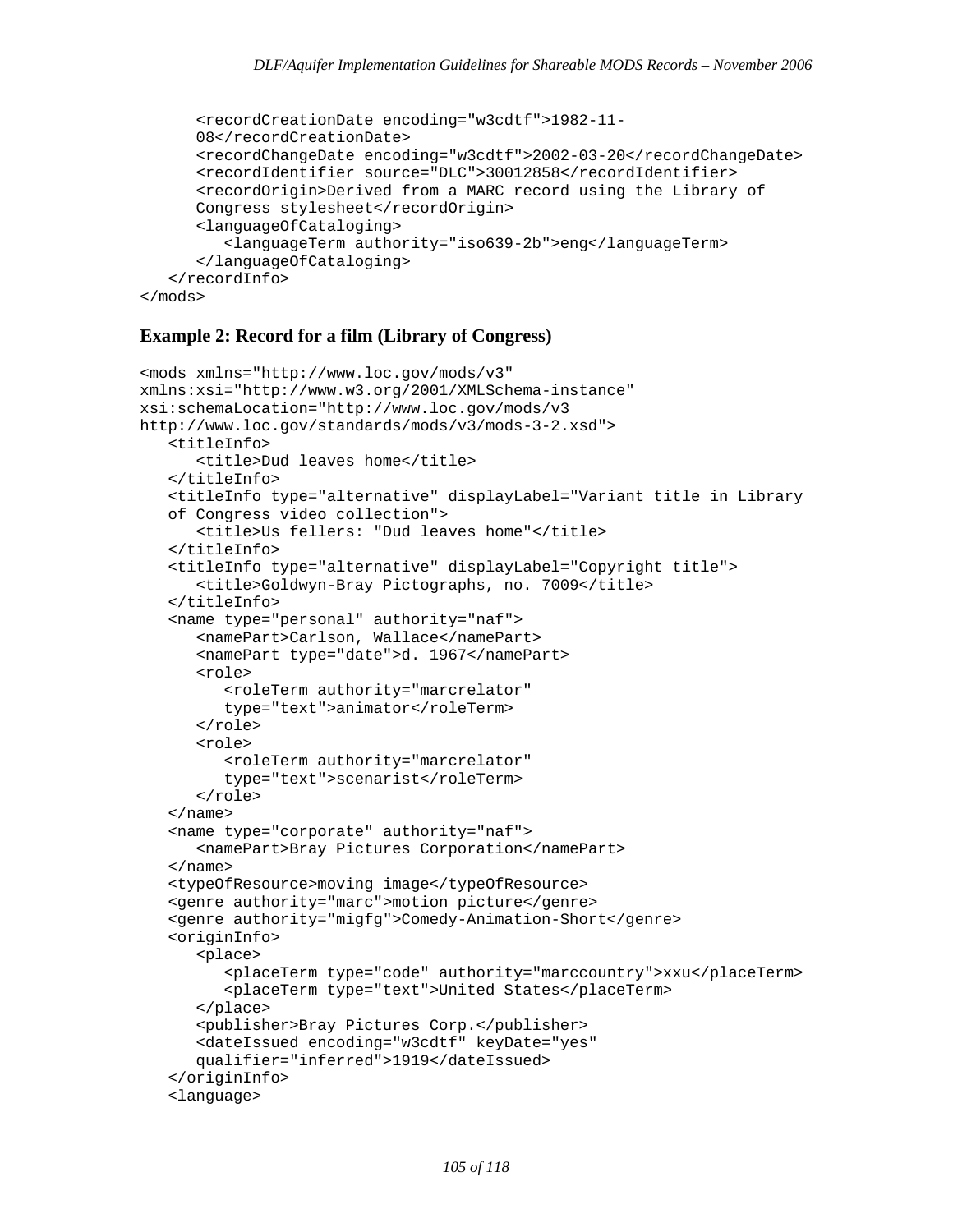```
<languageTerm type="text">English</languageTerm>
   <languageTerm authority="iso639-2b" 
   type="code">eng</languageTerm>
</language>
<physicalDescription>
   \epsilon <extent>1 reel of 1 (ca. 170 ft.) : si., b and w ; 16 mm. ref
   print.</extent>
   <extent>Duration: 4:57 at 22 fps.</extent>
   <note> The entire content of the original has been 
   digitized.</note>
   <internetMediaType>video/mpeg</internetMediaType>
   <internetMediaType>video/quicktime</internetMediaType>
   <digitalOrigin>reformatted digital</digitalOrigin>
</physicalDescription>
<abstract>Dud wants to buy his girlfriend Maime an ice cream cone so 
he breaks open his mother's bank, and splits their last dime in half 
in the process. His mother punishes him so he runs away. Dud is 
scared by imaginary ghosts in the dark, so he runs back home where 
he gets a spanking from his mother.</abstract>
<note displayLabel="Statement of responsibility">Bray Pictures 
Corporation ; animator and writer, Wallace Carlson.</note>
<note>Digital file includes a piano score composed and performed by 
Philip Carli.</note>
<subject authority="lcsh">
   <topic>Boys</topic>
   <geographic>United States</geographic>
   <genre>Drama</genre>
</subject>
<subject authority="lcsh">
   <topic>Runaway teenagers</topic>
   <geographic>United States</geographic>
   <genre>Drama</genre>
</subject>
<subject authority="lcsh">
   <topic>Mothers and sons</topic>
   <geographic>United States</geographic>
   <genre>Drama</genre>
</subject>
<subject authority="lcsh">
   <topic>Stealing</topic>
   <geographic>United States</geographic>
   <genre>Drama</genre>
</subject>
<subject authority="lcsh">
   <topic>Discipline of children</topic>
   <geographic>United States</geographic>
   <genre>Drama</genre>
</subject>
<subject authority="lcsh">
   <topic>Punishment</topic>
   <genre>Drama</genre>
</subject>
<subject authority="lcsh">
   <topic>Ghosts</topic>
   <genre>Drama</genre>
</subject>
<relatedItem type="host" displayLabel="Part of">
```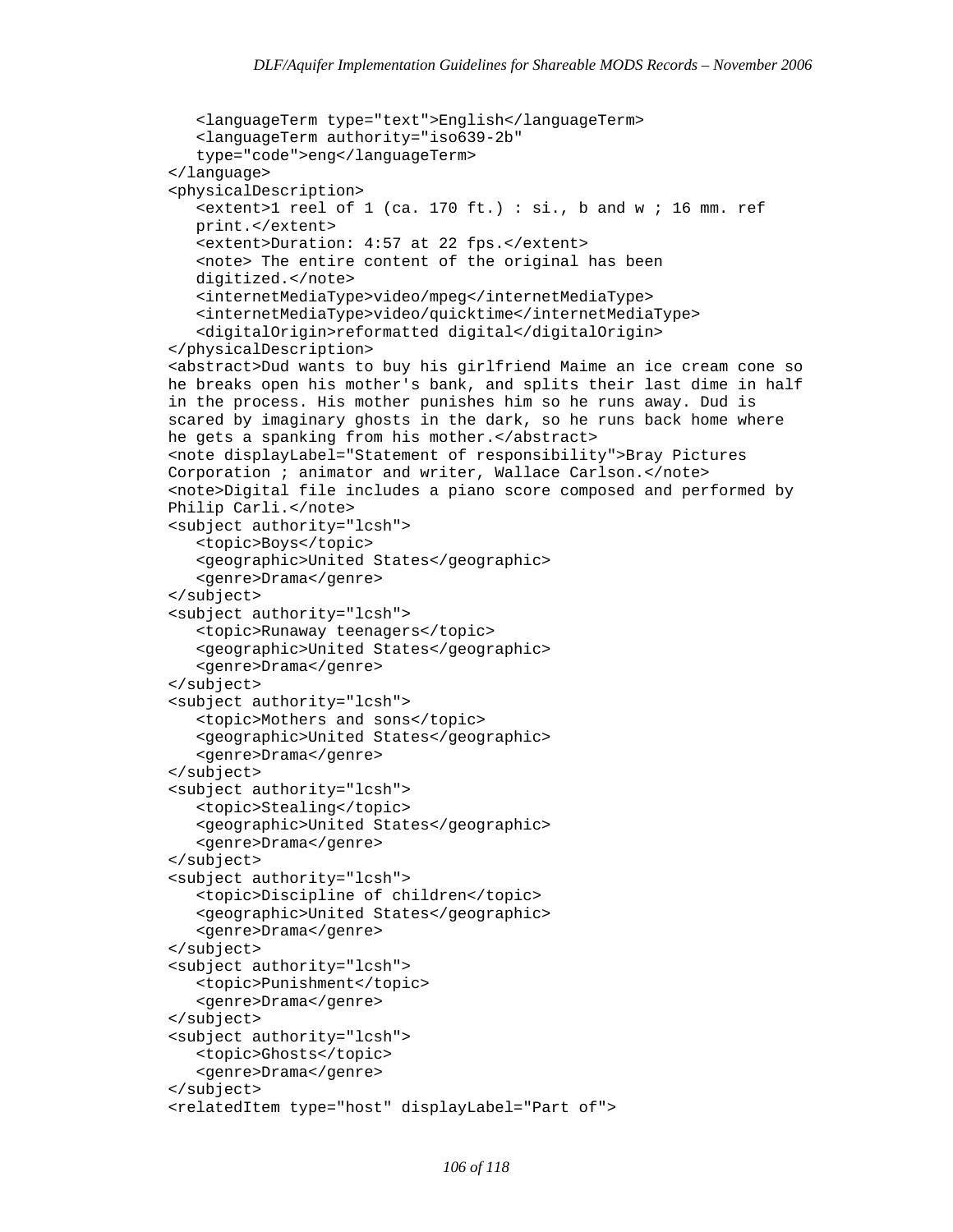```
<titleInfo>
         <title>AFI/Marshall (George) Collection (Library of 
         Congress)</title>
      </titleInfo>
   </relatedItem>
   <relatedItem type="series">
      <titleInfo>
         <title>Us fellers</title>
      </titleInfo>
   </relatedItem>
   <relatedItem type="series">
      <titleInfo>
         <title>Goldwyn-Bray pictographs</title>
      </titleInfo>
   </relatedItem>
   <identifier type="lccn">00694010</identifier>
   <identifier type="hdl">hdl:loc.mbrsmi/animp.4068</identifier>
   <location>
      <url usage="primary display" access="object in 
      context">http://hdl.loc.gov/loc.mbrsmi/animp.4068</url>
  </location>
   <accessCondition type="useAndReproduction">For information on rights 
  relating to this resource, visit 
  http://www.loc.gov/homepage/legal.html#copyright</accessCondition>
   <recordInfo>
     <recordContentSource 
     authority="marcorg">DLC</recordContentSource>
     <recordCreationDate encoding="w3cdtf">1999-12-
     01</recordCreationDate>
     <recordChangeDate encoding="w3cdtf">2000-12-19</recordChangeDate>
     <recordIdentifier source="DLC">00694010</recordIdentifier>
     <recordOrigin>Sources used: Copyright catalog, motion pictures, 
     1912-1939; Library of Congress video collection, v. 3, Origins of 
     American animation, 1900-1921; McIntire, J. Silent animated films 
     at the Library of Congress, 1995; M/B/RS shelflist. Summary from 
     J. McIntire, Silent animated films at the Library of Congress, 
      1995.</recordOrigin>
      <languageOfCataloging>
         <languageTerm authority="iso639-2b">eng</languageTerm>
      </languageOfCataloging>
   </recordInfo>
</mods>
```
#### <span id="page-106-0"></span>**Example 3: Record for a map (Library of Congress)**

```
<mods xmlns="http://www.loc.gov/mods/v3"
xmlns:xsi="http://www.w3.org/2001/XMLSchema-instance"
xsi:schemaLocation="http://www.loc.gov/mods/v3 
http://www.loc.gov/standards/mods/v3/mods-3-2.xsd">
      <titleInfo>
         <title>Dallas, Texas. With the projected river and navigation 
         improvements viewed from above the sister city of Oak 
         Cliff</title>
      </titleInfo>
      <name type="personal" authority="naf">
         <namePart type="family">Giroud</namePart>
```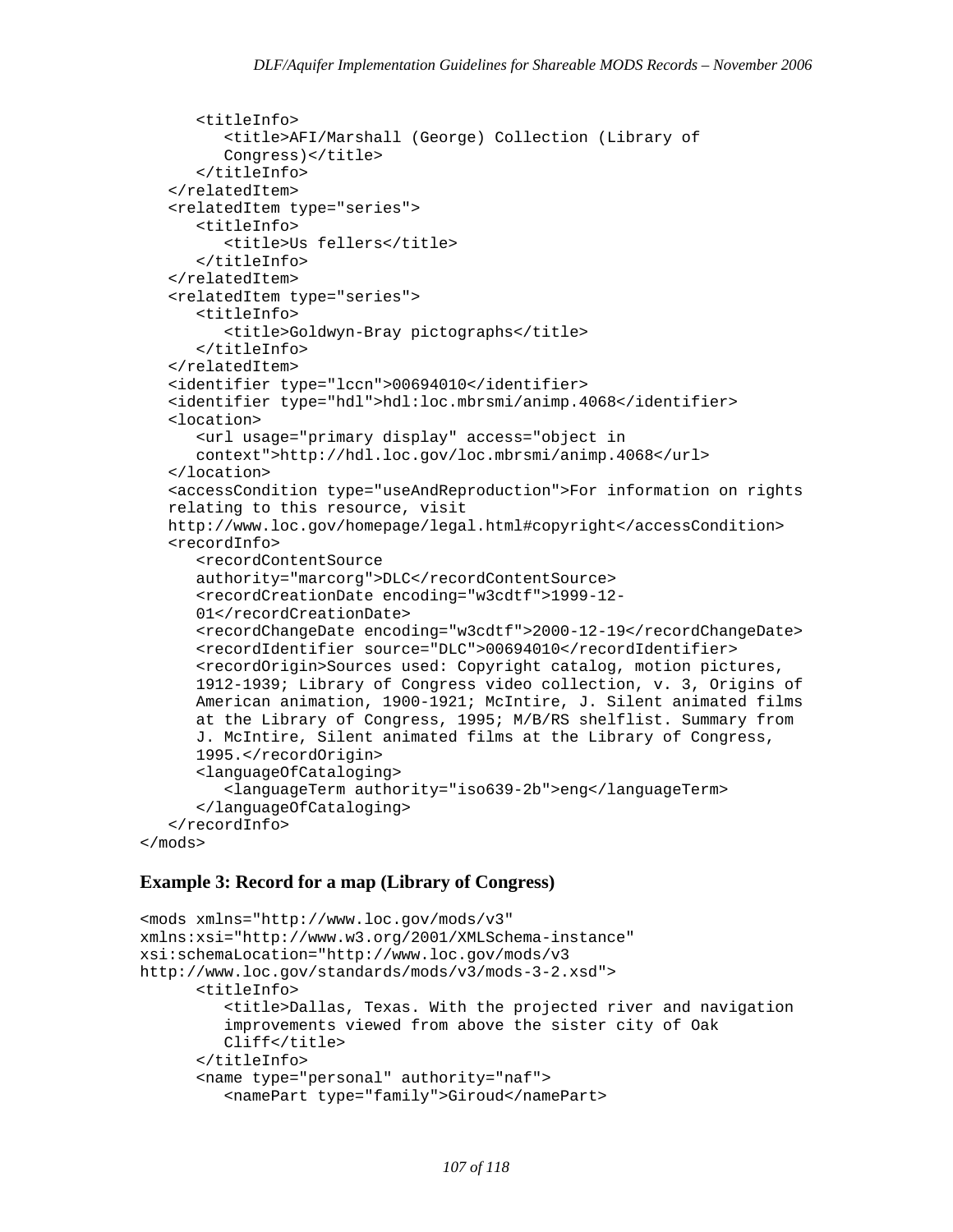```
<namePart type="given">Paul</namePart>
   <role>
      <roleTerm authority="marcrelator" 
      type="text">cartographer</roleTerm>
      <roleTerm authority="marcrelator" 
      type="code">ctq</roleTerm>
   </role>
</name>
<typeOfResource>cartographic</typeOfResource>
<genre authority="lctgm">panoramic views</genre>
<originInfo>
      <place>
            <placeTerm type="text">Dallas?</placeTerm>
      </place>
      <publisher>Dallas Lith. Co.</publisher>
      <dateIssued encoding="w3cdtf" 
      keyDate="yes">1892</dateIssued>
</originInfo>
<language>
      <languageTerm type="text">English</languageTerm>
      <languageTerm type="code" authority="iso639-
      2b">eng</languageTerm>
</language>
<physicalDescription>
   <extent>col. map 26 x 53 cm. on sheet 53 x 75 cm.</extent>
   <internetMediaType>image/tiff</internetMediaType>
   <digitalOrigin>reformatted digital</digitalOrigin>
</physicalDescription>
<note>Perspective map not drawn to scale.</note>
<note>Bird's-eye-view.</note>
<note>Includes illus. and advertisements.</note>
<subject authority="lcsh">
   <geographic>Dallas (Tex.)</geographic>
   <genre>Aerial views</genre>
</subject>
<subject authority="tgn">
   <hierarchicalGeographic>
      <country>United States</country>
      <state>Texas</state>
      <city>Dallas</city>
   </hierarchicalGeographic>
</subject>
<identifier type="hdl"> 
http://hdl.loc.gov/loc.gmd/g4034d.pm009070 </identifier>
<location>
   <url usage="primary display" access="object in 
   context">http://hdl.loc.gov/loc.gmd/g4034d.pm009070</url>
</location>
<location>
   <physicalLocation> Library of Congress Geography and Map 
   Division Washington, D.C. 20540-4650 USA </physicalLocation>
</location>
<accessCondition type="useAndReproduction">Most maps in the Map 
Collections materials were either published prior to 1922, 
produced by the United States government, or both (see catalogue 
records that accompany each map for information regarding date of 
publication and source). A few have permission from the copyright
```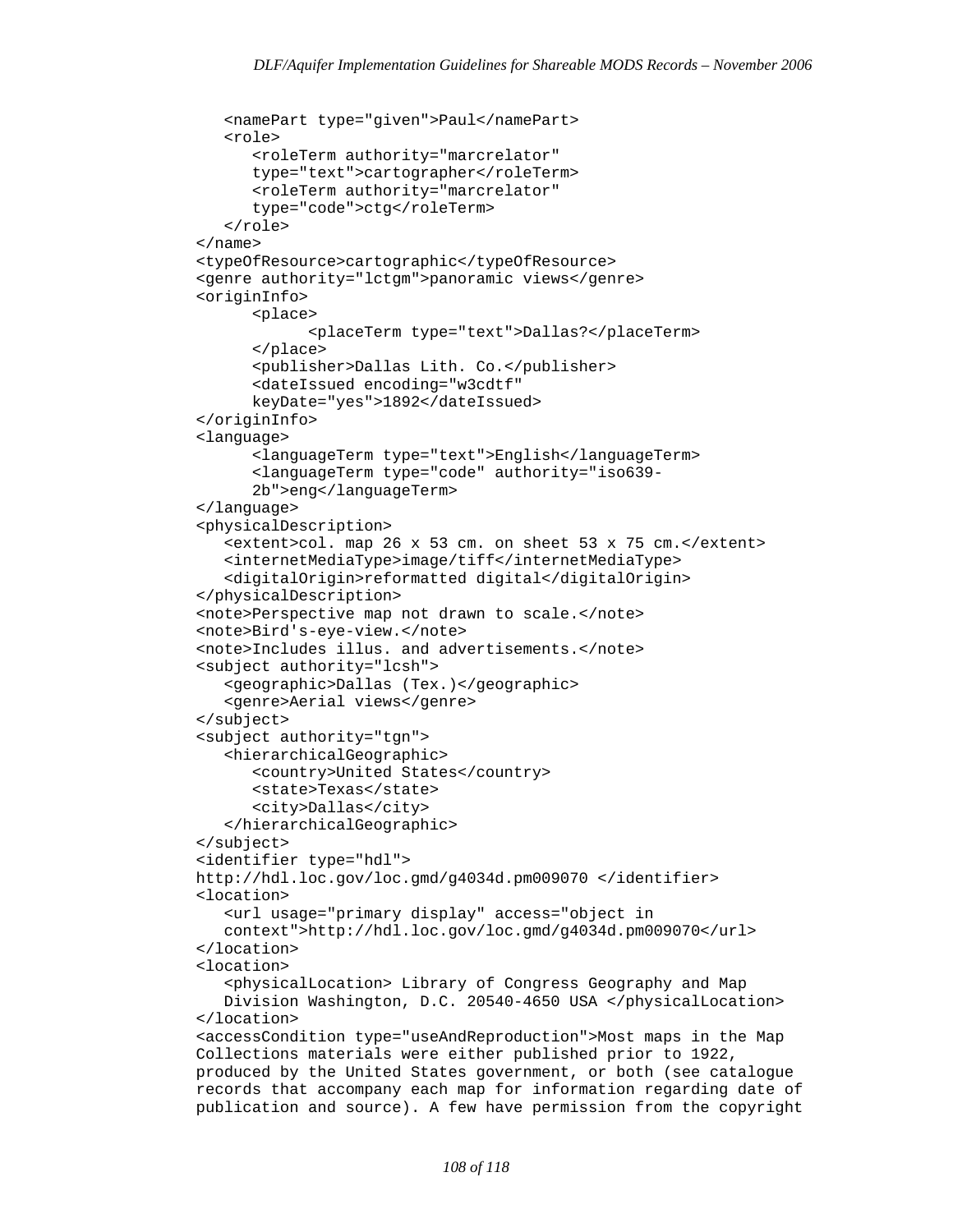```
holders as noted in the descriptive record. The Library of 
Congress is providing access to these materials for educational 
and research purposes and is not aware of any U.S. copyright 
protection (see Title 17 of the United States Code) or any other 
restrictions in the Map Collection materials. Note that the 
written permission of the copyright owners and/or other rights 
holders (such as publicity and/or privacy rights) is required for 
distribution, reproduction, or other use of protected items 
beyond that allowed by fair use or other statutory exemptions. 
Responsibility for making an independent legal assessment of an 
item and securing any necessary permissions ultimately rests with 
persons desiring to use the item.</accessCondition>
<recordInfo>
   <recordContentSource 
   authority="marcorg">MdBJ</recordContentSource>
   <recordCreationDate encoding="w3cdtf">2005-10-
   28</recordCreationDate>
   <recordOrigin>Base MODS record derived from Library of 
   Congress American Memory Project record, then edited to 
   conform to the DLF Implementation Guidelines for Shareable 
   MODS Records.</recordOrigin>
   <languageOfCataloging>
      <languageTerm authority="iso639-2b">eng</languageTerm>
   </languageOfCataloging>
```

```
</recordInfo>
```

```
</mods>
```
## **Example 4: Record for a photograph (Library of Congress)**

```
<mods xmlns="http://www.loc.gov/mods/v3"
xmlns:xsi="http://www.w3.org/2001/XMLSchema-instance"
xsi:schemaLocation="http://www.loc.gov/mods/v3 
http://www.loc.gov/standards/mods/v3/mods-3-2.xsd">
   <titleInfo>
      <title>General view of Balaklava, the hospital on the 
      right</title>
   </titleInfo>
   <name type="personal" authority="naf">
      <namePart>Fenton, Roger</namePart>
      <namePart type="date">1819-1869</namePart>
      <role>
         <roleTerm authority="marcrelator" 
         type="text">creator</roleTerm>
      </role>
      <role>
         <roleTerm authority="marcrelator" 
         type="text">photographer</roleTerm>
      </role>
   </name>
   <typeOfResource>still image</typeOfResource>
   <genre authority="gmgpc">Salted paper prints-1850-1860.</genre>
   <originInfo>
      <place>
         <placeTerm type="code" authority="marccountry">enk</placeTerm>
         <placeTerm type="text">England</placeTerm>
      </place>
```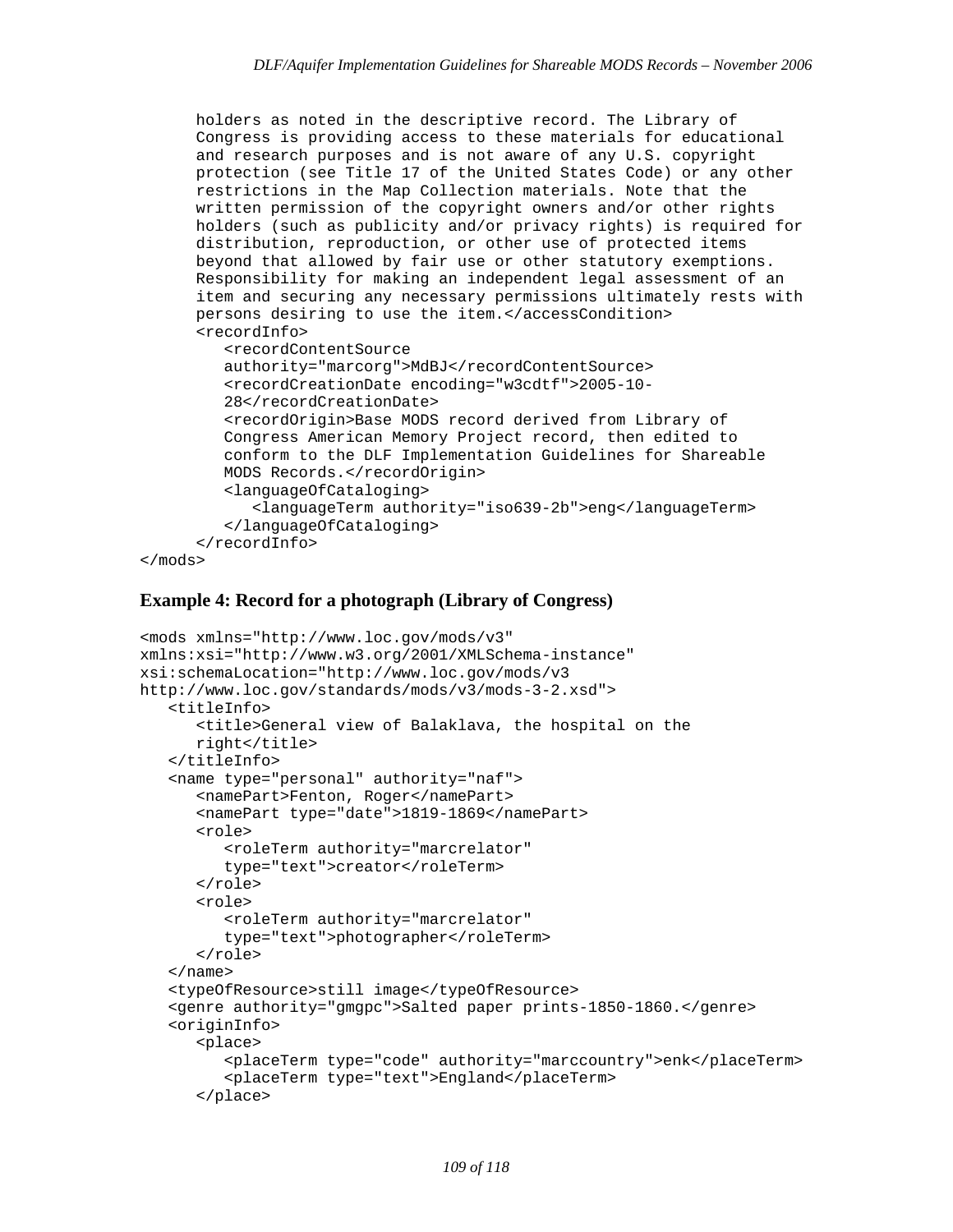```
<dateIssued encoding="w3cdtf" keyDate="yes" 
   qualifier="inferred">1855</dateIssued>
</originInfo>
<physicalDescription>
   <extent>1 photographic print : salted paper ; 30 x 36 
   cm.</extent>
   <note>The entire content of the original has been 
   digitized.</note>
   <internetMediaType>image/jpeg</internetMediaType>
   <internetMediaType>image/tiff</internetMediaType>
   <digitalOrigin>reformatted digital</digitalOrigin>
</physicalDescription>
<abstract>Includes buildings in the foreground, a view of the 
harbor, and military tents scattered on the hills to the left in the 
background.</abstract>
<note>Title transcribed from verso.</note>
<note>Roger Fenton, photographer of the Crimean War: His photographs 
and his letters from the Crimea, with an essay on his life and work 
/ Helmut and Alison Gernsheim. London : Secker and Warburg, 1954, 
no. 21.</note>
<subject authority="lcsh">
   <geographic>Ukraine</geographic>
   <geographicCode authority="marcgac">e-un---</geographicCode>
</subject>
<subject authority="lcsh">
   <topic>Crimean War, 1853-1856</topic>
</subject>
<subject authority="lctgm">
   <topic>Cities and towns</topic>
   <geographic>Ukraine</geographic>
   <geographic>Balaklava</geographic>
   <temporal>1850-1860</temporal>
</subject>
<subject>
   <geographic>Balaklava (Ukraine)</geographic>
   <temporal>1850-1860</temporal>
</subject>
<classification authority="lcc">PH - Fenton (R.), no. 
81</classification>
<relatedItem type="host">
   <titleInfo>
      <title>Roger Fenton Crimean War photograph collection</title>
   </titleInfo>
   <name>
      <namePart>Fenton, Roger, 1819-1869.</namePart>
   </name>
   <identifier type="lccn">2001696100</identifier>
   <note>Purchase; Frances M. Fenton; 1944.</note>
   <accessCondition type="restrictionOnAccess">Restricted access: 
   Materials extremely fragile; Served by appointment 
   only.</accessCondition>
</relatedItem>
<identifier type="lccn">2001698800</identifier>
<identifier type="stock number">LC-USZC4-9198 DLC</identifier>
<identifier type="stock number">LC-USZ62-2370 DLC</identifier>
<identifier type="hdl" displayLabel="color film copy
transparency">hdl:loc.pnp/cph.3g09198</identifier>
```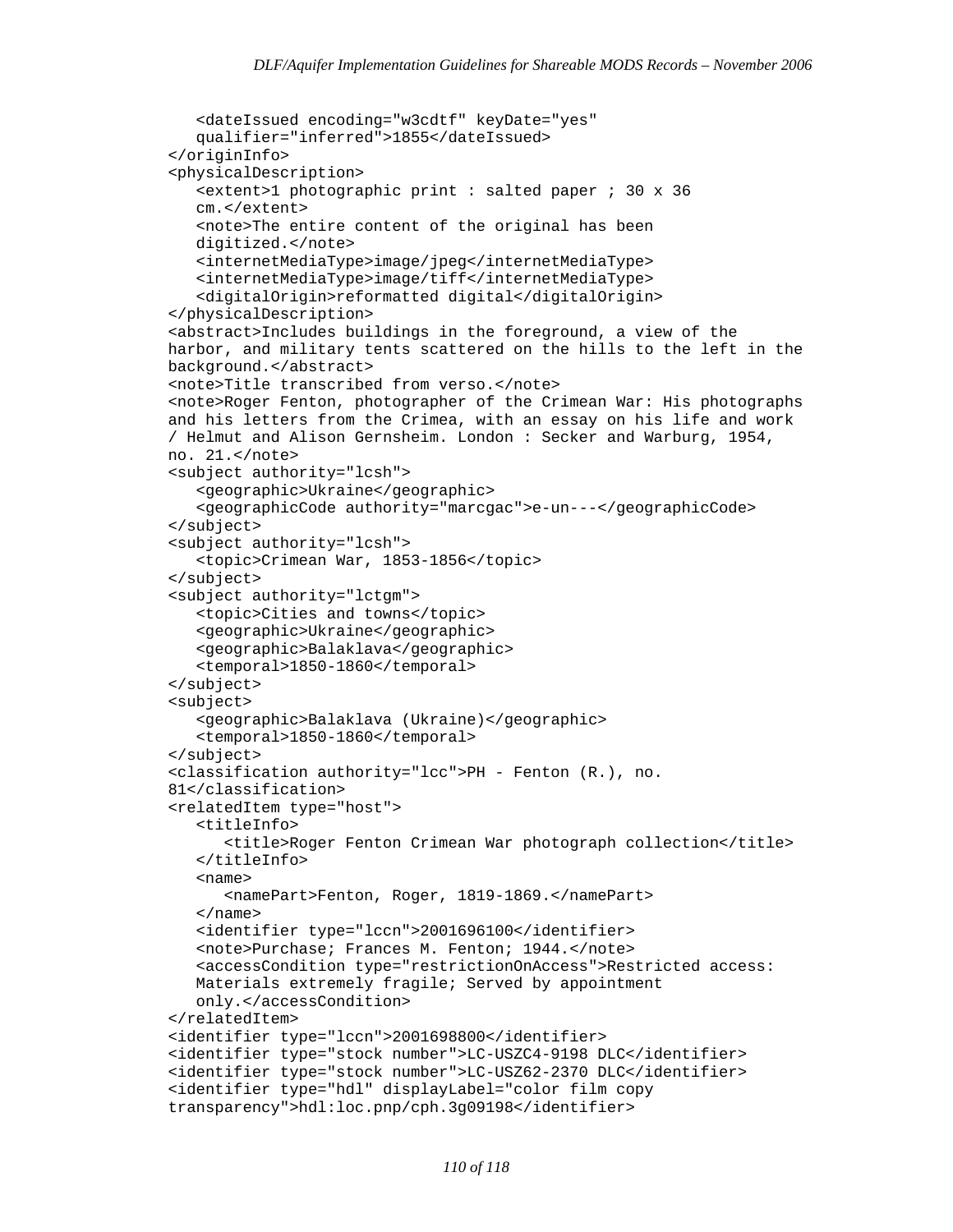```
<identifier type="hdl" displayLabel="b and w film copy 
  neg.">hdl:loc.pnp/cph.3a06070</identifier>
   <location>
      <url usage="primary display" access="object in 
      context">http://hdl.loc.gov/loc.pnp/cph.3g09198</url>
   </location>
   <location>
      <physicalLocation>Library of Congress Prints and Photographs 
      Division Washington, D.C. 20540 USA</physicalLocation>
   </location>
   <accessCondition type="useAndReproduction">No known restrictions on 
  publication.</accessCondition>
   <recordInfo>
      <recordContentSource 
     authority="marcorg">DLC</recordContentSource>
      <recordCreationDate encoding="w3cdtf">2001-07-
      25</recordCreationDate>
      <recordChangeDate encoding="w3cdtf">2002-11-11</recordChangeDate>
     <recordIdentifier source="DLC">2001698800</recordIdentifier>
      <recordOrigin>Derived from a MARC record using the Library of 
     Congress stylesheet then edited to conform to the DLF 
      Implementation Guidelines for Shareable MODS 
     Records.</recordOrigin>
      <languageOfCataloging>
         <languageTerm authority="iso639-2b">eng</languageTerm>
      </languageOfCataloging>
   </recordInfo>
</mods>
```
### **Example 5: Record for a print (Library of Congress)**

```
<mods xmlns="http://www.loc.gov/mods/v3"
xmlns:xsi="http://www.w3.org/2001/XMLSchema-instance"
xsi:schemaLocation="http://www.loc.gov/mods/v3 
http://www.loc.gov/standards/mods/v3/mods-3-2.xsd"> 
   <titleInfo>
      <title>Freedom of expression, of religion, from want, from fear 
      everywhere in the world</title>
   </titleInfo>
   <name type="corporate" authority="naf">
      <namePart>Federal Art Project</namePart>
      <role>
         <roleTerm authority="marcrelator" 
         type="text">sponsor</roleTerm>
         <roleTerm authority="marcrelator" type="code">spn</roleTerm>
      </role>
   </name>
   <typeOfResource>still image</typeOfResource>
   <genre authority="lctgm">Posters</genre>
   <genre authority="lcsh">Posters--20th century</genre>
   <genre authority="lctgm">Screen prints--Color--1930-1950</genre>
   <originInfo>
      <place>
         <placeTerm type="text">Penn[sylvania]</placeTerm>
      </place>
      <publisher>Penna Art WPA</publisher>
```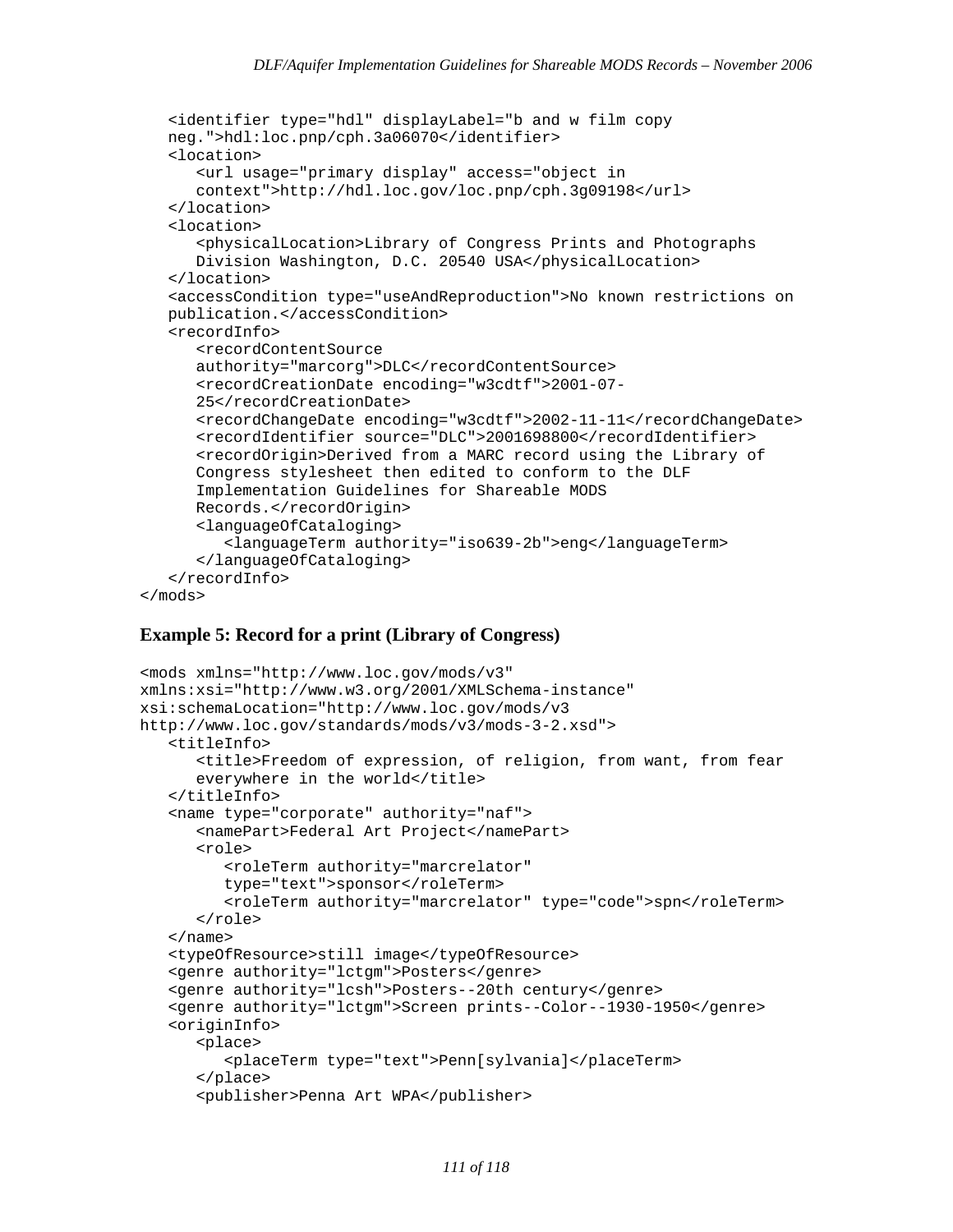```
<dateIssued>[between 1936 and 1941]</dateIssued>
   <dateIssued encoding="w3cdtf" point="start" keyDate="yes" 
   qualifier="approximate">1936</dateIssued>
   <dateIssued encoding="w3cdtf" point="end">1941</dateIssued>
</originInfo>
<language>
   <languageTerm type="text">English</languageTerm>
   <languageTerm type="code" authority="iso639-
   2b">eng</languageTerm>
</language>
<physicalDescription>
   <internetMediaType>image/tiff</internetMediaType>
   <digitalOrigin>reformatted digital</digitalOrigin>
   <extent>1 print on board (poster) : silkscreen, color.</extent>
</physicalDescription>
<abstract>Poster promoting President Franklin Delano Roosevelt's 
four freedoms, showing a globe, two books, and the hand and torch 
from the Statue of Liberty.</abstract>
<note>Exhibited in: American Responses to Nazi Book Burning, U.S. 
Holocaust Memorial Museum, Washington, D.C., 2003.</note>
<subject authority="lcsh">
   <name type="personal" authority="naf">
   <namePart>Roosevelt, Franklin D. (Franklin Delano), 1882-
   1945</namePart>
   </name>
</subject>
<subject authority="lctgm">
   <topic>Liberty</topic>
   <temporal>1930-1950</temporal>
</subject>
<subject authority="lctgm">
   <topic>Freedom of speech</topic>
   <geographic>United States</geographic>
   <temporal>1930-1950</temporal>
</subject>
<subject authority="lctgm">
   <topic>Freedom of religion</topic>
   <geographic>United States</geographic>
   <temporal>1930-1950</temporal>
</subject>
<identifier type="local">POS - WPA - PA .01 .F7439, no. 
1</identifier>
<relatedItem type="host" displayLabel="Part of">
   <titleInfo>
      <title>Work Projects Administration Poster Collection (Library 
      of Congress)</title>
   </titleInfo>
</relatedItem>
<identifier type="local">cph 3f05436 
http://hdl.loc.gov/loc.pnp/cph.3f05436</identifier>
<location>
   <url usage="primary display" access="object in 
   context">http://hdl.loc.gov/loc.pnp/cph.3f05436</url>
</location>
<location>
   <physicalLocation>Library of Congress Prints and Photographs 
  Division Washington, D.C. 20540 USA </physicalLocation>
```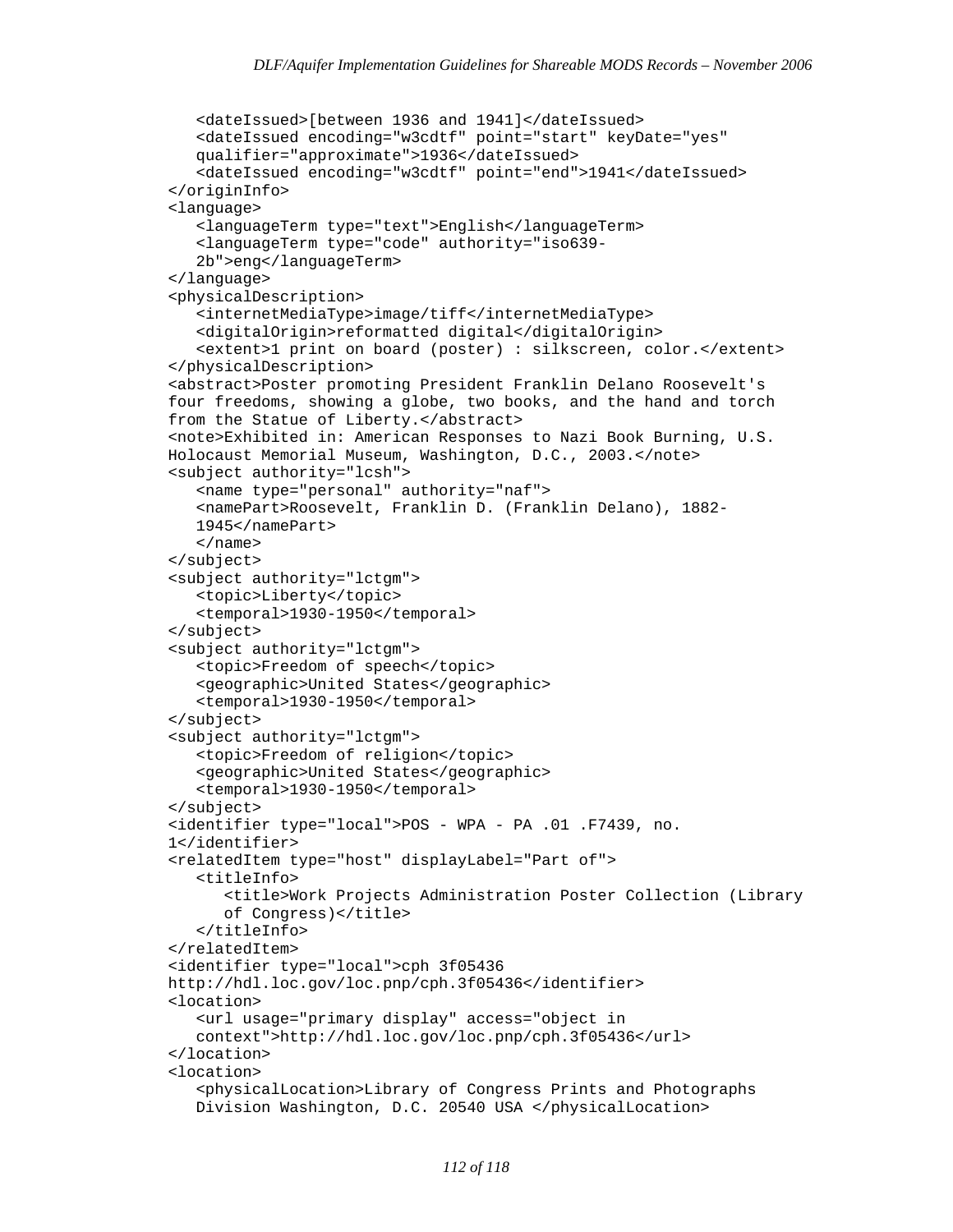```
</location>
   <accessCondition type="useAndReproduction"> There are no known 
  restrictions on posters made by the Work Projects 
  Administration.</accessCondition>
  <recordInfo>
      <recordContentSource 
     authority="marcorg">MdBJ</recordContentSource>
      <recordCreationDate encoding="w3cdtf">2005-10-
      28</recordCreationDate>
      <recordChangeDate encoding="w3cdtf">2006-10-17</recordChangeDate>
      <recordOrigin>Base MODS record derived from Library of Congress 
     American Memory Project record, then edited to conform to the DLF 
     Implementation Guidelines for Shareable MODS 
     Records.</recordOrigin>
      <languageOfCataloging>
         <languageTerm authority="iso639-2b">eng</languageTerm>
      </languageOfCataloging>
   </recordInfo>
</mods>
```
### **Example 6: Record for sheet music (Indiana University Bloomington)**

```
<mods xmlns="http://www.loc.gov/mods/v3"
xmlns:xsi="http://www.w3.org/2001/XMLSchema-instance"
xsi:schemaLocation="http://www.loc.gov/mods/v3 
  http://www.loc.gov/standards/mods/v3/mods-3-2.xsd">
   <titleInfo>
      <title>Spring and fall</title>
      <subTitle>a tone poem</subTitle>
   </titleInfo>
   <titleInfo type="alternative" displayLabel="First line">
      <title>Spring was here</title>
      <nonSort>The </nonSort>
   </titleInfo>
   <name type="personal" authority="naf">
      <namePart>Berlin, Irving</namePart>
      <namePart type="date">1888-</namePart>
      <role>
         <roleTerm authority="marcrelator" 
         type="text">Composer</roleTerm>
         <roleTerm authority="marcrelator" type="code">cmp</roleTerm>
      </role>
   </name>
   <name type="personal" authority="naf">
      <namePart>Buck, Gene</namePart>
      <role>
         <roleTerm authority="marcrelator" 
         type="text">Illustrator</roleTerm>
         <roleTerm authority="marcrelator" type="code">ill</roleTerm>
      </role>
   </name>
   <typeOfResource>notated music</typeOfResource>
   <genre authority="lcsh">Love songs</genre>
   <genre authority="lcsh">Songs with piano</genre>
   <originInfo>
      <place>
```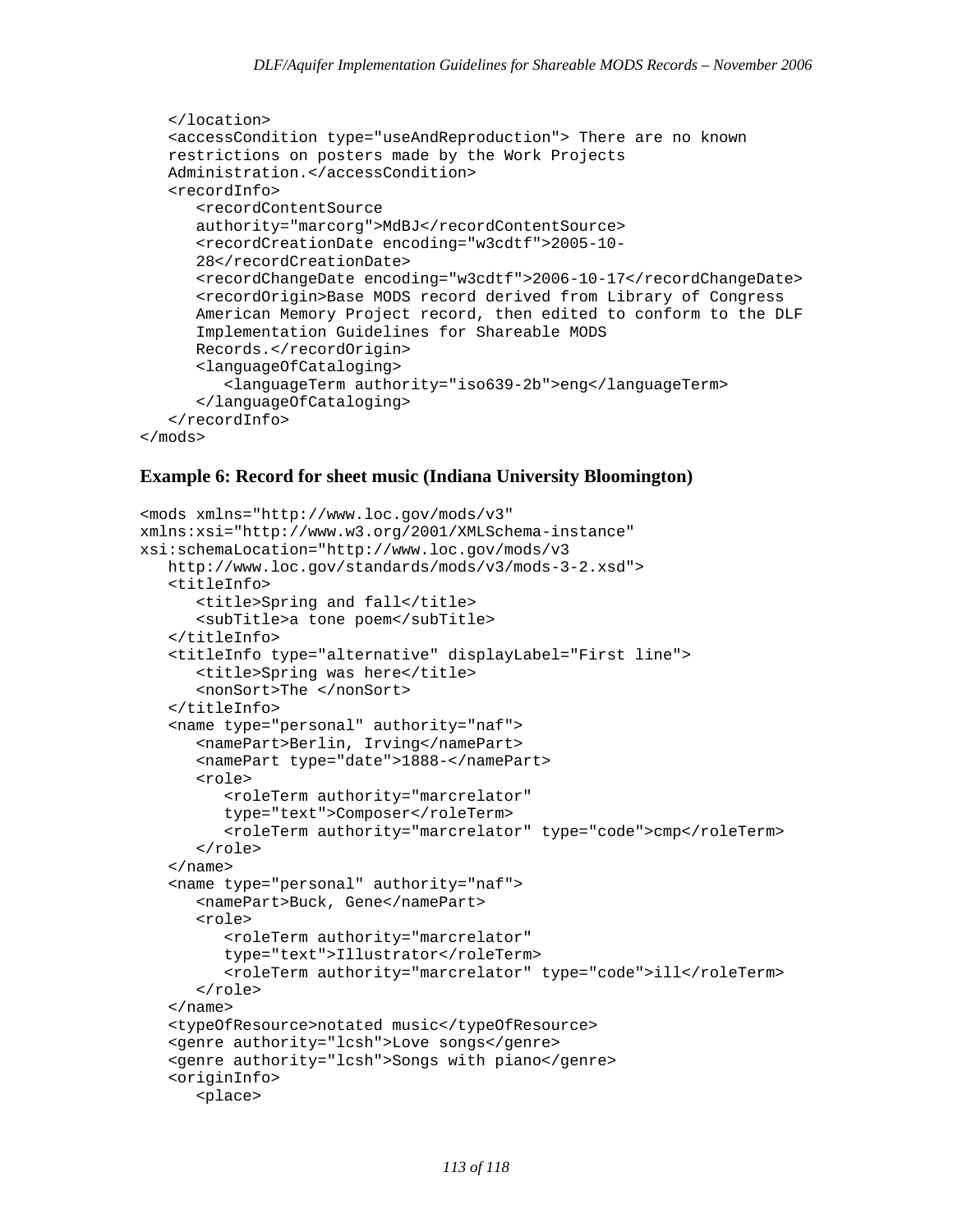```
<placeTerm type="code" authority="marccountry">nyu</placeTerm>
         <placeTerm type="text">New York</placeTerm>
      </place>
      <publisher>Ted Snyder Co.</publisher>
      <copyrightDate encoding="w3cdtf" 
      keyDate="yes">1912</copyrightDate>
   </originInfo>
   <language>
      <languageTerm type="text">English</languageTerm>
      <languageTerm type="code" authority="iso639-
      2b">eng</languageTerm>
   </language>
   <physicalDescription>
      <form authority="marcform">print</form>
      <internetMediaType>image/jpeg</internetMediaType>
      <extent>1 score (5 p.) : ill. ; 35 cm.</extent>
      <digitalOrigin>reformatted digital</digitalOrigin>
   </physicalDescription>
   <note>For voice and piano.</note>
   <note>Publisher's advertising includes musical incipits.</note>
   <subject authority="lcsh">
      <topic>Seasons</topic>
   </subject>
   <subject authority="lcsh">
      <topic>Spring</topic>
   </subject>
   <subject authority="lcsh">
      <topic>Autumn</topic>
   </subject>
   <identifier 
   type="uri">http://purl.dlib.indiana.edu/iudl/lilly/starr/LL-SSM-
   ALD3729 </identifier>
   <location>
      <physicalLocation>Lilly Library, Indiana University 
      Bloomington</physicalLocation>
      <url usage="primary display" access="object in 
      context">http://purl.dlib.indiana.edu/iudl/lilly/starr/LL-SSM-
      ALD3729 </url>
   </location>
   <accessCondition type="useAndReproduction">Use of this public-domain 
   resource is unrestricted.</accessCondition>
   <recordInfo>
      <recordContentSource 
      authority="marcorg">IUL</recordContentSource>
      <recordCreationDate encoding="w3cdtf">1999-03-
      29</recordCreationDate>
      <recordChangeDate encoding="w3cdtf">2006-10-14</recordChangeDate>
      <recordIdentifier source="InU-Li">LL-SSM-
      ALD3729</recordIdentifier>
      <recordOrigin>Base MODS record derived from MARC21 record, then 
      edited to conform to the DLF/Aquifer Implementation Guidelines 
      for Shareable MODS Records.</recordOrigin>
      <languageOfCataloging>
         <languageTerm authority="iso639-2b">eng</languageTerm>
      </languageOfCataloging>
   </recordInfo>
</mods>
```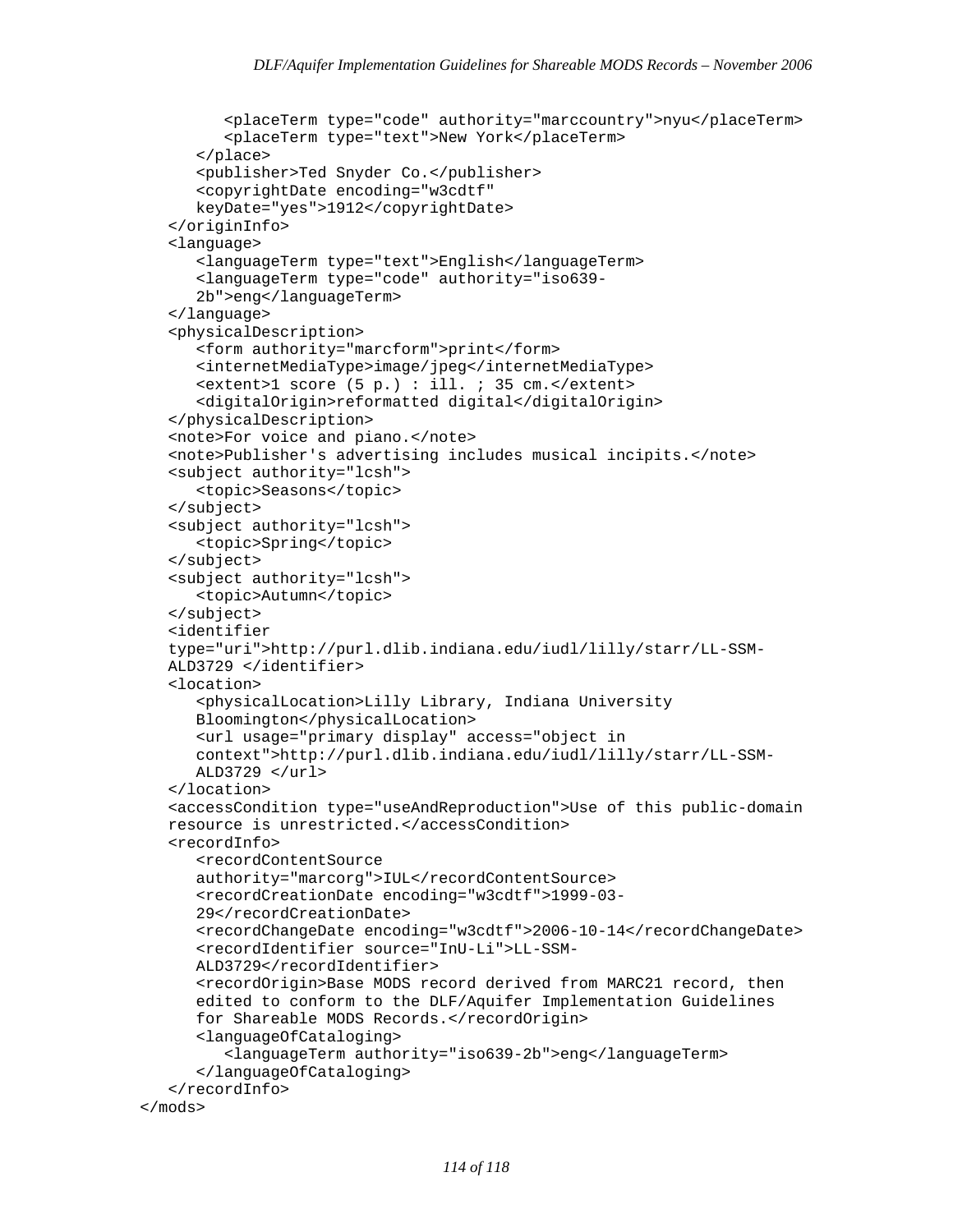# **Example 7: Record for a physical artifact (University of Illinois at Urbana-Champaign)**

```
<mods xmlns="http://www.loc.gov/mods/v3"
xmlns:xsi="http://www.w3.org/2001/XMLSchema-instance"
xsi:schemaLocation="http://www.loc.gov/mods/v3 
http://www.loc.gov/standards/mods/v3/mods-3-2.xsd">
   <titleInfo>
      <title> Life Mask of Stephen A. Douglas</title>
   </titleInfo>
   <name type="personal" authority="naf">
      <namePart>Volk, Leonard Wells</namePart>
      <namePart type="date">1828-1895</namePart>
      <role>
         <roleTerm authority="marcrelator" 
         type="text">Sculptor</roleTerm>
         <roleTerm authority="marcrelator" type="code">scl</roleTerm>
      </role>
   </name>
   <typeOfResource>three dimensional object</typeOfResource>
   <genre authority="aat">life masks</genre>
   <genre authority="aat">casts (sculpture)</genre>
   <originInfo>
      <dateCreated encoding="w3cdtf" keyDate="yes" 
      qualifier="approximate">1857</dateCreated>
   </originInfo>
   <physicalDescription>
      <form authority="gmd">art original</form>
      <internetMediaType>image/jpeg</internetMediaType>
      <digitalOrigin>reformatted digital</digitalOrigin>
   </physicalDescription>
   <abstract>This is a life mask of Stephen A. Douglas created by 
   Leonard Volk in 1857. Douglas, who was related to Volk by marriage, 
   sent him to Rome in 1856 to perfect his craft. Upon Volk's return in 
   1857, he made a life mask of Douglas.</abstract>
   <subject authority="lcsh">
      <name type="personal" authority="naf">
         <namePart>Douglas, Stephen Arnold</namePart>
      <namePart type="date">1813-1861</namePart>
      </name>
   </subject>
   <location>
      <physicalLocation>University of Illinois at Urbana-Champaign. 
      Library. Rare Book Room</physicalLocation>
      <url usage="primary display" access="object in 
      context">http://images.library.uiuc.edu:8081/u?/tdc,252</url>
   </location>
   <accessCondition type="useAndReproduction">Use of this public-domain 
   resource is unrestricted.</accessCondition>
   <recordInfo>
      <recordContentSource authority="marcorg">IU</recordContentSource>
      <recordOrigin>Mapped from a Qualified Dublin core record to 
      MODS.</recordOrigin>
      <languageOfCataloging>
         <languageTerm authority="iso639-2b">eng</languageTerm>
      </languageOfCataloging>
```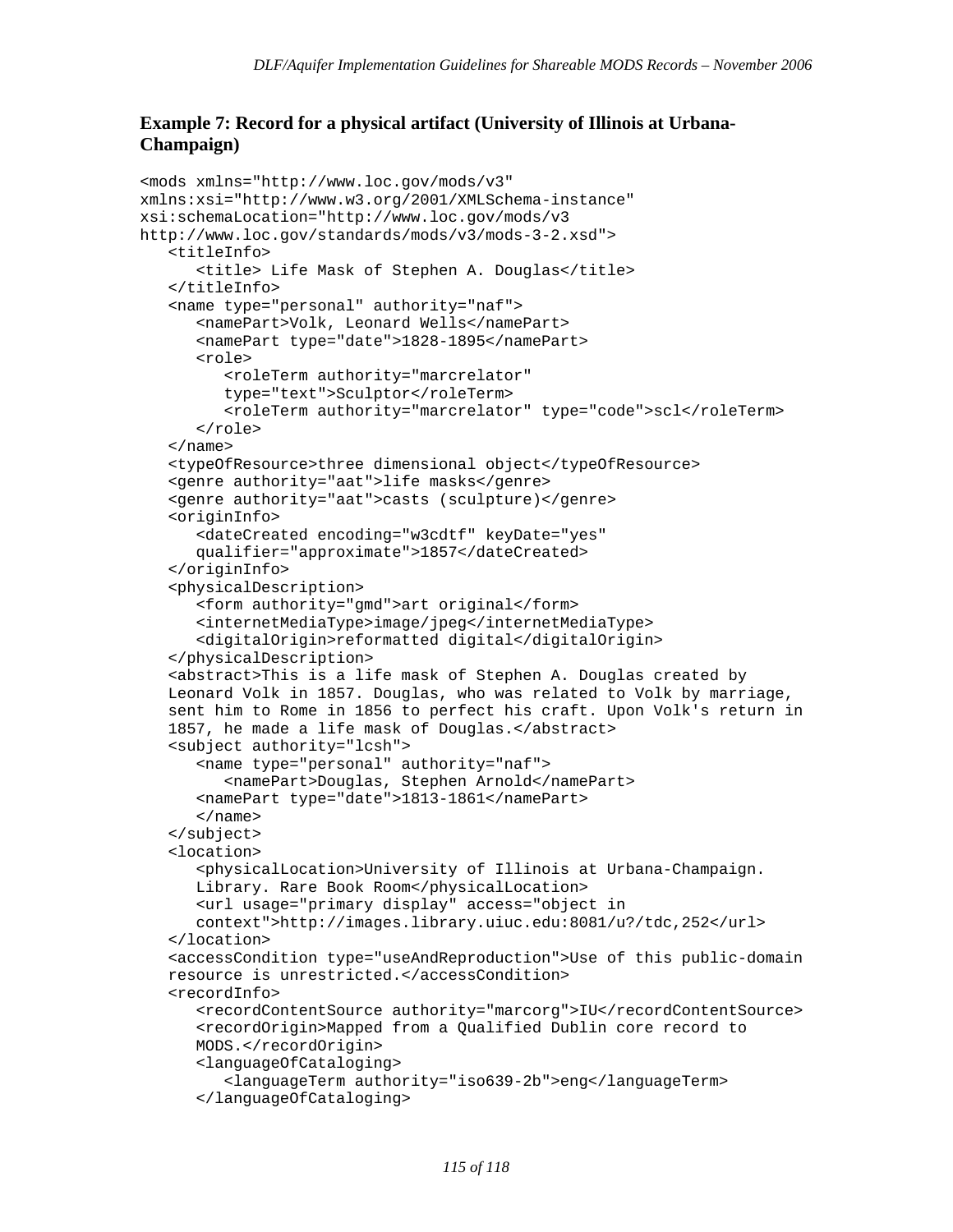```
</recordInfo>
</mods>
```
## **Example 8: Record for a born digital item (Emory University)**

```
<mods xmlns="http://www.loc.gov/mods/v3"
xmlns:xsi="http://www.w3.org/2001/XMLSchema-instance"
xsi:schemaLocation="http://www.loc.gov/mods/v3 
http://www.loc.gov/standards/mods/v3/mods-3-2.xsd">
   <titleInfo>
      <title>Roadside architecture</title>
   </titleInfo>
   <name type="personal" authority="naf">
      <namePart>Wharton, David</namePart>
      <namePart type="date">1947-</namePart>
      <role>
         <roleTerm type="text" 
         authority="marcrelator">Creator</roleTerm>
      </role>
      <role>
         <roleTerm type="text" 
         authority="marcrelator">Author</roleTerm>
      </role>
      <role>
         <roleTerm type="text" 
         authority="marcrelator">Photographer</roleTerm>
      </role>
   \epsilon/names
   <typeOfResource>still image</typeOfResource>
   <typeOfResource>text</typeOfResource>
   <genre authority="marcgt">picture</genre>
   <originInfo>
      <place>
         <placeTerm type="text">Atlanta, Ga.</placeTerm>
         <placeTerm type="code" authority="marccountry">gau</placeTerm>
      </place>
      <publisher>Metascholar Initiative at Emory University</publisher>
      <dateIssued encoding="w3cdtf" keyDate="yes">2005-02-
      01</dateIssued>
   </originInfo>
   <language>
      <languageTerm type="text">English</languageTerm>
      <languageTerm type="code" authority="iso639-
      2b">eng</languageTerm>
   </language>
   <physicalDescription>
      <internetMediaType>image/jpeg</internetMediaType>
      <internetMediaType>text/html</internetMediaType>
      <extent>1 electronic text, 19 photographs, 1 map</extent>
      <digitalOrigin>born digital</digitalOrigin>
   </physicalDescription>
   <abstract displayLabel="summary">Since coming to Mississippi in 
   1999, David Wharton has been photographing the social and cultural 
   landscape of the mid-South with an emphasis on rural and small-town 
   life. This photo essay on buildings in rural and small-town settings 
   in Mississippi and other parts of the Deep South features eighteen
```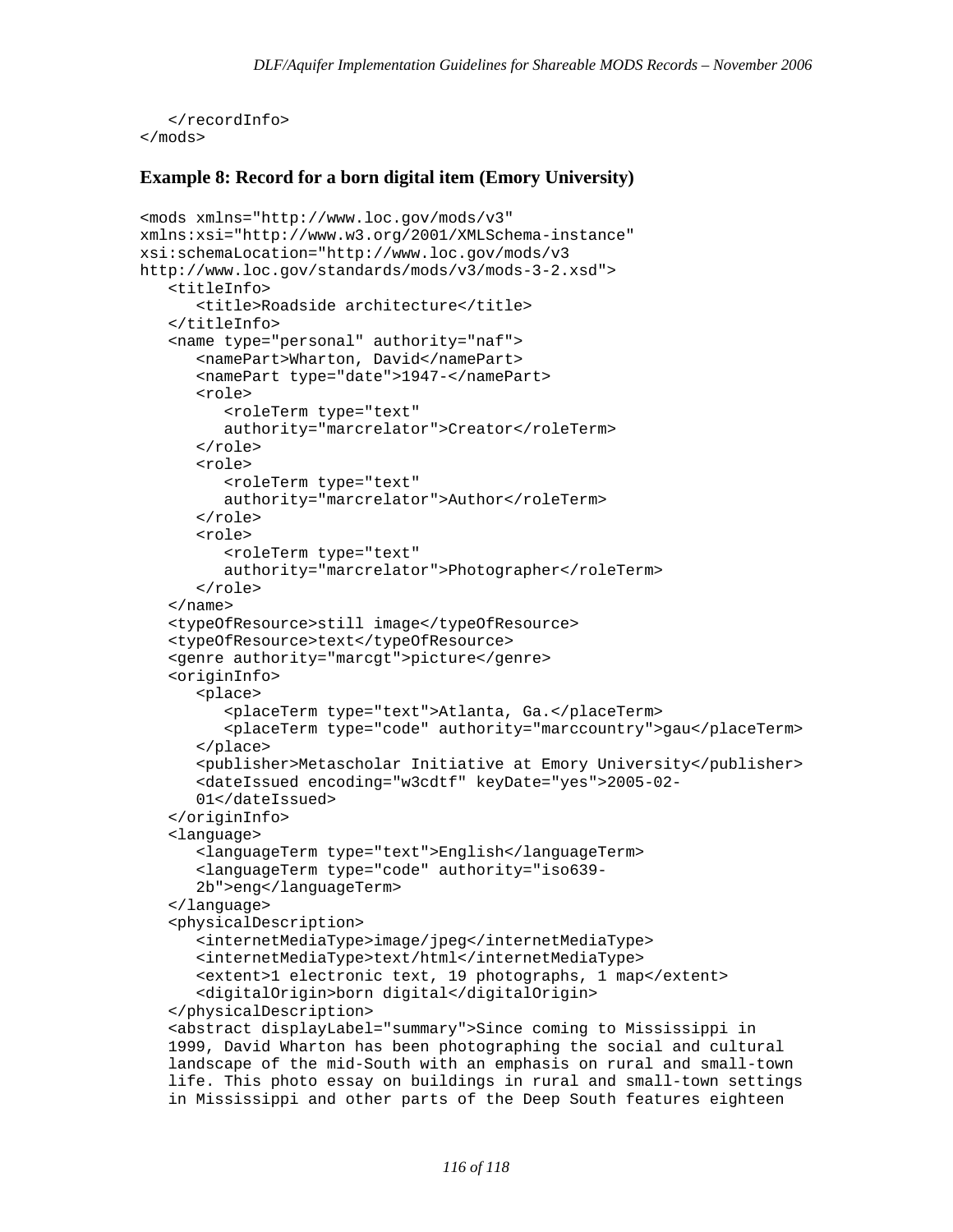```
of Wharton's photographs taken between 1999 and 2004. Included with 
the exhibit is Wharton's introductory narrative and a map displaying 
the locations of his photographs.</abstract>
<tableOfContents>Abstract -- Photo essay sections: Introduction --
Photo Essay -- Map and recommended resources</tableOfContents>
<subject authority="lcsh">
   <topic>Roadside architecture</topic>
   <geographic>Southern States</geographic>
   <genre>Pictorial works</genre>
</subject>
<subject authority="lcsh">
   <topic>Roadside architecture</topic>
   <geographic>Mississippi</geographic>
   <genre>Pictorial works</genre>
</subject>
<subject authority="lcsh">
   <topic>Roadside architecture</topic>
   <topic>Social aspects</topic>
</subject>
<subject authority="tgn">
   <geographic>Southern United States (general region)</geographic>
</subject>
<subject authority="local">
   <topic>Art and architecture</topic>
</subject>
<subject authority="tgn">
   <geographic>Mississippi (State)</geographic>
</subject>
<subject>
   <geographicCode authority="marcgac">n-usu</geographicCode>
</subject>
<subject>
   <cartographics>
      <coordinates>W035.459 W029.850 N035.459 N029.850</coordinates>
   </cartographics>
</subject>
<subject>
   <temporal encoding="w3cdtf" point="start">1999</temporal>
   <temporal encoding="w3cdtf" point="end">2004</temporal>
</subject>
<classification authority="lcc">F216.2</classification>
<relatedItem type="host" displayLabel="Appears in">
   <titleInfo>
      <title>Southern Spaces</title>
   </titleInfo>
   <genre authority="lcsh">Electronic journals</genre>
   <identifier type="issn">1551-2754</identifier>
   <location>
      <url>http://www.southernspaces.org</url>
   </location>
</relatedItem>
<identifier 
type="uri">http://www.southernspaces.org/contents/2005/wharton/1a.ht
m</identifier>
<location>
   <url usage="primary display" access="object in context">
   http://www.southernspaces.org/contents/2005/wharton/1a.htm</url>
```